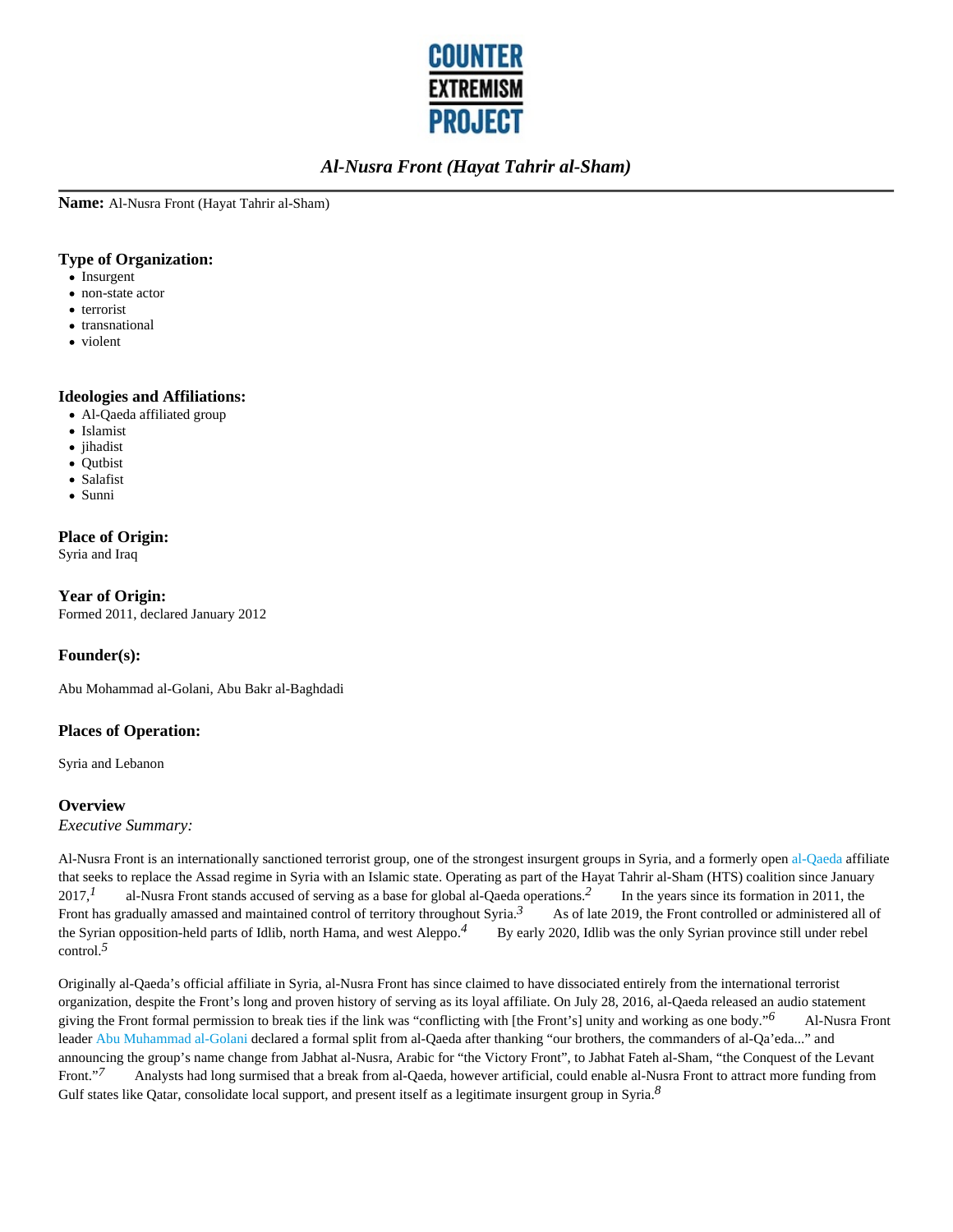

To these ends, al-Nusra Front announced on January 28, 2017, that it would dissolve and be subsumed under a new, larger Syrian Islamist group, Hayat Tahrir al-Sham ("Assembly for the Liberation of the Levant" or HTS).*9* HTS's initial leader was Hashim al-Sheikh, the former leader of fellow Islamist faction Ahrar al-Sham.*10* While al-Nusra Front continues to operate under the HTS name, Sheikh resigned from his post on October 1, 2017, and the group has suffered dozens of defections.<sup>11</sup> Analysts estimated that by September 2017 HTS had reverted back to its core of about 10,000 fighters, most of them belonging to al-Nusra Front.<sup>12</sup> By the end of 2018, HTS had an estimated 15,000 to 20,000 fighters. *13* By the end of 2021, al-Nusra Front had an estimated 5,000 to 10,000 fighters.*14*

For years before the announced split, however, Golani had reaffirmed his group's allegiance to al-Qaeda. Al-Nusra Front's founder, the late ISIS leader Abu Bakr al-Baghdadi, claimed he dispatched Golani and others—then al-Qaeda in Iraq (AQI) fighters—into Syria in 2011 in order to exploit the power vacuum stemming from the country's civil war.<sup>15</sup> The United States confirms this claim, maintaining that that al-Nusra Front was formed by AQI to "hijack the struggles of the legitimate Syrian opposition to further its own extremist ideology."*16* In April 2013, after Baghdadi unilaterally claimed to subsume al-Nusra Front into AQI, now known as ISIS, Golani broke ties with Baghdadi and reaffirmed his allegiance to al-Qaeda central.*17*

Despite the group's origins in Iraq and historical deference to al-Qaeda, al-Nusra Front has branded itself as a native rebel group with foreign experience. In Syria, the group continues to profess its goal of toppling the Assad regime and establishing an Islamic state in its place, albeit incrementally. Trying to consolidate local support, al-Nusra Front has adopted military and outreach strategies from al-Qaeda-linked jihadist Abu Musab al-Suri: participating in numerous Syrian-based coalitions and collaborating with other Islamist, and occasionally secular, rebel groups to carry out joint attacks against Assad forces.*18* Al-Nusra Front, and then HTS, also operated a civil administrative wing, called the "Public Services Administration," which provided basic administrative needs and security and governed several rebel-controlled towns under various forms of Islamic law.*19* On November 2, 2017, HTS announced the formation of the "Salvation Government," a civilian-run administrative and political body in Idlib chaired by Mohammad al-Sheikh. HTS reportedly handed over control of its Public Services Administration to the Salvation Government.<sup>20</sup> While the two maintain they are separate from each other, HTS has described its relationship to the Salvation Government as a partnership. HTS has subsequently sought to moderate its image in a bid to convince locals and international actors it can be a responsible partner in governance.*21*

Although the group has succeeded in embedding itself in the Syrian insurgency, al-Nusra Front remains committed to employing terrorist tactics in order to secure an Islamic state. Since its founding, al-Nusra Front has conducted formal military campaigns, assassinations, hostage takings, and 'lone wolf' operations, including suicide bombings. By June 2013, the Front had claimed responsibility for 57 out of then-70 suicide attacks during Syria's civil war.<sup>22</sup> The group has since continued to carry out its signature suicide bombings in Syria and expanded its operations into neighboring Lebanon after Hezbollah joined the war in mid-2013.*23*

In Lebanon, al-Nusra Front has sought to stoke sectarian divisions with suicide bombings against civilian centers like Beirut and Hezbollah strongholds like Hermel, along Lebanon's northeastern border with Syria.*24* Al-Nusra Front also employs arbitrary detention and torture in order to silence its critics and opposition activists. According to a Human Rights Watch report, HTS detained more than 184 people in Idlib in the last three months of 2018.<sup>25</sup> Other human rights organizations accuse HTS of arresting at least 622 people between January 2017 and August 2019.<sup>26</sup> As of early 2022, the United Nations and human rights groups continue to accuse HTS of mass arrests without charge and torture of detainees, charges HTS denies.*27*

The terrorist al-Nusra Front group has attracted the largest contingency of foreign fighters to Syria after ISIS, reportedly consisting of 3,000 to 4,000 foreigners as of late 2018.*28* The group regularly engages in violent clashes with other rebel groups in northern Syria, and conducts operations to arrest civilian protesters.*29*

#### *Doctrine:*

Al-Nusra Front adheres to a Salafist, jihadist ideology with the professed aim of establishing Islamic governance in all areas under its control. In the group's January 2012 inaugural video, a masked representative outlined its regional objectives. He introduced al-Nusra Front as "Syrian mujahedeen" who have come "back from various jihad fronts to restore God's rule on the Earth [Islamic law] and avenge the Syrians' violated honour and spilled blood."*30*

Years later, when Golani announced al-Nusra Front's dissociation from al-Qaeda, he reaffirmed the group's core objectives, saying that despite separating from al-Qaeda, the group would not be "compromising or sacrificing our solid beliefs or laxity in the necessity of the continuity of the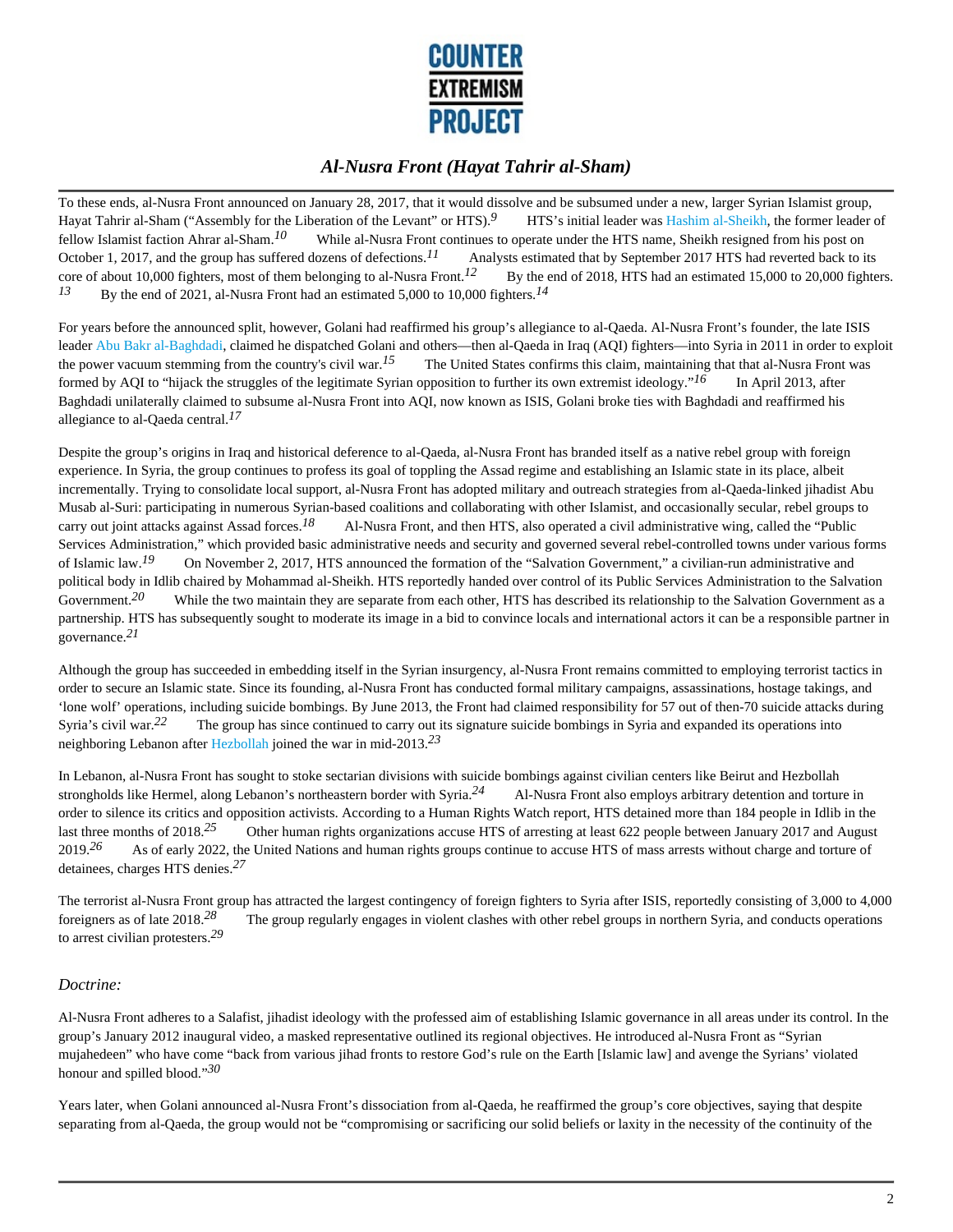

Jihad of Al-Sham [Syria]."<sup>31</sup> Golani reaffirmed that his group sought to use "Islamically legitimate means" to unify jihadists in Syria and the "masses of people in Al-Sham [Syria]" in order to replace the Assad government with one based on sharia (Islamic law).*32* In a February 2021 interview with PBS's *Frontline*, Golani described HTS's "key message" as the people wanted to change a ruler and the ruler wanted to change a people—and changing a ruler is a lot easier than changing a people.*33*

Despite these affirmations, al-Nusra Front has continued to struggle with its identity. On November 27, 2017, Golani ordered the arrests of Sami al-Oraidi, the former head of al-Nusra Front's Sharia Council; Abu Julaibib al-Ordoni, former Dara'a commander for al-Nusra Front; Abu Khadija al-Ordoni; and Abu Mussaab al-Libi. All four were prominent al-Nusra Front leaders with strong ties to al-Qaeda.<sup>34</sup> Following these arrests, several HTS members resigned and several large factions threatened to break away, prompting Golani to renew negotiations with al-Qaeda that ultimately led nowhere.*35* On December 4, 2017, HTS released Ordoni in a bid to ease tensions within the group. Ordoni immediately renewed his pledge to al-Qaeda upon release.*36*

Following these arrests, several subgroups of devoted al-Qaeda supporters defected from HTS. On December 5, 2017, HTS faction Jaish al-Badia defected, creating a new Telegram channel devoted to al-Qaeda.*37* Jaish al-Malahem followed three weeks later, also indicating support for al-Qaeda in its new Telegram channel, while on February 7, 2018, a new al-Qaeda-supporting group, Jund al Shariah, announced its formation.*38*  On February 28, 2018, these three groups, along with three other small militant factions, announced a merger under the name Hurras al-Deen (HaD), or Guardians of the Religion, and declared themselves an unofficial affiliate of al-Qaeda.<sup>39</sup> Oraidi and Ordoni both joined HaD's Shura council and reportedly began talks with al-Qaeda leader Ayman al-Zawahiri to make HaD the official al-Qaeda affiliate in Syria.*40* HaD is explicitly loyal to al-Qaeda and the U.S. government considers it part of al-Qaeda in Syria.*41* HaD views al-Qaeda leader Zawahiri as its "defining authority."*42* HaD remains at odds with HTS.

While some Syria analysts argue that this chain of events proves that HTS and al-Nusra Front are no longer al-Qaeda affiliates, the U.S. government maintains that the groups are linked. On May 31, 2018, the State Department amended its classification of HTS to include it as "an official alias" of al-Nusra Front, which the State Department maintains is still "an al-Qaeda affiliate."<sup>43</sup> Nonetheless, as HTS has sought to soften its public image, some U.S. officials have praised HTS's role in Syria. In March 2022, James Jeffrey, who served as special representative for Syria engagement and special envoy to the global coalition to defeat ISIS during the Trump administration, called HTS "an asset" to America's strategy in Idlib. According to Jeffries, HTS is "the least bad option of the various options on Idlib, and Idlib is one of the most important places in Syria, which is one of the most important places right now in the Middle East."*44*

On November 2, 2017, HTS announced the formation of the "Salvation Government," a civilian-run administrative and political body in Idlib chaired by Mohammad al-Sheikh. HTS reportedly handed over control of its Public Services Administration to the Salvation Government.*45* As the war against the Syrian regime slowed down and rebel infighting increased in 2018, al-Nusra Front sought to use the Salvation Government to exert political control over territory that escaped its military control.*46* In January 2019, HTS succeeded in using its military power to force all other rebel groups in Idlib, Hama, and Aleppo to either hand direct control of their towns to HTS or to allow the Salvation Government to take over their towns' local councils.*47* The United Nations and human rights groups continue to accuse HTS of mass arrests without charge and torture of detainees, which HTS denies. In a February 2021 interview, Golani denied HTS is detaining innocent people or those critical of the group and instead arresting thieves and other criminals. He further claimed individuals detained by HTS were "regime agents," "Russian agents who come to place booby traps," or members of ISIS.*48*

While al-Nusra Front works to establish Islamic law in all areas under its control, it has done so incrementally in order to sustain local support. In this way, the group follows the guidelines and strategy of al-Qaeda-linked writer Abu Musab al-Suri, who sought to win the hearts and minds of locals in order to pursue his Islamist objectives.*49* In a statement posted online, Golani said, "Beware of being hard on [the locals]. Begin with the priorities and fundamentals of Islam, and be flexible on the minor parts of religion."*50* In a December 2012 interview with the Dubai-based *National*, Golani said that his group's "first goal is to get rid of Assad. Then we want a state where the Quran is the only source of law."*51*

While al-Nusra Front has generally followed these guidelines, there are several instances where regional leaders have been quick to impose harsh interpretations of Islamic law onto local populaces and use violence to force conversions.*52* In January 2015 in the Druze-dominated Jabal al-Summaq mountain in Idlib province, the Front's then regional emir, Abu Abd al-Rahman al-Tunisi, ordered the local Druze to convert to Sunni Islam and destroyed their shrines.*53* Tunisi was removed from his position after al-Nusra Front fighters under his command killed 23 Druze civilians in Qalb Lawza during a land dispute. Although al-Nusra Front reprimanded Tunisi for the massacre, the group upheld the validity of the forced conversions.<sup>54</sup> Al-Nusra Front has also reportedly imposed smoking bans on areas it controls, forced clothing shops to cover the heads of mannequins, and jailed men and women for socializing together in public.*55*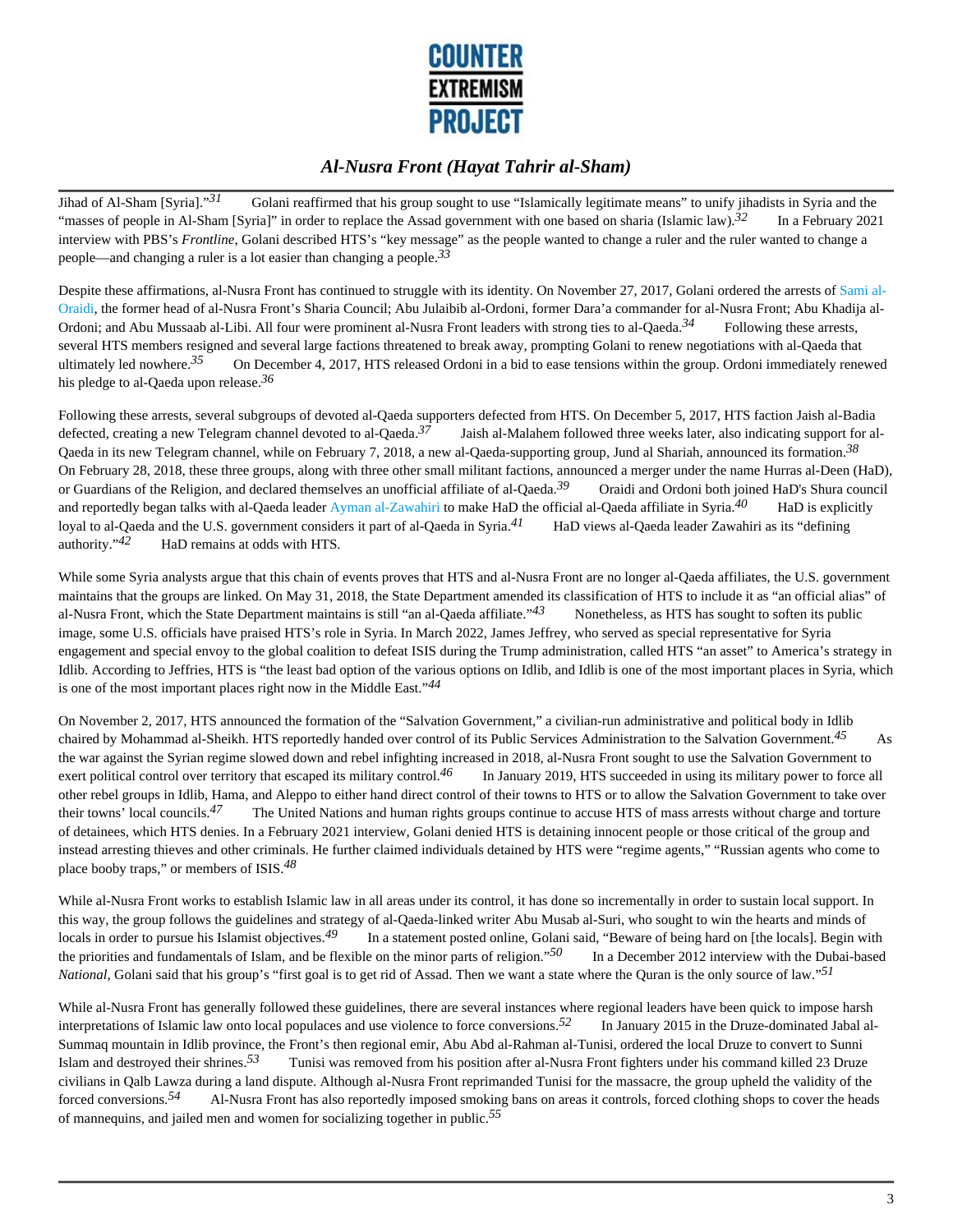

Although al-Nusra Front publicly emphasizes its Syrian aims, it has shown signs of a more expansionist ideology in line with al-Qaeda's brand of global jihadism. Despite the group's emphasis on its Syrian character, al-Nusra Front expanded its operations into neighboring Lebanon in response to Hezbollah's intervention in Syria.<sup>56</sup> The group also stands accused of plotting attacks against the West,<sup>57</sup> seemingly through the elusive Kharasan group or what and Dubai reporter has against the West,<sup>57</sup> and Hugar Khorasan group, or what one Dubai reporter has exposed as al-Nusra Front's 'Wolf Unit.'<sup>58</sup> 59 However, the death of Khorasan commander Said Arif in 2015 signaled the effective end of al-Nusra Front's external operations.*60* When al-Nusra Front was initially sent to Syria, one of its founding goals was reportedly to establish a safe haven for training recruits and stashing weapons,*61* allegedly on behalf of al-Qaeda in Iraq (now ISIS).*62*

#### *Organizational Structure:*

Al-Nusra Front is both hierarchical and regionalized. Historically, each region has been equipped with an overall leader, a religious leader, and a military commander.<sup>63</sup> The group as a whole has been directed by a small consultative council called *Majlis-ash-Shura*,<sup>64</sup> and headed by its *emir* ("commander" or "prince"), Abu Muhammad al-Golani. For years, Golani has carefully avoided showing his face in public, releasing audio statements and providing in-person interviews to news outlets with his face blurred out. In July 2016, however, Golani appeared in a video to announce his group's formal split from al-Qaeda.*65*

Al-Nusra Front had previously pledged allegiance to al-Qaeda*66* and reported to the latter group's leader, Ayman al-Zawahiri. On July 28, 2016, Zawahiri released an audio statement giving al-Nusra Front formal permission to break ties with al-Qaeda as needed.*67* Golani accepted the offer, thanking al-Qaeda and its leaders and announcing that the Front no longer had "any affiliation to any external entity."<sup>68</sup> After claiming to break with al-Qaeda, the Front attempted to merge with other large Islamist opposition groups, including Ahrar al-Sham.*69* On January 28, 2017, al-Nusra Front announced that it was disbanding as a standalone body and would operate under the banner of HTS, a coalition that combines five major Islamist factions—al-Nusra Front, Harakat Nour al Din al Zenki, Liwa al Haqq, Ansar al Din, and Jaysh al Sunna—along with dozens of smaller Islamist and secular Free Syrian Army groups under one central leadership, with Golani heading its militant branch.*70*  However after a series of clashes with other rebel groups in Idlib in July 2017, dozens of factions and leaders defected from HTS, reducing the coalition to a core of al-Nusra Front supporters.*71*

In early 2017, Golani claimed to have stepped aside from his leadership of al-Nusra Front to defer to Hashim al-Sheikh, leader of the HTS coalition, while Golani became the military commander of the group.<sup>72</sup> However, since Sheikh's resignation in October 2017, Golani has once again served as the undisputed leader of HTS.*73*

According to multiple analyst estimates in 2018, HTS maintains approximately 12,000–20,000 fighters. In contrast, al-Nusra Front had an estimated 5,000–7,000 fighters in 2016.*74* Al-Nusra Front has also attracted the largest contingency of foreign fighters after ISIS.*75* Its militant branch is responsible for conducting coordinated attacks against the Assad regime, loyalists, thugs, and perceived colluders, as well as rival groups like ISIS and secular Free Syrian Army factions. The militant branch also conducts 'lone wolf' operations (including suicide bombings) and hostage missions targeting Lebanese and Syrian civilians.*76*

HTS's military was originally separated into four "armies": the Army of Abu Bakr al-Siddiq, the Army of Omar bin al-Khattab, the Army of Othman bin Affan, and the Army of Ali bin Abi Talib.<sup>77</sup> On April 14, 2020, HTS's military wing announced the establishment of three new military brigades: the Talha bin Ubayd Allah Brigade, headed by Abu Hafs Binnish; the Ali bin Abi Talib Brigade, headed by Abu Bakr Muhain; and the al-Zubeir ibn al-Awwam Brigade, headed by Abu Mohammad Shura. These armies consist of anti-armored-vehicles units, machine-gun units, armored-vehicles units, air-reconnaissance units (drone operators), automatic and manual fortification-building units, mortar units, and sniper units.<sup>78</sup> Binnish is reportedly the son-in-law of Golani and has risen quickly throughout the group due to his family connection. HTS issued a statement claiming, "these changes are in line with the preparations of the revolutionary forces on the ground…to rise to the challenges of the revolution and defend the region against the attacks of the occupier and its militias." Since the beginning of 2020, HTS has allegedly had a growing number of defections within its ranks given massive losses in battles against the Syrian government.*79*

HTS also operates a special military unit known as the "Red Bands" or "Band of Deaths" that is reportedly responsible for conducting raids behind regime frontlines.*80* The group simultaneously stands accused by the U.S. government of plotting attacks against Western targets through its small and secretive "Wolf unit."*81*

In addition to the group's militant branch, al-Nusra Front managed civilian services and administration programs, known as *Idarat al-Khidamat al-Ammah* (Public Services Administration) and *Idarat al-Manateq al-Muharara* (Liberated Districts Administration)respectively, to govern areas in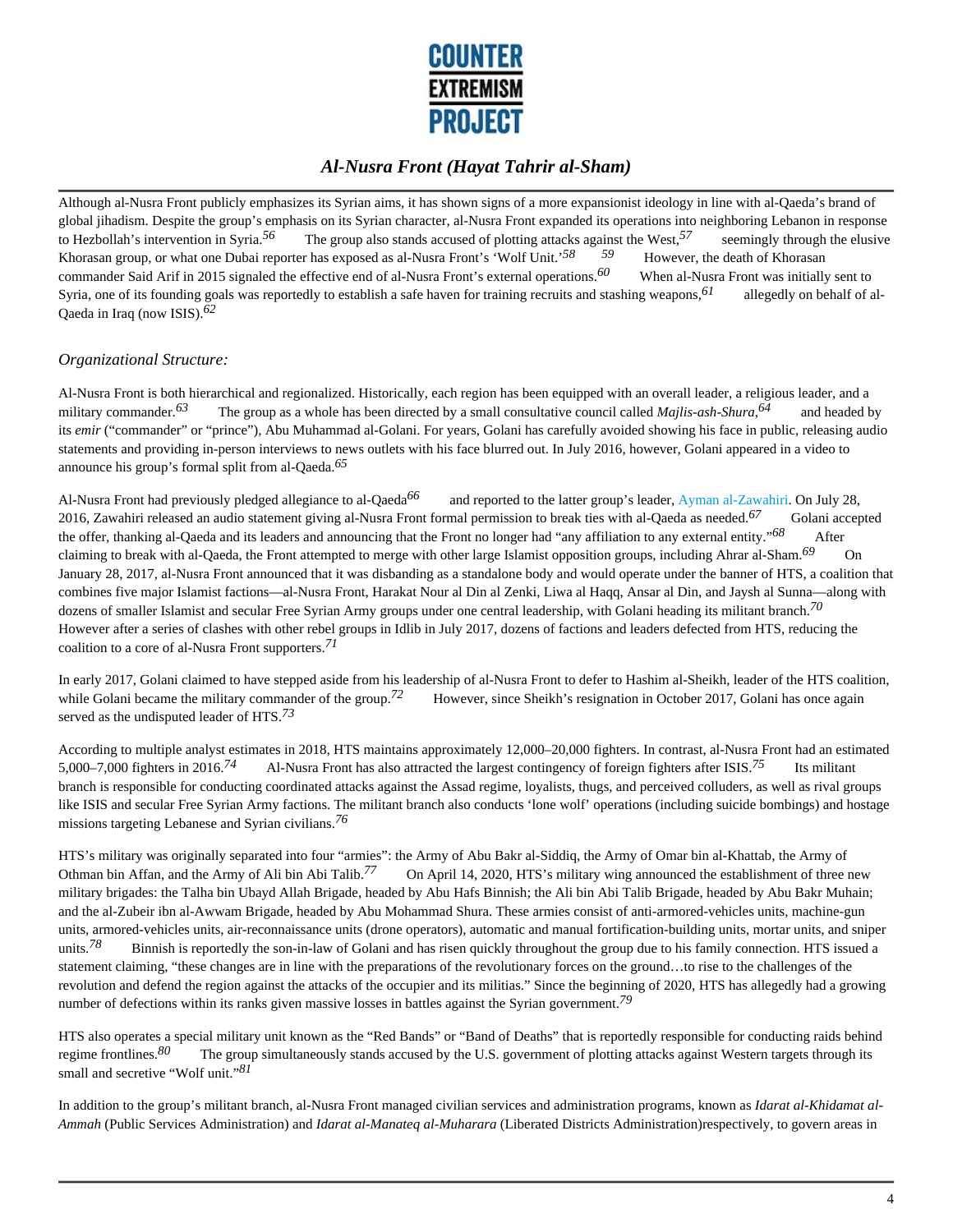

northern, western, and southern Syria, alongside other rebel groups.<sup>82</sup> Al-Nusra Front's civilian branch has previously operated under the direction of its reported head of civilian programs at the time, Hajji Rasoul.<sup>83</sup> In the past, the program has coordinated bread rations and enforced Islamist regulations on al-Nusra Front's de facto subjects.<sup>84</sup> As part of the group's governance program, al-Nusra Front—alongside its allied rebel groups—levy taxes and control the allocation of special permits to civilian vehicles.*85*

On November 2, 2017, HTS announced the formation of the Salvation Government, a civilian-run administrative and political body in Idlib chaired by Mohammad al-Sheikh. HTS reportedly handed over control of its Public Services Administration to the Salvation Government.<sup>86</sup> According to Syrian expert Sam Heller, the Salvation government formed through "a miniature, managed version of an inclusive national dialogue," implying that at least some non-HTS elements are present in the body. However, many analysts and activists believe that the newly formed governing bodies in Idlib are controlled by HTS.*87* In January 2019, a ceasefire between HTS and the Turkish-backed rebel alliance National Liberation Front resulted in the Salvation Government taking control of every local council previously under the control or protection of those rebel groups, making HTS the dominant force in Idlib.*88*

For recruitment and publicity purposes, al-Nusra Front has maintained a media branch called al-Manara al-Bayda ("the White Minaret"), which the group has refrained from using since dissociating from al-Qaeda and merging with HTS.*89* This branch had previously maintained the group's public image and media program, disseminating videos and posting statements by the group on jihadist websites, as well as on encrypted messaging applications, video-hosting websites, and social media websites.*90* HTS has, since its formation in early 2017, begun operating accounts on Twitter*91 92* and Telegram*93 94* among other social media platforms, issuing statements, updates, and propaganda materials in a variety of languages including English, Arabic, and Russian.*95*

On October 21, 2020, HTS announced through its Sharia Council that it disavowed Assem Barqawi a.k.a. Abu Muhammad al-Maqdisi. Al-Maqdisi is a prominent Salafist ideologue and was a close confidante of al-Qaeda founder Abu Musab al-Zarqawi. Al-Maqdisi and HTS have been at odds since HTS's split from al-Qaeda in 2016. HTS has distanced itself from al-Maqdisi as they are seeking to shed their reputation as an extremist group in order to form a political representation bureau in Idlib. Additionally, according to scholars at Jusoor for Studies, a Syrian independent institution based in Turkey, by disavowing al-Maqdisi, HTS will have a better chance to persuade other military factions to cooperate in a future HTS military council project. The details of the military council project have yet to be disclosed, but will reportedly help deter the presence of the newly formed joint military operations room that includes the al-Qaeda-linked Hurras al-Din, Jamaat Ansar al-Islam, and Jabhat Ansar al-Din, as well as al-Jihad Coordination and al-Muqatileen al-Ansar Brigade, which are recent HTS splinters. The Idlib-focused operations center, "Be Steadfast" was established in June 2020 and is aimed at coordinating efforts to fight against Syrian government troops, its allied forces, and HTS.*96*

#### *Financing:*

Al-Nusra Front has been well-funded since its inception in 2011.<sup>97</sup> By August 2016, the group received streams of funding through a variety of means, including taxation, tariffs, fines, ransoms, international donations, oil sales, looting, and smuggling.*98* In September 2019, HTS commander Abu al-Abed al-Ashida released a video statement accusing HTS of corrupt internal practices. In the video, Ashida claimed HTS had a monthly income of \$13 million.*99*

The most stable source of income for al-Nusra Front is believed to have come from taxes, tariffs, and fines that the group imposes on locals within its territory. Among the taxes levied by the group are income, business, services and utility taxes, including taxes on access to electricity, water, and bread. Al-Nusra Front also reportedly receives funding by leasing out homes, and is even reported to have levied a tax on internally displaced persons within Idlib province.*100* As HTS came to dominate the rebel pocket in Idlib, the coalition monopolized the agricultural industry. HTS forced farmers to sell them their crops at deflated prices, which HTS then sold to the populace at market rates, allowing HTS to collect the profits. *101* In addition to taxes, al-Nusra Front has seized assets from religious minority groups and receives funding through an arms and weaponry tariff on other rebel groups.*102* In this way, al-Nusra Front is believed to receive roughly half of the ammunition and weapons sent to the Free Syrian Army in northern Syria.*103*

Following the formation of the Salvation Government in November 2017, al-Nusra Front began taxing water and electricity usage in the municipalities under its control.<sup>104</sup> With HTS's complete administrative takeover of greater Idlib in January 2019, the funds provided through taxation are likely to increase substantially. HTS also captured the Bab al-Halwa border crossing between Idlib and Turkey in July 2017, providing an additional taxation source for the terror organization.*105*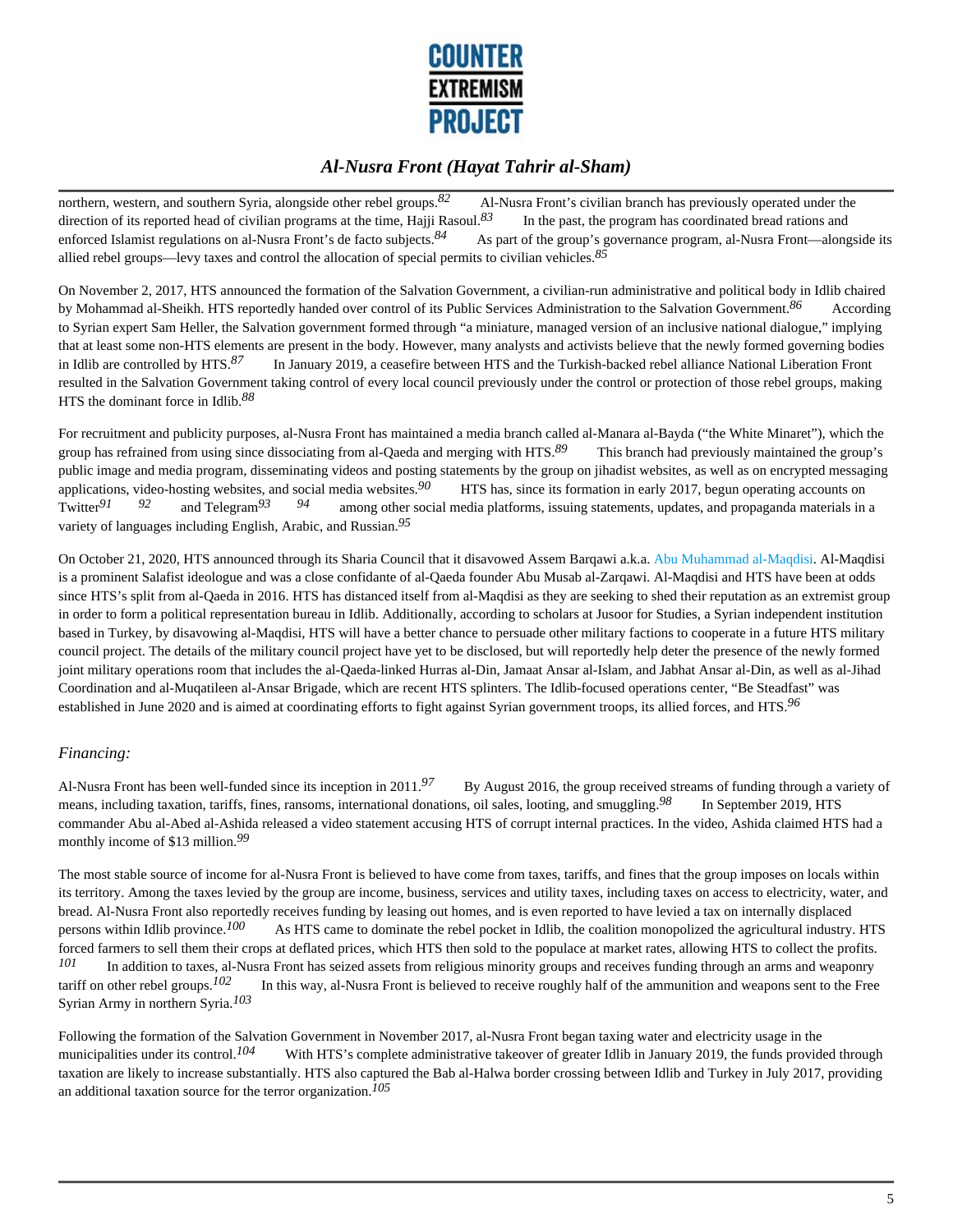

Sources of funding for the group also reportedly include private donations from wealthy individuals in Saudi Arabia, Qatar, and Kuwait, who are believed to launder the funds through small money transfers, or by dispatching the money with individuals who cross state borders into al-Nusraheld territory.<sup>106</sup> Indeed, al-Nusra Front's decision in July 2016 to dissociate from al-Qaeda is widely believed to have been motivated in large part to enable Qatari-based donors to continue sending money to al-Nusra Front without being accused of providing financial support to al-Qaeda. *107*

In addition to foreign donations, al-Nusra Front has also secured revenue from oil sales and smuggling,<sup>108</sup> as well as through cigarette smuggling and extortion.<sup>109</sup> Although governments typically deny payment for the release of hostages, al-Nusra Front is believed to have racked up millions of dollars through hostage exchanges negotiated by the Qatari government. In one such exchange, the group reportedly received \$4 million when it released four Greek Orthodox nuns in March 2014.<sup>110</sup> In another exchange, al-Nusra Front reportedly received \$25 million when it released 45 U.N. peacekeepers.<sup>111</sup> U.S. citizen Peter Theo Curtis was believed to have been released in August 2014 in exchange for anywhere between \$3 million and \$25 million, although the circumstances of Curtis's release were not made public.*112*

#### *Recruitment:*

In order to join al-Nusra Front, the group has historically required its recruits to procure *tazkiyya* (a voucher on behalf of the recruit) from two commanders on the front lines.<sup>113</sup> Once the recruit was accepted, he wo Once the recruit was accepted, he would swear *bay'ah* (an oath of allegiance) to the group, thereby cementing his religious commitment.*114*

Al-Nusra Front has also recruited members online and in private messaging applications through its former media branches, al-Minara al-Bayda and Fursan al-Sham media. Within Syria, the group has attracted recruits by appealing to the locals in a strategy adopted from al-Qaeda jihadist Abu Musab al-Suri.<sup>115</sup> When it comes to attracting recruits, al-Nusra Front holds a financial advantage over competing rebel groups, as it has historically been able to provide members with salaries and weapons.<sup>116</sup> Under HTS, a new media outlet has been created, Ebaa Agency, which produces high-quality videos, infographics, and media statements similar to those of Amaq, ISIS's media wing.*117*

In addition to recruiting guerilla fighters through online and in-person efforts, al-Nusra Front stands accused of recruiting child soldiers. The U.N. Human Rights Council's Independent Commission on Syria has issued reports on al-Nusra Front's successful recruitment of child soldiers continuing into 2017. In Idlib province, al-Nusra fighters include boys under the age of 18 and 15, with some manning checkpoints.*118* The Commission found that al-Nusra Front specifically targets poor, uneducated boys for recruitment, paying them modest salaries used to support the boys' families.*119*

HTS operates recruitment centers in opposition held territory in Aleppo, Idlib, Jabal Zawiyah, Atmeh IDP camp, and in the towns along the Turkish border.<sup>120</sup> Recent HTS recruitment campaigns have stipulated that recruits must be 16 years old or older, unmarried, and in good health. Unmarried recruits reportedly receive a monthly salary of 38,000 SYP while married recruits are paid 45,000 SYP.*121*

#### *Training:*

The training process for a new al-Nusra recruit is believed to last for two months. This training includes a 10-day religious course followed by a six to eight military training program with religious lectures every evening.<sup>122</sup> Training reportedly emphasizes small-unit tactics, close combat, assassinations, and raids with exposure to common weapons from AK variants to anti-tank missiles.<sup>123</sup> Recruits that show exceptional promise during training are selected to join the special operations groups Jaish al-Nusra and Quwat al-Nukhba.*124*

Since as far back as 2016, private military contracting company Malhama Tactical has been training al-Nusra Front fighters in special-operation tactics and assisting in developing the small sub-group Quwat al-Nukhba (Elite Forces).<sup>125</sup> Malhama Tactical was founded by an Uzbek veteran of the Russian military known by his pseudonym Abu Rofiq and initially staffed ten trainers, all with military experience from former Soviet states. Abu Rofiq claims to have founded his organization as a for-profit private military contractor that works exclusively with Sunni-Jihadist organizations. Malhama has reportedly been hired to train and fight alongside both al-Nusra Front and the Turkistani Islamic Party in Syria.*126*

*Also Known As:*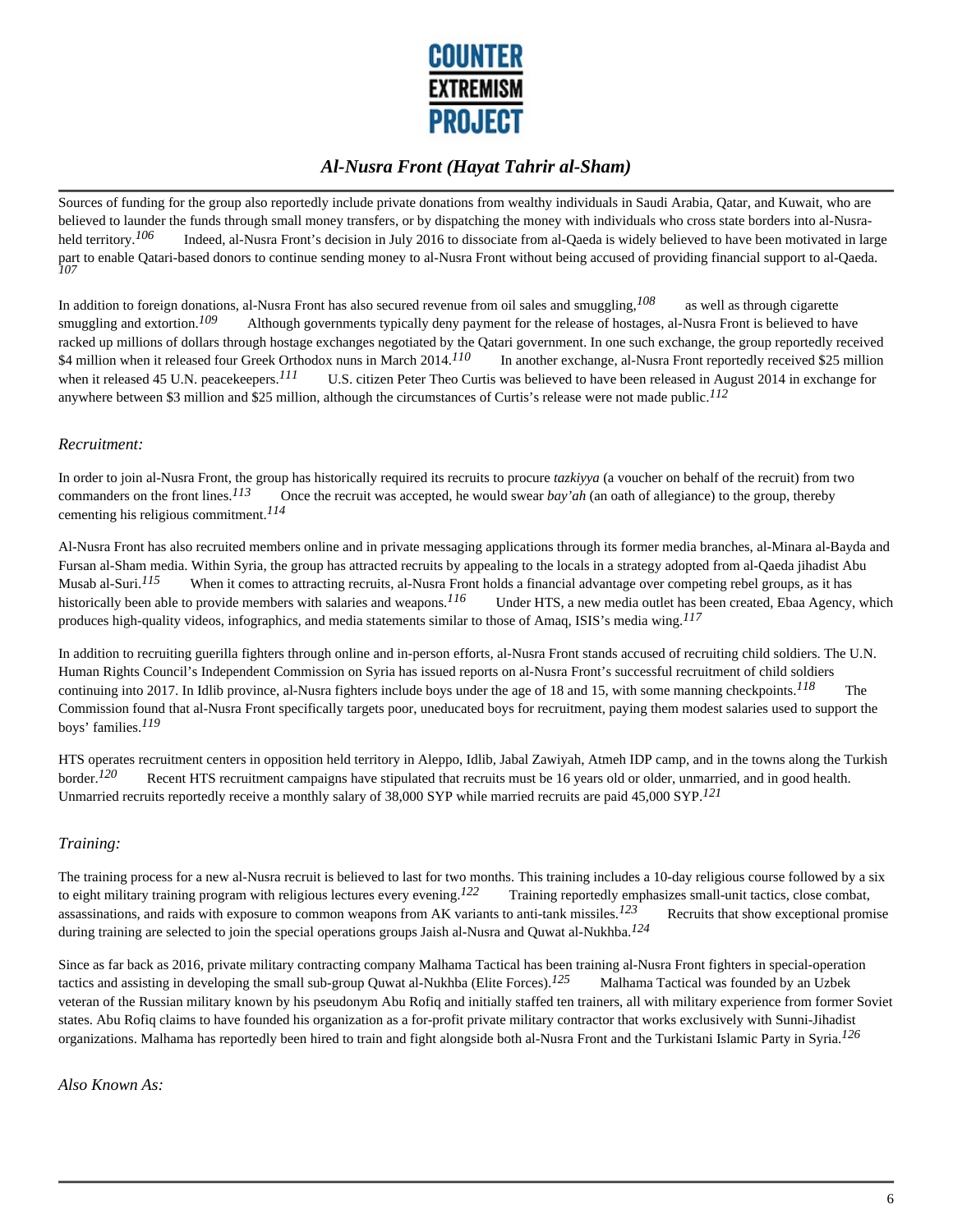

- Al-Nusrah Front*127*
- Al-Nusra Front to Protect the Levant*128*
- Al Nusrah Front for the People of Levant*129*
- Al Nusrah Front for the People of the Levant*130*
- Al-Nusrah Front in Lebanon*131*
- Ansar al-Mujahideen Network*132*
- Assembly for Liberation of the Levant*133*
- Assembly for the Liberation of Syria*134*   $\bullet$
- Conquest of the Levant Front*135*
- Fatah al-Sham Front*136*
- Fateh al-Sham Front*137*
- Front for the Conquest of Syria*138*
- Front for the Conquest of Syria / the Levant*139*
- Front for the Liberation of the Levant*140*
- Hay'at Tahrir al-Sham*141*
- Hay'et Tahrir al-Sham*142*
- $\cdot$  HTS<sup>143</sup>
- Jabhat al-Nusrah*144*
- Jabhat al-Nusra li-Ahl al-Sham Min Mujahideen al-Sham fi Sahat al-Jihad*145*
- Jabhat Fatah al-Sham*146*
- Jabhat Fateh al-Sham*147*
- Jabhat Fath al Sham*148*
- Jabhat Fath al-Sham*149*
- Jabhet al-Nusra*150*
- Jabhet al-Nusrah*151*
- Levantine Conquest Front*152*
- Levantine Mujahideen on the Battlefields of Jihad*153*
- Liberation of al-Sham Commission*154*
- Liberation of the Levant Organization*155*
- Support Front for the People of the Levant*156*
- Support Front for the People of Syria from the Mujahideen of Syria in the Places of Jihad*157*
- Tahrir al-Sham*158*
- Tahrir al-Sham Hay'at*159*
- The Al Nusrah Front for the People of the Levant*160*
- The Defense Front*161*
- The Front for the Defence of the Syrian People*162*
- The Front for the Defense of the Syrian People*163*
- The Front for the Liberation of al Sham*164*
- The Support Front for the People of Syria from the Mujahideen of Syria in the Places of Jihad*165*
- The Victory Front*166*

*1* Thomas Joscelyn, "Al Qaeda and allies announce 'new entity' in Syria," Long War Journal, January 28, 2017, http://www.longwarjournal.org/archives/2017/01/alqaeda-and-allies-announce-new-entity-in-syria.php.

*2* Patricia Zengerle and Mark Hosenball, "U.S. Spy Chiefs Say Number of Foreign Militants in Syria Rises," Reuters, January 29, 2014,

http://www.reuters.com/article/2014/01/29/us-usa-security-syria-idUSBREA0S1XL20140129.

```
3 Christiaan Triebert and Rao Komar, "Jabhat Fateh al-Sham's Income and Resources," Hate Speech International, August 15, 2016, https://www.hate-speech.org/jabhat-
fateh-al-shams-income-and-resources-an-open-source-investigation/#fn-2879-45.
```
*4* Joško Bari?, "Syrian War Daily – 6th of January 2019," Syrian War Daily, January 6, 2019, https://syrianwardaily.com/2019/01/06/syrian-war-daily-6th-of-january-2019/#more-10014; "Hayat Tahrir al-Sham Takes Over Idlib After Ceasefire Deal," *Asharq al-Awsat* (London), January 10, 2019,

https://aawsat.com/english/home/article/1540261/hayat-tahrir-al-sham-takes-over-idlib-after-ceasefire-deal; Joško Bar?, "Syrian War Daily – 10th of January 2019," Syrian War Daily, January 10, 2019, https://syrianwardaily.com/2019/01/10/syrian-war-daily-10th-of-january-2019/#more-10029.

*5* Zulfiqar Ali, "Syria: Who's in control of Idlib?," BBC News, February 18, 2020, https://www.bbc.com/news/world-45401474.

*6* Lisa Barrington and Suleiman Al-Khalidi, "Al Qaeda tells Syrian branch Nusra Front it can drop links," Reuters, July 28, 2016,

http://news.trust.org/item/20160728110801-ogl17; Cole Bunzel, "Abandoning al-Qaida: Tahrir al-Sham and the Concerns of Sami al-'Uraydi," Jihadica, May 12, 2017, http://www.jihadica.com/abandoning-al-qaida/.

*7* Thomas Joscelyn, "Analysis: Al Nusrah Front Rebrands Itself as Jabhat Fath Al Sham," Long War Journal, July 28, 2016,

https://www.longwarjournal.org/archives/2016/07/analysis-al-nusrah-front-rebrands-itself-as-jabhat-fath-al-sham.php.

*8* Bassem Mroue, "AP EXPLAINS: Why Syria's al-Qaida may be considering a split," Associated Press, July 27, 2016,

https://apnews.com/d10d759d35824b70b47501d85f0ff8c3; Lisa Barrington and Suleiman Al-Khalidi, "Al Qaeda tells Syrian branch Nusra Front it can drop links," Reuters, July 28, 2016, http://news.trust.org/item/20160728110801-ogl17.<br>9. explored Shame Al Qaada's Latest Incometies in the

*10* "Tahrir al-Sham: Al-Qaeda's latest incarnation in Syria," BBC News, February 12, 2017, http://www.bbc.com/news/world-middle-east-38934206.

*11* "???????? ?????? ?????? ????? "????? ?????".. ???? ???? ?????? ??????," Internet Archive, October 2, 2017,

https://web.archive.org/web/20180119234654/http://www.huffpostarabi.com/2017/10/02/story\_n\_18159996.html; "Weekly Conflict Summary September 28 – October 4, 2017," Carter Center, October 4, 2017, https://www.cartercenter.org/resources/pdfs/peace/conflict\_resolution/syria-conflict/weekly-conflict-summary-2017.09.28-10.04.pdf.

- *12* Aron Lund, "A Jihadist Breakup in Syria," *Foreign Affairs*, September 15, 2017, https://www.foreignaffairs.com/articles/syria/2017-09-15/jihadist-breakup-syria.
- *13* Zulfiqar Ali, "Syria: Who's in control in Idlib?," BBC News, February 18, 2020, https://www.bbc.com/news/world-45401474; Mariya Petkova, "After the Sochi agreement, HTS is facing internal divisions," Al Jazeera, September 27, 2018, https://www.aljazeera.com/indepth/features/turkey-idlib-180924191442969.html.

*14* "Country Reports on Terrorism 2020," U.S. Department of State, December 2021, 295, https://www.state.gov/wp-

content/uploads/2021/07/Country\_Reports\_on\_Terrorism\_2020.pdf.

*15* Thomas Joscelyn, "Al Qaeda in Iraq, Al Nusrah Front Emerge as Rebranded Single Entity," Long War Journal, April 9, 2013,

http://www.longwarjournal.org/archives/2013/04/the\_emir\_of\_al\_qaeda.php#ixzz3Mw15S2jb.

*16* "Treasury Sanctions Al-Nusrah Front Leadership in Syria and Militias Supporting the Asad Regime," U.S. Department of the Treasury, December 11, 2012, http://www.treasury.gov/press-center/press-releases/Pages/tg1797.aspx.<br>17 "Savis Crisis: Al-Nusra Pladges Alloniance to Al-Qaeda" BB

- *17* "Syria Crisis: Al-Nusra Pledges Allegiance to Al-Qaeda," BBC News, April 10, 2013, http://www.bbc.com/news/world-middle-east-22095099.
- *18* Hassan Hassan, "A Jihadist Blueprint for Hearts and Minds Is Gaining Traction in Syria," *National* (Abu Dhabi), March 4, 2014,

http://www.thenational.ae/thenationalconversation/comment/a-jihadist-blueprint-for-hearts-and-minds-is-gaining-traction-in-syria.

<sup>&</sup>lt;sup>9</sup> <sup>9</sup> <sup>2</sup> **Tahrir al-Sham: Al-Qaeda's Latest Incarnation in Syria," BBC News, February 12, 2017, http://www.bbc.com/news/world-middle-east-38934206.<br><sup>10</sup> <b>"Tahrir al-Sham: Al-Qaeda's latest incarnation in Syria " BBC New**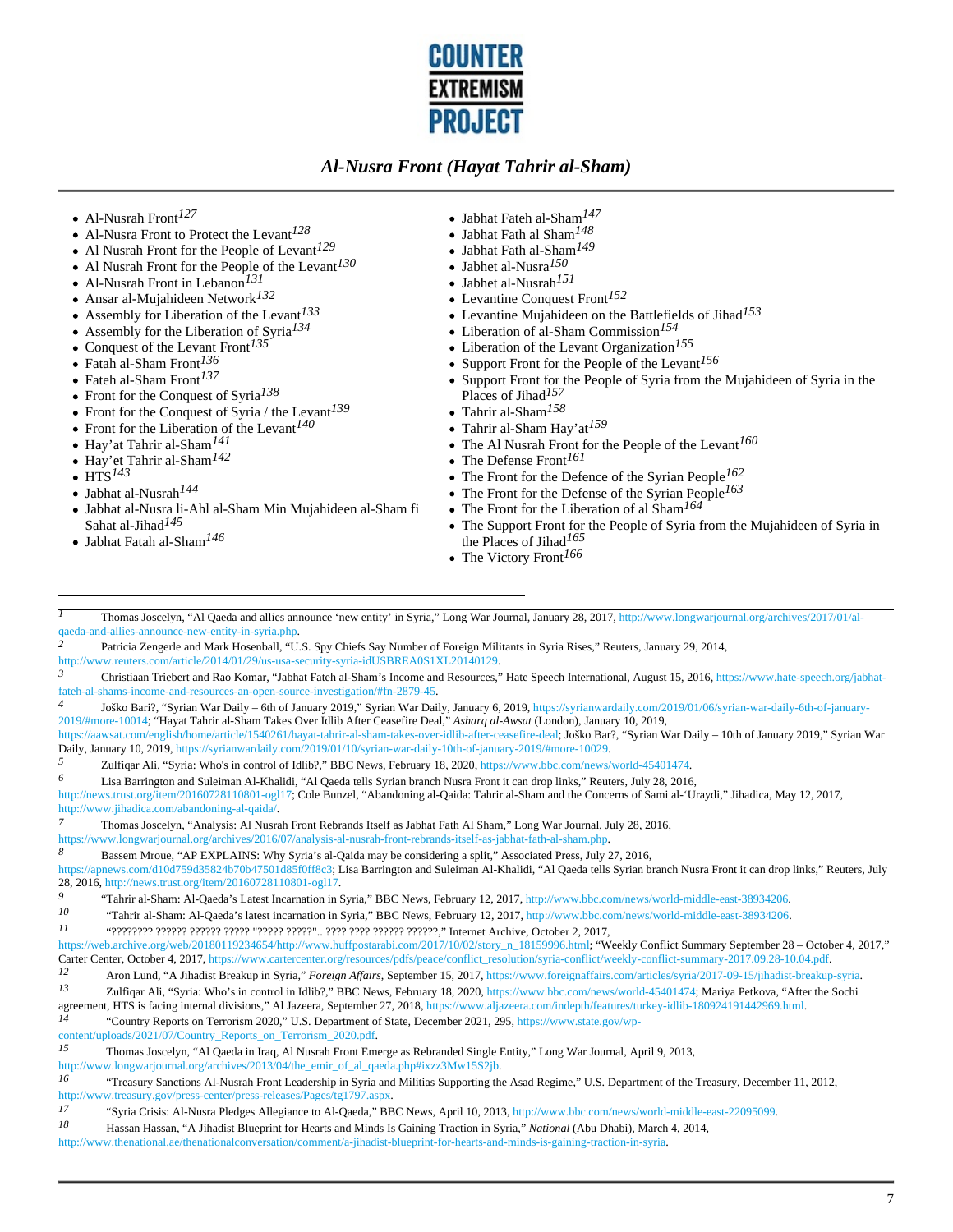

| $\overline{19}$ | Agnes Favier, Luigui Narbone, and Virginie Collombier, Inside Wars: Local Dynamics of Conflicts in Syria and LibyaFt these (Fiesole: European University Institute,                                                                                                                                                                       |
|-----------------|-------------------------------------------------------------------------------------------------------------------------------------------------------------------------------------------------------------------------------------------------------------------------------------------------------------------------------------------|
|                 | 2016), 13-14http://cadmus.eui.eu/bitstream/handle/1814/41644/Inside%20wars_2016.pdf.                                                                                                                                                                                                                                                      |
| 20              | Sam Heller, "Turkey Through the Syrian Looking Glass," Century Foundation, November 28, 2017, https://tcf.org/content/commentary/turkey-syrian-looking-glass/;                                                                                                                                                                            |
|                 | https://www.youtube.com/watch?v=5orACzyc_G8.                                                                                                                                                                                                                                                                                              |
| 21              | Kareem Fahim, "Former al-Qaeda affiliate in Syria seeks to soften its brand," Washington Post, January 2, 2022,                                                                                                                                                                                                                           |
| 22              | https://www.washingtonpost.com/world/2022/01/02/syria-idlib-hts-qaeda-militants/<br>Bill Roggio, "Suicide Bombers Kill 14 in Damascus," Long War Journal, June 11, 2013, http://www.longwarjournal.org/threat-                                                                                                                            |
|                 | matrix/archives/2013/06/suicide_bombers_kill_14_in_dam.php.                                                                                                                                                                                                                                                                               |
| 23              | "Nusra Front, Syrian rebels attack government forces near Aleppo, gain ground," Reuters, April 2, 2016, http://www.reuters.com/article/us-mideast-crisis-syria-aleppo-                                                                                                                                                                    |
|                 | idUSKCN0WZ0O5; Al Jazeera, "Nusra Front claims Lebanon suicide attack," Internet Archive, January 11, 2015,<br>https://web.archive.org/web/20150308041447/http://www.aljazeera.com/news/middleeast/2015/01/fatal-blast-lebanon-ends-lull-attacks-2015110194313121358.html.                                                                |
| 24              | "Nusra Front attacks Hezbollah outposts near Arsal," Daily Star (Beirut), June 2, 2015, http://www.dailystar.com.lb/News/Lebanon-News/2015/Jun-02/300248-nusra-                                                                                                                                                                           |
|                 | front-attacks-hezbollah-outposts-near-arsal.ashx; "Jabhat al-Nusra claims deadly Lebanon bombing," Al Jazeera, February 1, 2014,                                                                                                                                                                                                          |
|                 | http://www.aljazeera.com/news/middleeast/2014/02/al-nusra-front-claims-deadly-lebanon-bombing-201421221112955650.html; Now, "Bombings in Lebanon since 2011,"<br>Internet Archive, September 1, 2016, , https://web.archive.org/web/20170201171601/http://now.mmedia.me/lb/en/reportsfeatures/535852-vehicle-explosions-in-lebanon-since- |
| 2011.           |                                                                                                                                                                                                                                                                                                                                           |
| 25              | "Syria: Arrests, Torture by Armed Group," Human Rights Watch, January 28, 2019, https://www.hrw.org/news/2019/01/28/syria-arrests-torture-armed-group.                                                                                                                                                                                    |
| 26              | Alaa Nassar, "Hijacking of the "freedom revolution": HTS imprisons activists in northwest Syria (interactive map)," Syria Direct, September 15, 2019,<br>https://syriadirect.org/news/hijacking-of-the-%E2%80%9Cfreedom-revolution%E2%80%9D-hts-imprisons-activists-in-northwest-syria-interactive-map/                                   |
| 27              | Priyanka Boghani, "Syrian Militant and Former Al Qaeda Leader Seeks Wider Acceptance in First Interview With U.S. Journalist," PBS, April 2, 2021,                                                                                                                                                                                        |
|                 | https://www.pbs.org/wgbh/frontline/article/abu-mohammad-al-jolani-interview-hayat-tahrir-al-sham-syria-al-qaeda/.                                                                                                                                                                                                                         |
| 28              | Mariya Petkova, "After the Sochi agreement, HTS is facing internal divisions," Al Jazeera, September 27, 2018, https://www.aljazeera.com/indepth/features/turkey-<br>idlib-180924191442969.html.                                                                                                                                          |
| 29              | Ryan Browne, "Report: Syria's al-Nusra 'more dangerous' than ISIS," CNN, January 26, 2016, http://www.cnn.com/2016/01/25/politics/al-qaeda-al-nusra-isis-threat-<br>experts/; Noor Nahas, "Hayat Tahrir al-Sham Attempting to Consolidate Power Ahead of Idlib Offensive," Bellingcat, August 22, 2018,                                   |
|                 | https://www.bellingcat.com/news/mena/2018/08/22/hts-consolidation/.                                                                                                                                                                                                                                                                       |
| 30              | Paul Wood, "Syria: Islamist Nusra Front Gives BBC Exclusive Interview," BBC News, January 17, 2013, http://www.bbc.com/news/world-middle-east-21061018.                                                                                                                                                                                   |
| 31              | Thomas Joscelyn, "Transcript of Abu Muhammad al Julani's Speech," Long War Journal, July 29, 2016, https://www.longwarjournal.org/archives/2016/07/transcript-                                                                                                                                                                            |
|                 | of-abu-muhammad-al-julanis-speech.php; Dania Akkad, "Nusra confirms split with al-Qaeda 'to Protect the Syrian revolution," Middle East Eye, July 28, 2016,                                                                                                                                                                               |
|                 | http://www.middleeasteye.net/news/nusra-front-announces-official-split-al-qaeda-520293064.                                                                                                                                                                                                                                                |
| 32              | Thomas Joscelyn, "Transcript of Abu Muhammad al Julani's Speech," Long War Journal, July 29, 2016, https://www.longwarjournal.org/archives/2016/07/transcript-                                                                                                                                                                            |
|                 | of-abu-muhammad-al-julanis-speech.php; Dania Akkad, "Nusra confirms split with al-Qaeda 'to protect the Syrian revolution," Middle East Eye, July 28, 2016,                                                                                                                                                                               |
|                 | http://www.middleeasteye.net/news/nusra-front-announces-official-split-al-qaeda-520293064.                                                                                                                                                                                                                                                |
| 33              | Priyanka Boghani, "Syrian Militant and Former Al Qaeda Leader Seeks Wider Acceptance in First Interview With U.S. Journalist," Frontline, April 2, 2021,                                                                                                                                                                                  |
|                 | https://www.pbs.org/wgbh/frontline/article/abu-mohammad-al-jolani-interview-hayat-tahrir-al-sham-syria-al-qaeda/.                                                                                                                                                                                                                         |
| 34              | Mona Alami, "HTS Continues to Evolve," Atlantic Council SyriaSource, December 1, 2017, http://www.atlanticcouncil.org/blogs/syriasource/hts-continues-to-evolve                                                                                                                                                                           |
| 35              | "Weekly Conflict Summary November 30-December 6, 2017," Carter Center, December 6, 2017,                                                                                                                                                                                                                                                  |
|                 | https://www.cartercenter.org/resources/pdfs/peace/conflict_resolution/syria-conflict/weekly-conflict-summary-2017.11.30-12.05.pdf.                                                                                                                                                                                                        |
| 36              | "Weekly Conflict Summary November 30-December 6, 2017," Carter Center, December 6, 2017,                                                                                                                                                                                                                                                  |
|                 | https://www.cartercenter.org/resources/pdfs/peace/conflict_resolution/syria-conflict/weekly-conflict-summary-2017.11.30-12.05.pdf.                                                                                                                                                                                                        |
| 37              | Tore Refslund Hamming and Pieter Van Ostaeyen, "The True Story of al-Qaeda's Demise and Resurgence in Syria," Lawfareblog, April 8, 2018,                                                                                                                                                                                                 |
|                 | https://lawfareblog.com/true-story-al-qaedas-demise-and-resurgence-syria.                                                                                                                                                                                                                                                                 |
| 38              | Tore Refslund Hamming and Pieter Van Ostaeyen, "The True Story of al-Qaeda's Demise and Resurgence in Syria," Lawfareblog, April 8, 2018,                                                                                                                                                                                                 |
|                 | https://lawfareblog.com/true-story-al-qaedas-demise-and-resurgence-syria.                                                                                                                                                                                                                                                                 |
| 39              | Tore Refslund Hamming and Pieter Van Ostaeyen, "The True Story of al-Qaeda's Demise and Resurgence in Syria," Lawfareblog, April 8, 2018,                                                                                                                                                                                                 |
| 40              | https://lawfareblog.com/true-story-al-qaedas-demise-and-resurgence-syria.                                                                                                                                                                                                                                                                 |
|                 | Tore Refslund Hamming and Pieter Van Ostaeyen, "The True Story of al-Qaeda's Demise and Resurgence in Syria," Lawfareblog, April 8, 2018,<br>https://lawfareblog.com/true-story-al-qaedas-demise-and-resurgence-syria.                                                                                                                    |
| 41              | Aymenn al-Tamimi, "Hurras al-Din: Interview," Aymenn Jawad Al-Tamimi's blog, July 11, 2019, http://www.aymennjawad.org/2019/07/hurras-al-din-interview, The                                                                                                                                                                               |
|                 | Best of Bad Options for Syria's Idlib, International Crisis Group, March 14, 2019, 17, https://d2071andvip0wj.cloudfront.net/197-the-best-of-bad-options%20.pdf; Nathan A.<br>Sales, "Keeping the Pressure on al-Qaida," U.S. Department of State, September 12, 2019, https://www.state.gov/keeping-the-pressure-on-al-qaida.            |
| 42              | "Hardliner Wing of 'Hurras al-Din' Loses Its Most Influential Figures," Enab Baladi, July 4, 2018, https://english.enabbaladi.net/archives/2019/07/hardliner-wing-of-                                                                                                                                                                     |
|                 | guardians-of-religion-loses-its-most-influential-figures/#ixzz65J3MS9o5; "Twenty-Fourth Report of the Analytical Support and Sanctions Monitoring Team Submitted Pursuant                                                                                                                                                                 |
| 43              | to Resolution 2368 (2017) concerning ISIL (Da'esh), Al-Qaida and Associated Individuals and Entities," UN Security Council, June 27, 2019, 7-8, https://undocs.org/S/2019/570.                                                                                                                                                            |
|                 | "Amendments to the Terrorist Designations of al-Nusrah Front," U.S. Department of State, May 31, 2018, https://www.state.gov/amendments-to-the-terrorist-                                                                                                                                                                                 |
|                 | designations-of-al-nusrah-front/, "Country Reports on Terrorism 2020," U.S. Department of State, December 2021, 295, https://www.state.gov/wp-<br>content/uploads/2021/07/Country_Reports_on_Terrorism_2020.pdf.                                                                                                                          |
| 44              | Priyanka Boghani, "Syrian Militant and Former Al Qaeda Leader Seeks Wider Acceptance in First Interview With U.S. Journalist," PBS, April 2, 2021,                                                                                                                                                                                        |
|                 | https://www.pbs.org/wgbh/frontline/article/abu-mohammad-al-jolani-interview-hayat-tahrir-al-sham-syria-al-qaeda/                                                                                                                                                                                                                          |
| 45              | Sam Heller, "Turkey Through the Syrian Looking Glass," Century Foundation, November 28, 2017, https://tcf.org/content/commentary/turkey-syrian-looking-glass/;                                                                                                                                                                            |
|                 |                                                                                                                                                                                                                                                                                                                                           |

https://www.youtube.com/watch?v=5orACzyc\_G8.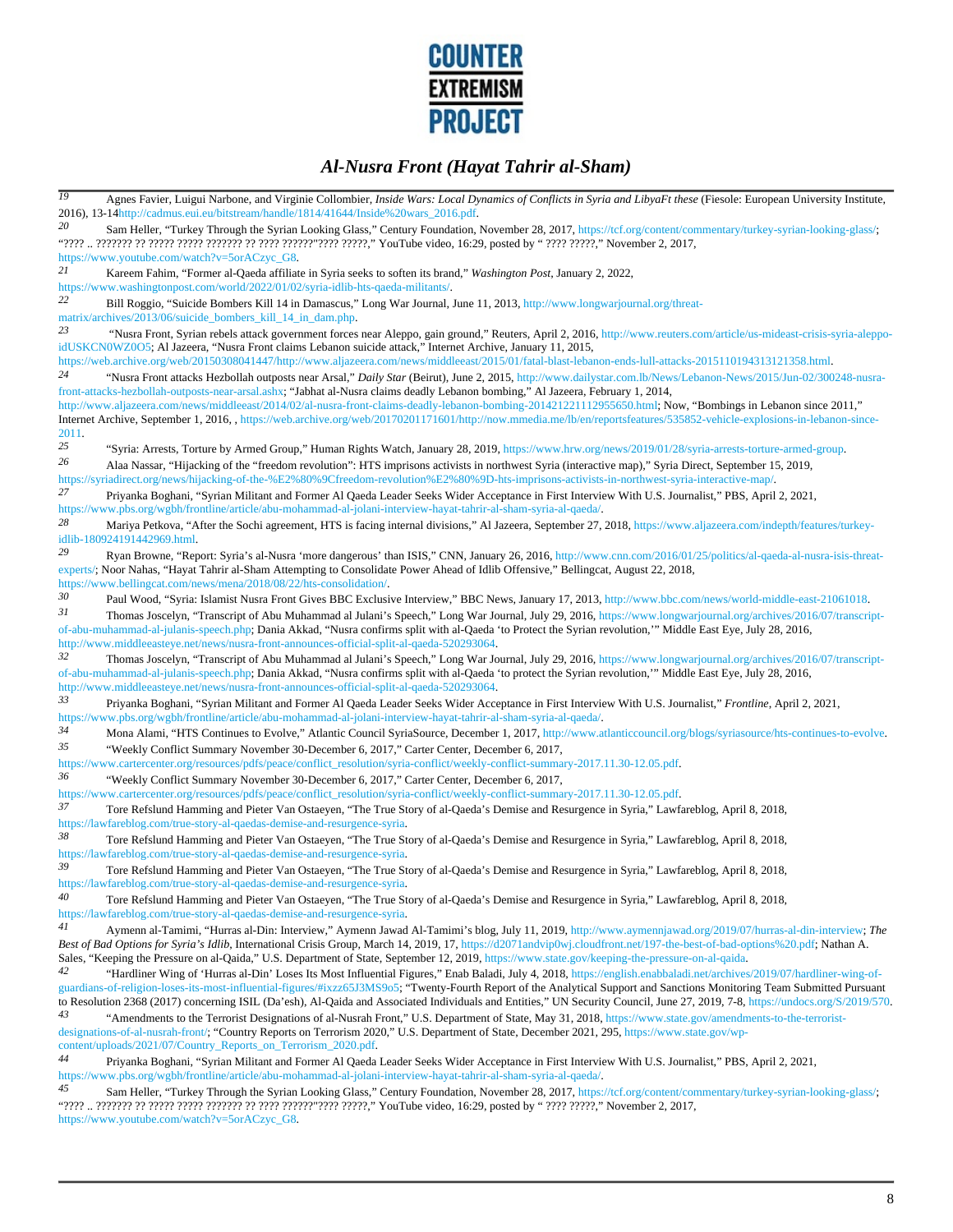

| 46              | Sam Heller, "Turkey Through the Syrian Looking Glass," Century Foundation, November 28, 2017, https://tcf.org/content/commentary/turkey-syrian-looking-glass/;                                                                                                                                                                                                                                                                                                                                                       |
|-----------------|----------------------------------------------------------------------------------------------------------------------------------------------------------------------------------------------------------------------------------------------------------------------------------------------------------------------------------------------------------------------------------------------------------------------------------------------------------------------------------------------------------------------|
|                 | https://www.youtube.com/watch?v=5orACzyc_G8.                                                                                                                                                                                                                                                                                                                                                                                                                                                                         |
| 47              | Joško Bari?, "Syrian War Daily - 6th of January 2019," Syrian War Daily, January 6, 2019, https://syrianwardaily.com/2019/01/06/syrian-war-daily-6th-of-january-<br>2019/#more-10014; "Hayat Tahrir al-Sham Takes Over Idlib After Ceasefire Deal," Asharq al-Awsat (London), January 10, 2019,<br>https://aawsat.com/english/home/article/1540261/hayat-tahrir-al-sham-takes-over-idlib-after-ceasefire-deal; Joško Bari? "Syrian War Daily - 10th of January 2019," Syrian War                                     |
|                 | Daily, January 10, 2019, https://syrianwardaily.com/2019/01/10/syrian-war-daily-10th-of-january-2019/#more-10029.                                                                                                                                                                                                                                                                                                                                                                                                    |
| 48              | Priyanka Boghani, "Syrian Militant and Former Al Qaeda Leader Seeks Wider Acceptance in First Interview With U.S. Journalist," Frontline, April 2, 2021,<br>https://www.pbs.org/wgbh/frontline/article/abu-mohammad-al-jolani-interview-hayat-tahrir-al-sham-syria-al-qaeda/.                                                                                                                                                                                                                                        |
| 49              | Hassan Hassan, "A Jihadist Blueprint for Hearts and Minds Is Gaining Traction in Syria," National (Abu Dhabi), March 4, 2014,                                                                                                                                                                                                                                                                                                                                                                                        |
|                 | http://www.thenational.ae/thenationalconversation/comment/a-jihadist-blueprint-for-hearts-and-minds-is-gaining-traction-in-syria.                                                                                                                                                                                                                                                                                                                                                                                    |
| 50              | Hassan Hassan, "A Jihadist Blueprint for Hearts and Minds Is Gaining Traction in Syria," National (Dubai), March 4, 2014,                                                                                                                                                                                                                                                                                                                                                                                            |
| 51              | http://www.thenational.ae/thenationalconversation/comment/a-jihadist-blueprint-for-hearts-and-minds-is-gaining-traction-in-syria                                                                                                                                                                                                                                                                                                                                                                                     |
| syria.          | Balint Szlanko, "Jabhat Al Nusra's new Syria," National (Abu Dhabi), December 15, 2012, http://www.thenational.ae/news/world/middle-east/jabhat-al-nusras-new-                                                                                                                                                                                                                                                                                                                                                       |
| 52              | "Syrian Rebels to Retreat from Christian Town of Maaloula," France 24, September 11, 2013, https://www.france24.com/en/20130911-syrian-rebels-withdraw-<br>christian-town-maaloula.                                                                                                                                                                                                                                                                                                                                  |
| 53              | Aymenn J. al-Tamimi, "Additional Notes on the Druze of Jabal al-Summaq," Aymenn Jawad al-Tamimi's Blog, October 6, 2015,<br>http://www.aymennjawad.org/2015/10/additional-notes-on-the-druze-of-jabal-al-summaq.                                                                                                                                                                                                                                                                                                     |
| 54              | Aymenn J. al-Tamimi, "Additional Notes on the Druze of Jabal al-Summaq," Aymenn Jawad al-Tamimi's Blog, October 6, 2015,<br>www.aymennjawad.org/2015/10/additional-note-on-the-druze-of-jabal-summaq.                                                                                                                                                                                                                                                                                                                |
| 55              | Sune Engel Rasmussen, "As Islamic State Fades in Syria, Another Militant Group Takes Root," Wall Street Journal, April 18, 2018, https://www.wsj.com/articles/as-                                                                                                                                                                                                                                                                                                                                                    |
| 56              | islamic-state-fades-in-syria-another-militant-group-takes-root-1524064045.<br>"Nusra Front – Lebanon," Terrorism Research & Analysis Consortium, accessed December 25, 2014, http://www.trackingterrorism.org/group/nusra-front-lebanon.                                                                                                                                                                                                                                                                             |
| 57              | Patricia Zengerle and Mark Hosenball, "U.S. Spy Chiefs Say Number of Foreign Militants in Syria Rises," Reuters, January 29, 2014,                                                                                                                                                                                                                                                                                                                                                                                   |
| 58              | http://www.reuters.com/article/2014/01/29/us-usa-security-syria-idUSBREA0S1XL20140129.                                                                                                                                                                                                                                                                                                                                                                                                                               |
|                 | Jenan                                                                                                                                                                                                                                                                                                                                                                                                                                                                                                                |
| 59              | Moussa, "Exclusive: Documents Show that the Khorasan Group Is the Same Group as Wolf's Nusra," Al Aan TV, October 1, 2014, http://www.alaan.tv/news/world-<br>news/114998/khorassan-group-is-in-fact-the-wolf-unit-of-nusra-front-documents-show                                                                                                                                                                                                                                                                     |
| 60              | Charles Lister, Profiling Jabhat al-Nusra, Brookings Institute, July 2016, 30, https://www.brookings.edu/wp-                                                                                                                                                                                                                                                                                                                                                                                                         |
|                 | content/uploads/2016/07/iwr_20160728_profiling_nusra.pdf.                                                                                                                                                                                                                                                                                                                                                                                                                                                            |
| 61<br>62        | Quilliam Foundation, "Jabhat al-Nusra Jabhat al-Nusra li-ahl al-Sham min Mujahedi al-Sham fi Sahat al-Jihad. A Strategic Briefing," Internet Archive, accessed March<br>6, 2020, https://web.archive.org/web/20160313051444/http://www.quilliamfoundation.org/wp/wp-content/uploads/publications/free/jabhat-al-nusra-a-strategic-briefing.pdf.                                                                                                                                                                      |
|                 | Thomas Joscelyn, "Al Qaeda in Iraq, Al Nusrah Front Emerge as Rebranded Single Entity," Long War Journal, April 9, 2013,<br>http://www.longwarjournal.org/archives/2013/04/the_emir_of_al_qaeda.php#ixzz3Mw15S2jb.                                                                                                                                                                                                                                                                                                   |
| 63              | Rania Abouzeid, "Interview with Official of Jabhat al-Nusra, Syria's Islamist Militia Group," Time, December 25, 2012, http://world.time.com/2012/12/25/interview-<br>with-a-newly-designated-syrias-jabhat-al-nusra/.                                                                                                                                                                                                                                                                                               |
| 64              | Quilliam Foundation, "Jabhat al-Nusra Jabhat al-Nusra li-ahl al-Sham min Mujahedi al-Sham fi Sahat al-Jihad. A Strategic Briefing," Internet Archive, accessed March<br>6, 2020, https://web.archive.org/web/20160313051444/http://www.quilliamfoundation.org/wp/wp-content/uploads/publications/free/jabhat-al-nusra-a-strategic-briefing.pdf.                                                                                                                                                                      |
| 65              | Thomas Joscelyn, "Analysis: Al Nusrah Front Rebrands Itself as Jabhat Fath Al Sham," Long War Journal, July 28, 2016,                                                                                                                                                                                                                                                                                                                                                                                                |
|                 | https://www.longwarjournal.org/archives/2016/07/analysis-al-nusrah-front-rebrands-itself-as-jabhat-fath-al-sham.php.                                                                                                                                                                                                                                                                                                                                                                                                 |
| 66              | "Syria Crisis: Al-Nusra Pledges Allegiance to Al-Qaeda," BBC News, April 10, 2013, http://www.bbc.com/news/world-middle-east-22095099.                                                                                                                                                                                                                                                                                                                                                                               |
| 67              | "Al Qaeda tells Syrian branch Nusra Front it can drop links," Reuters, July 28, 2016, http://news.trust.org/item/20160728110801-ogl17.                                                                                                                                                                                                                                                                                                                                                                               |
| 68              | Thomas Joscelyn, "Analysis: Al Nusrah Front Rebrands Itself as Jabhat Fath al Sham," Long War Journal, July 28, 2016,                                                                                                                                                                                                                                                                                                                                                                                                |
|                 | https://www.longwarjournal.org/archives/2016/07/analysis-al-nusrah-front-rebrands-itself-as-jabhat-fath-al-sham.php <                                                                                                                                                                                                                                                                                                                                                                                                |
| 69              | "Full Story: The Military Factions of Syria in Seek to Integrate." el-Dorar al-Shamia, December 23, 2016, http://en.eldorar.com/node/4121.                                                                                                                                                                                                                                                                                                                                                                           |
| 70              | Charles Lister, Twitter post, January 29, 2017, 11:08am, https://twitter.com/Charles_Lister/status/825737487255531524.                                                                                                                                                                                                                                                                                                                                                                                               |
| 71              | Aron Lund, "A Jihadist Breakup in Syria," Foreign Affairs, September 15, 2017, https://www.foreignaffairs.com/articles/syria/2017-09-15/jihadist-breakup-syria.                                                                                                                                                                                                                                                                                                                                                      |
| 72              | Thomas Joscelyn, "Hay'at Tahrir al Sham leader calls for 'unity' in Syrian insurgency," Long War Journal, February 10, 2017,                                                                                                                                                                                                                                                                                                                                                                                         |
|                 | http://www.longwarjournal.org/archives/2017/02/hayat-tahrir-al-sham-leader-calls-for-unity-in-syrian-insurgency.php; Aymenn al-Tammimi, "The Formation of Hay'at Tahrir al-                                                                                                                                                                                                                                                                                                                                          |
|                 | Sham and Wider Tensions in the Syrian Insurgency," Combating Terrorism Center, February 22, 2017, https://www.ctc.usma.edu/posts/the-formation-of-hayat-tahrir-al-sham-                                                                                                                                                                                                                                                                                                                                              |
| 73              | and-wider-tensions-in-the-syrian-insurgency.                                                                                                                                                                                                                                                                                                                                                                                                                                                                         |
|                 | "???????? ?????? ????? ????? "????? ?????" ???? ???? ?????? ??????", Huffington Post Arabic, October 2, 2017,<br>http://www.huffpostarabi.com/2017/10/02/story_n_18159996.html; "Weekly Conflict Summary September 28 - October 4, 2017," Carter Center, October 4, 2017,                                                                                                                                                                                                                                            |
| 74              | https://www.cartercenter.org/resources/pdfs/peace/conflict_resolution/syria-conflict/weekly-conflict-summary-2017.09.28-10.04.pdf.                                                                                                                                                                                                                                                                                                                                                                                   |
|                 | Cameron Glenn, "The Nusra Front: Al Qaeda's Affiliate in Syria," Wilson Center, June 17, 2016, https://www.wilsoncenter.org/article/the-nusra-front-al-qaedas-<br>affiliate-syria; Lidia Kelly, "Russia Announces Daily Ceasefires in Syria's Aleppo to Let in Aid," Reuters, August 10, 2016, http://www.reuters.com/article/us-mideast-crisis-<br>syria-russia-idUSKCN10L1WL; "Syria: Who's in control in Idlib?" BBC News, September 7, 2018, https://www.bbc.com/news/world-45401474; Mariya Petkova, "After the |
|                 | Sochi agreement, HTS is facing internal divisions," Al Jazeera, September 27, 2018, https://www.aljazeera.com/indepth/features/turkey-idlib-180924191442969.html.                                                                                                                                                                                                                                                                                                                                                    |
| 75              | Ryan Browne, "Report: Syria's al-Nusra 'more dangerous' than ISIS," CNN, January 26, 2016, http://www.cnn.com/2016/01/25/politics/al-qaeda-al-nusra-isis-threat-                                                                                                                                                                                                                                                                                                                                                     |
| experts/.<br>76 |                                                                                                                                                                                                                                                                                                                                                                                                                                                                                                                      |

*76* Al Jazeera, "Jabhat al-Nusra claims deadly Lebanon bombing," Al Jazeera, February 1, 2014, www.aljazeera.com/news/middleeast/2014/02/al-nusra-front-claimsdeadly-lebanon-bombing-201421221112955650.html.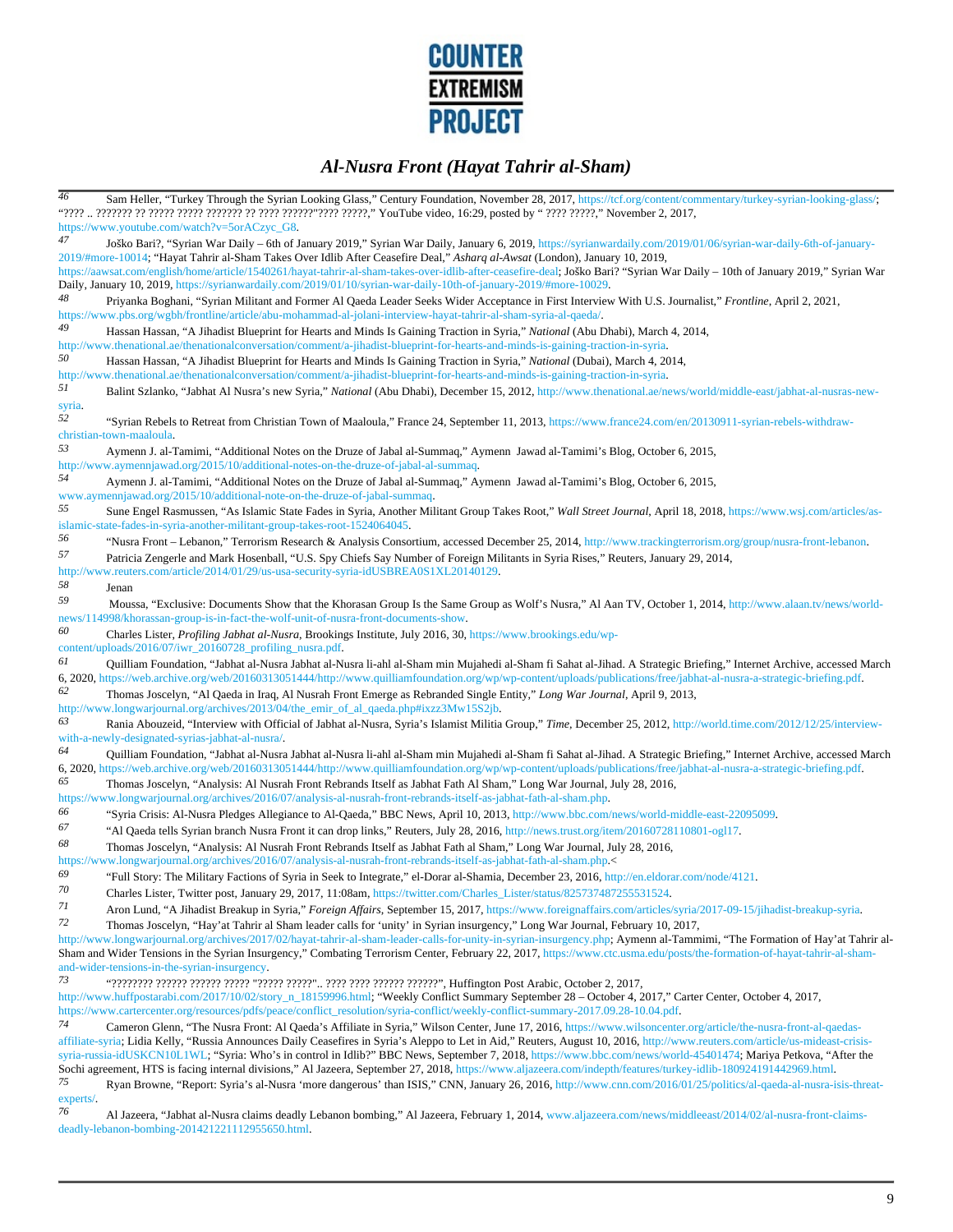

*77* Aymenn Jawad al-Tamimi, "A New Hay'at Tahrir al-Sham Recruitment Campaign," Aymenn Jawad al-Tamimi's blog, September 5, 2019, http://www.aymennjawad.org/2019/09/a-new-hayat-tahrir-al-sham-recruitment-campaign.<br>78 August David al-Tamimi "Hay'at Tahrir al-Sham'a North Prizedal" August *78* Aymenn Jawad al-Tamimi, "Hay'at Tahrir al-Sham's 'North Brigade'," Aymenn Jawad al-Tamimi's blog, September 16, 2019, http://www.aymennjawad.org/2019/09/hayat-tahrir-al-sham-north-brigade; Khaled al-Khateb, "Idlib jihadist group uses Syria cease-fire to restructure, expand," Al-Monitor, May 1, 2020, https://www.al-monitor.com/pulse/originals/2020/04/syria-idlib-hayat-tahrir-al-sham-new-brigades-battle.html. *79* Khaled al-Khateb, "Idlib jihadist group uses Syria cease-fire to restructure, expand," Al-Monitor, May 1, 2020, https://www.almonitor.com/pulse/originals/2020/04/syria-idlib-hayat-tahrir-al-sham-new-brigades-battle.html. *80* Aymenn Jawad Al-Tamimi, "Hay'at Tahrir al-Sham's 'Red Bands': Interview," March 6, 2019, http://www.aymennjawad.org/2019/03/hayat-tahrir-al-sham-red-bandsinterview *81* Jenan Moussa, "Exclusive: Documents Show that the Khorasan Group Is the Same Group as Wolf's Nusra," Al Aan TV, October 1, 2014, http://www.alaan.tv/news/world-news/114998/khorassan-group-is-in-fact-the-wolf-unit-of-nusra-front-documents-show; Charles Lister, *Profiling Jabhat al-Nusra*, Brookings Institute, July 2016, 30, https://www.brookings.edu/wp-content/uploads/2016/07/iwr\_20160728\_profiling\_nusra.pdf. *82* Bassem Mroue, "AP EXPLAINS: Why Syria's al-Qaida may be considering a split," Associated Press, July 27, 2016, http://bigstory.ap.org/article/d10d759d35824b70b47501d85f0ff8c3/ap-explains-why-syrias-al-qaida-may-be-considering-split. *83* Ruth Sherlock, "Syria: how jihadist group Jabhat al-Nusra is taking over Syria's revolution," *Telegraph* (London), February 8, 2013, http://www.telegraph.co.uk/news/worldnews/middleeast/syria/9857846/Syria-how-jihadist-group-Jabhat-al-Nusra-is-taking-over-Syrias-revolution.html.<br>84 Liz Sly "Jelamic Law Comes to Behel-Held Arose of Syria" Washinston Post *84* Liz Sly, "Islamic Law Comes to Rebel-Held Areas of Syria," *Washington Post*, March 19, 2013, http://www.washingtonpost.com/world/middle\_east/islamic-lawcomes-to-rebel-held-syria/2013/03/19/b310532e-90af-11e2-bdea-e32ad90da239\_story.html. *85* Christiaan Triebert and Rao Kumar, "Jabhat Fateh al-Sham's Income and Resources," Hate Speech International, August 15, 2016, https://www.hate-speech.org/jabhatfateh-al-shams-income-and-resources-an-open-source-investigation/#fn-2879-45. 86 Sam Heller, "Turkey Through the Syrian Looking Glass," Century Foundation, November 28, 2017, https://tcf.org/content/commentary/turkey-syrian-looking-glass/; "???? .. ??????? ?? ????? ????? ??????? ?? ???? ?????? "???? ?????," YouTube video,16:29, posted by "???? ?????," November 2, 2017, https://www.youtube.com/watch?v=5orACzyc\_G8. 87 Sam Heller, "Turkey Through the Syrian Looking Glass," Century Foundation, November 28, 2017, https://tcf.org/content/commentary/turkey-syrian-looking-glass/; Mona Alami, "HTS Continues to Evolve," Atlantic Council SyriaSource, December 1, 2017, http://www.atlanticcouncil.org/blogs/syriasource/hts-continues-to-evolve. *88* Joško Bari?, "Syrian War Daily – 6th of January 2019," Syrian War Daily, January 6, 2019, https://syrianwardaily.com/2019/01/06/syrian-war-daily-6th-of-january-2019/#more-10014; "Hayat Tahrir al-Sham Takes Over Idlib After Ceasefire Deal," *Asharq al-Awsat* (London), January 10, 2019, https://aawsat.com/english/home/article/1540261/hayat-tahrir-al-sham-takes-over-idlib-after-ceasefire-deal; Joško Bari?, "Syrian War Daily – 10th of January 2019," Syrian War Daily, January 10, 2019, https://syrianwardaily.com/2019/01/10/syrian-war-daily-10th-of-january-2019/#more-10029. *89* Thomas Joscelyn, "Hay'at Tahrir al Sham leader calls for 'unity' in Syrian insurgency," Long War Journal, February 10, 2017, http://www.longwarjournal.org/archives/2017/02/hayat-tahrir-al-sham-leader-calls-for-unity-in-syrian-insurgency.php.<br>90<br>Paris Akausaid Watamian with Official of Jakkat al Nueva Suria's Islamict Mikie Creux "Time, Desember *90* Rania Abouzeid, "Interview with Official of Jabhat al-Nusra, Syria's Islamist Militia Group," *Time*, December 25, 2012, http://world.time.com/2012/12/25/interviewwith-a-newly-designated-syrias-jabhat-al-nusra/; White Minaret, Telegram, accessed July 28, 2016, https://web.telegram.org/#/im?p=@Al\_Manara. *91* Hayat *92* Tahrir al-Sham, Twitter feed, accessed February 14, 2017, https://twitter.com/tahriralsham1?lang=en. *93* Al *94* Maqalaat, Telegram feed, accessed February 14, 2017, https://web.telegram.org/#/im?p=@Al\_Maqalaat\_L. *95* Hayat Tahrir al-Sham, Twitter feed, accessed February 14, 2017, https://twitter.com/tahriralsham1?lang=en. *96* Sultan al-Kanj, "Syrian extremist group in Idlib breaks with jihadist ideologue," Al-Monitor, October 21, 2020, https://www.almonitor.com/pulse/originals/2020/10/syria-hayat-tahrir-al-sham-relations-al-qaeda-jihadis.html#ixzz6bcn6ts00; Sirwan Kajjo, "Jihadists in Syria's Idlib Form New 'Operations Room'," Voice of America, June 15, 2020, https://www.voanews.com/extremism-watch/jihadists-syrias-idlib-form-new-operations-room. *97* Mohammed Alaa Ghanem, "Taking Syria Back From the Extremists," *Washington Post*, December 27, 2012, http://www.washingtonpost.com/opinions/taking-syriaback-from-the-extremists/2012/12/27/2b6ce1a6-3d96-11e2-ae43-cf491b837f7b\_story.html. *98* Christiaan Triebert and Rao Kumar, "Jabhat Fateh al-Sham's Income and Resources," Hate Speech International, August 15, 2016, https://www.hate-speech.org/jabhatfateh-al-shams-income-and-resources-an-open-source-investigation/#fn-2879-45. *99* "Senior HTS Military Commander Accuses HTS Leadership of Corruption and Mismanagement," YouTube video, 19:57, posted by On The Ground News TV, September 11, 2019, https://www.youtube.com/watch?v=1jG8FYnrJf0&feature=youtu.be.<br>  $100$  Christiaan Trisbert and Rao Kumar, "Jabbat Fateb al-Sham's Income and Reso *100* Christiaan Triebert and Rao Kumar, "Jabhat Fateh al-Sham's Income and Resources," Hate Speech International, August 15, 2016, https://www.hatespeech.org/jabhat-fateh-al-shams-income-and-resources-an-open-source-investigation/#fn-2879-45.<br>101 Ekologia Maria di Khatteh "Havet Tabrir al-Sham locas third loader in Suria this was " al-Maria" *101* Khaled al-Khattab, "Hayat Tahrir al-Sham loses third leader in Syria this year," al-Monitor, September 19, 2019, https://www.almonitor.com/pulse/originals/2019/09/syria-idlib-hayat-tahrir-al-sham-corruption-defection.html#ixzz60BQgTWQ6. *102* Christiaan Triebert and Rao Kumar, "Jabhat Fateh al-Sham's Income and Resources," Hate Speech International, August 15, 2016, https://www.hatespeech.org/jabhat-fateh-al-shams-income-and-resources-an-open-source-investigation/#fn-2879-45. *103* Christiaan Triebert and Rao Kumar, "Jabhat Fateh al-Sham's Income and Resources," Hate Speech International, August 15, 2016, https://www.hatespeech.org/jabhat-fateh-al-shams-income-and-resources-an-open-source-investigation/#fn-2879-45. *104* Sune Engel Rasmussen, "As Islamic State Fades in Syria, Another Militant Group Takes Root," *Wall Street Journal*, April 18, 2018, https://www.wsj.com/articles/asislamic-state-fades-in-syria-another-militant-group-takes-root-1524064045. *105* Sune Engel Rasmussen, "As Islamic State Fades in Syria, Another Militant Group Takes Root," *Wall Street Journal*, April 18, 2018, https://www.wsj.com/articles/asislamic-state-fades-in-syria-another-militant-group-takes-root-1524064045. *106* Oliver Holmes and Alexander Dziadosz, "Special Report: How Syria's Islamists Govern with Guile and Guns," Reuters, June 20, 2013, http://www.reuters.com/article/2013/06/20/us-syria-rebels-governance-specialreport-idUSBRE95J05R20130620; Suleiman al-Khalidi, "Syrian Al Qaeda Reach Foothills of Israeli-Held Golan," Reuters, May 22, 2014, http://www.reuters.com/article/2014/05/22/us-syria-south-insight-

idUSBREA4L03Z20140522;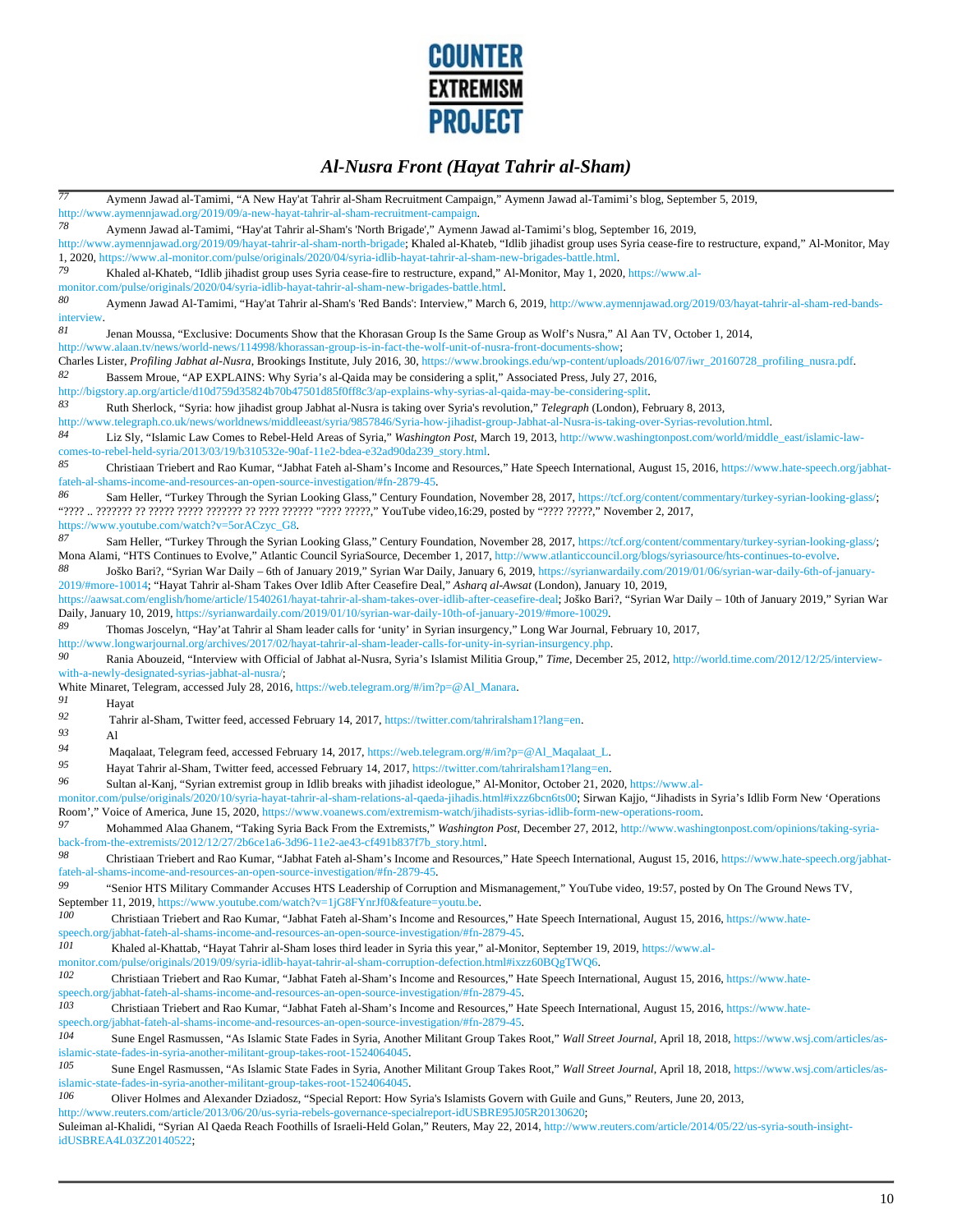

Christiaan Triebert and Rao Kumar, "Jabhat Fateh al-Sham's Income and Resources," Hate Speech International, August 15, 2016, https://www.hate-speech.org/jabhat-fateh-alshams-income-and-resources-an-open-source-investigation/#fn-2879-45.<br>107 Bef Sanghar "Al Qoada looder gives blogging for tower area *107* Raf Sanchez, "Al-Qaeda leader gives blessing for terror group to form own 'Islamic state' in Syria," *Telegraph* (London), May 8, 2016, http://www.telegraph.co.uk/news/2016/05/08/al-qaeda-leader-gives-blessing-for-terror-group-to-form-own-isla/; David Roberts, "What drove Syria's Nusra Front to detach itself from al-Qaeda?" BBC News, July 29, 2016, http://www.bbc.com/news/world-middle-east-36922079; Zvi Bar'el, "Nusra Front Eyes Legitimacy in Syria After Amicable Split With Al-Qaida," *Haaretz* (Tel Aviv), July 31, 2016, http://www.haaretz.com/middle-eastnews/.premium-1.734333. *108* "Russia intensifies strikes on Nusra Front oil sites -military official," Reuters, May 27, 2016, http://www.reuters.com/article/mideast-crisis-syria-russiaidUSR4N18K01I. *109* Charles Lister, "An internal struggle: Al Qaeda's Syrian affiliate is grappling with its identity," Brookings Institution, May 31, 2015, https://www.brookings.edu/blog/markaz/2015/05/31/an-internal-struggle-al-qaedas-syrian-affiliate-is-grappling-with-its-identity/.<br>110 Christiaan Trisbort and Bao Kumar, "Johat Fotoh al-Sham's Income and Bosources" Hate Spe *110* Christiaan Triebert and Rao Kumar, "Jabhat Fateh al-Sham's Income and Resources," Hate Speech International, August 15, 2016, https://www.hatespeech.org/jabhat-fateh-al-shams-income-and-resources-an-open-source-investigation/#fn-2879-45. *111* Alroy Menezes, "Al Qaeda-Backed Nusra Front Frees Captured UN Peacekeeping Troops After Releasing Video Of Troops," *International Business Times*, September 11, 2014, http://www.ibtimes.com/al-qaeda-backed-nusra-front-frees-captured-un-peacekeeping-troops-after-releasing-video-1685352; "Report: UN Had Qatar Pay Off Al-Qaida Fighters for Release of Fiji Peacekeepers," *Haaretz* (Tel Aviv), October 11, 2014, http://www.haaretz.com/news/middle-east/1.620228.<br>112 Perlemini Callimeghi "U.S. Writer Hald by Qoo *112* Rukmini Callimachi, "U.S. Writer Held by Qaeda Affiliate in Syria Is Freed After Nearly 2 Years," *New York Times*, August 24, 2014, http://www.nytimes.com/2014/08/25/world/middleeast/peter-theo-curtis-held-by-qaeda-affiliate-in-syria-is-freed-after-2-years.html. *113* Quilliam Foundation, "Jabhat al-Nusra Jabhat al-Nusra li-ahl al-Sham min Mujahedi al-Sham fi Sahat al-Jihad. A Strategic Briefing," Internet Archive, accessed March 6, 2020, https://web.archive.org/web/20160313051444/http://www.quilliamfoundation.org/wp/wp-content/uploads/publications/free/jabhat-al-nusra-a-strategicbriefing.pdf. *114* Quilliam Foundation, "Jabhat al-Nusra Jabhat al-Nusra li-ahl al-Sham min Mujahedi al-Sham fi Sahat al-Jihad. A Strategic Briefing," Internet Archive, accessed March 6, 2020, https://web.archive.org/web/20160313051444/http://www.quilliamfoundation.org/wp/wp-content/uploads/publications/free/jabhat-al-nusra-a-strategicbriefing.pdf. *115* Hassan Hassan, "A Jihadist Blueprint for Hearts and Minds Is Gaining Traction in Syria," *National* (Abu Dhabi), March 4, 2014, http://www.thenational.ae/thenationalconversation/comment/a-jihadist-blueprint-for-hearts-and-minds-is-gaining-traction-in-syria.<br>
116 Mohammed Alaa Ghanem "Taking Syria Back From the Extremists" Washington Post December 2 *116* Mohammed Alaa Ghanem, "Taking Syria Back From the Extremists," *Washington Post*, December 27, 2012, http://www.washingtonpost.com/opinions/taking-syriaback-from-the-extremists/2012/12/27/2b6ce1a6-3d96-11e2-ae43-cf491b837f7b\_story.html. *117* Thomas Joscelyn, "Analysis: Insurgents launch major offensive against Assad regime in Hama province," Long War Journal, March 24, 2017, http://www.longwarjournal.org/archives/2017/03/analysis-insurgents-launch-major-offensive-against-assad-regime-in-hama-province.php.<br>118 **The Contract of the contract of interpretional hypopitations** law violations in the *118* "Human rights abuses and international humanitarian law violations in the Syrian Arab Republic, 21 July 2016- 28 February 2017," U.N. Human Rights Council, March 10, 2017, 17, http://www.ohchr.org/EN/HRBodies/HRC/IICISyria/Pages/IndependentInternationalCommission.aspx. *119* "Human rights abuses and international humanitarian law violations in the Syrian Arab Republic, 21 July 2016- 28 February 2017," U.N. Human Rights Council, March 10, 2017, 17, http://www.ohchr.org/EN/HRBodies/HRC/IICISyria/Pages/IndependentInternationalCommission.aspx. *120* Aymenn Jawad al-Tamimi, "A New Hay'at Tahrir al-Sham Recruitment Campaign," Aymenn Jawad al-Tamimi's blog, September 5, 2019, http://www.aymennjawad.org/2019/09/a-new-hayat-tahrir-al-sham-recruitment-campaign.<br>121 Avmenn Jawad al-Tamimi "A New Hay'at Tahrir al-Sham Recruitment Camp *121* Aymenn Jawad al-Tamimi, "A New Hay'at Tahrir al-Sham Recruitment Campaign," Aymenn Jawad al-Tamimi's blog, September 5, 2019, http://www.aymennjawad.org/2019/09/a-new-hayat-tahrir-al-sham-recruitment-campaign.<br>
122 Danie Abouzoid "Interview with Official of Johnet al Nueva Syrie's Islamist N Rania Abouzeid, "Interview with Official of Jabhat al-Nusra, Syria's Islamist Militia Group," *Time*, December 25, 2012, http://world.time.com/2012/12/25/interviewwith-a-newly-designated-syrias-jabhat-al-nusra/; Charles Lister, *Profiling Jabhat al-Nusra*, Brookings Institute, July 2016, 30, https://www.brookings.edu/wp-content/uploads/2016/07/iwr\_20160728\_profiling\_nusra.pdf. *123* Charles Lister, *Profiling Jabhat al-Nusra*, Brookings Institute, July 2016, 30, https://www.brookings.edu/wpcontent/uploads/2016/07/iwr\_20160728\_profiling\_nusra.pdf. *124* Charles Lister, *Profiling Jabhat al-Nusra*, Brookings Institute, July 2016, 30, https://www.brookings.edu/wpcontent/uploads/2016/07/iwr\_20160728\_profiling\_nusra.pdf. *125* "????? ?????" ????? "???? ??????" ?????? ??????," Arabi 21, March 18, 2017, https://medium.com/arabi-21/%D8%AA%D8%AD%D8%B1%D9%8A%D8%B1- %D8%A7%D9%84%D8%B4%D8%A7%D9%85-%D8%AA%D8%AC%D9%87%D9%91%D8%B2-%D9%82%D9%88%D8%A7%D8%AA- %D8%A7%D9%84%D9%86%D8%AE%D8%A8%D8%A9-%D9%88%D8%AA%D8%AA%D8%AD%D8%AF%D9%89- %D8%A7%D9%84%D9%86%D8%B8%D8%A7%D9%85-%D9%81%D9%8A%D8%AF%D9%8A%D9%88-d3589a622f6; Rao Komar, Christian Borys, Eric Woods, "The Blackwater of Jihad," *Foreign Policy*, February 10, 2017, http://foreignpolicy.com/2017/02/10/the-world-first-jihadi-private-military-contractor-syria-russia-malhama-tactical/. *126* Rao Komar, Christian Borys, Eric Woods, "The Blackwater of Jihad," *Foreign Policy*, February 10, 2017, http://foreignpolicy.com/2017/02/10/the-world-first-jihadiprivate-military-contractor-syria-russia-malhama-tactical/. *127* "Alphabetical Listing of Specially Designated Nationals and Blocked Persons ('SDN List')," U.S. Department of the Treasury, accessed March 6, 2020, http://www.treasury.gov/ofac/downloads/sdnlist.txt. *128* "Islamist Group Claims Syria Bombs 'to Avenge Sunnis'," Agence France-Presse, March 21, 2012, http://english.alarabiya.net/articles/2012/03/21/202177.html. *129* "Alphabetical Listing of Specially Designated Nationals and Blocked Persons ('SDN List')," U.S. Department of the Treasury, accessed March 6, 2020, http://www.treasury.gov/ofac/downloads/sdnlist.txt.<br>130 <br>
"Al-Nusrah Front for the People of the L *130* "Al-Nusrah Front for the People of the Levant," United Nations Security Council, accessed March 6, 2020, https://www.un.org/securitycouncil/sanctions/1267/aq\_sanctions\_list/summaries/entity/al-nusrah-front-for-the-people-of-the-levant.<br>
131 "Alphabetical Listing of Specially Designated Nationals and Blocked Persons ('SDN List *131* "Alphabetical Listing of Specially Designated Nationals and Blocked Persons ('SDN List')," U.S. Department of the Treasury, accessed March 6, 2020, http://www.treasury.gov/ofac/downloads/sdnlist.txt. *132* "Designated Individuals and Organisations," New Zealand Policy, last modified November 26, 2014, http://www.police.govt.nz/sites/default/files/publications/designated-entities-26-11-2014.pdf.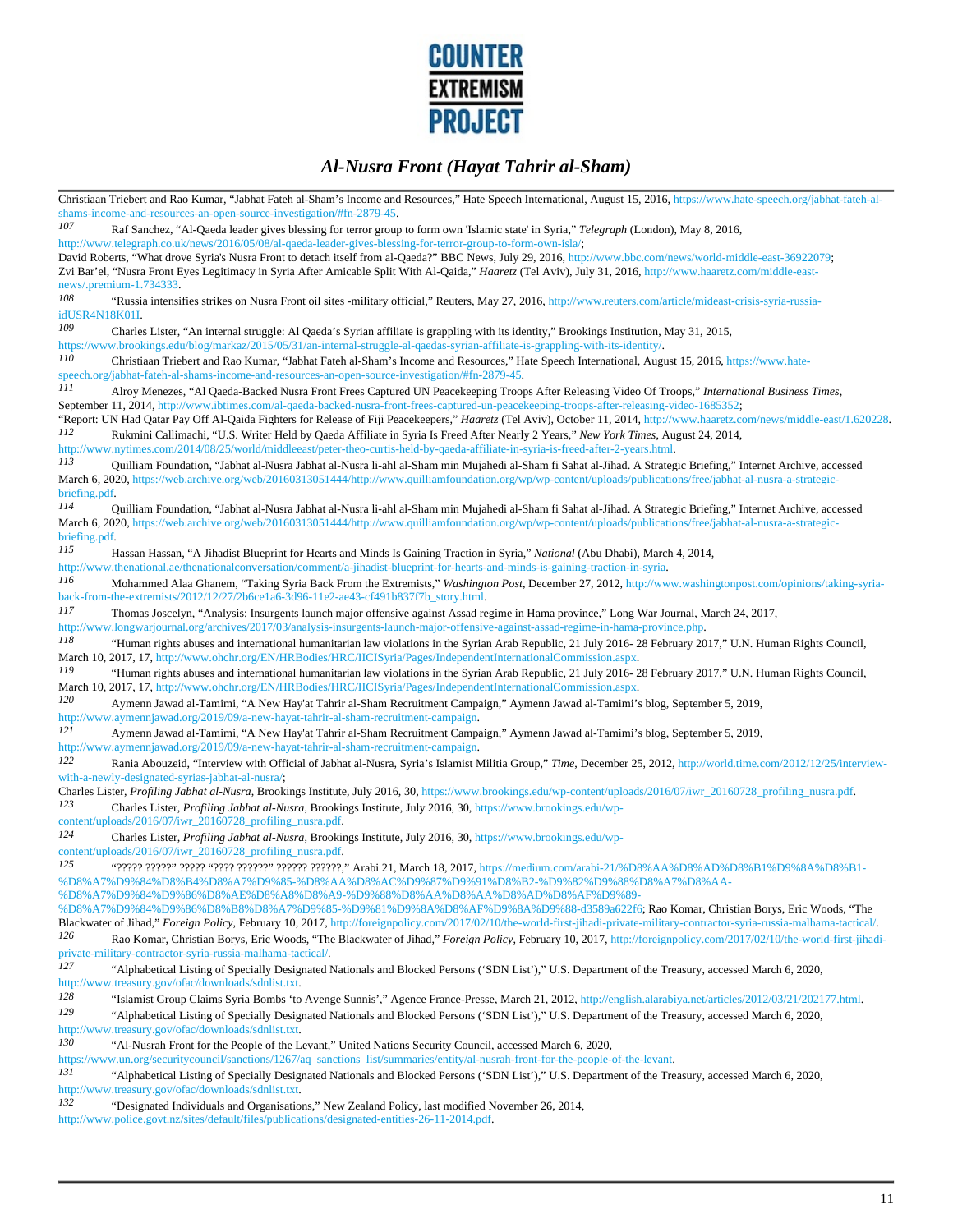

| $\overline{133}$ | "Counter Terrorism Designations Update," U.S. Department of the Treasury, May 31, 2018, https://www.treasury.gov/resource-center/sanctions/OFAC-                                     |
|------------------|--------------------------------------------------------------------------------------------------------------------------------------------------------------------------------------|
|                  | Enforcement/Pages/20180531.aspx.                                                                                                                                                     |
| 134              | "Counter Terrorism Designations Update," U.S. Department of the Treasury, May 31, 2018, https://www.treasury.gov/resource-center/sanctions/OFAC-                                     |
|                  | Enforcement/Pages/20180531.aspx.                                                                                                                                                     |
| 135              | "Counter Terrorism Designations Update," U.S. Department of the Treasury, May 31, 2018, https://www.treasury.gov/resource-center/sanctions/OFAC-                                     |
|                  | Enforcement/Pages/20180531.aspx.                                                                                                                                                     |
| 136              | "Counter Terrorism Designations Update," U.S. Department of the Treasury, May 31, 2018, https://www.treasury.gov/resource-center/sanctions/OFAC-                                     |
|                  | Enforcement/Pages/20180531.aspx.                                                                                                                                                     |
| 137              | "Counter Terrorism Designations Update," U.S. Department of the Treasury, May 31, 2018, https://www.treasury.gov/resource-center/sanctions/OFAC-                                     |
|                  | Enforcement/Pages/20180531.aspx.                                                                                                                                                     |
| 138              |                                                                                                                                                                                      |
|                  | "Counter Terrorism Designations Update," U.S. Department of the Treasury, May 31, 2018, https://www.treasury.gov/resource-center/sanctions/OFAC-<br>Enforcement/Pages/20180531.aspx. |
| 139              |                                                                                                                                                                                      |
|                  | "Counter Terrorism Designations Update," U.S. Department of the Treasury, May 31, 2018, https://www.treasury.gov/resource-center/sanctions/OFAC-                                     |
| 140              | Enforcement/Pages/20180531.aspx.                                                                                                                                                     |
|                  | "Counter Terrorism Designations Update," U.S. Department of the Treasury, May 31, 2018, https://www.treasury.gov/resource-center/sanctions/OFAC-                                     |
|                  | Enforcement/Pages/20180531.aspx.                                                                                                                                                     |
| 141              | Charles Lister, "Al Qaeda Is Starting to Swallow the Syrian Opposition," Foreign Policy, March 15, 2017, http://foreignpolicy.com/2017/03/15/al-qaeda-is-                            |
|                  | swallowing-the-syrian-opposition/.                                                                                                                                                   |
| 142              | "Counter Terrorism Designations Update," U.S. Department of the Treasury, May 31, 2018, https://www.treasury.gov/resource-center/sanctions/OFAC-                                     |
|                  | Enforcement/Pages/20180531.aspx.                                                                                                                                                     |
| 143              | "Counter Terrorism Designations Update," U.S. Department of the Treasury, May 31, 2018, https://www.treasury.gov/resource-center/sanctions/OFAC-                                     |
|                  | Enforcement/Pages/20180531.aspx.                                                                                                                                                     |
| 144              | "Alphabetical Listing of Specially Designated Nationals and Blocked Persons ('SDN List')," U.S. Department of the Treasury, accessed March 6, 2020,                                  |
|                  | http://www.treasury.gov/ofac/downloads/sdnlist.txt.                                                                                                                                  |
| 145              | Andrew Tabler, "Fluid Alliances: The Syrian Government's Support for and Complicity in Terrorism," HIS Defense, Risk, and Security Consulting June 2012, 36,                         |
|                  | https://www.washingtoninstitute.org/uploads/Documents/opeds/Tabler20120630_Janes.pdf.                                                                                                |
| 146              | "Counter Terrorism Designations Update," U.S. Department of the Treasury, May 31, 2018, https://www.treasury.gov/resource-center/sanctions/OFAC-                                     |
|                  | Enforcement/Pages/20180531.aspx.                                                                                                                                                     |
| 147              | "Counter Terrorism Designations Update," U.S. Department of the Treasury, May 31, 2018, https://www.treasury.gov/resource-center/sanctions/OFAC-                                     |
|                  | Enforcement/Pages/20180531.aspx.                                                                                                                                                     |
| 148              | "Counter Terrorism Designations Update," U.S. Department of the Treasury, May 31, 2018, https://www.treasury.gov/resource-center/sanctions/OFAC-                                     |
|                  | Enforcement/Pages/20180531.aspx.                                                                                                                                                     |
| 149              | "Counter Terrorism Designations Update," U.S. Department of the Treasury, May 31, 2018, https://www.treasury.gov/resource-center/sanctions/OFAC-                                     |
|                  | Enforcement/Pages/20180531.aspx.                                                                                                                                                     |
| 150              | "Office of Foreign Assets Control, U.S. Department of the Treasury," U.S. Department of the Treasury, accessed December 12, 2014,                                                    |
|                  | http://www.treasury.gov/resource-center/sanctions/Programs/Documents/terror.txt.                                                                                                     |
| 151              | "Alphabetical Listing of Specially Designated Nationals and Blocked Persons ('SDN List')," U.S. Department of the Treasury, accessed March 6, 2020,                                  |
|                  | http://www.treasury.gov/ofac/downloads/sdnlist.txt.                                                                                                                                  |
| 152              |                                                                                                                                                                                      |
|                  | Dania Akkad, "Nusra confirms split with al-Qaeda 'to protect the Syrian revolution," Middle East Eye, July 28, 2016, http://www.middleeasteye.net/news/nusra-                        |
| 153              | front-announces-official-split-al-qaeda-520293064.                                                                                                                                   |
|                  | "Alphabetical Listing of Specially Designated Nationals and Blocked Persons ('SDN List')," U.S. Department of the Treasury, accessed March 6, 2020,                                  |
|                  | http://www.treasury.gov/ofac/downloads/sdnlist.txt.                                                                                                                                  |
| 154              | "Counter Terrorism Designations Update," U.S. Department of the Treasury, May 31, 2018, https://www.treasury.gov/resource-center/sanctions/OFAC-                                     |
|                  | Enforcement/Pages/20180531.aspx.                                                                                                                                                     |
| 155              | "Counter Terrorism Designations Update," U.S. Department of the Treasury, May 31, 2018, https://www.treasury.gov/resource-center/sanctions/OFAC-                                     |
|                  | Enforcement/Pages/20180531.aspx.                                                                                                                                                     |
| 156              | "Alphabetical Listing of Specially Designated Nationals and Blocked Persons ('SDN List')," U.S. Department of the Treasury, accessed March 6, 2020,                                  |
|                  | http://www.treasury.gov/ofac/downloads/sdnlist.txt.                                                                                                                                  |
| 157              | Andrew Tabler, "Fluid Alliances: The Syrian Government's Support for and Complicity in Terrorism," HIS Defense, Risk, and Security Consulting June 2012, 36,                         |
|                  | https://www.washingtoninstitute.org/uploads/Documents/opeds/Tabler20120630_Janes.pdf.                                                                                                |
| 158              | "Counter Terrorism Designations Update," U.S. Department of the Treasury, May 31, 2018, https://www.treasury.gov/resource-center/sanctions/OFAC-                                     |
|                  | Enforcement/Pages/20180531.aspx.                                                                                                                                                     |
| 159              | "Counter Terrorism Designations Update," U.S. Department of the Treasury, May 31, 2018, https://www.treasury.gov/resource-center/sanctions/OFAC-                                     |
|                  | Enforcement/Pages/20180531.aspx.                                                                                                                                                     |
| 160              | Victoria Nuland, "Terrorist Designations of the al-Nusrah Front as an Alias for al-Qa'ida in Iraq," U.S Department of State, December 11, 2012, https://2009-                        |
|                  | 2017.state.gov/r/pa/prs/ps/2012/12/201759.htm.                                                                                                                                       |
| 161              | R. Green, "The Global Jihad Movement versus the Assad Regime," Middle East Media Research Institute, March 16, 2012,                                                                 |
|                  | http://www.memri.org/report/en/print6187.htm.                                                                                                                                        |
| 162              | "Profile: Syria's al-Nusra Front," BBC News, April 10, 2013, http://www.bbc.com/news/world-middle-east-18048033.                                                                     |
| 163              |                                                                                                                                                                                      |
|                  | R. Green, "The Global Jihad Movement versus the Assad Regime," Middle East Media Research Institute, March 16, 2012,<br>http://www.memri.org/report/en/print6187.htm.                |
| 164              |                                                                                                                                                                                      |
|                  | "Counter Terrorism Designations Update," U.S. Department of the Treasury, May 31, 2018, https://www.treasury.gov/resource-center/sanctions/OFAC-<br>Enforcement/Pages/20180531.aspx. |
|                  |                                                                                                                                                                                      |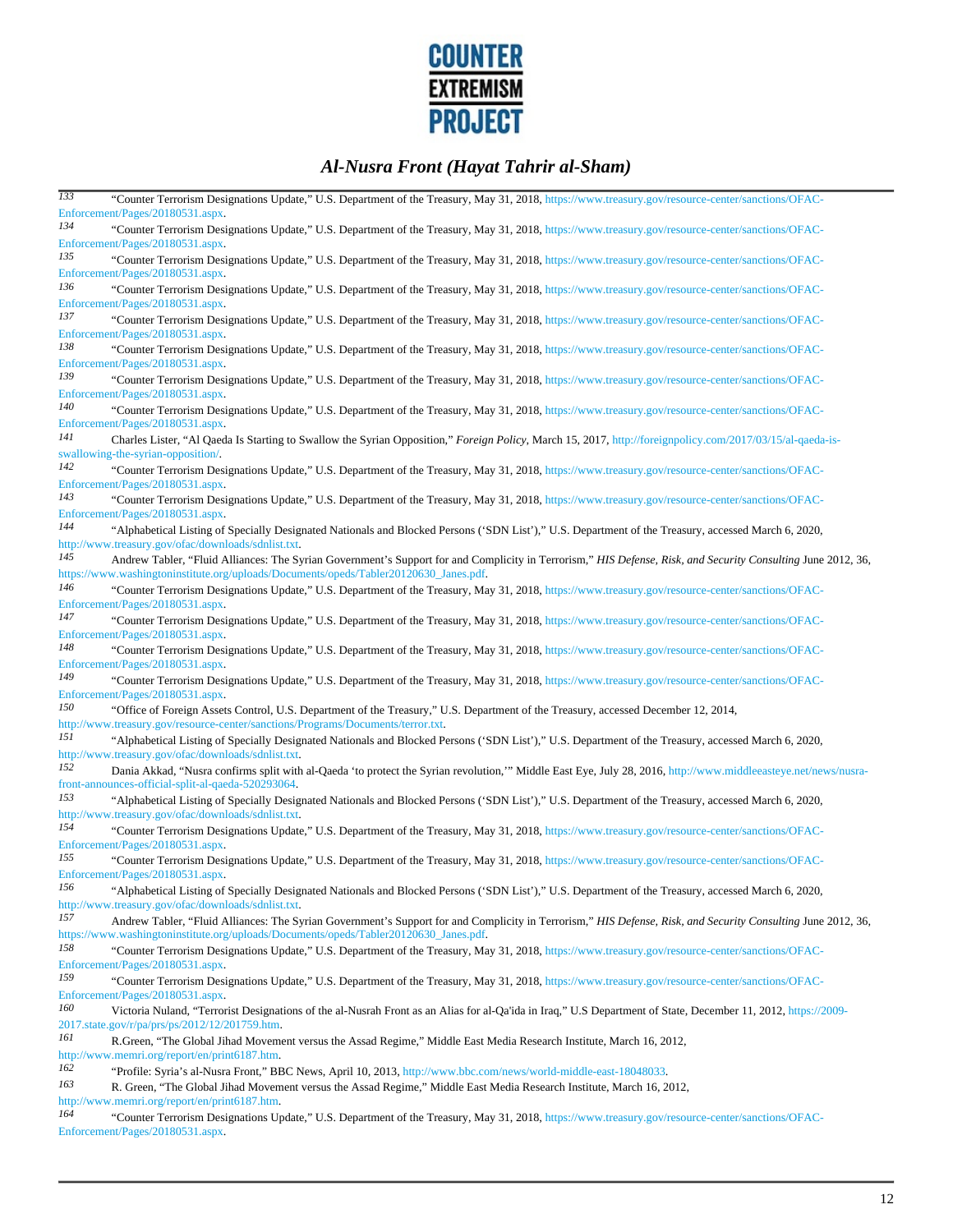

*165* ""Alphabetical Listing of Specially Designated Nationals and Blocked Persons ('SDN List')," U.S. Department of the Treasury, accessed March 6, 2020, http://www.treasury.gov/ofac/downloads/sdnlist.txt.<br>166 (Alphabetical Listing of Specially Design

*166* "Alphabetical Listing of Specially Designated Nationals and Blocked Persons ('SDN List')," U.S. Department of the Treasury, accessed March 6, 2020, http://www.treasury.gov/ofac/downloads/sdnlist.txt.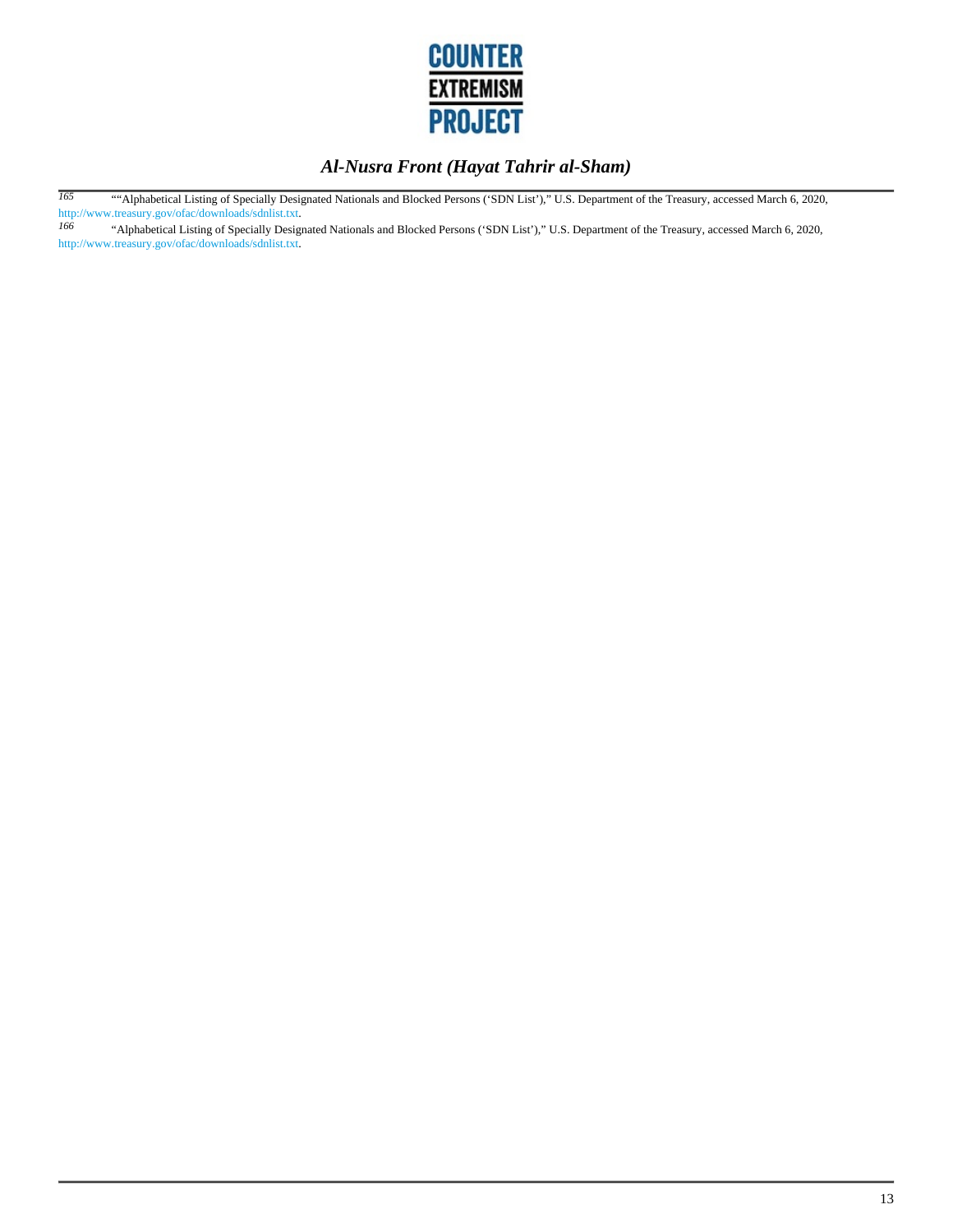

# **Key Leaders**



**Abu Muhammad al-Golani** Leader, overall leader of HTS coalition



**Anas Hassan Khattab** Administrative leader



**Abu 'Abdallah al-Shami'** Top sharia official of HTS



**Abu Marieh Qahtani** Former Emir of al-Nusra in Deir Ez Zor, leading HTS cleric



**Abu Jaber al-Shami** HTS Emir of the South



**Mostafa Mahamed a.k.a. Abu Sulayman**

Former director of foreign media relations, former member of the General Islamic Council, former propagandist, former senior official, former senior spiritual advisor, former top sharia official



**Sheikh Bashar al-Shami** Head of HTS Shura Council



**Abu al-Fatah al-Farghali** HTS jurist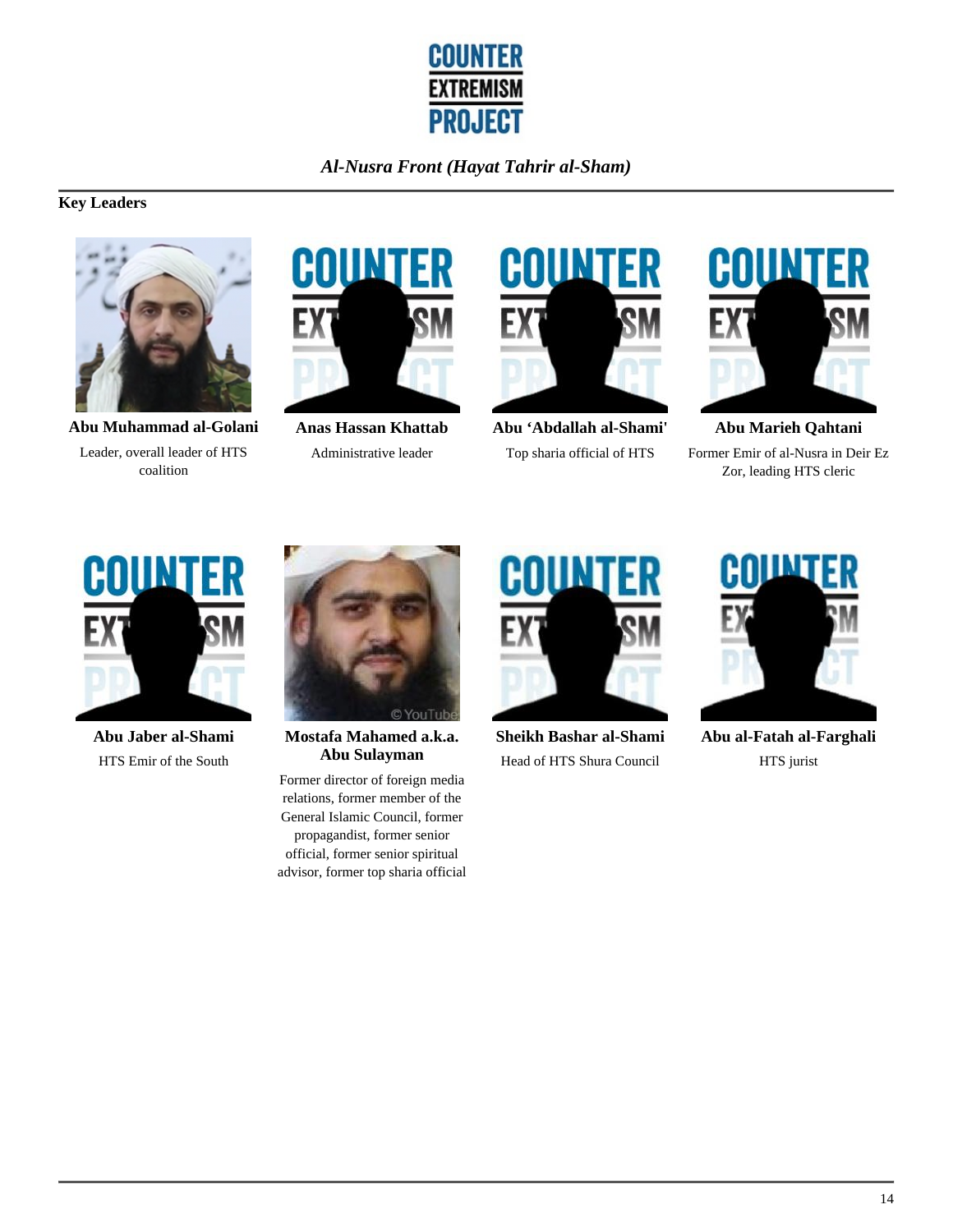

#### **History:**

- **February 23, 2022:** HTS's so-called electronic jihad army announces the closure of multiple Telegram channels run by opposing jihadists. According to the Telegram post, the group's "efforts are ongoing, and we will continue our work until the closure of the last channel of any extremists, spoiler, and<br>criminals." Source: Khaled al-Khateb, "Hayat Tahrir al-S monitor.com/originals/2022/03/hayat-tahrir-al-sham-fights-opponents-social-media.
- **June 2, 2021:** Nine Syrian refugees file a lawsuit in the United Kingdom alleging a conspiracy by a group of Qatari officials and businessmen, two banks, and multiple charities conspired with the Qatari government, in coordination with the Muslim Brotherhood, to launder money for al-Nusra Front in Syria.

The complaint charges Doha Bank and Qatar National Bank with facilitating the transfer of funds raised through significantly overpriced construction contracts, the purchase<br>of property at inflated prices, and overpayments

- **November 13, 2020:** More than 330 Syrian refugees in the U.K. seek legal action against Qatar at the High Court in London. The refugees claim they were tortured at the hands of the Nusra Front, which they also claim is allegedly funded by Qatar's state-run Doha Bank. Court papers claim the refugees were "victims of terrorism perpetrated by Al Nusra Front in Syria and have been victims of a range of grave human rights violations including torture, summary and arbitrary execution and other violations of the right to life." Doha Bank allegedly worked with Moutaz and Ramez Al Khayyat—wealthy businessmen—to operate a<br>clandestine route for the funding of al-Nusra Front on behalf of from-uk-court-over-allegations-of-syria-militia-torture/; Owen Bowcott, "Qatari officials intimidated claimants in terror case, high court told," Guardian, November 11,<br>2020, https://www.theguardian.com/uk-news/2020/nov/11
- **October 21, 2020:** HTS announces through its Sharia Council that it disavows prominent Salafist ideologue Assem Barqawi, a.k.a. Abu Muhammad al-Maqdisi, who was a close confidante of al-Qaeda founder Abu Musab al-Zarqawi. Al-Maqdisi and HTS have been at odds since HTS's split from al-Qaeda in 2016. HTS has distanced itself from al-Maqdisi as they are seeking to form a political representation bureau in Idlib so that they can participate within the Syrian political system. Additionally, according to scholars at Jusoor for Studies, a Syrian independent<br>Institution based in Turkey, by disavowing Maq operations center, "So Be Steadfast" was established in June 2020 and is aimed at coordinating efforts to fight against Syrian government troops, its allied forces, and HTS.

Sources: Sultan al-Kanj, "Syrian extremist group in Idlib breaks with jihadist ideologue," Al-Monitor, October 21, 2020, https://www.al-<br>monitor.com/pulse/originals/2020/10/syria-hayat-tahrir-al-sham-relations-al-qaeda-jih

**August 13, 2020:** HTS detains American journalist Bilal Abdul Kareem in Atmeh, northwest Syria.

For the past eight years, Kareem has reported from Syria's north, where HTS has a shrinking presence. According to media sources, Kareem was arrested due to an interview he published on the case of Tauqir Sharif—an aid worker who was detained by HTS in June 2020—which insinuated the group tortured and arbitrarily arrested Sharif.<br>Sources: "Jihadists Detain American In NW Syria: Monitor," D

**July 13, 2020:** German federal prosecutors arrest Khedr A.K. and Sami A.S. in Naumburg, eastern Germany, for their involvement in the killing of an army officer in Syria in 2012.

Khedr A.K. is allegedly a member of al-Nusra Front, and Sami A.S. is reportedly a supporter of the group. The 2012 execution was filmed and prepared as footage for<br>propaganda. Source: "Germany arrests 2 Syrians over 2012 k 8722004e4150\_story.html.

**June 28, 2020:** HTS launches a military campaign against rival jihadist groups in Idlib. According to the war monitor group, Syrian Observatory, HTS fighters have raided villages in Idlib and have arrested multiple jihadist militants, including a leader in HaD.<br>Source: Sirwan Kajjo, "Powerful Islamist Group In https://www.voanews.com/extremism-watch/powerful-islamist-group-intensifies-crackdown-jihadists-syrias-idlib.

**June 22, 2020:** HTS bans all opposing factions not under its control and bars its members from defecting and forming independent factions.<br>The move makes the recently formed So Be Steadfast—a joint operations room of Hurr qaida-and-friends-in-northwest-syria/.

**June 22, 2020:** The Cairo Criminal Court sentences 13 defendants to life imprisonment and three others to 15-year terms on charges of joining al-Nusra Front and participating in its operations.

According to investigations, two of the defendants joined al-Nusra Front in Syria where they received military training and carried out attacks. Source: "Egypt sentences 13 to life for joining terrorist group," Middle East Monitor, June 22, 2020, https://www.middleeastmonitor.com/20200622-egypt-sentences-13-to-life-for-joining-terroristgroup/.

On March 2, U.N. Human Rights Council investigators find that HTS committed war crimes, namely, at least one execution. On March 5, Russia and Turkey agree to a ceasefire in northwestern Syria, including HTS-ruled Idlib, the last holdout of rebel control. The deal requires Turkey to reduce<br>the power of HTS. HTS thanks Turkey for its "clear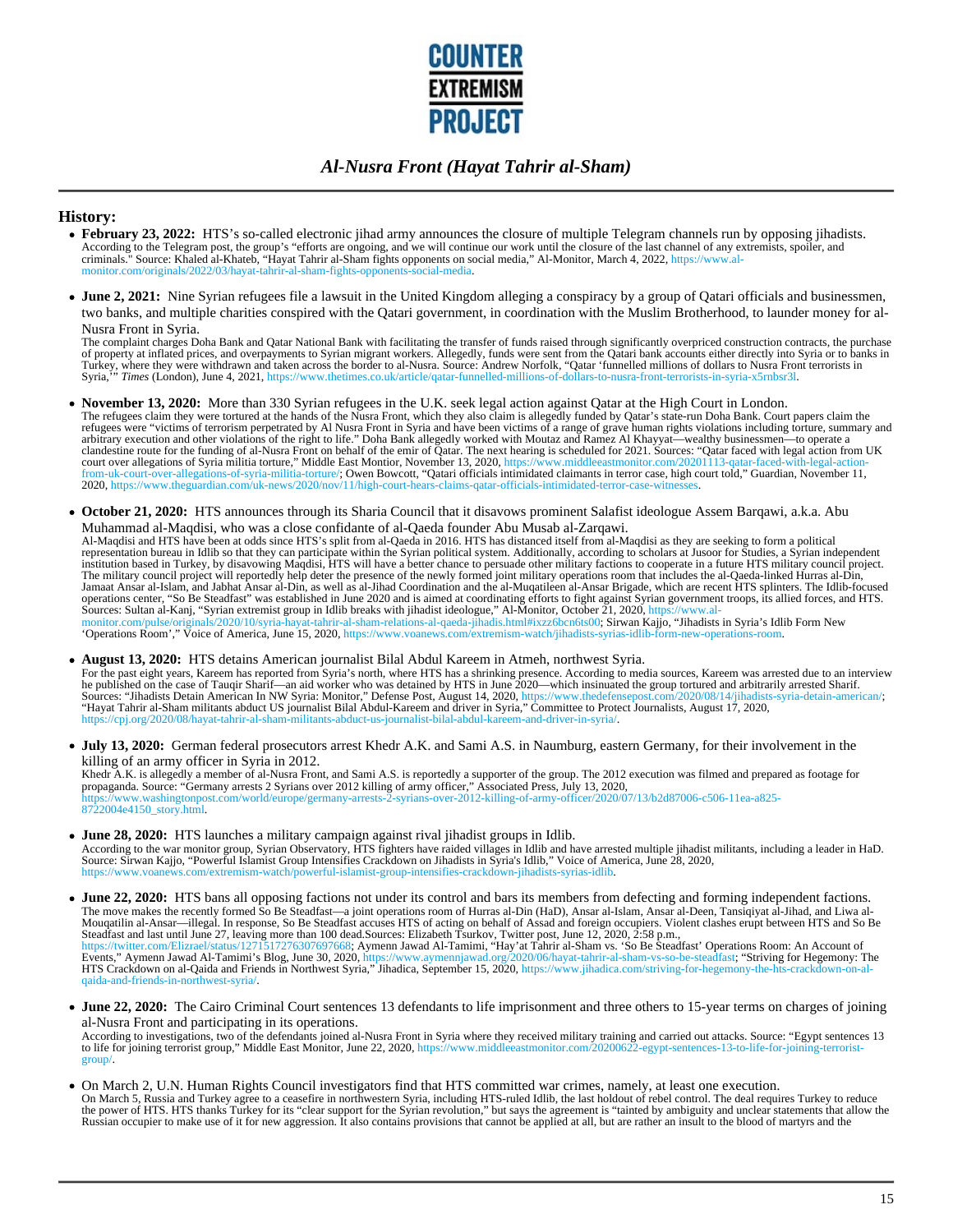

sacrifices made over ten years."Sources: Associated Press, "Report: War Crimes Committed by Almost All Sides in Syria," *U.S. News & World Report*, March 2, 2020, https://www.usnews.com/news/us/articles/2020-03-02/report-war-crimes-committed-by-almost-all-sides-in-syria; Ann M. Simmons and David Gauthier-Villars, "Putin, Erdogan Agree to Cease-Fire in Syria," Wall Street Journal, March 5, 2020, https://www.wsj.com/articles/putin-erdogan-agree-to-cease-fire-in-syria-<br>11583431207?mod=article\_inline; Sirwan Kajjo, "How Far Can Russia-Turkey D reactions-to-the-march-5-russian-turkish-agreement-on-northwest-syria/.

**February 17, 2020 - February 23, 2020:** Syrian government forces make further advances against HTS and other opposition fighters in northwest Syria.

In a February 20 interview with the International Crisis Group, Golani, seeking to legitimize HTS as a moderate, responsible actor and build support for its continued<br>presence in Idlib, portrays HTS as a purely local group

**February 15, 2020:** In a media interview, Golani paints HTS's jihad in Syria as a "the battle of the Sunnis in general in the entire region" and that an HTS loss in Syria could result in Sunnis becoming the minority in the Middle East.

Turkey increases its provision of sophisticated anti-tank and anti-aircraft arms to the Idlib rebels. At the same time, Turkish Defense Minister Hulusi Akar vowed to crack<br>down on extremist rebels in Idlib, saying they wou Territory, Hay'at Tahrir Al-Sham (HTS) Leader Al-Joulani Provides Interviews Defending Turkish Presence In Idlib, Responding To Criticism By Rival Rebel Factions," MEMRI, February 20, 2020, https://www.memri.org/reports/syrian-rebels-lose-territory-hayat-tahrir-al-sham-hts-leader-al-joulani-provides-interviews; Dorian Jones,<br>"Turkey Continues Military Buildup in Syria, Seeking Diplom east/turkey-continues-military-buildup-syria-seeking-diplomatic-solution-moscow.

**February 3, 2020 - February 11, 2020:** Syrian regime forces capture the entirety of the M5 highway between Aleppo and Khan Sheikhun from HTS and other opposition groups. The regime last controlled the whole highway in 2012.

On February 5, Ambassador James Jeffrey, U.S. special representative for Syria engagement, states that the U.S. has "not seen [HTS] planning or carrying out international<br>terrorism attacks. We've seen them focusing on basi February 11, 2020, https://www.cartercenter.org/resources/pdfs/peace/conflict\_resolution/syria-conflict/weekly-conflict-summary\_3to9feb2020.pdf; James Jeffrey, "Special<br>Briefing: Ambassador James Jeffrey On the Situation i situation-in-syria/.

**January 30, 2020:** Ambassador James Jeffrey, U.S. special representative for Syria engagement, makes comments about HTS that Russia views as signaling the possibility of U.S. engagement with HTS.

"We recognize that there are terrorists in Idlib," Jeffrey said. "There's also a very large group, the al-Nusra or Hayat Tahrir al-Sham group, HTS, that is an al-Qaida offshoot. It is considered a terrorist organization, but it is primarily focused on fighting the Assad regime. It itself claims – we haven't accepted that claim yet, but they do claim to be<br>patriotic opposition fighters, not terrori Briefing with Ambassador James Jeffrey," U.S. Department of State, January 30, 2020, https://www.state.gov/live-at-state-briefing-with-ambassador-james-jeffrey/.

**January 13, 2020:** American photojournalist Matthew Schrier, whom al-Nusra Front kidnapped and held hostage for seven months in 2012–13, sues the Qatar Islamic Bank for facilitating donations by individuals and charities to al-Nusra Front and Ahrar al-Sham.

A German court sentences an unnamed former al-Nusra Front fighter to life imprisonment for double homicide and 17 counts of being an accessory to murder.Sources: "Matthew Schrier v. Qatar Islamic Bank," Complaint, 1-3 (S.D. Fla. 2020), https://www.courthousenews.com/wp-content/uploads/2020/01/qatar-islamic-bank-1.pdf;<br>"Germany Jails Jihadi for Syrian Massacre," Deutsche Welle, Janu

On December 10, Nordic Monitor reports that a 2016 classified Defense Intelligence Agency report claimed Qatar and Turkey provided "logistical, financial and material assistance" to al-Nusra Front.

On December 12, the HTS-aligned Salvation Government is reshuffled, with Ali Keda named as prime minister. Keda promises to resolve the displacement crisis and<br>International Religious Freedom Act of 2016 for "having engage Turkey, Qatar Supported al-Nusra Front," Nordic Monitor, December 10, 2019, https://www.nordicmonitor.com/2019/12/us-defense-intelligence-agency-says-turkey-qatarsupported-al-nusra-front/; Khaled al-Khateb, "Reshuffle of HTS-Linked Government Fails to Bring Hope in Idlib," al-Monitor, December 29, 2019, https://www.al-<br>monitor.com/pulse/originals/2019/12/syria-idlib-hayat-tahrir-al https://www.cartercenter.org/resources/pdfs/peace/conflict\_resolution/syria-conflict/weekly-conflict-summary-30dec2019to5jan2020.pdf.

**November 7, 2019:** Previously classified documents reveal that the HTS stole laptops and cellular phones from an international non-profit organization.

The stolen goods were paid for by the Canadian government. HTS besieges and bombs the town of Kafr Takharim in Idlib, killing five, after popular demonstrations against the group and the HTS-affiliated Salvation Government earlier in the month. Protesters take to the streets in other Idlib towns to show solidarity with those in Kafr<br>Takharim.Sources: Stewart Bell, "Canadian Aid to Syria S

**November 2, 2019:** Hundreds of people in Idlib demonstrate against the HTS-affiliated Salvation Government, protesting the government's repressive actions, including an increase in the price of fuel and a new tax on olive oil.

Demonstrators storm olive oil presses and police stations and throw out officials aligned with HTS.Source: "Hundreds Protest against HTS-Affiliated 'Government' in Syrian city of Idlib," New Arab, November 3, 2019, https://www.alaraby.co.uk/english/news/2019/11/3/hundreds-protest-against-hts-in-syrias-idlib.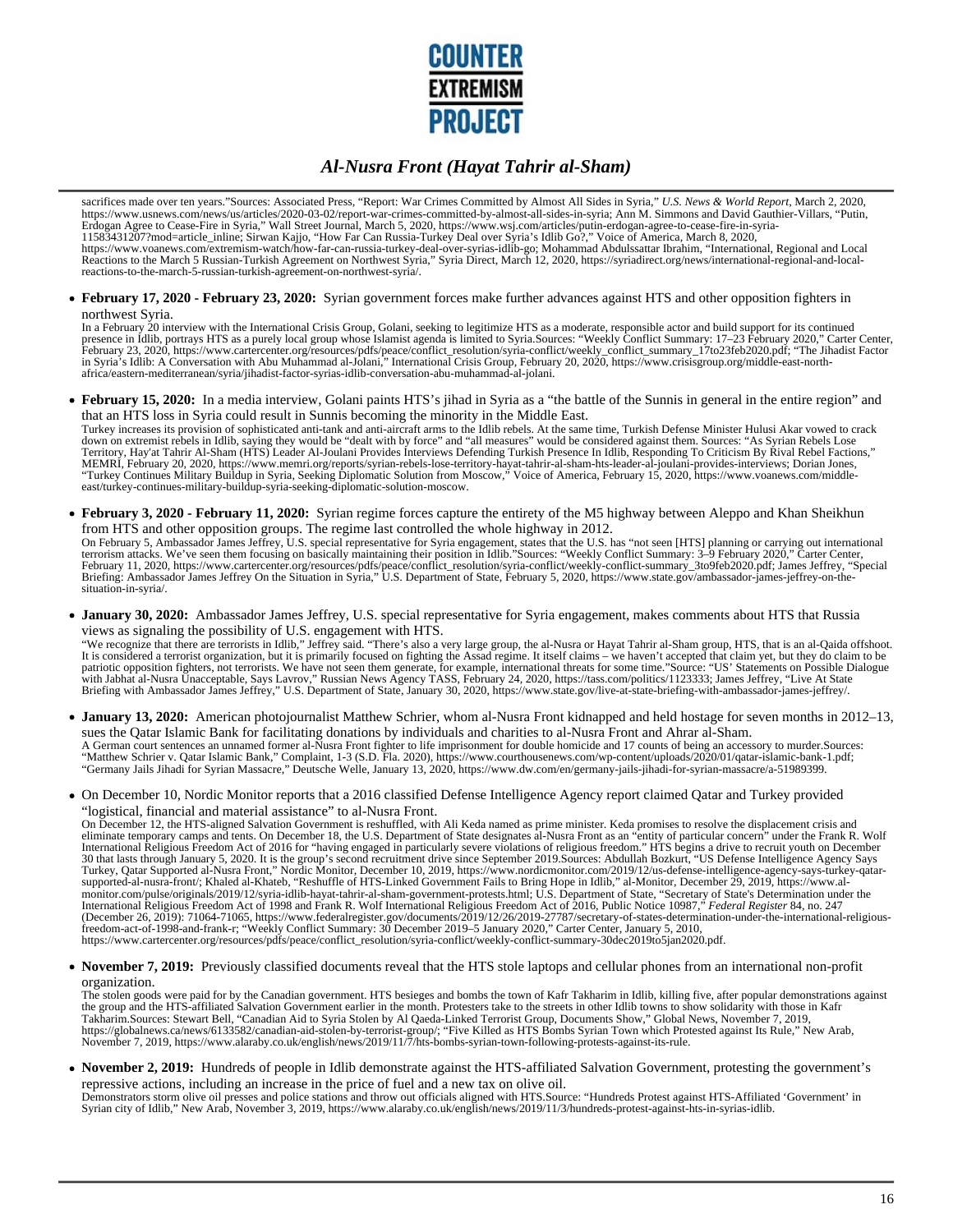

**October 21, 2019 - October 27, 2019:** HTS lays a 5 percent tax on olive harvests in northwest Syria and arrests three media activists and two alleged members of Hurras al-Din.

Source:"Weekly Conflict Summary: 21–27 October 2019," Carter Center, October 27, 2019, https://www.cartercenter.org/resources/pdfs/peace/conflict\_resolution/syria-conflict/weekly\_conflict\_summary\_21to27oct2019.pdf.

**September 10, 2019:** HTS dismisses Abu al-Abed Ashida, commander of its Umar bin al-Khattab army, after he releases a video criticizing the group for corruption and administrative failures.

HTS also refers Ashida to its military judiciary for disciplinary action. HTS had arrested Ahmed Rahal, the local journalist who published Ashida's statements, the day<br>prior.Sources: Khaled al-Khattab, "Hayat Tahrir al-Sha Member in Idlib," Zaman al-Wasl, September 11, 2019, https://en.zamanalwsl.net/news/article/47481/.

**September 1, 2019 - September 2, 2019:** Anti-HTS protests take place in the Idlib towns of Maarat al-Numan, Saraqib, Kafr Takharim, and Killi.

Source: "????? ???? ????????? ???? ???? ?? ???????? (?????)," Orient News, September 3, 2019, https://bit.ly/2J1xXgZ.

- HTS arrests media activists and local HTS-affiliated council members in Idlib. Source: "Weekly Conflict Summary: 9–15 September 2019," Carter Center, September 15, 2019, https://www.cartercenter.org/resources/pdfs/peace/conflict\_resolution/syria-conflict/weekly\_conflict\_summary\_09to15sep2019.pdf.
- **August 31, 2019:** Hundreds of people demonstrate in Saraqeb, east of Idlib, against the Syrian regime, Russia, and HTS, calling on HTS to leave Idlib.

Source: "Protests against Syrian Regime and HTS Held in Idlib," New Arab, September 2, 2019, https://www.alaraby.co.uk/english/news/2019/9/2/protests-held-in-idlibagainst-syrian-regime-and-hts.

**August 28, 2019:** Either Syrian or Russian Jets strike Maarat al-Numan, a rebel-held city in northwest Syria, trying to target jihadists linked to al-Nusra Front

At least nine civilians are killed. Source: "Air strikes hit rebel-held northwest Syria, nine killed," Reuters, August 28, 2019, https://www.reuters.com/article/us-syria-<br>security-turkey/air-strikes-hit-rebel-held-northwes security-turkey/air-strikes-hit-rebel-held-northwest-syria-nine-killed-idUSKCN1

- **August 27, 2019:** HTS arrests activist Abdullah Mardikhi in Idlib city. Source: Alaa Nassar, "Hijacking of the "freedom revolution": HTS imprisons activists in northwest Syria (interactive map)," Syria Direct, September 15, 2019, https://syriadirect.org/news/hijacking-of-the-%E2%80%9Cfreedom-revolution%E2%80%9D-hts-imprisons-activists-in-northwest-syria-interactive-map/.
- **August 23, 2019:** HTS arrests a reporter and cameraman in Idlib city. Source: "Hay'at Tahrir al Sham arrested two media activists in Idlib city, on August 23," Syrian Network for Human Rights, August 25, 2019, http://sn4hr.org/sites/news/2019/08/25/hayat-tahrir-al-sham-arrested-two-media-activists-idlib-city-august-23/.
- **August 21, 2019:** Syrian regime forces capture Khan Sheikhoun from HTS and its allies. Source: "Syria regime forces take full control of Khan Sheikhoun: monitor," Zaman al-Wasl, August 21, 2019, https://en.zamanalwsl.net/news/article/46780/.
- **August 19, 2019:** Syrian forces capture the al-Nimr checkpoint from HTS and cut off the M5 highway linking Khan Sheikhun to the rebel stronghold of Ma'arat al-Nu'man.

The Syrian air force targeted a convoy of insurgents waiting for a Turkish army convoy near Ma'arat al-Nu'man. Source: Joško Bari?, "Syrian War Daily – 19<sup>th</sup>of<br>August 2019," Syrian War Daily, August 19, 2019, https://syri

- **August 18, 2019:** The Syrian Army captures the strategic hilltop of Tell al-Nar from HTS. Source: Joško Bari?, "Syrian War Daily – 18th of August 2019," Syrian War Daily, August 18, 2019, https://syrianwardaily.com/2019/08/18/syrian-war-daily-18th-ofaugust-2019/.
- **August 17, 2019:** Syrian forces backed by Russia launch airstrikes over two days in the villages of Deir Sharki and al-Haas in northwestern Syria.

The strikes kill more than two dozen civilians. HTS militants are the intended targets of the airstrikes, but no insurgent casualties are reported. Source: "Civilian death toll<br>mounts as Syrian offensive widens," Reuters, widens-idUSKCN1V709P.

- **August 11, 2019:** Syrian forces backed by Russian warplanes seize the town of al-Hobeit, reclaiming the town from HTS. The number of casualties and injuries is unreported, but forces managed to damage the equipment of HTS. Sources: "Regime Forces Control Strategic Town in Idlib's<br>Southern Countryside," Asharq Al-Awsat (London), August 12,
- **August 7, 2019:** The Syrian army captures al-Zakah and al-Arbaeen, two key towns in the countryside of Hama. Al-Zakah holds great importance because it is one of al-Nusra Front's major strongholds and was a launching pad for the group's attacks on Syrian military positions. Capturing al-Zakah is key for the army advancement to the towns of Kafr Zita and al-Lataminah, the biggest rebel strongholds in Hama. Source: Mu Xuequan, "Syrian army<br>captures key towns in Hama province, closing in on al-Q
- **August 7, 2019:** According to a report by the *Times* of London, two wealthy brothers, Moutaz and Ramez al-Khayyatare, are alleged to have used accounts at Doha Bank to channel extensive funds to al-Nusra Front during the Syrian civil war. Large sums of money are alleged to have been sent via the bank to accounts in Turkey and Lebanon, where the cash was withdrawn and taken across the Syrian border for<br>delivery to the jihadists. Source: Andrew Norfolk, "Qata cused-of-funding-jihadis-v3kbrmmqv.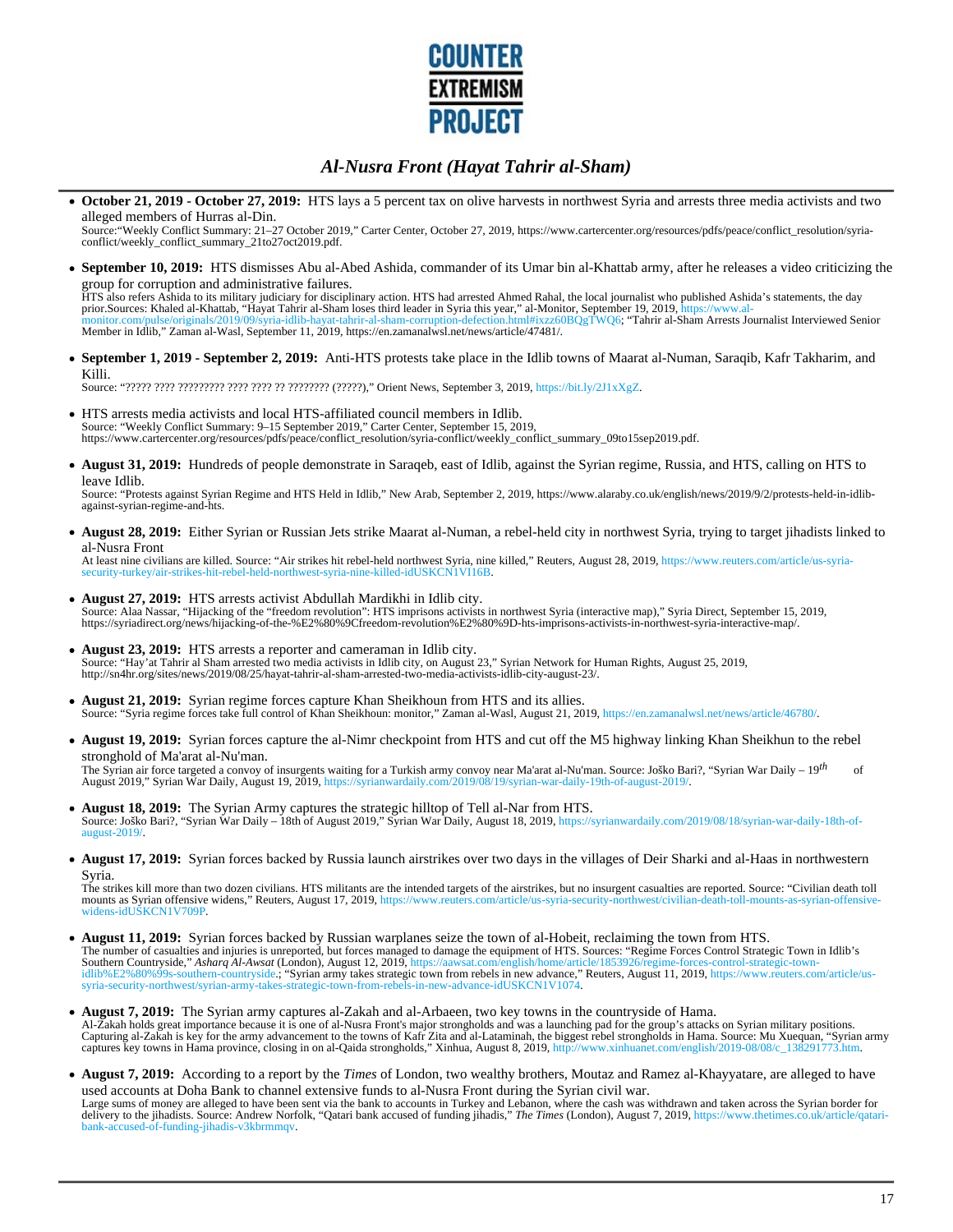

- **August 5, 2019:** Al-Nusra Front refuses to withdraw from the de-militarized zone in northwestern Syria as planned in recent Syrian talks. Abu Muhammad al-Golani declares his rejection to withdraw the 20 km regardless of whether the request is made by "friends or enemies." By saying friends, Golani refers<br>to Turkey, which is backing and negotiating on behalf 2019, http://www.xinhuanet.com/english/2019-08/05/c\_138285568.htm.
- Human rights organizations accuse HTS of arresting 182 people since the beginning of 2019, including political activists and local journalists.<br>Source: Alaa Nassar, "Hijacking of the "freedom revolution": HTS imprisons act
- **June 22, 2019:** HTS raids the home of journalist Ma'an Bakkur in Ariha, arresting him for an unspecified reason. Source: Alaa Nassar, "Hijacking of the "freedom revolution": HTS imprisons activists in northwest Syria (interactive map)," Syria Direct, September 15, 2019,<br>https://syriadirect.org/news/hijacking-of-the-%E2%80%9Cfreedom-r
- **June 17, 2019:** HTS arrests the director of the al-Hekma hospital, Mazen Ghazal, after summoning him to court. Source: Alaa Nassar, "Hijacking of the "freedom revolution": HTS imprisons activists in northwest Syria (interactive map)," Syria Direct, September 15, 2019,<br>https://syriadirect.org/news/hijacking-of-the-%E2%80%9Cfreedom-r
- **June 9, 2019:** HTS arrests Abdul Rahmin Turki al-Najjar, the director of a media office in Idlib, when they raid his work.<br>Source: Alaa Nassar, "Hijacking of the "freedom revolution": HTS imprisons activists in northwest
- **May 21, 2019:** Dutch police arrest a Syrian man suspected of committing war crimes as a commander of al-Nusra Front. Ahmad al Khedr, was detained in Kapelle in southwestern Netherlands. He was arrested based on information provided by German police, where six homes belonging to suspected members of the same battalion were raided. German police "provided witness testimonies against the suspect," the Dutch prosecutor said. Sources: "Netherlands<br>arrests suspected Syrian Al Nusra Front commander," De police-arrest-alleged-commander-in-syrian-nusra-front-idUKKCN1SR1NG.
- **May 12, 2019:** HTS arrests media activist Muhammad Summaq from his home in Binnish after he criticized HTS on Facebook. Source: Alaa Nassar, "Hijacking of the 'Freedom Revolution': HTS Imprisons Activists in Northwest Syria (Interactive Map)," Syria Direct, September 15, 2019,<br>https://syriadirect.org/news/hijacking-of-the-%E2%80%9Cfreedom-r
- **April 30, 2019:** Syrian regime forces backed by Russian ground troops and air support begin a four-month offensive in northern Hama and southern Idlib.

HTS bears the brunt of the attacks alongside the non-ideological Free Syrian Army faction Jaish al-Izza. At least 1,000 HTS fighters are killed during the offensive. Sources:<br>"Syrian troops resume offensive on rebel strong target the area of Kabana in Latakia countryside in conjunction with the continued ground escalation within the sectors of "Putin –Erdogan" area raising to 230 shells and missiles during this day," Syrian Observatory for Human Rights, August 18, 2019, http://www.syriahr.com/en/?p=141087.

- **April 24, 2019:** An explosion occurs in front of an office belonging to HTS in Idlib.<br>The cause of the blast is unknown and the attack kills at least 15 people. HTS commanders have blamed previous bombings on President Ba
- **April 23, 2019:** SANA, Syria's state news agency, claims that HTS as well as the White Helmets group are preparing to launch a chemical attack in Idlib to frame the Syrian army.

SANA further claims that the groups have evicted the town of Jurjanas in the southern countryside of Idlib as a prelude to launching the attack in order "to justify a pretext<br>for U.S. aggression on Syria." Source: "Syria a 04/23/c\_138002218.htm.

- **January 12, 2019:** Turkish police arrest 13 HTS members in Adana, Turkey accused of providing financing and logistics for HTS. Among the arrested men is the president of the humanitarian aid NGO Fukara Der. Source: Menekse Tokyay, "Turkey crackdown on Hayat Tahrir Al-Sham network," Arab<br>News (Riyadh), January 13, 2019, http://www.arabnews.com/node
- **January 10, 2019:** HTS signs a ceasefire with the National Liberation Front (NLF) in which NLF factions Ahrar al-Sham and Suqour al-Sham agree to hand over administration in all of their remaining areas to the HTS-controlled Salvation government. As a result, HTS controls or administers all of rebel-held greater Idlib. Sources: "Hayat Tahrir al-Sham Takes Over Idlib After Ceasefire Deal," *Asharq al-Awsat*? (London), sat.com/english/home/article/1540261/hayat-tahrir-al-sham-takes-over-idlib-after-ceasefire-deal; Josko Baris, "Syrian War Daily – 10th of January 2019," Syrian War Daily, January 10, 2019, https://syrianwardaily.com/2019/01/10/syrian-war-daily-10th-of-january-2019/#more-10029.
- Human rights organizations accuse HTS of arresting 257 people in 2018, including many political activists and local journalists.<br>Source: Alaa Nassar, "Hijacking of the 'Freedom Revolution': HTS Imprisons Activists in North https://syriadirect.org/news/hijacking-of-the-%E2%80%9Cfreedom-revolution%E2%80%9D-hts-imprisons-activists-in-northwest-syria-interactive-map/.
- **December 28, 2018:** HTS accuses rebel group Nour al-Din al-Zenki of killing five of its fighters in western Aleppo and uses this as an excuse to move fighters and weapons to its frontline with al-Zenki during the last days of December. Source: ???? ????? ????????, Twitter post, December 28, 2018, 7:53 a.m., https://twitter.com/jisrtv/status/1078635017981566978; Breizhman, Twitter post, December 20,<br>2018, 8:12 a.m., https://twitter.com/Breizhman1983/statu
- **November 23, 2018:** HTS kills journalists Raed Fares and Hamoud Jneed in Kanfrandel, Idlib governorate, the Syrian Network for Human Rights (SNHR) later concludes.

SNHR also claimed that during this period, HTS "carried out a number of raids on different villages, arresting dozens of individuals in the process at a time when the Syrian<br>people were hopeful that a truce would contribut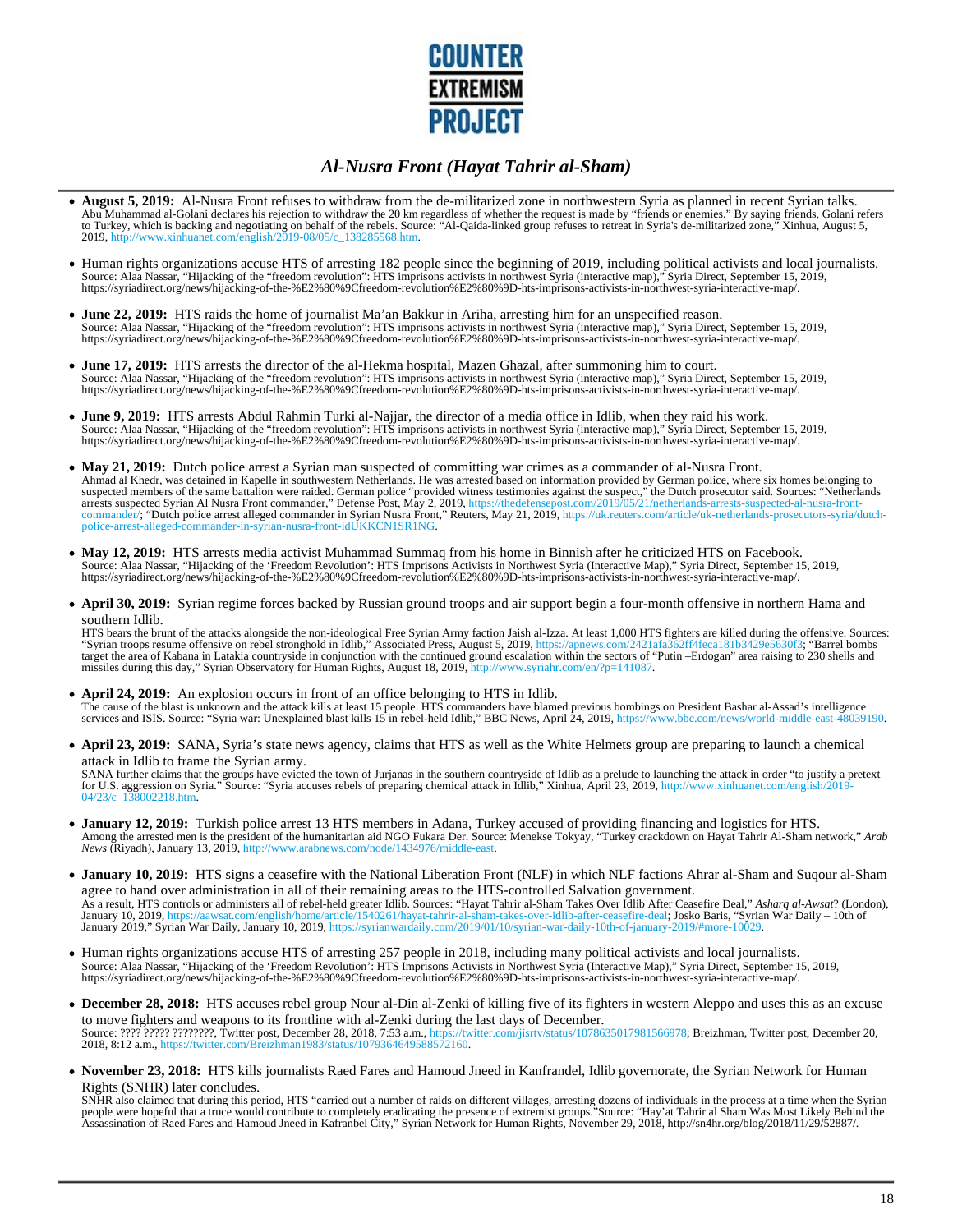

- **September 17, 2018:** Turkey and Russia agree to create a demilitarized zone in Idlib from which "radical" rebels like HTS must withdraw. In exchange, Russia agrees not to launch an offensive with Syrian forces in Idlib against HTS forces. HTS releases a statement accepting the deal for Idlib while emphasizing that they will not hand over weapons or abandon jihad. Hurras al-Din rejects the proposal. The deal collapses when Turkey fails to clear the extremists, and the Syrian regime resumes its assault on Idlib.Sources: Maria Tsvetkova, "Russia and Turkey agree to create buffer zone in Syria's Idlib," Reuters, September 17, 2018,<br>https://www.reuters.com/article/us-mideast-crisis-putin-erdogan-hope/rus https://www.voanews.com/extremism-watch/how-far-can-russia-turkey-deal-over-syrias-idlib-go.
- **June 5, 2018:** The United Nations Security Council adds al-Nusra Front to its ISIL and al-Qaeda sanctions lists. Source: "Security Council ISIL (Da'esh) and Al-Qaida Sanctions Committee Amends One Entry on Its Sanctions List," United Nations Security Council, June 5, 2018, https://www.un.org/press/en/2018/sc13365.doc.htm.
- May 31, 2018: The U.S. Department of State extends its designation of al-Nusra Front as a foreign terrorist organization to include Hayat Tahrir al-Sham "and other aliases."

U.S. Coordinator for Counterterrorism Nathan Sales states that the U.S. "is not fooled by this al-Qa'ida affiliate's attempt to rebrand itself. Whatever name Nusrah chooses, we will continue to deny it the resources it seeks to further its violent cause."Source: "Amendments to the Terrorist Designations of al-Nusrah Front," U.S. Department of State, May 31, 2018, https://www.state.gov/amendments-to-the-terrorist-designations-of-al-nusrah-front/.

- May 28, 2018: HTS arrests 30 internally displaced persons (IDPs), who recently arrived in Salgin, Idlib, accusing them of being ISIS members. The IDPs arrived from formerly ISIS-held neighborhoods in southern Damascus.Source: Raed Borhan, " Hayat Tahrir al-Sham arrests 30 internally displaced persons from Southern Damascus in Salqin city, Idlib," SMART News Agency, https://smartnews-agency.com/en/wires/298976/hayat-tahrir-alsham-arrests-30-internally-displacedpersons-from-southern.
- **May 10, 2018:** Italian police arrest 14 people in Sardinia in connection with Hayat Tahrir al-Sham. Of those arrested, 10 are accused of money laundering and fundraising for the group while the other four are accused of being members of a "support cell" for the group.<br>Source: "Italy breaks up Syrian jihadist funding ring
- **April 30, 2018:** HTS releases Ahrar al-Sham's commander, Abu Azzam Saraqib, and six others after holding the men for eight months. Source: Joško Bari?, "Syrian War Daily – 30th of April 2018," Syrian War Daily, April 30, 2018, https://syrianwardaily.com/2018/04/30/syrian-war-daily-30th-of-april-2018/.
- **April 28, 2018:** HTS arrests media activist Ahmed al-Akras in Darkoush, Idlib for unknown reasons. Source: "Hay'at Tahrir al Sham arrested the media activist Ahmad al Akhras in Darkoush town in Idlib suburbs, on April 28," Syrian Network for Human Rights, April 28, 2018, http://sn4hr.org/sites/news/2018/04/29/hayat-tahrir-al-sham-arrested-media-activist-ahmad-al-akhras-darkoush-town-idlib-suburbs-april-28/.
- **April 24, 2018:** HTS signs a peace agreement with the rebel alliance known as Jabhat Tahrir Suriya (JTS), ending 63 days of intense fighting between the two groups in greater Idlib.

Source: Qal Qal, Twitter post, April 24, 2018, 3:35pm, https://twitter.com/Alqalqal/status/988863912924925953.

**January 1, 2018:** HTS joins 11 other rebel factions in forming a joint operations room to counter the ongoing regime offensive toward Abu Duhur airport in Idlib.

Source: Joško Bari?, "Syrian War Daily – 1st of January 2018," Syrian War Daily, January 1, 2018, https://syrianwardaily.wordpress.com/2018/01/01/syrian-war-daily-1stof-january-2018/.

- On December 5, HTS faction Jaish al-Badia defects, creating a new Telegram channel devoted to al-Qaeda. The Jaish al-Malahem faction follows three weeks later, also indicating support for al-Qaeda in its new Telegram channel. Source: Tore Refslund Hamming and Pieter Van<br>Ostaeyen, "The True Story of al-Qaeda's Demise and Resu resurgence-syria.
- On December 7, the Salvation Government disbands Jericho's local council, making it the 82nd local council that the Salvation Government is in the process of taking over.

Six days later, the Salvation Government gives the Syrian Interim Government (SIG) until December 15 to cease all actions and shut down all of its local offices. While the Salvation Government does not follow through on its threat, on December 19, HTS security forces shut down SIG offices in at least three towns and arrest several SIG<br>officials. On December 27, the Salvation Government attem

Government replaces the university's president and issues stamps and signatures required for all documents to be considered legal. Sources: Aymenn a;-Dasouqi, ""????? ???????"????? ???? ?????...?????? ???? ?????", al Modon, December 7, 2017, http://www.almodon.com/arabworld/2017/12/7/%D8%AD%D9%83%D9%88%D9%85%D8%A9-%D8%A7%D9%84%D8%A5%D9%86%D9%82%D8%A7%D8%B0- %D8%AA%D8%AD%D9%84-%D9%85%D8%AC%D9%84%D8%B3-%D8%A3%D8%B1%D9%8A%D8%AD%D8%A7- %D9%88%D9%85%D8%AC%D8%A7%D9%84%D8%B3-%D8%A5%D8%AF%D9%84%D8%A8-%D8%AA%D8%AA%D8%AE%D9%88%D9%81- %D8%A7%D9%84%D9%85%D8%B5%D9%8A%D8%B1-%D8%B0%D8%A7%D8%AA%D9%87;Alaa Nasser, Ahmed Rahal, and Justin Clark, "HTS-backed civil authority moves against rivals in latest power grab in northwest Syria," Syria Direct, December 13, 2017, http://syriadirect.org/news/hts-backed-civil-authority-moves-against-rivals-in-latest-power-grab-in-northwest-syria/; "Weekly Conflict Summary December 14-20, 2017," Carter Center, December 20, 2017, https://www.cartercenter.org/resources/pdfs/peace/conflict\_resolution/syria-conflict/weekly-conflict-summary-2017.12.14-20.pdf;Aleppo 24 News, "HTS continues its attempt to suffocate Free Aleppo University, and the students continue their peaceful struggle against it," Internet Archive, December 5, 2017, https://web.archive.org/web/20180116173608/http://en.aleppo24.com/hts-continues-its-attempt-to-suffocate-free-aleppo-university-and-the-students-continue-their-peacefulstruggle-against-it.

**December 3, 2017 - December 4, 2017:** Following the arrests of four prominent al-Nusra Front leaders, several HTS members resign and several large factions threaten to break away, prompting Golani to renew negotiations with al-Qaeda that ultimately lead nowhere. On December 4, HTS release Ordoni, who immediately renews his pledge to al-Qaeda. Source: "Weekly Conflict Summary November 30-December 6, 2017," Carter<br>Center, December 6, 2017, https://www.cartercenter.org/resources/pdfs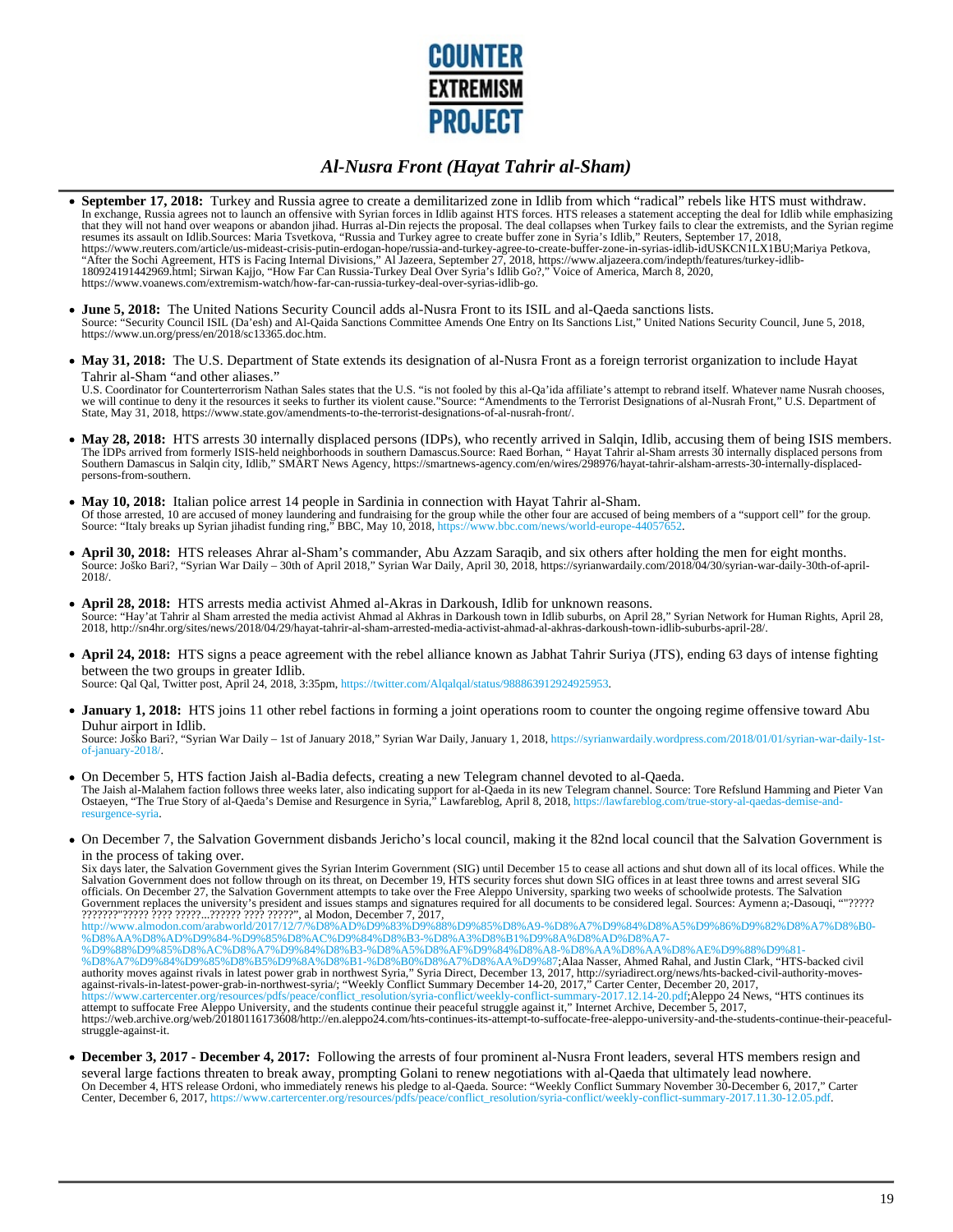

On November 7, HTS and the local rebel faction Nour al-Din al-Zenki violently clash in Idlib along the 12-town border between the two factions.

Fighting continues for a week as multiple armed factions side with Zenki against HTS until a ceasefire takes hold on November 15. On November 27, HTS arrests Sami al-Oraidi, the former head of al-Nusra Front's Sharia Council, Abu Julaibib al-Ordoni, former Dara'a commander for al-Nusra Front, Abu Khadija al-Ordoni, and Abu Mussaab al-Libi. All four were prominent al-Nusra Front leaders with strong ties to al-Qaeda. By the end of November, more than 35 HTS members, including at least 10 high-profile<br>foreign and local leaders, have been assassinated i 2017.11.09-15.pdf; Mona Alami, "HTS Continues to Evolve," Atlantic Council SyriaSource, December 1, 2017, http://www.atlanticcouncil.org/blogs/syriasource/hts-<br>continues-to-evolve; Haid Haid, "Who Is Assassinating Hay'at T is-assassinating-hayat-tahrir-al-shams-leaders.

**November 2, 2017:** HTS forms the "Salvation Government," a civilian-run administrative and political body in Idlib chaired by Mohammad al-Sheikh.

HTS reportedly hands over control of its Public Services Administration to the Salvation Government. Sources: Sam Heller, "Turkey Through the Syrian Looking Glass,"<br>Century Foundation, November 28, 2017, https://tcf.org/co 2. The video of the Video of the Video of the Video of the Video of the Video of the Video of the Video of the<br>2. 2017, https://www.youtube.com/watch?v=5orACzyc\_G8.<br>2022????? "YouTube video, 16:29, posted by ???? ?????, No

On October 1, Hashim al-Sheikh resigns as general leader of HTS and takes over the leadership of the Shura Council, while Golani takes over his role as overall emir.

Between October 7 and 12, HTS forces partially withdraw from the region around Daraat Izza as Turkish forces move in to establish de-escalation monitoring points along the Afrin-Aleppo border. Throughout October an additional 10 factions defect from HTS. Sources: "Weekly Conflict Summary September 28 – October 4, 2017," Carter Center, October 4, 2017, https://www.cartercenter.org/resources/pdfs/peace/conflict\_resolution/syria-conflict/weekly-conflict-summary-2017.09.28-10.04.pdf; "Weekly<br>Conflict Summary October 5 – 11, 2017," Carter Center, Oct 18.pdf.

**September 11, 2017:** Saudi cleric Abdullah al Muhaysni and Muslih Al Ulyani, both members of the HTS Sharia Committee, announce their resignations following leaked audio of several al-Nusra Front commanders expressing their loyalty to Golani and disdain for the Sharia Committee and Hashem al-Sheikh.

More than eight factions defect from HTS following the leaked recordings. Source: "Weekly Conflict Summary September 7-13, 2017," Carter Center, September 13, 2017, artercenter.org/resources/pdfs/peace/conflict\_resolution/syria-conflict/weekly-conflict-summary-2017.09.07-13.pdf.

- **:** HTS clashes with other rebel coalitions and attempts to expand its presence in Damascus, Idlib, and in southern Syria. In April and July, the group engages in fierce clashes with competing rebel faction Jaish al-Islam in the East Ghouta pocket of Damascus. During this time, HTS also engages in efforts to expand their presence in the south, including in Dara'a and Quneitra governorates, near the Golan Heights. In July, war breaks out between HTS and Ahrar al-Sham in Idlib. After initial gains by Ahrar al-Sham, HTS captures several towns and encircles the crucial Bab al-Hawa border crossing before a ceasefire takes<br>hold.Sources: Aron Lund, "Syria: East Ghouta Turns on the Regime Advances," Atlantic Council SyriaSource, May 5, 2017, http://www.atlanticcouncil.org/blogs/syriasource/infighting-continues-in-eastern-ghouta-as-the-regime-<br>advances#.WRB8OussNHE.twitter;"Weekly Conflict Summary https://www.cartercenter.org/resources/pdfs/peace/conflict\_resolution/syria-conflict/WeeklyConflictSummary-May-11-17-2017.pdf;Charles Lister, Twitter post, July 19,<br>2017, 12:58pm, https://twitter.com/Charles\_Lister/status/
- **:** Al-Nusra Front launches or participates in three offensives against government positions in North Hama, Damascus, and Dara'a. During these attacks, al-Nusra Front conducts more than a dozen suicide bombings and kills hundreds of pro-regime fighters and dozens of civilians.Sources: Qalaat al-<br>Mudiq, Twitter post, March 21, 2017, 9:40 a.m., https:/ post, March 12, 2017, 4:04 a.m., https://twitter.com/putintintin1/status/840881130240909316; "Dozens killed in double suicide attack in Syrian capital," Reuters, March 15,<br>2017, http://www.reuters.com/article/us-mideast-cr in northeast Damascus," Reuters, March 19, 2017, http://www.reuters.com/article/us-mideast-crisis-syria-jobar-idUSKBN16Q09X.
- **January 28, 2017:** Al-Nusra Front releases a statement claiming to unite with four other rebel groups under the name Hayat Tahrir al-Sham (HTS).

The other rebel groups are Nour al-Din al-Zinki, Liwa al-Haqq, Jaish al-Sunna, and Jabhat Ansar al-Din. Dozens of smaller rebel groups join in the ensuing weeks.Sources: "Syria Islamist factions, including former al Qaeda branch, join forces: statement," Reuters, January 28, 2017, http://www.reuters.com/article/us-mideast-crisis-syria-rebels-<br>idUSKBN15C0MV;Suleiman Al-Khalidi, "New Syrian

- **:** Al-Nusra Front works alongside other militant groups in an effort to break the government's siege on Aleppo. In early August, around 7,000 al-Nusra Front militants gather outside the city with a variety of weaponry, including armored vehicles, rockets, tanks, and artillery. Despite<br>Aleppo to Let in Aid," Reuters, August 10, 2016,
- **July 28, 2016:** Al-Nusra Front leader Abu Muhammad al-Golani declares a formal split from al-Qaeda after thanking "our brothers, the commanders of al-Qa'eda," and announcing the group's name change from Jabhat al-Nusra (the Victory Front) to Jabhat Fateh al-Sham (the Levantine Conquest Front).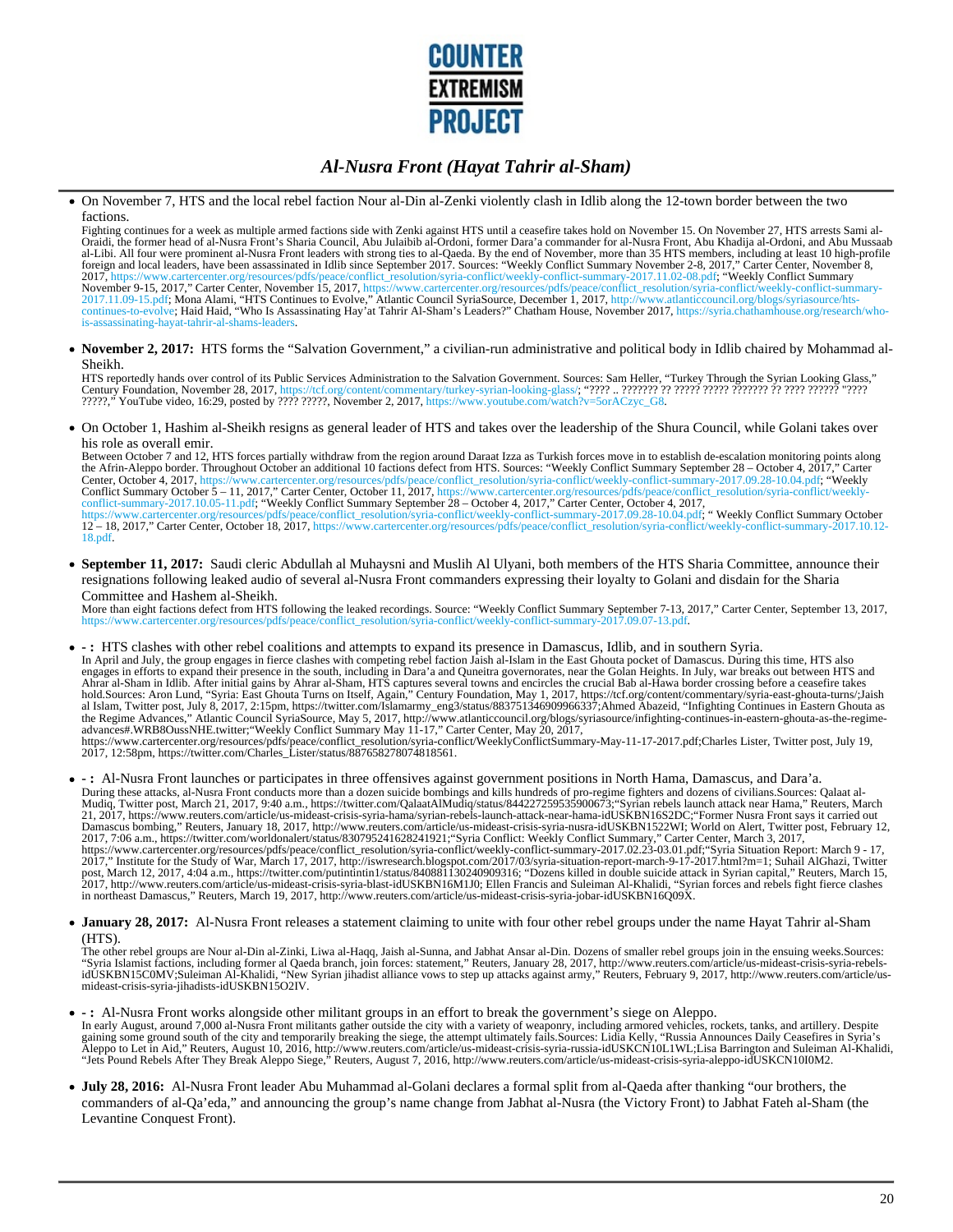

Source: Thomas Joscelyn, "Analysis: Al Nusrah Front Rebrands Itself as Jabhat Fath Al Sham," Long War Journal, July 28, 2016, https://www.longwarjournal.org/archives/2016/07/analysis-al-nusrah-front-rebrands-itself-as-jabhat-fath-al-sham.php.

**- :** Al-Nusra Front launches attacks on both government positions and civilians in Aleppo city, including shelling the Kurdish neighborhood of Sheihk Maqsoud and killing nine civilians.

The Front continues to publicly reject international ceasefires, conducting three suicide bombings on April 1 alone. Al-Nusra Front continues seizing weapons from moderate rebel factions in Idlib throughout July Sources: "At least 9 dead, dozens injured in attacks against Kurdish quarter in Aleppo," Reuters, March 6, 2016,<br>http://www.reuters.com/article/mideast-crisis-syria-aleppo-idUSKCN0W8 Reuters, March 7, 2016, http://www.reuters.com/article/us-mideast-crisis-syria-aleppo-nusra-idUSKCN0W91Y8;"Nusra Front, Syrian rebels attack government forces near Aleppo, gain ground," Reuters, April 2, 2016, http://www.reuters.com/article/us-mideast-crisis-syria-aleppo-idUSKCN0WZ0O5;"Rebels shoot down second Syrian jet in a<br>month," Reuters, April 5, 2016, http://www.reuters.com/art officials," Reuters, April 4, 2016, http://www.reuters.com/article/us-mideast-crisis-syria-usa-idUSKCN0X11R3;"UPDATE 1-Russia blames Nusra Front for wrecking<br>planned truce in Syria's Aleppo," Reuters, May 4, 2016, http://w

**- :** Al-Nusra Front continues to expand in Syria as part of the Jaish al Fatah (Army of Conquest) coalition, capturing all of the Idlib province by mid-May and calling for intensified attacks against the Syrian regime after rejecting a ceasefire in February 2016.

In June 2015, Abu Muhammad al-Golani releases an audio statement mourning the death of al-Qaeda deputy leader Nasir al-Wuhayshi, who was killed in a drone strike in<br>Yemen. After al-Nusra Front attacks U.S.-trained rebels i

**March 9, 2015:** Al-Nusra Front reaffirms its allegiance to al-Qaeda after rumors that the Front may break away from al-Qaeda in an effort to appear more moderate.

Source: Agence France-Presse, "Qaeda in Syria denies plan to break away," Yahoo News, March 9, 2015, http://news.yahoo.com/qaeda-syria-denies-plan-break-away-194745608.html.

**- :** Al-Nusra Front begins targeting moderate rebel forces in Idlib and Aleppo, capturing several villages and killing dozens of U.S.-backed rebels.

On November 15, 2014, the United Arab Emirates designates al-Nusra Front as a terrorist organization.Sources: "Al Qaeda Seizes Territory from Moderate Rebel Group," Reuters, October 28, 2014, http://www.reuters.com/article/2014/10/28/us-mideast-crisis-syria-idlib-idUSKBN0IH1KW20141028;Tom Perry, "Al Qaeda in Syria attacks<br>Western-backed rebels," Reuters, January 29, 2015, http://www.r 28/289135-dozens-dead-as-nusra-takes-us-backed-syria-rebel-base-activists.ashx;Emirates News Agency "UAE Cabinet Approves List of Designated Terrorist Organisations, Groups," Internet Archive, November 15, 2014, https://web.archive.org/web/20170101084756/http://www.wam.ae/en/news/emiratesinternational/1395272478814.html.

- Turkey designates al-Nusra Front as a terrorist organization. Source: Agence France-Presse, "Turkey Blacklists Al-Nusra Front as Terror Group," Internet Archive, June 3, 2014, https://web.archive.org/web/20180228163500/http://english.al-akhbar.com/node/20011.
- May 15, 2014: The U.S. Department of State designates al-Nusra Front as a distinct Foreign Terrorist Organization (FTO), instead of its previous status as an alias for the designated FTO al-Qaeda in Iraq. Source: U.S. Secretary of State John F. Kerry, ''In the Matter of the Designation of Al- Nusrah Front Also Known as Jabhat al- Nusrah Also Known as Jabhet al-Nusra Also<br>Known as The Victory Front Also Known as Al Nusrah Fr the Immigration and Nationality Act, as Amended, Public Notice 8734," Federal Register 79, no. 94 (May 15, 2014): 27972, https://www.justice.gov/sites/default/files/eoir/legacy/2014/08/28/fr15may14b.pdf.
- **:** After a month of fighting between ISIS and al-Nusra Front, al-Qaeda severs ties with ISIS. Despite al-Qaeda's demands for a ceasefire, violence continues between al-Nusra and ISIS, and many al-Nusra Front leaders and fighters defect to ISIS.Sources: "Al Qaeda<br>Says Has No Link with Syrian Militant Group ISIL," Re Telegraph (London), June 25, 2014, http://www.telegraph.co.uk/news/worldnews/al-qaeda/10925602/Al-Qaeda-merges-with-Isis-at-Syria-Iraq-border-town.html;AFP,<br>"Turkey Blacklists Al-Nusra Front as Terror Group," Al-Akhbar En
- **January 29, 2014:** U.S. Director of National Intelligence James Clapper tells the U.S. Senate Intelligence Committee that al-Nusra Front has aspirations to attack the United States. Source: Patricia Zengerle and Mark Hosenball, "U.S. Spy Chiefs Say Number of Foreign Militants in Syria Rises," Reuters, January 29, 2014,<br>http://www.reuters.com/article/2014/01/29/us-usa-security-syria-idUSBREA0S1XL201401
- **:** Al-Nusra Front expands its violent activities to Lebanon and continues to expand in Syria as tensions with the Free Syrian Army arise. The U.S. Treasury Department designates al-Nusra Front's leader, Abu Muhammad al-Golani, as a Specially Designated Global Terrorist. On May 30, the U.N. Security<br>Council amends its designation of al-Qaeda in Iraq to includ http://www.reuters.com/article/2013/06/02/us-syria-crisis-idUSBRE95105O20130602;Mitchell Prothero, "Al Qaida-linked Nusra Front rebels blamed for bloody fight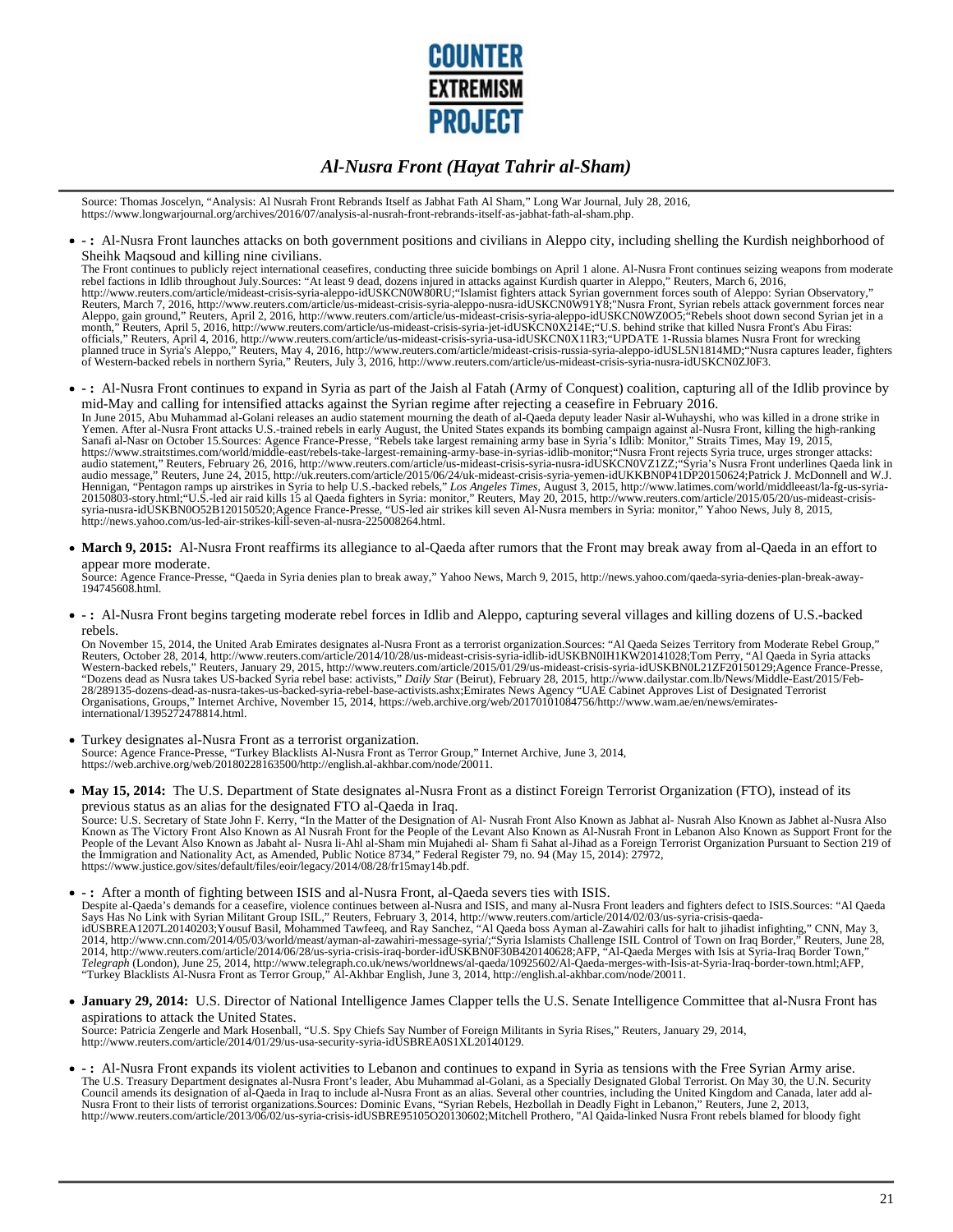

against Lebanese army in Sidon," McClatchy, June 25, 2013, https://www.mcclatchydc.com/news/nation-world/world/article24750418.html;Oliver Holmes and Erika Solomon, "Syria Rebels Reinforce Key Suburb in Damascus Battle," Reuters, July 16, 2013, http://www.reuters.com/article/2013/07/16/us-syria-crisisidUSBRE96F0EK20130716;"Syria's al-Nusra Front Claims Assassination of Hama Governor," Al Arabiya, September 7, 2013, http://english.alarabiya.net/en/News/middleeast/2013/09/07/Syria-s-al-Nusra-Front-claims-assassination-of-Hama-governor.html;"Syrian State TV: Hama Province Governor Assassinated in Car Bomb Blast," Al<br>Arabiya, August 25, 2013, http://english.alarabiya.net/en/News/ Removals; Counter Terrorism Designations; Iran Sanctions Designations and Identifications," U.S. Department of the Treasury, May 16, 2013, http://www.treasury.gov/resource-center/sanctions/OFAC-Enforcement/Pages/20130516.aspx;"Security Council Al-Qaida Sanctions Committee Amends Entry of One Entity on Its Sanctions List," United Nations Security Council, May 30, 2013, http://www.un.org/press/en/2013/sc11019.doc.htm;Associated Press, "UK bans Syria's Al-Qaida-Linked Nusra Front," Internet Archive, July 19, 2013

- **April 9, 2013:** Al-Qaeda in Iraq (AQI) leader Abu Bakr al-Baghdadi announces AQI and al-Nusra Front will merge. The following day, al-Nusra Front leader Abu Muhammad al-Golani releases a statement rejecting the merger with AQI and officially pledging allegiance to al-Qaeda leader<br>Ayman al-Zawahiri.Source: "Syria Crisis: Al-Nusra Ple
- **December 31, 2012:** The Front kidnaps American photojournalist Michael Schrier in Syria and holds him hostage until he escaped on July 29, 2013.

Source: "Matthew Schrier v. Qatar Islamic Bank," Complaint, 1-6 (S.D. Fla. 2020), https://www.courthousenews.com/wp-content/uploads/2020/01/qatar-islamic-bank-1.pdf.

- November 20, 2012: The United States amends its designation of Al-Qaeda in Iraq (AQI) on the State Department's list of designated Foreign Terrorist Organizations to include al-Nusra Front as an AQI alias. Source: "Public Notice 8104," U.S. Department of State, National Archives and Records Administration, December 11, 2012, https://s3.amazonaws.com/public-inspection.federalregister.gov/2012-29870.pdf.
- **:** Al-Nusra Front carries out nearly 600 attacks in major cities across Syria, killing Syrian government and military personnel as well as civilians.

By the end of 2012, the group has proven itself to be the most effective fighting force among the opposition and concerns begins to rise among moderate rebels that al-Nusra<br>Front will continue to overtake Free Syrian Army and Records Administration, December 11, 2012, https://s3.amazonaws.com/public-inspection.federalregister.gov/2012-29870.pdf.

**January 23, 2012 - January 24, 2012:** Al-Nusra Front releases a video announcing its formation. Source: Agence France-Presse, "Unknown Islamist Group Claims Suicide Attacks in Syria," Internet Archive February 29, 2012,<br>https://web.archive.org/web/20120330180650/http://english.alarabiya.net/articles/2012/02/29/197781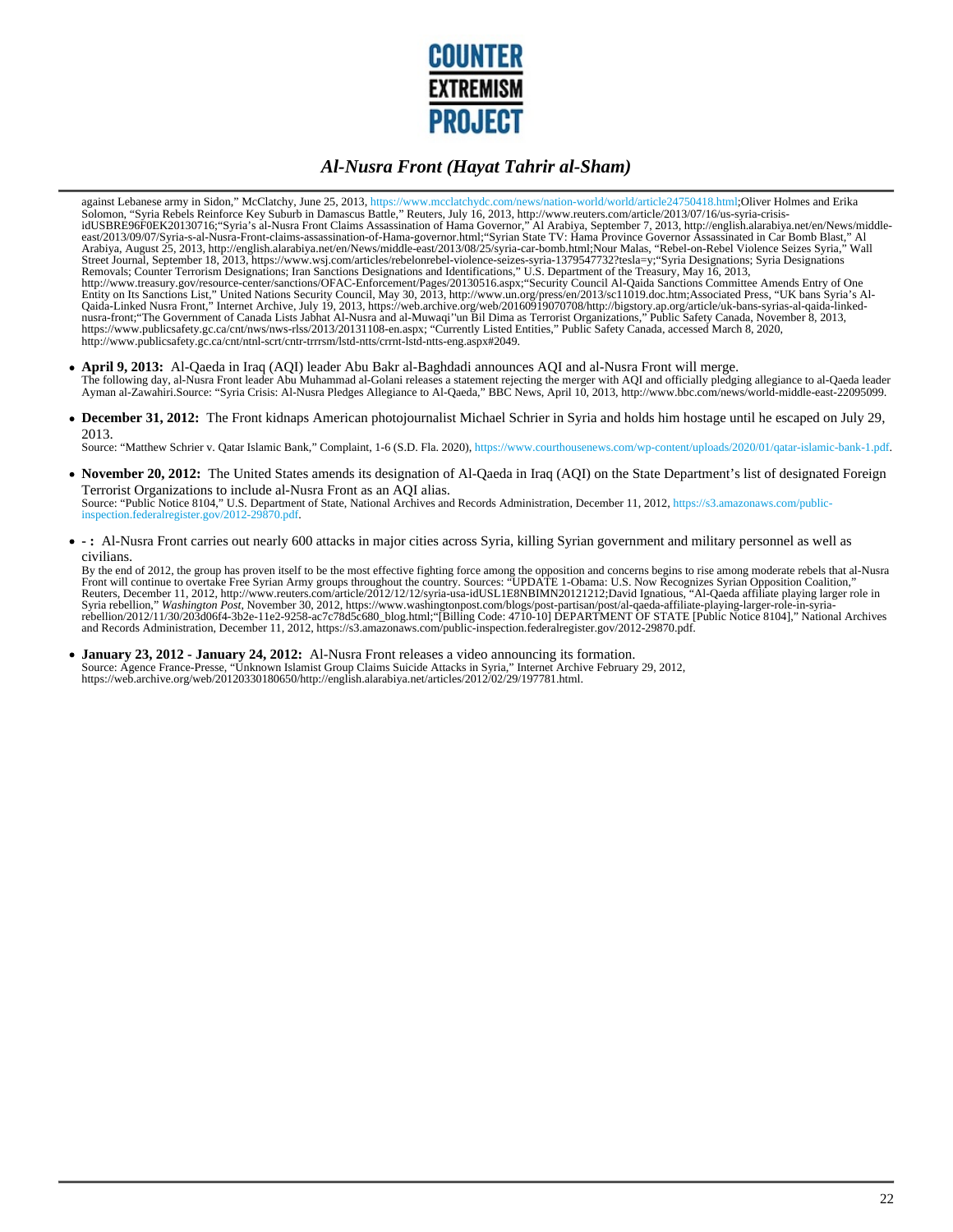

#### **Violent history:**

Al-Nusra Front conducted its first attack on December 23, 2011, detonating two car bombs outside a government security office in Damascus and killing 44.<sup>167</sup> In the following months the Front drastically increased the frequency and types of attacks carried out against the Assad regime, setting itself apart from other rebel groups with the large number of suicide bombings it conducted. As al-Nusra Front seized and held territory, it began to attack civilians, minorities, and other rebel groups. After Hezbollah's intervention in Syria on behalf of the Assad regime in mid-2013, al-Nusra Front expanded its operations into Lebanon.<sup>168</sup> While the Front's attacks in Lebanon largely ended by mid-2015, the group still conducts violent activities in Syria's southern governorates of Dara'a and Quneitra, in the Eastern Ghouta pocket of Damascus, and in the rebel-held areas of Idlib, Hama, and Aleppo

- **May 30, 2022:** HTS reportedly fires at least five rounds of shells toward the Idlib de-escalation zone over a period of 24 hours.*169*
- **August 13, 2020:** HTS detains American journalist Bilal Abdul Kareem in Atmeh, northwest Syria. For the past eight years, Kareem has reported from Syria's north, where HTS has a shrinking presence. According to media sources, Kareem was arrested due to an interview he published on the case of Tauqir Sharif—an aid worker who was detained by HTS in June 2020—which insinuated the group tortured and arbitrarily arrested Sharif.*170*
- **June 2020:**
	- June 12: HaD, Ansar al-Islam, Ansar al-Deen, Tansiqiyat al-Jihad, and Liwa al-Mouqatilin al-Ansar announce the establishment of a new joint operations room in Idlib called "So Be Steadfast" (Fa-thbutu), which claims it seeks to confront only aggression from Russians, Nusayris, and the Iranian militias, not HTS. The groups form checkpoints around Idlib.
	- June 17: HTS security officers arrest Sirajuddin Mukhtarov, a.k.a. Abu Salah al-Uzbeki, the founder of the mainly Uzbek Katibat al-Tawhid wa-l-Jihad who had recently defected from HTS to join Ansar al-Deen.
	- June 22: HTS arrests former HTS and al-Nusra Front commander Abu Malik al-Tali, who had defected to form Liwa al-Mouqatilin al-Ansar, affiliated with So Be Steadfast. HTS issues a declaration forbidding its members from leaving the group without permission and barring all former members from forming new groups. In response, So Be Steadfast accuses HTS of acting on behalf of Assad and foreign occupiers.
	- June 22-27: Violent clashes erupt between HTS and So Be Steadfast. On June 24, Oraidi calls for HTS and So Be Steadfast to cease their fighting and begin a judicial process to settle their disputes. That same day, al-Qaeda issues a statement condemning HTS for targeting fellow mujahideen and calling on HTS to remember the necessity of unity among the mujahideen. The fighting results in more than 100 killed and an unknown number of wounded.*171*
- **February 1, 2020:** HTS carries out suicide car bombings targeting pro-Assad forces in Aleppo.*172*
- **November 17, 2019:** Unidentified gunmen shoot to death Amir al-Shaiti, a judge at an HTS prison.*173*
- **November 7, 2019:** HTS besieges and bombs the town of Kafr Takharim in Idlib, killing five, after popular demonstrations against the group and the HTS-affiliated Salvation Government earlier this month. Protesters take to the streets in other Idlib towns to show solidarity with those in Kafr Takharim.*174*
- **September 3, 2019:** Rebels launch two unmanned aerial vehicles (UAV) in Latakia province where Russia's Khmeimim Air Base is located. Air defenses intercept and down the drone. No casualties, injuries or damages are reported. Though the drones are often crude-looking, the Russian Defense Ministry has previously said that the UAVs used by jihadists are GPS-guided and the bomblets attached to them carry potent explosives. In Idlib, HTS militants shoot and take into custody Otham al-Hassan at a checkpoint. Othman, a local doctor, is released several hours later after the Idlib Doctor's Union announces it is ceasing all medical treatment in the governorate.*175*
- **September 2, 2019:** Ahmed Rilwan Abdulla, a journalist who went missing in the Maldives five years ago, was reportedly killed at sea by members of al-Nusra Front. Rilwan was long known to the al-Qaeda-linked group because of his blog posts about its presence in the Maldives and his participation in a 2011 protest calling for freedom of belief in the Maldives.*176*
- **August 30, 2019:** HTS beats and fires live rounds at protestors in the Atmeh IDP camp as people protest Turkey's closure of the border and inaction against the Syrian regime's bombing campaign of Idlib.*177*
- **August 14, 2019:** Rebels shoot down a Syrian warplane in Idlib near Khan Sheikhoun, capturing the pilot. The Syrian state news agency SANA claims the warplane had been hit by an anti-aircraft missile fired by militants while on a mission "to destroy the headquarters of al-Nusra Front." *178*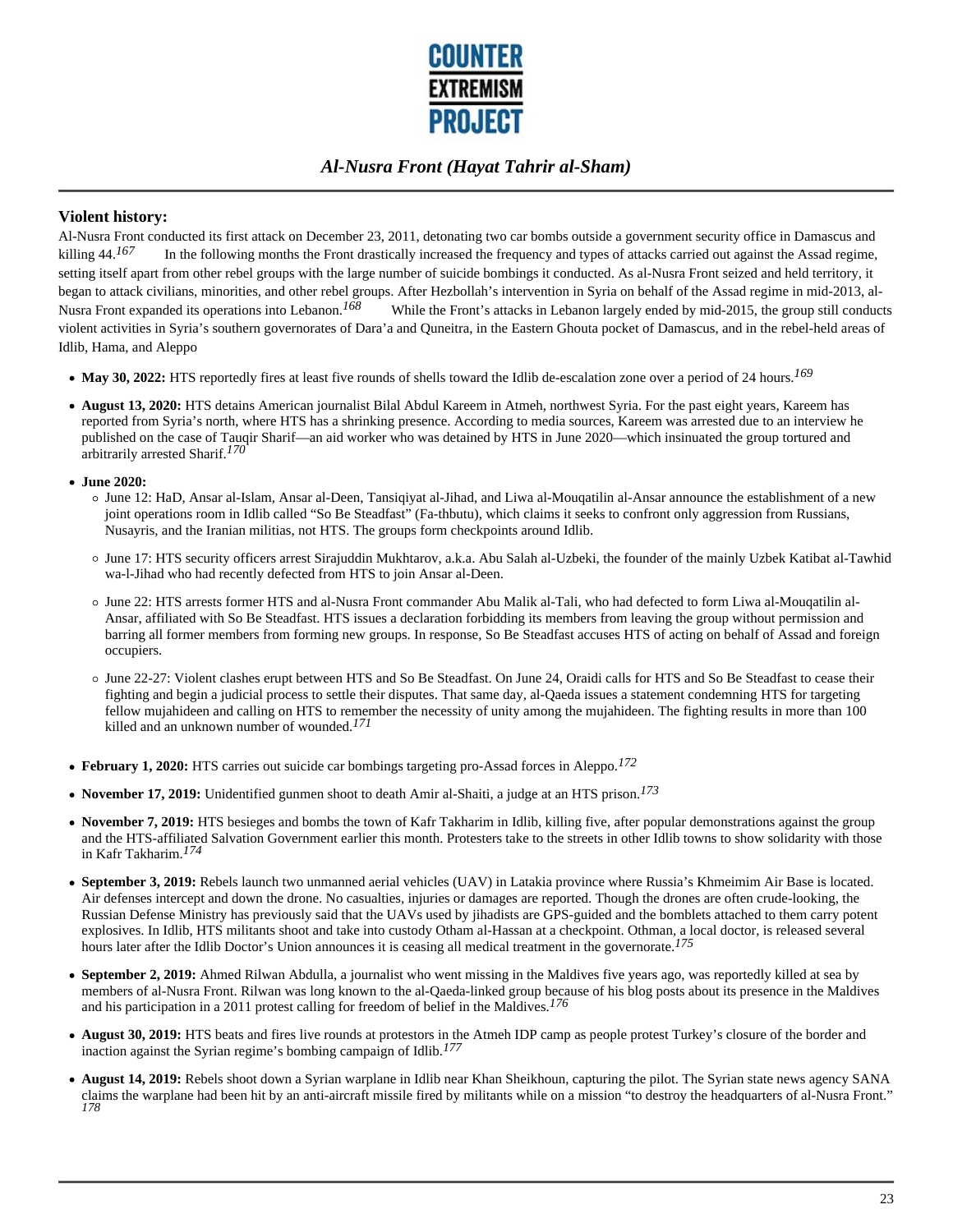

- **July 21, 2019:** HTS arrests Zaman al-Wasl journalist Juma'a Haj Hamdo from his house in Aleppo over his coverage of anti-HTS sentiment. Hamdo is released one week later.*179*
- **July 21, 2019:** HTS arrests Zaman al-Wasl journalist Juma'a Haj Hamdo from his house in Aleppo over his coverage of anti-HTS sentiment. Hamdo is released one week later.*180*
- **July 2019:** HTS is accused of arresting 11 activists and civil society members in July, forcibly disappearing four of them.*181*
- **June 3, 2019:** HTS members arrest and beat schoolteacher Yasser al-Deddo in Kafr Owayed after he posted anti-HTS messages on Facebook. *182*
- **May 21, 2019:** HTS opens fire on residential areas in the northern city of Aleppo. At least six civilians were wounded.*183*
- May 13, 2019: HTS, the National Liberation Front, and other rebels mount a counterattack against government forces in Hama. The fighting hits parts of a buffer zone agreed to in September 2018 under a Russian-Turkish deal that spared the region and its 3 million residents from an assault. Over 120 civilians are reportedly killed in the attacks and counterattacks.*184*
- May 8, 2019: After hours of shelling and airstrikes, the Syrian army captures the city of Kafr Naboudeh in Hama province after battles with HTS. The day prior, the army also captured the strategic Tal Othman area.*185*
- **May 2, 2019:** Al-Nusra Front rebels claim that they have mounted several rocket attacks on army positions in northern Hama. One mortar attack in particular at the Breideej army base, injures and kills at least four Russian soldiers who were stationed in their vehicle.*186*
- **March 2, 2019:** HTS executes 10 men in Idlib, who are accused of belonging to ISIS.*187*
- **January 18, 2019:** HTS releases a video showing the execution of four men accused of belonging to ISIS.*188*
- **January 10, 2019:** The Free Idlib Police announce their dissolution after HTS raids one of their headquarters in the village of Al-Ghadafa. *189*
- **January 9, 2019:** Ahrar al-Sham surrenders all of its land in the Sahl al-Ghab to HTS and evacuates its fighters to north Aleppo.*190*
- **January 8, 2019:** HTS attacks Ahrar al-Sham in the Sahl al-Ghab area of north Hama and takes control of 16 villages and towns in north Hama and south Idlib.*191*
- **January 7, 2019:** HTS seizes the village of Hazano, Idlib, from local factions and places it under the control of its Salvation Government. *192*
- **January 6, 2019:** HTS captures the town of Atarib, expelling members of the local armed factions to northern Aleppo, and closes three of the border crossings between Idlib and Afrin. HTS now controls all of rebel-held west Aleppo.*193*
- **January 5, 2019:** HTS captures the final Nour al-Din al-Zenki stronghold in western Aleppo as the remnants of the group evacuate to Turkishheld Afrin. HTS also besieges the neutral town of Atarib, shelling it intensely, and captures three localities from NLF in southern Idlib.*194*
- **January 4, 2019:** HTS captures the important Regiment 111 base along with seven major towns in western Aleppo from NLF. Fighting between HTS and NLF continues in southern Idlib and HTS arrests two commanders from the FSA Jaish al-Nasr in Khan Sheikhoun.*195*
- **January 3, 2019:** HTS continues to advance on al-Zenki-held towns in western Aleppo, successfully splitting al-Zenki's territory in two. Fighting between HTS and NLF factions in Idlib intensifies, especially around the Jabal Zawiyah area.*196*
- **January 2, 2019:** HTS captures the rest of Daraat Izza and four more towns from al-Zenki in western Aleppo while other members of the NLF engage in clashes with HTS in southern Idlib, capturing one town from HTS.*197*
- **January 1, 2019:** HTS seizes most of Daraat Izza and at least three other towns from Nour al-Din al-Zenki as tensions escalate between the two factions. Two civilians are killed by HTS gunfire during the capture of the city.*198*
- **December 22, 2018:** HTS fighters kill a child when they fire on a passenger bus in northern Idlib.*199*
- **December 14, 2018:** HTS attacks and kills a groups of regime soldiers with an anti-tank guided missile in southern Aleppo.*200*
- **December 4, 2018:** HTS seizes the village of Zeizoun, west Hama, from Ahrar al-Sham.*201*
- **December 3, 2018:** HTS fighters kill a child while storming the Ahrar al-Sham-controlled villages of Jadriyat and Ibn Gharbi in Idlib.*202*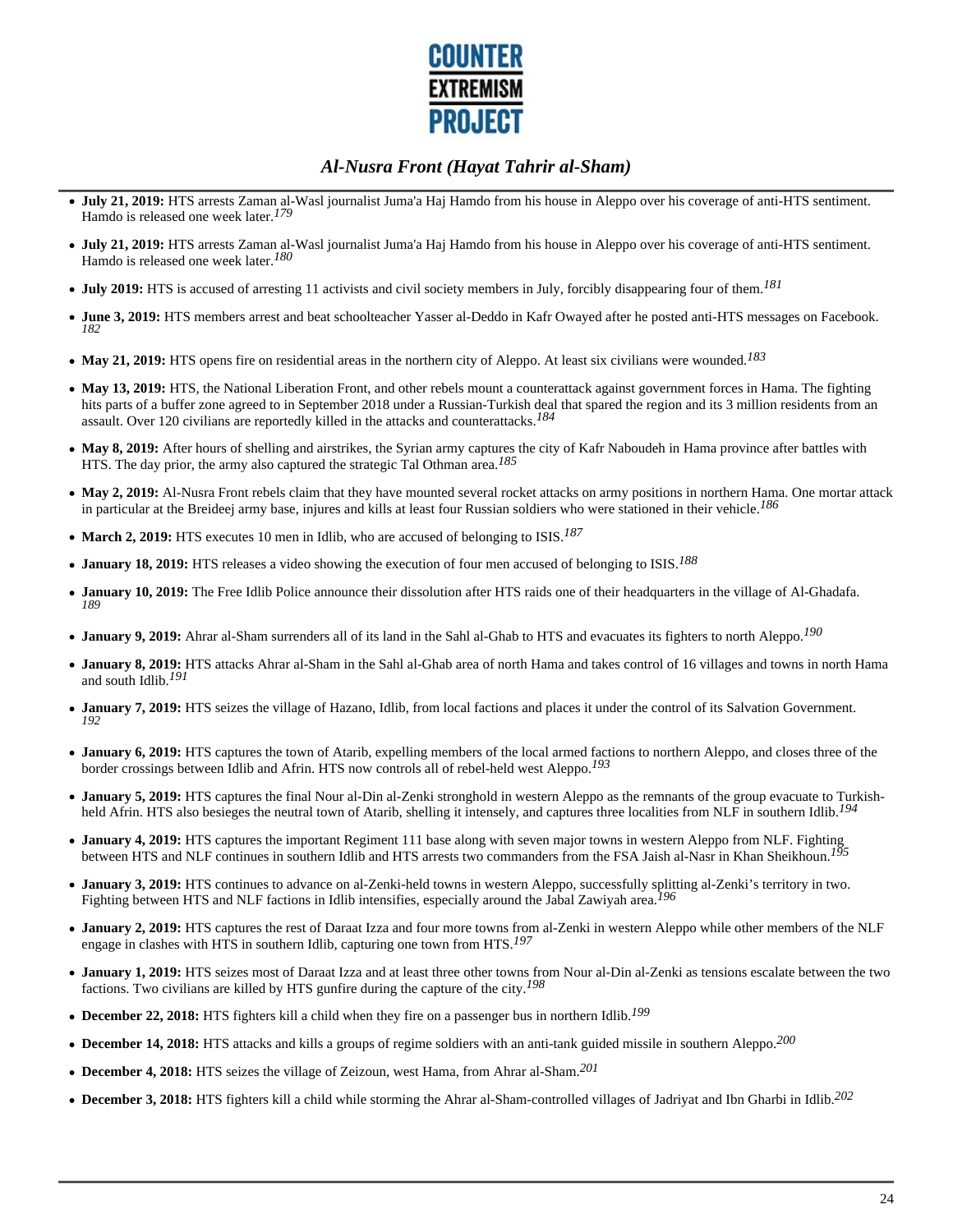

- **November 24, 2018:** HTS security forces fire on protestors in Idlib City with live bullets. There are no fatalities.*203*
- **November 23, 2018:** HTS kills journalists Raed Fares and Hamoud Jneed in Kanfrandel, Idlib governorate, the Syrian Network for Human Rights (SNHR) later concludes.*204*
- **November 22, 2018:** HTS arrests several protestors in Saraqib, Idlib, who are angry with the quality of education provided in the city. On the same day, HTS arrests several members of the Idlib City local council and raids their homes.*205*
- **November 13, 2018:** HTS launches rockets at regime positions in Khan Touman, south Aleppo. HTS also raids the house of an FSA Free Idlib Army fighter in Kafr Bel, seizing his weapons and ammunition.*206*
- **November 2, 2018:** HTS joins the National Liberation Front (NLF) in retaliatory shelling of regime positions around Idlib after regime shelling kills 10 civilians.*207*
- **October 5, 2018:** HTS attacks Nour al-Din al-Zenki's headquarters in the west Aleppo town of Kaffar Halab and then shoots at civilians protesting their actions, killing three. Officials from Zenki and the National Liberation Front condemn HTS's actions and withdraw from the town "to prevent further clashes."*208*
- **September 22, 2018:** HTS arrests two activists and a third unknown man in southern Idlib.*209*
- **September 18, 2018:** HTS arrests three activists in al-Dana, Idlib. HTS also arrests two ISIS commanders hiding in Idlib. These arrests follow a series of HTS raids on ISIS hideouts that led to the executions of more than 80 ISIS fighters.*210*
- **August 8, 2018:** HTS arrests 30 people accused of promoting reconciliation with the Syrian regime in southern Idlib.*211*
- **August 3, 2018:** HTS arrests 17 people in Idlib accused of promoting reconciliation with the Syrian regime or supporting ISIS.*212*
- **July 30, 2018:** HTS arrests three people in Idlib accused of being regime spies.*213*
- **July 13, 2018:** HTS finds and arrests the head of security for ISIS cells in Idlib and beheads him.*214*
- **June 24, 2018:** HTS arrests Syrian journalist Mohammed Fadl al-Janoudi in northern Latakia.*215*
- **June 5, 2018:** HTS attacks regime forces in Tel Sultan, Idlib, alongside al-Qaeda affiliate Hurras al-Din.*216*
- **May 29, 2018:** HTS kills one and arrests eight men it accuses of being ISIS members in Khan Sheikhoun, Idlib.*217*
- **April 15, 2018:** HTS launches a new wave of attacks against JTS, capturing the strategic towns of Murek and Khan Sheikhoun along with 11 other villages in southern Idlib.*218*
- **April 7, 2018:** HTS and JTS reach a one-week ceasefire under mediation from Faylaq al-Sham, ending the 49-day bout of infighting.*219*
- **April 6, 2018:** HTS and JTS attack each other with heavy weapons in the areas of Ariha and Maarat al-Nu'man, Idlib.*220*
- **April 1, 2018:** HTS temporarily detains the negotiating committee of JTS as its convoys enter Idlib city to negotiated a ceasefire between the two groups.*221*
- March 22, 2018: HTS renews its attacks on JTS held towns in west Aleppo countryside with heavy weapons, including tanks and artillery, wounding several civilians.*222*
- **March 11, 2018:** HTS renews attacks against JTS towns following a 48-hour ceasefire. Several civilians are killed and wounded as HTS shells Basrton, Saadia, and A'jel in west Aleppo.*223*
- **March 1, 2018:** HTS kills several JTS fighters and takes control of the towns of Maaret Misrin, al-Tawame, Kafer Halab, Miznaz, al-Qanater checkpoint, reef al-Mouhandeen, Telaad, Termanin, Zaradna, Hazre, Deir Hasan, and Kafer Yahmoul in Idlib. The group is accused of releasing recently captured ISIS fighters to fight against JTS.*224*
- **February 20, 2018:** HTS launches wide-scale attacks on Jabhat Tahrir Suriya (JTS), the new rebel group formed two days prior through the merger of Nour al-Din al-Zinki and Ahrar al-Sham. On February 23 HTS seizes two villages in Idlib while losing one village in Aleppo.*225*
- **February 3, 2018:** HTS shoots down a Russian Su-25 plane over Idlib and kill the pilot after he opens fire on them with his sidearm.*226*
- **February 2-3, 2018:** Civilians in the rebel-held town of Binnish protest against HTS, tearing down the group's flag and replacing it with the Free Syrian Army flag after accusing the group of not doing enough to deter regime advances. HTS fighters kill one civilian in the ensuing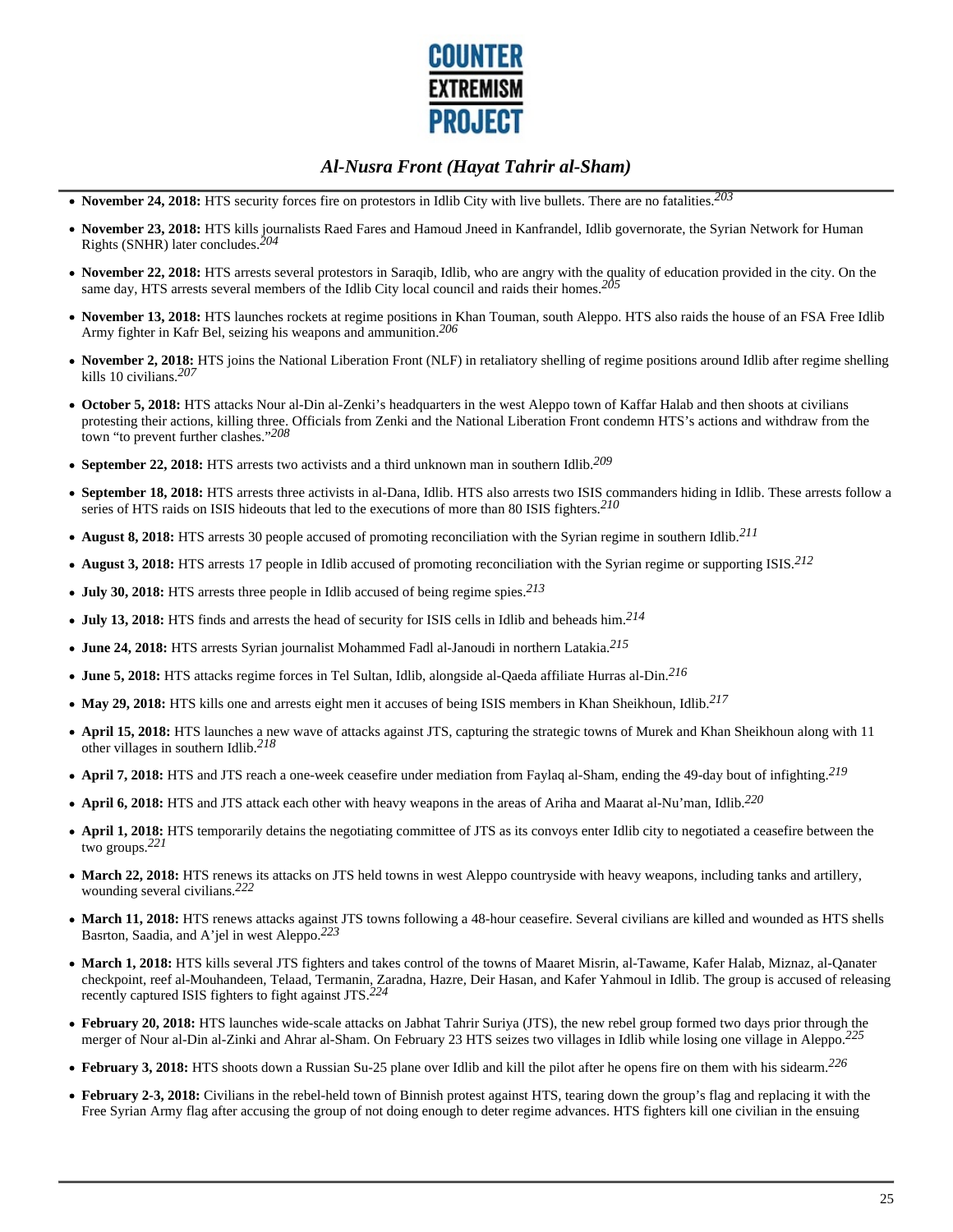

### clashes.*227*

- **January 31, 2018:** HTS executes two individuals accused of assassinating HTS fighters in Daraat Izza, north Syria.*228*
- **2017:** Human rights organizations accuse HTS of arresting 183 people in 2017, including political activists and local journalists.*229*
- **December 2017:** In Damascus, HTS and Ahrar al-Sham launch "Phase 2" of their offensive against regime forces stationed in the vehicle management base in Harasta. The rebel forces manage to besiege the base for several days, killing seven generals in the fighting.*230*
- **December 26, 2017:** HTS arrests anti-HTS activist Samer al-Saloum on charges of speaking against the militant group. Saloum is executed by HTS sometime around April 2019.*231*
- November 2017: On November 7, clashes renew between HTS and Nour al-Din al-Zenki in Idlib along the 12-town border between the two factions.<sup>232</sup> Fighting continues for a week as multiple armed factions side with Zenki a factions.<sup>232</sup> Fighting continues for a week as multiple armed factions side with Zenki against HTS until a ceasefire takes hold on November 15.<sup>233</sup> On November 27, HTS launches another counter-offensive against ISIS in n 15.*233* On November 27, HTS launches another counter-offensive against ISIS in north Hama after ISIS reinforcements arrived from Deir Ez Zor through regime territory. On the same day, the regime expands its ongoing offensive against the rebels by seizing two towns from HTS near Khanasir, Aleppo.<sup>234</sup> These positions are recaptured by HTS in a counter-at These positions are recaptured by HTS in a counter-attack launched on November 29.<sup>231</sup>
- **October 2017:** On October 9, ISIS fighters backed with heavy armor enter rebel-controlled Hama from regime-controlled Hama sparking clashes with HTS. Over the next two weeks HTS uses artillery, tanks, and SVBIEDs to counter the ISIS offensive, reversing most of ISIS's gains.<sup>236</sup> At the same time, the Syrian regime launches a new offensive against HTS At the same time, the Syrian regime launches a new offensive against HTS in Hama, targeting the villages the group had recently recaptured from ISIS. HTS launches a new counter-offensive against the regime in response, utilizing at least two SVBIEDs.*237*
- **September 19, 2017:** HTS units and fighters from the Turkistani Islamic Party launch an attack against regime positions in northern Hama using at least one SVBIED, briefly seizing control of the villages of Ma'an and Tulaysiyah.*238*
- **September 6, 2017:** HTS Elite Forces and the PMC Malhama Tactical raid regime positions in the Air Force Intelligence complex of Aleppo. *239*
- **August 28, 2017:** Sayyed Barsha, commander of the rebel group Nour al-Din al-Zenki is assassinated by unknown agents. Zenki accuses HTS of carrying out the assassination amid ongoing clashes and kidnappings linked to familial disputes within the Barsha clan, whose members are split between HTS and Zenki.*240*
- **July 19 July 23, 2017:** HTS and Ahrar al-Sham engage in clashes across Idlib and North Latakia, with HTS ultimately seizing control of all of the border crossings with Turkey. On July 23, the two factions reach an agreement temporarily ending hostilities. While part of the ceasefire allows militias which had been forcibly conscripted into HTS as it captured new territory to defect, HTS is not required to return any of its captured towns.*241*
- **July 14, 2017:** HTS and Ahrar al-Sham clash near the Idlib city of Tal Touqan.*242*
- **June 24, 2017:** HTS launches an offensive against al-Baath City, Quneitra.*243*
- **June 23, 2017:** HTS kills several Hezbollah fighters in raids along the Lebanon-Syria border in late June.*244*
- **June 19, 2017:** HTS assassinates the commander of the First Brigade of the Golan Regiment, a pro-government militia in Quneitra.*245*
- **June 13, 2017:** HTS kidnaps two FSA commanders in Idlib, Nidal Haj Ali and Ahmed al-Mousa.*246*
- **June 8, 2017:** HTS attacks FSA and Faylaq al Sham units in the town of Maraat al-Numan, killing FSA Colonel Tasyeer al-Samahi.*247*
- **March 21 24, 2017:** HTS launches an offensive in Northern Hama, carrying out four suicide bombings over the course of the offensive.  $\bullet$ *248*
- **March 18 23, 2017:** HTS claims responsibility for three suicide bombings targeting regime positions in Jobar, Damascus.*249*
- March 11, 2017: Al-Nusra Front's HTS coalition claims responsibility for two suicide bombings in Damascus, killing at least 74 people. HTS claims it targeted Iraqi militiamen while local activists stated that those killed were Shiite pilgrims.*250*
- **February 26, 2017:** Al-Nusra Front's HTS coalition claims responsibility for five suicide bombings at the Homs City Military Security Headquarters.*251*
- **February 12, 2017:** Al-Nusra Front's HTS coalition claims responsibility for two suicide bombings in the city of Dara'a.*252*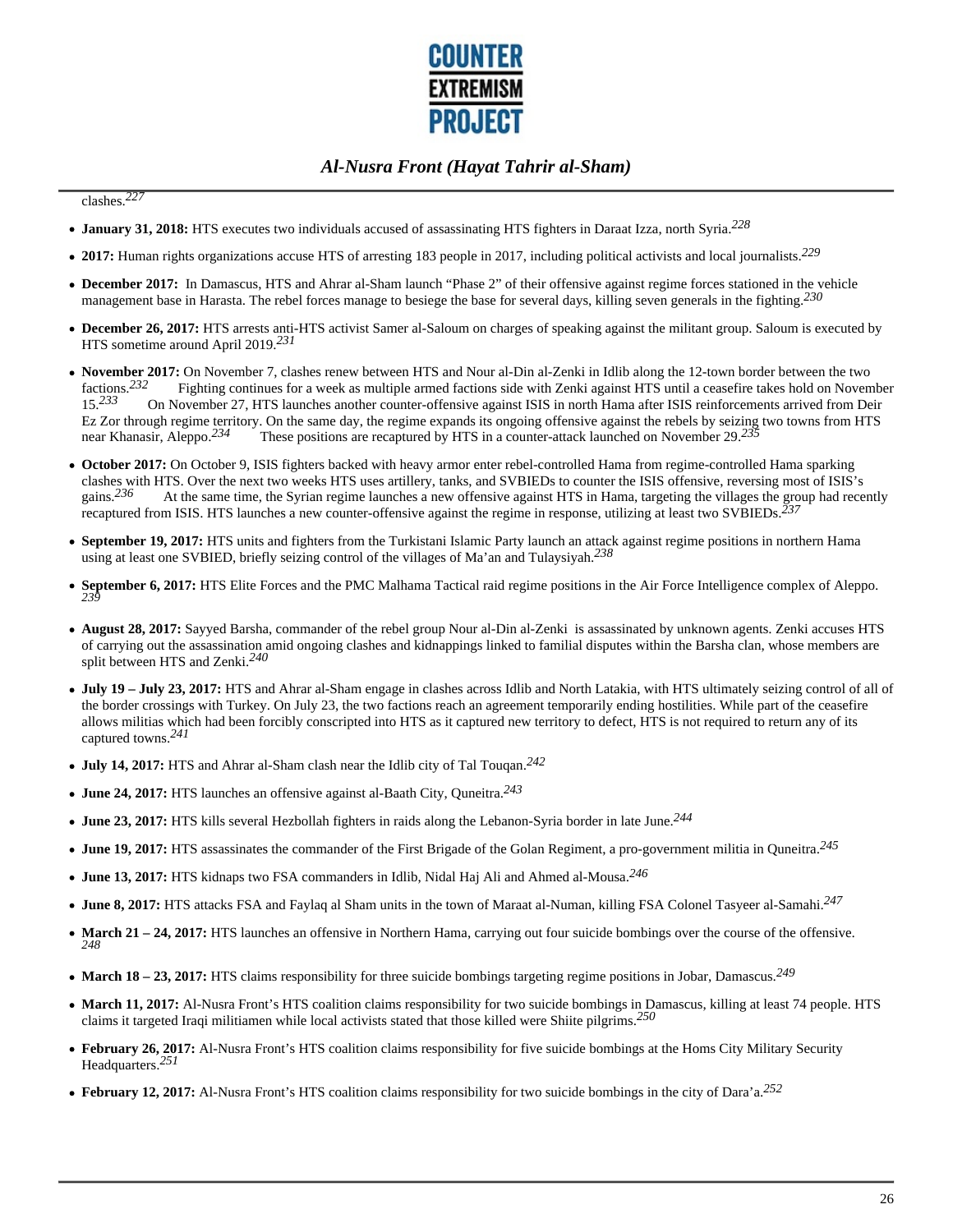

- **January 18, 2017:** Al-Nusra Front claims responsibility for a suicide bombing attack in Damascus, killing seven people.*253* The following week, the group launches an attack against several Free Syrian Army rebel groups in northwestern Syria.*254*
- **Mid-July 2016:** Al-Nusra Front is blamed for launching two rocket attacks in the southern Syrian town of Baath City, killing civilians.*255*
- **Early July 2016:** Al-Nusra Front reportedly captures and takes hostage the commander of the Western-backed Jaish al-Tahrir rebel group as well as "scores" of the commander's aides and fighters, according to reports.*256*
- **June 2016:** Al-Nusra Front continues its offensive against Assad forces, reportedly killing dozens of military and civilian targets in Aleppo. In early June, a Russian ceasefire monitoring agency claims that al-Nusra Front shelled down 40 people in Aleppo using rocket launchers, canons, mortars, and anti-aircraft missiles.*257*
- **Early May 2016:** Russia highlights increased violence in Aleppo by al-Nusra Front and claims that the group is responsible for thwarting an extended truce.*258*
- **April 5, 2016:** Al-Nusra Front shoots down a Syrian warplane, capturing the pilot.*259*
- **April 1, 2016:** Al-Nusra Front carries out three suicide bombings targeting Assad forces near a hillside south of Aleppo.*260*
- **Early-Mid March 2016:** Al-Nusra Front and other Islamist insurgent groups launch at least 100 rockets on a Kurdish residential area of Aleppo, killing at least nine civilians and wounding dozens of others, according to SOHR.<sup>261</sup> Al-Nusra Front later attacks government forces and briefly captures the village of al-Ais before government forces retake the village.<sup>262</sup> The group later seizes bases and weapons, including anti-tank missiles, from Western-backed rebel groups in northwest Syria.*263*
- **Late February 2016:** Al-Nusra Front rejects a ceasefire and calls for intensified attacks against Bashar al-Assad and his regime.*264*
- **November 16, 2015:** Al-Nusra Front claims responsibility for a suicide bombing that it says killed top commanders in the ISIS-affiliated Yarmouk Martyrs Brigades.*265*
- **October 12, 2015:** Al-Nusra Front calls for attacks against Syrian Alawites in retaliation for Russian airstrikes.*266*
- **September 9, 2015:** Al-Nusra Front seizes the Abu al-Duhur airbase from Assad regime forces, thereby capturing the final regime position in Idlib province.*267*
- **August 1, 2015:** Al-Nusra Front releases a video of the July 31 attack and kidnapping operation against Division 30 rebels. In the video, one member boasts that al-Nusra Front has "cut of the hands of the West and Americans."<sup>268</sup> Meanwhile, a religious court run by al-Nusra Front executes 10 people in Aleppo, two on charges of adultery and eight on charges of collusion with the Syrian government, according to SOHR.*269*
- **July 31, 2015:** Al-Nusra Front attacks the U.S.-trained Division 30 (a.k.a. New Syrian Forces) rebel unit, killing five of its fighters, wounding According to multiple rebel sources who spoke to McClatchy, al-Nusra Front was tipped off by Turkish 18, and kidnapping 20.<sup>270</sup> intelligence.<sup>271</sup>
- **July 15, 2015:** The Army of Conquest coalition—to which al-Nusra Front belongs—announces its offensive against the towns of Fuaa and Kafraya, reportedly the last two Shiite localities held by the regime in Idlib.*272*
- **July 10, 2015:** After being held captive for a week—allegedly by al-Nusra Front members—a priest in Idlib province, Syria, is released by his captors.*273*
- **July 3, 2015:** Al-Nusra Front and Ahrar al-Sham announce the formation of a new coalition—Ansar al-Shariah—as they and other rebel groups fight government forces in Aleppo.*274*
- **July 2, 2015:** Al-Nusra Front and other rebel groups, including Ahrar al-Sham launch a major offensive to gain control of the divided city of Aleppo, Syria.*275*
- **June 10, 2015:** Members of al-Nusra Front kill 23 Druze Syrians in the village of Qalb al-Lawzi in the north of Idlib's province.*276* Three days later and after international outcry, al-Nusra Front releases an official statement acknowledging that its members attacked Druze but saying that they did so "in clear violation of the leadership's views."*277*
- **June 2, 2015:** Al-Nusra Front announces that it has attacked two Hezbollah outposts in eastern Lebanon, killing several Hezbollah members. *278*
- **May 22, 2015:** Al-Nusra Front is part of an offensive that seizes a hospital from government forces in Idlib province.*279*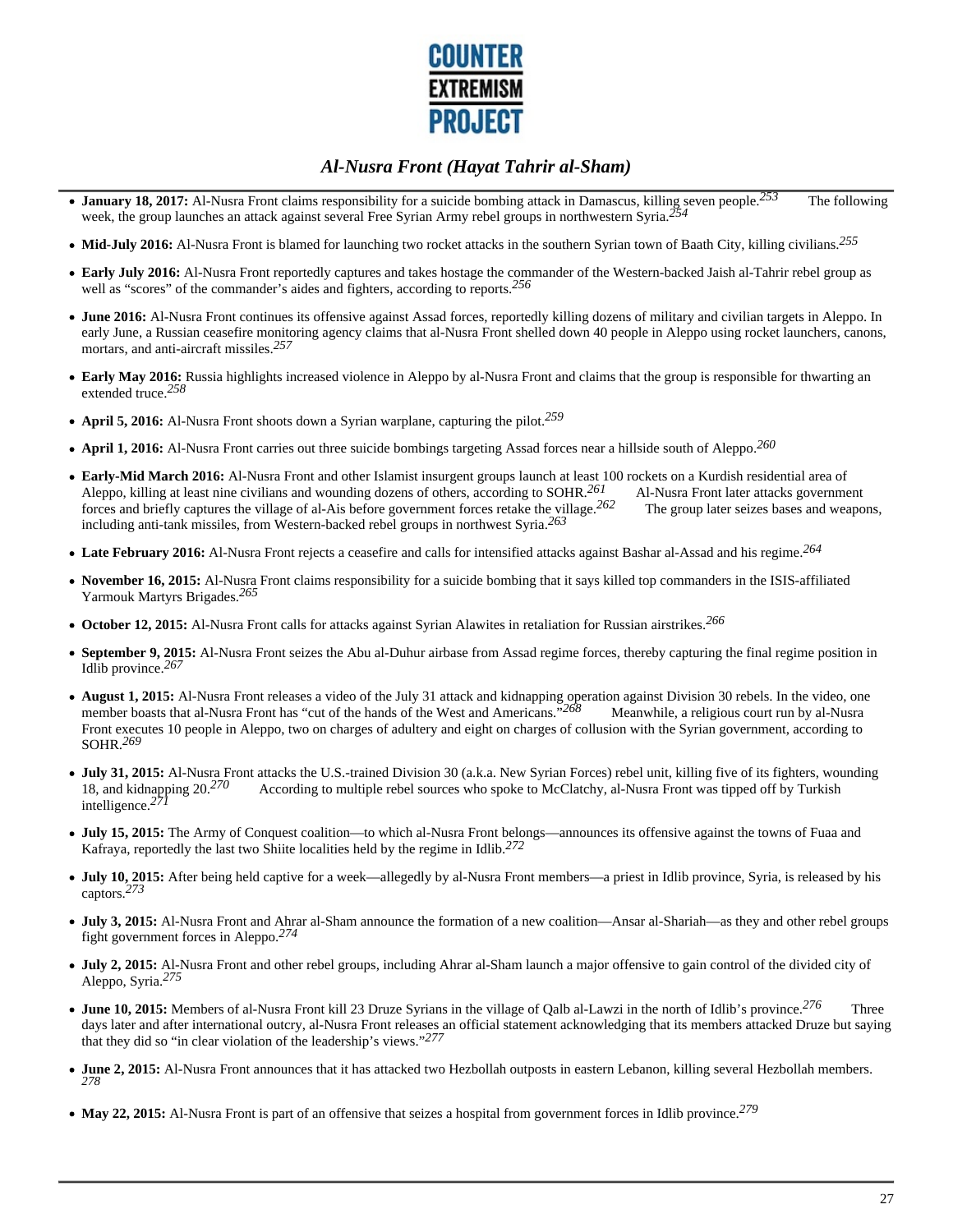

- May 19, 2015: The Army of Conquest coalition, including al-Nusra Front, captures the Assad regime's largest remaining military base in Idlib province.*280*
- **May 4, 2015:** Al-Nusra Front fighters, including a suicide bomber, launch an attack in Damascus.*281*
- **April 24, 2015:** Al-Nusra Front and other Islamist groups take control of Jisr al-Shughur, the last major regime-held town in Idlib province. *282*
- **April 1, 2015:** Al-Nusra Front joins a rebel coalition to seize Nasib crossing, the only functioning border crossing with Jordan, as well as three military posts nearby.*283*
- March 27, 2015—March 28, 2015: Al-Nusra Front makes advances in Idlib city in northwest Syria, clashing with regime forces. Dozens of militants and four regime soldiers die as a result of the clash, according to SOHR.<sup>284</sup> By March 28, al-Nusra Front has seized almost all of Idlib city from regime forces.*285*
- **March 12, 2015**: Fifty are left dead when al-Nusra Front rebels clash with the Assad regime in Latakia province, northwest Syria.*286*
- **February 28, 2015**: Al-Nusra Front kills dozens of U.S.-backed rebels as it captures a military compound in northern Syria.*287*
- **February 1, 2015**: A bomb explodes on a bus carrying Shiite Lebanese pilgrims to shrines in Damascus, killing at least six and wounding 27. Al-Nusra Front claims responsibility for the attack.*288*
- **January 29, 2015**: Al-Nusra Front attacks a Western-backed Syrian rebel group west of Aleppo.*289*
- **January 18, 2015**: Al-Nusra Front claims to have shot down a Syrian army plane, killing 35 people. The cargo plane was carrying food and ammunition.*290*
- **January 12, 2015**: After a raid targeting Islamists in Lebanon's prisons, al-Nusra Front threatens captive Lebanese soldiers.*291*
- **January 10, 2015**: Al-Nusra Front claims responsibility for a double suicide attack in Tripoli, Lebanon, killing at least seven people and wounding more than 30 others. Lebanon's interior minister attributes the attack to ISIS.*292*
- **January 8-9, 2015**: Al-Nusra Front militants fight to capture two Shiite villages in Syria but are repelled.*293*
- **December 5, 2014**: Al-Nusra Front kills a captured Lebanese soldier.*294*
- **October 5, 2014**: Al-Nusra Front attacks Hezbollah bases in Lebanon, killing 10 of its fighters.*295*
- **September 19, 2014**: Al-Nusra Front kills one of 10 Lebanese soldiers held captive, according to a Twitter statement by the group.*296*
- **August 28, 2014**: Al-Nusra Front kidnaps 45 U.N. peacekeepers from the Syrian side of the Golan Heights.*297*
- **August 27, 2014**: Al-Nusra Front takes control of the Quneitra border crossing with Israel from Syrian forces.*298*
- **August 24, 2014**: Al-Nusra Front releases a U.S. hostage kidnapped in 2012.*299*
- **June 20, 2014**: Al-Nusra Front claims responsibility for a car bomb attack in Syria's Hama province that leaves at least 34 people dead and more than 50 others wounded.*300*
- **June 5, 2014**: Al-Nusra Front kills a 14-year-old Syrian boy and throws his body onto the side of the road in east Lebanon, according to security sources.*301*
- **Late May 2014**: Al-Nusra Front briefly kidnaps and tortures three teenagers in eastern Lebanon over an incident linked to trading cigarettes. *302*
- May 25, 2014: Four suicide bombers attack targets in Syria's Idlib province, reportedly on behalf of al-Nusra Front. One of the suicide bombers is a U.S. citizen.*303*
- **May 5, 2014**: Al-Nusra Front and allied rebel groups gain control of the Syrian village of al-Sabha, killing five civilians. Clashes continue between al-Nusra Front and ISIS in the outskirts of Deir el-Zour.*304*
- **March 27, 2014**: Al-Nusra Front releases a video showing the group preparing to execute two Saudi fighters.*305*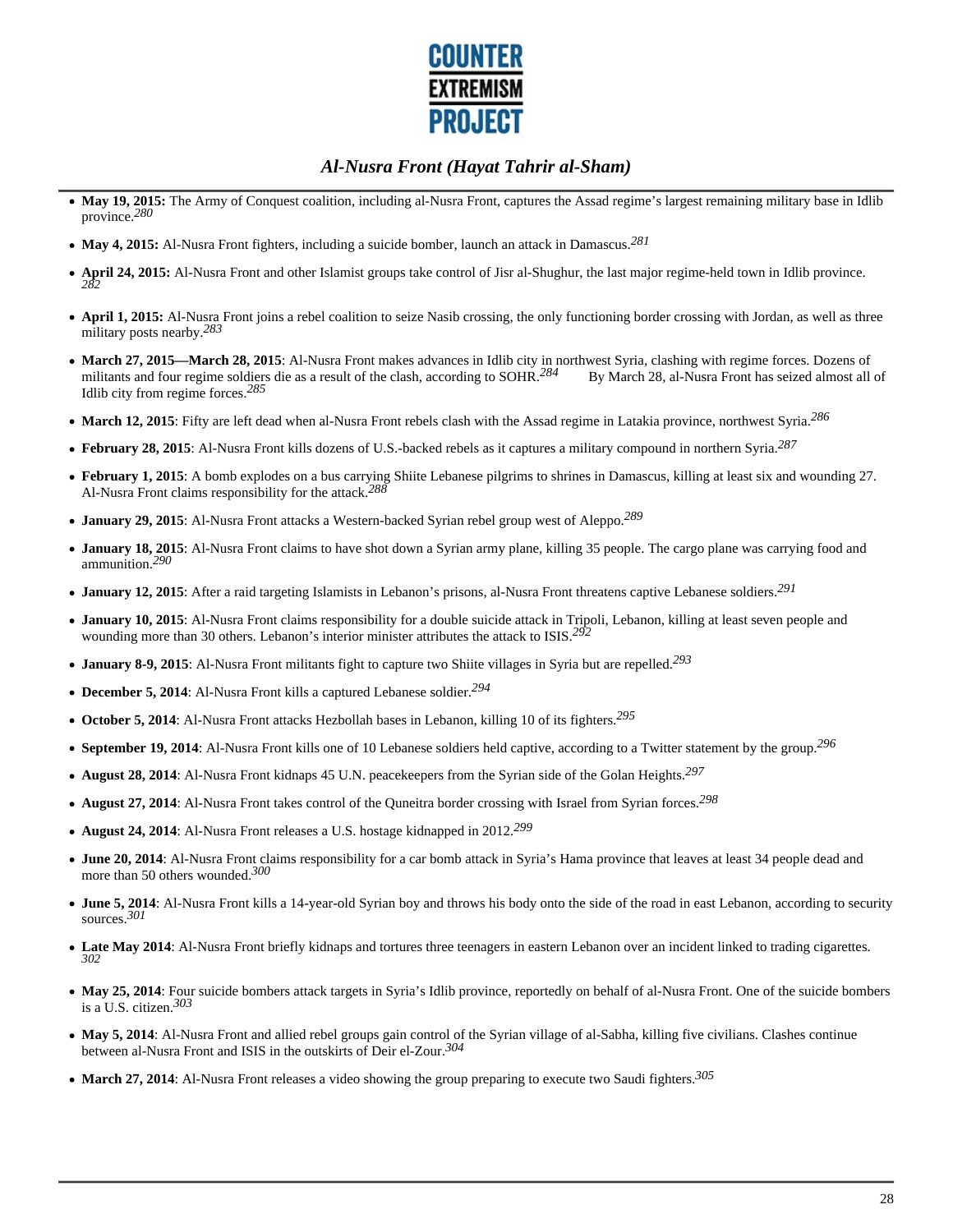

- **March 16, 2014**: A suicide bomber detonates a car bomb in Lebanon's Bekaa Valley, killing two people and injuring 14 others. Al-Nusra Front claims responsibility for the attack.*306*
- **March 15, 2014**: Al-Nusra Front fights the Syrian army to defend the former's hold on Yabroud, a city north of Damascus near the border with Lebanon.*307*
- **March 9, 2014**: Al-Nusra Front releases 13 nuns held hostage since December 2013 in exchange for 150 female prisoners.*308*
- **March 5, 2014**: U.N. human rights investigators release a report holding al-Nusra Front and other rebel groups responsible for besieging 45,000 people in two Shiite towns in Syria's Aleppo province.*309*
- **March 5, 2014**: Al-Nusra Front claims responsibility for firing three rockets in Lebanon, near the border with Syria.*310*
- **February 22, 2014**: A suicide bomber detonates a car bomb in Lebanon, killing two Lebanese soldiers and one civilian. Al-Nusra Front claims responsibility for the attack.*311*
- **February 8, 2014**: An al-Nusra Front operative detonates a car bomb at a checkpoint in al-Jalma village, Hama province, killing 20 members of the security forces and the National Defense Force, according to SOHR.*312*
- **February 1, 2014**: An al-Nusra Front suicide bomber detonates a car bomb in eastern Lebanon, killing four people and wounding 18 others. *313*
- **January 30, 2014**: Syrian state television claims al-Nusra Front fired on UN workers as they delivered food to people in parts of rebel-held Damascus, where thousands were trapped by a Syrian army siege.*314*
- **January 27, 2014**: A Saudi-born al-Nusra Front operative blows himself up at a Syrian army checkpoint in the central Hama province, killing 13 people.*315*
- **January 21, 2014**: Al-Nusra Front claims responsibility for a suicide bombing in Beirut that leaves at least four people dead and 34 others wounded.*316*
- **January 17, 2014**: Al-Nusra Front claims responsibility for launching rocket fire into the Lebanese town of Arsal, killing seven people and wounding 15 others.*317*
- **January 16, 2014**: Al-Nusra Front claims responsibility for a car bomb attack in the Lebanese town of Hermel that leaves four people dead and more than 40 others wounded.*318*
- **December 12-13, 2013**: Al-Nusra Front is implicated in an attack that kills at least 15 Syrian civilians from the minority Alawite and Druze sects.*319*
- **December 11, 2013**: Al-Nusra Front and affiliated groups invade Adra Oumaliyah in the Damascus countryside, kidnapping Alawite men, women, and children.*320*
- **December 10, 2013**: Al-Nusra Front executes six members of the Free Syrian Army rebel group for engaging in violent crimes.*321*
- **December 6, 2013**: Fighting breaks out between al-Nusra Front and ISIS in the rebel-held city of Raqqa.*322*
- **December 2, 2013**: After several days of fighting, al-Nusra Front captures the old city of Maaloula and hold several nuns hostage in a monastery, according to SOHR. Thirteen Greek Orthodox nuns are captured by al-Nusra Front and held until March 2014.*323*
- November 26, 2013: Al-Nusra Front executes of two government soldiers and three "collaborators," according to a statement published by the group's media branch.*324*
- **November 20, 2013**: Four suicide bombers detonate car bombs in northern Damascus. Al-Nusra Front and ISIS take credit for the attacks. *325*
- **October 17, 2013**: Al-Nusra Front executes 10 Syrian government soldiers from the Rashidiyah district, according to SOHR.*326*
- **September 10, 2013**: Al-Nusra Front militants shoot 16 Alawites and six Arab Bedouins after storming a village in central Syria.*327*
- **August 25, 2013**: Al-Nusra Front assassinates the governor of Syria's Hama province in a car bomb attack.*328*
- **July 15, 2013**: Al-Nusra Front attacks a Kurdish patrol and takes a gunman hostage, according to SOHR. Clashes between al-Nusra Front and Kurdish fighters erupt in Ras al-Ain, near the border with Turkey.*329*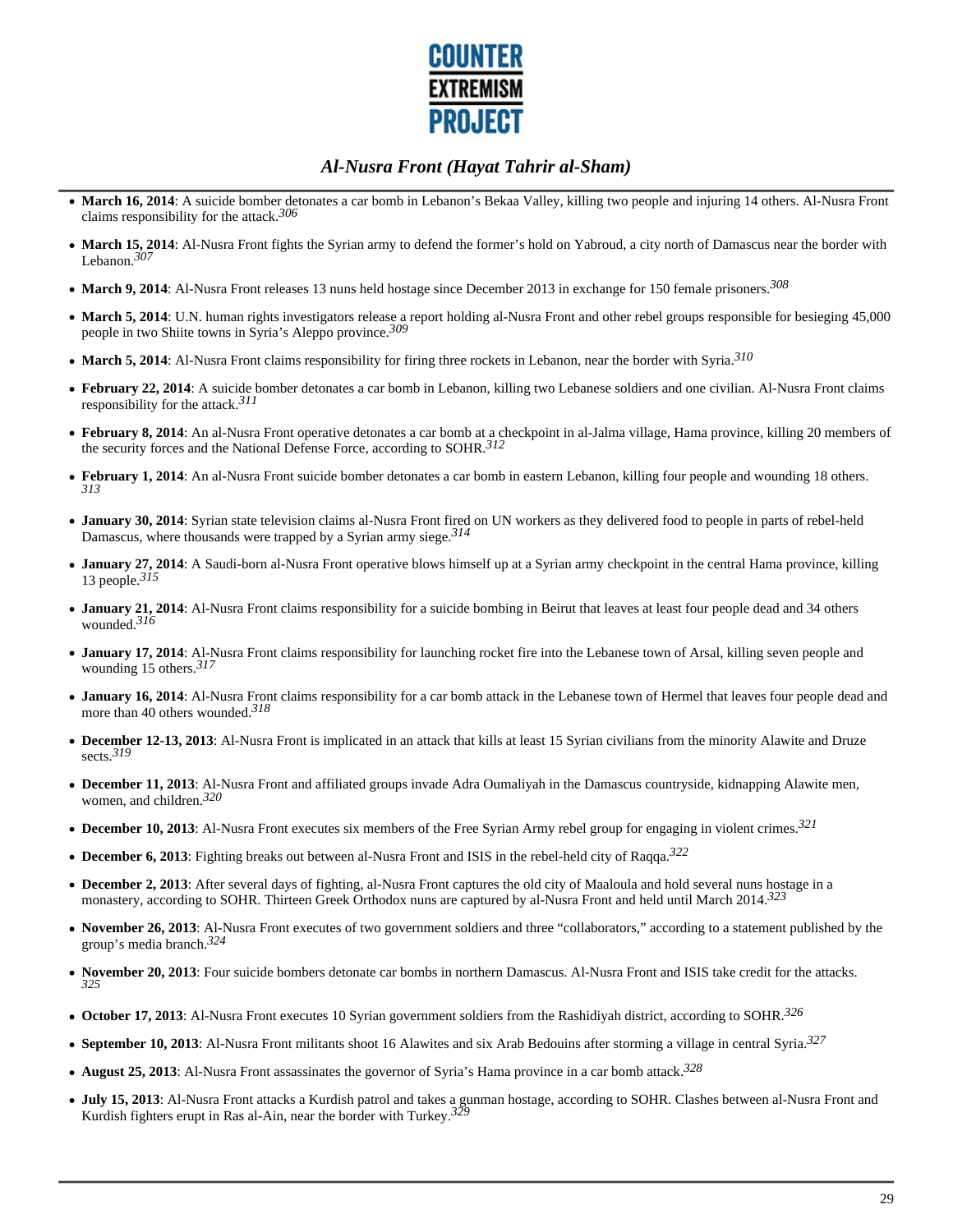

- **June 2, 2013**: An al-Nusra Front suicide bomber detonates a car bomb near a police station in Damascus, according to SOHR.*330*
- **June 2013**: Al-Nusra Front militants are blamed for wracking the Lebanese coastal city of Sidon in a battle with the Lebanese army.*331*
- May 16, 2013: A video released on May 16 shows al-Nusra Front militants executing 11 men for allegedly taking part in massacres on behalf of the Assad regime. The video is believed to have been taken some time in 2012, according to SOHR.*332*
- **April 22, 2013**: Two al-Nusra Front suicide bombers detonate car bombs in the countryside of Damascus, and other operatives launch mortar and rocket attacks, according to a statement released by the group.*333*
- **April 12, 2013**: Rebel groups, including al-Nusra Front, battle Syrian forces in the city of Qamishli, bordering Iraq.
- **March 7-23, 2013**: Al-Nusra Front and other rebel groups battle against Assad's forces for control of Syria's 38th division air defense base. The rebels gain control of the base on March 23.*334*
- **February 2013**: Al-Nusra Front claims responsibility for 17 attacks around Damascus in the first half of February, including at least seven bombings.*335*
- **January 29, 2013**: Sixty-five people are found bound and shot dead in Aleppo by Syrian opposition activists, who blame Assad loyalists for the executions. The government blames al-Nusra Front.*336*
- **January 24, 2013**: A car bomb allegedly planted by al-Nusra Front kills eight members of Syria's military intelligence.*337*
- **January 24, 2013**: Masked men believed to be affiliated with al-Nusra Front raid the headquarters of two secular civilian organizations in Saraqib.*338*
- **January 20, 2013**: Al-Nusra Front clashes with pro-government forces near the Wadi al-Deif military base.*339*
- **January 2, 2013**: Al-Nusra Front and other rebel groups attack a military airport near Taftanaz, according to pro-opposition monitoring group, the Syrian Observatory for Human Rights.*340*
- **December 31, 2012**: Al-Nusra Front operatives capture American photographer Matthew Schrier.*341*
- **December 21, 2012**: A video published by al-Nusra Front shows dead bodies on a highway in Hama province. The speaker on the video says that 50 men, allegedly fighters for the Assad regime, were killed in an ambush.*342*
- **December 12, 2012**: Explosions outside Syria's interior ministry leave seven people dead and 50 others wounded, including Syria's interior minister. Al-Nusra Front claims responsibility.*343*
- **December 12, 2012**: Clashes between the Syrian regime and rebel forces, including al-Nusra Front, take place by the Wadi al-Deif military base and the Za'lana checkpoint.*344*
- **December 9, 2012**: Al-Nusra Front, leading other rebel groups, violently seizes a government army command center in northern Syria.*345*
- **December 9, 2012**: Al-Nusra Front is among armed groups that clash in Tripoli, Lebanon, leaving four dead.*346*
- November 29, 2012: Footage of a man shooting 10 unarmed prisoners is uploaded to YouTube. The gunman is heard saying, "God is great. Jabhat al-Nusra," referring to al-Nusra Front.<sup>34</sup>
- **November 5, 2012**: An al-Nusra Front suicide bomber detonates a car bomb in Syria's Hama province, killing at least 50, according to SOHR. *348*
- **November 1, 2012**: Rebels kill 28 soldiers in attacks on three army checkpoints on Syria's main highway. After storming the checkpoints, soldiers are rounded up and executed, according to video footage of the attack. The Syrian Observatory for Human Rights (SOHR) , a proopposition monitoring group, claims that al-Nusra Front is responsible for the attacks and executions.*349*
- **November 2012**: Over the course of 18 statements on jihadist forums, al-Nusra Front claims responsibility for 45 attacks that reportedly kill dozens, including 60 in a single suicide bombing. Al-Nusra militants clash with Kurds in the border town of Ras al-Ain.*350*
- **October 12, 2012**: Al-Nusra Front captures a Syrian missile base near Aleppo, killing 92 government soldiers.*351*
- **October 9, 2012**: Suicide bombers attack a Syrian intelligence complex outside Damascus. Al-Nusra Front claims responsibility.*352*
- **October 3, 2012**: Three suicide bombers detonate car bombs in Aleppo, killing dozens of people. Al-Nusra Front claims responsibility.*353*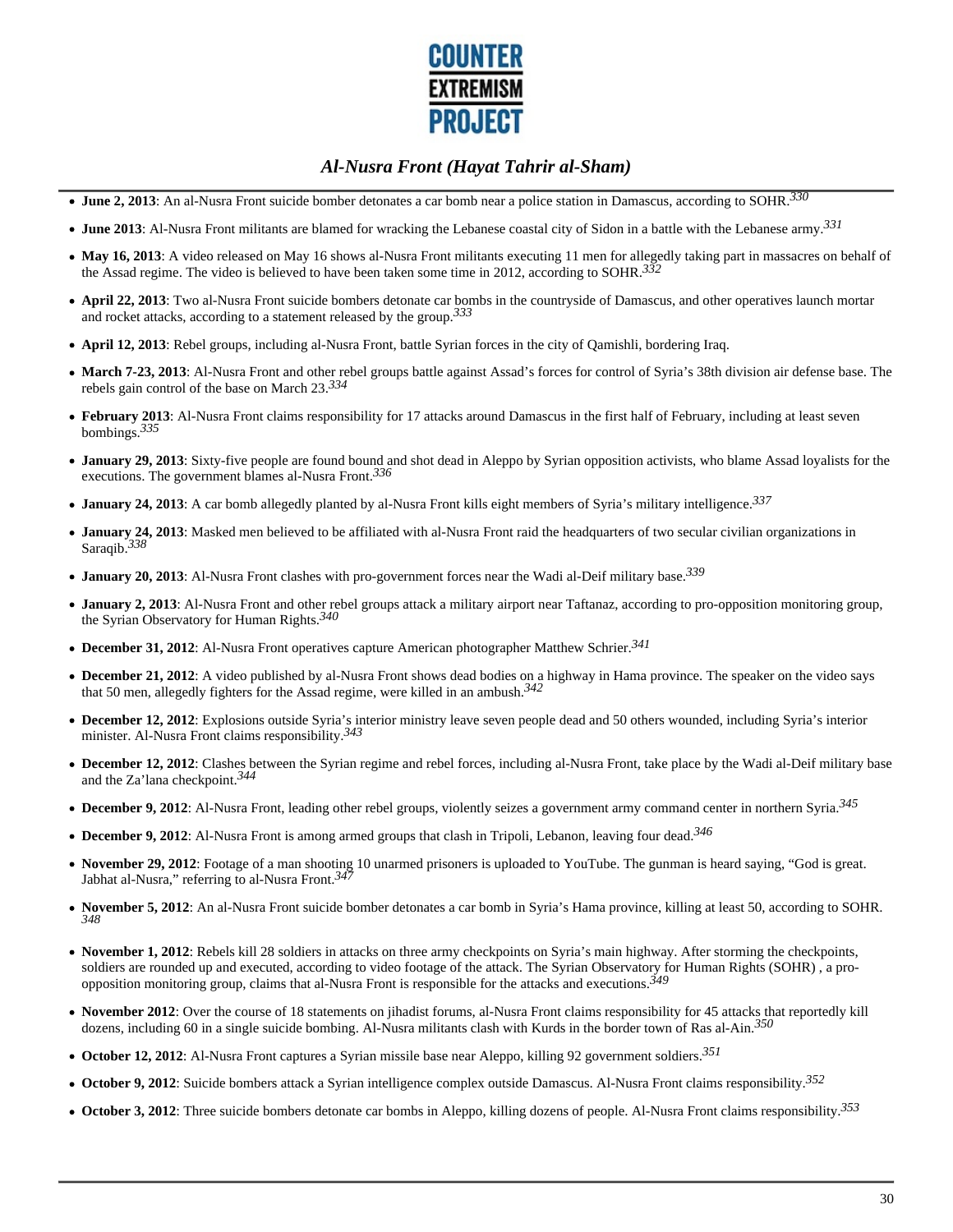

- **September 26, 2012**: A suicide bomber detonates a car bomb near a military command center in Damascus, killing 14 people. Al-Nusra Front claims responsibility.*354*
- **August 2012**: Al-Nusra Front launches a joint operation with the Sahaba Battalion against a police station in the countryside of Damascus, according to a statement released by the group.*355*
- **July 19, 2012**: Al-Nusra Front kidnaps, and later kills, Syrian state TV presenter Mohammed al-Saeed, according to a series of statements released by the group on August 3.*356*
- **June 27, 2012**: Al-Nusra Front attacks a pro-Syrian government TV building, killing seven.*357*
- **June 24, 2012**: Syrian state TV says that security forces arrested a would-be suicide bomber and member of al-Nusra Front who was planning to detonate a bomb in a mosque the following day.*358*
- **May 29, 2012**: Al-Nusra Front captures and kills 13 Syrian security officials, according to a statement released by the group.*359*
- **May 2012**: Al-Nusra Front carries out twin bombings in Damascus, killing 55.*360*
- **April 27, 2012**: A suicide bomber attacks a mosque in Damascus, killing at least nine people. Al-Nusra Front claims responsibility.*361*
- March 17, 2012: Suicide bombers attack two government facilities in Damascus, killing 27 people and wounding nearly 100.<sup>362</sup> Al-Nusra Front later claims responsibility.*363*
- **February 10, 2012**: Two car bombs explode in Aleppo, killing 28 people. Al-Nusra Front claims responsibility for the attack on February 27. *364*
- **January 6, 2012**: A suicide bomber detonates bus bombs in Damascus, killing 26 people and wounding 63 others. Al-Nusra Front later claims responsibility.*365*
- **December 23, 2011**: Two car bombs explode outside government security offices in Damascus, killing at least 44 people. Al-Nusra Front later claims responsibility for the attack.*366*

https://www.urdupoint.com/en/world/terrorists-shell-syrias-idlib-de-escalation-1517904.html.

*180* "Tahrir al-Sham releases Zaman al-Wasl reporter in Aleppo," Zaman al-Wasl, July 31, 2019, https://en.zamanalwsl.net/news/article/46059/.

*<sup>167</sup>* Kareem Fahim, "Syria Blames Al Qaeda After Bombs Kill Dozens in Damascus," *New York Times*, December 23, 2011, http://www.nytimes.com/2011/12/24/world/middleeast/syria-says-suicide-bombers-attack-in-damascus.html.

*<sup>168</sup>* "Nusra Front, Syrian rebels attack government forces near Aleppo, gain ground," Reuters, April 2, 2016, http://www.reuters.com/article/us-mideast-crisis-syriaaleppo-idUSKCN0WZ0O5; "Nusra Front claims Lebanon suicide attack," Al Jazeera, September 18, 2016, https://www.aljazeera.com/news/middleeast/2015/01/fatal-blastlebanon-ends-lull-attacks-2015110194313121358.html.

*<sup>169</sup>* Mohammad Ali, "Terrorists Shell Syria's Idlib De-escalation Zone 5 Times - Russian Military," UrduPoint News, May 30, 2022,

*<sup>170</sup>* "Jihadists Detain American In NW Syria: Monitor," Defense Post, August 14, 2020, https://www.thedefensepost.com/2020/08/14/jihadists-syria-detain-american/; "Hayat Tahrir al-Sham militants abduct US journalist Bilal Abdul-Kareem and driver in Syria," Committee to Protect Journalists, August 17, 2020, https://cpj.org/2020/08/hayattahrir-al-sham-militants-abduct-us-journalist-bilal-abdul-kareem-and-driver-in-syria/.

*<sup>171</sup>* Elizabeth Tsurkov, Twitter post, June 12, 2020, 2:58 p.m., https://twitter.com/Elizrael/status/1271517276307697668; Aymenn Jawad Al-Tamimi, "Hay'at Tahrir al-Sham vs. 'So Be Steadfast' Operations Room: An Account of Events," Aymenn Jawad Al-Tamimi's Blog, June 30, 2020, https://www.aymennjawad.org/2020/06/hayat-tahrir-alsham-vs-so-be-steadfast; "Striving for Hegemony: The HTS Crackdown on al-Qaida and Friends in Northwest Syria," Jihadica, September 15, 2020, https://www.jihadica.com/striving-for-hegemony-the-hts-crackdown-on-al-qaida-and-friends-in-northwest-syria/.

*<sup>172</sup>* Khalil Ashrawi and Tom Perry, "Jihadist Car Bomb Attacks Target Syrian Pro-Government Forces in Aleppo," Reuters, February 1, 2020,

https://uk.reuters.com/article/uk-syria-security/syrian-rebels-launch-attack-near-aleppo-rebel-sources-monitor-idUKKBN1ZV3HV.

*<sup>173</sup>* "Gunmen Assassinate Hayat Tahrir al-Sham Official in Syria's Idlib," New Arab, November 17, 2019, https://www.alaraby.co.uk/english/news/2019/11/17/gunmenassassinate-hayat-tahrir-al-sham-official-in-syrias-idlib.

*<sup>174</sup>* "Five Killed as HTS Bombs Syrian Town which Protested against Its Rule," New Arab, November 7, 2019, https://www.alaraby.co.uk/english/news/2019/11/7/htsbombs-syrian-town-following-protests-against-its-rule.

*<sup>175</sup>* "Russian defenses intercept drone attack on Khmeimim Air Base in Syria," RT, September 3, 2019, https://www.rt.com/news/467904-syria-khmeimim-droneexplosions/; Alaa Nassar, "Hijacking of the "freedom revolution": HTS imprisons activists in northwest Syria (interactive map)," Syria Direct, September 15, 2019, https://syriadirect.org/news/hijacking-of-the-%E2%80%9Cfreedom-revolution%E2%80%9D-hts-imprisons-activists-in-northwest-syria-interactive-map/.

*<sup>176</sup>* Zaheena Rasheed, "Missing Maldives journalist killed by al-Qaeda affiliate," Al Jazeera, September 2, 2019, https://www.aljazeera.com/news/2019/09/missingmaldives-journalist-rilwan-killed-al-qaeda-affiliate-190901121511620.html.

*<sup>177</sup>* Ryan O'Farrell, Twitter post, August 30, 2019, 11:00 a.m, https://twitter.com/ryanmofarrell/status/1167451948603322368.

*<sup>178</sup>* Tom Perry, "Syrian rebels shoot down government warplane in northwest," Reuters, August 14, 2019, https://af.reuters.com/article/worldNews/idUSKCN1V412C.

*<sup>179</sup>* "Tahrir al-Sham releases Zaman al-Wasl reporter in Aleppo," Zaman al-Wasl, July 31, 2019, https://en.zamanalwsl.net/news/article/46059/.

*<sup>181</sup>* Enab Baladi, "Hay'at Tahrir al-Sham Kills Activist Samer al-Saloum," Syrian Observer, August 14, 2019, https://syrianobserver.com/EN/news/52303/hayat-tahrir-alsham-kills-activist-samer-al-saloum.html.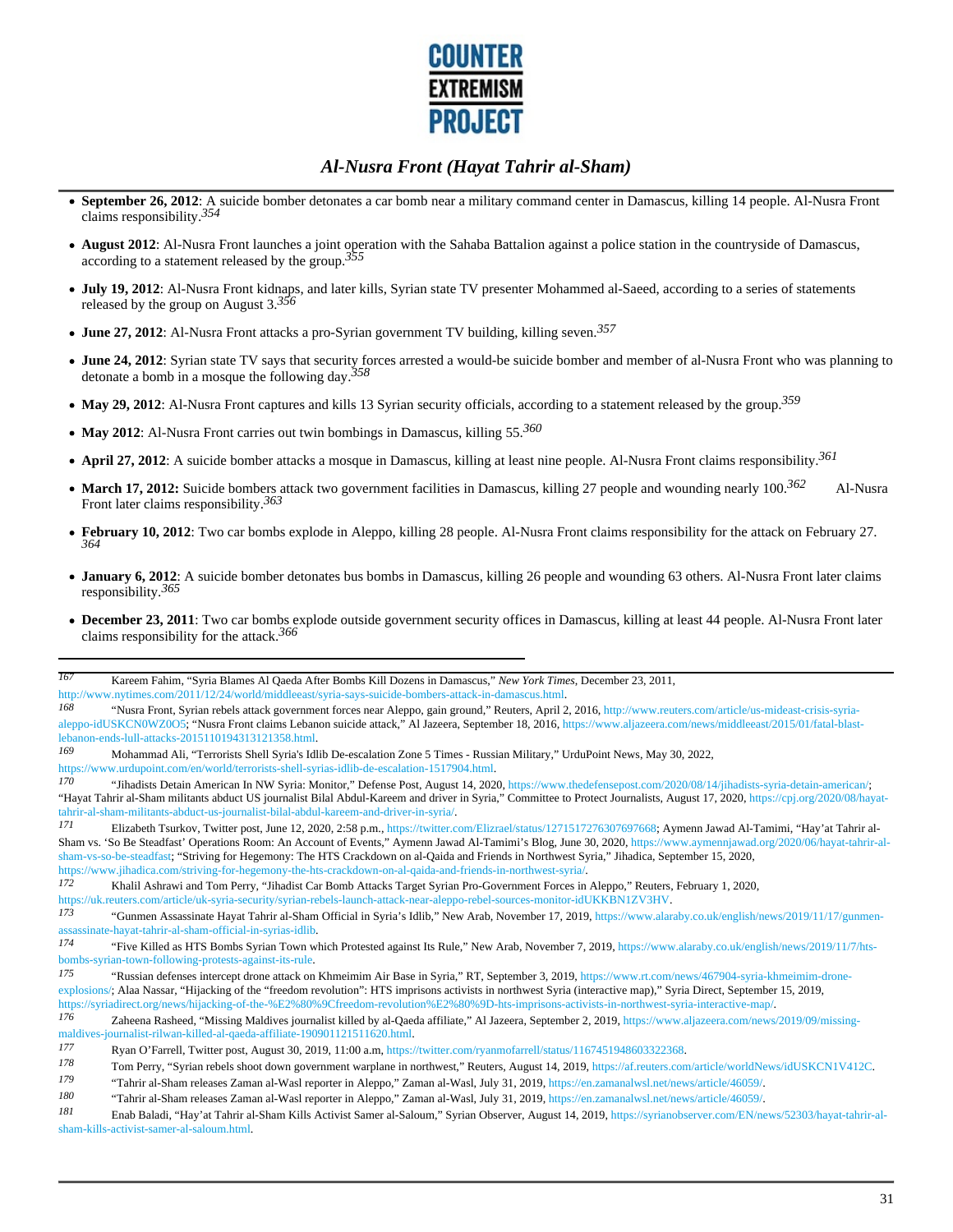

| <b>182</b>        | Alaa Nassar, "Hijacking of the 'Freedom Revolution': HTS Imprisons Activists in Northwest Syria (Interactive Map)," Syria Direct, September 15, 2019,                                                                                                                                               |
|-------------------|-----------------------------------------------------------------------------------------------------------------------------------------------------------------------------------------------------------------------------------------------------------------------------------------------------|
|                   | https://syriadirect.org/news/hijacking-of-the-%E2%80%9Cfreedom-revolution%E2%80%9D-hts-imprisons-activists-in-northwest-syria-interactive-map/                                                                                                                                                      |
| 183               | "Rebel attack injures 6 civilians in Syria's Aleppo amid ongoing military showdown," Xinhua, May 22, 2019, http://www.xinhuanet.com/english/2019-                                                                                                                                                   |
|                   | 05/22/c_138078148.htm.                                                                                                                                                                                                                                                                              |
| 184               | "Rebels launch counterattack in northwest Syria: statement," Reuters, May 13, 2019, https://www.reuters.com/article/us-syria-security-northwest/rebels-launch-                                                                                                                                      |
|                   | counterattack-in-northwest-syria-statement-idUSKCN1SJ218.                                                                                                                                                                                                                                           |
| 185               | "Syrian army captures strategic city in Hama countryside," Xinhua, May 8, 2019, http://www.xinhuanet.com/english/2019-05/08/c_138043560.htm.; "Intense fighting                                                                                                                                     |
|                   | in northwest Syria as army tries to advance," Reuters, May 7, 2019, https://www.reuters.com/article/us-syria-security/intense-fighting-in-northwest-syria-as-army-tries-to-                                                                                                                         |
|                   | advance-idUSKCN1SD0X1.                                                                                                                                                                                                                                                                              |
| 186               | "Russia, Syrian army step up attacks on rebel-held northwestern Syria: residents, medics," Reuters, May 2, 2019, https://www.reuters.com/article/us-syria-security-                                                                                                                                 |
|                   | idlib/russia-syrian-army-step-up-attacks-on-rebel-held-northwestern-syria-residents-medics-idUSKCN1S80KG.                                                                                                                                                                                           |
| 187               | "HTS executes ISIS members in Idlib city," Orient News, March 2, 2019. https://www.orient-news.net/en/news_show/163326/0/HTS-executes-ISIS-members-in-                                                                                                                                              |
| Idlib-city.       |                                                                                                                                                                                                                                                                                                     |
| 188               | Tore Hamming, Twitter post, January 18, 2019, 8:33 a.m., https://twitter.com/ToreRHamming/status/1086255260522426369.                                                                                                                                                                               |
| 189               | Joško Bari?, "Syrian War Daily - 10th of January 2019," Syrian War Daily, January 10, 2019, https://syrianwardaily.com/2019/01/10/syrian-war-daily-10th-of-                                                                                                                                         |
|                   | january-2019/#more-10029.                                                                                                                                                                                                                                                                           |
| 190               | Joško Bari?, "Syrian War Daily - 9th of January 2019," Syrian War Daily, January 9, 2019, https://syrianwardaily.com/2019/01/09/syrian-war-daily-9th-of-january-                                                                                                                                    |
| 191               |                                                                                                                                                                                                                                                                                                     |
| 2019/#more-10020. | Joško Bari?, "Syrian War Daily - 8th of January 2019," Syrian War Daily, January 8, 2019, https://syrianwardaily.com/2019/01/08/syrian-war-daily-8th-of-january-                                                                                                                                    |
| 192               | Joško Bari?, "Syrian War Daily - 7th of January 2019," Syrian War Daily, January 7, 2019, https://syrianwardaily.com/2019/01/07/syrian-war-daily-7th-of-january-                                                                                                                                    |
| 2019/#more-10018. |                                                                                                                                                                                                                                                                                                     |
| 193               | Josko Baris, "Syrian War Daily – 6th of January 2019," Syrian War Daily, January 6, 2019, https://syrianwardaily.com/2019/01/06/syrian-war-daily-6th-of-january-                                                                                                                                    |
| 2019/#more-10014. |                                                                                                                                                                                                                                                                                                     |
| 194               | Joško Bari?, "Syrian War Daily – 5th of January 2019," Syrian War Daily, January 5, 2019, https://syrianwardaily.com/2019/01/05/syrian-war-daily-5th-of-january-                                                                                                                                    |
| 2019/#more-10010. |                                                                                                                                                                                                                                                                                                     |
| 195               | Joško Bari?, "Syrian War Daily – 4th of January 2019," Syrian War Daily, January 4, 2019, https://syrianwardaily.com/2019/01/04/syrian-war-daily-4th-of-january-                                                                                                                                    |
| 2019/#more-10007. |                                                                                                                                                                                                                                                                                                     |
| 196               | Joško Bari?, "Syrian War Daily - 3rd of January 2019," Syrian War Daily, January 3, 2019, https://syrianwardaily.com/2019/01/03/syrian-war-daily-3rd-of-january-                                                                                                                                    |
| 2019/#more-10003. |                                                                                                                                                                                                                                                                                                     |
| 197               | Joško Bari?, "Syrian War Daily - 2nd of January 2019," Syrian War Daily, January 2, 2019, https://syrianwardaily.com/2019/01/02/syrian-war-daily-2nd-of-january-                                                                                                                                    |
| 2019/#more-10000. |                                                                                                                                                                                                                                                                                                     |
| 198               | Idlib Plus, Twitter post, January 1, 2019, 2:38 p.m., https://twitter.com/IdlibPlus/status/1080186606630379520.                                                                                                                                                                                     |
| 199               | ???? ????? ????????, Twitter post, December 22, 2018, 4:44 a.m., https://twitter.com/jisrtv/status/1076413117700161537.                                                                                                                                                                             |
| 200               | Qalaat al-Mudiq, Twitter post, December 14, 2018, 2:29 p.m., https://twitter.com/QalaatAlMudiq/status/1073661160149450753.                                                                                                                                                                          |
| 201               | Radio AlKul, Twitter post, December 4, 2018, 3:53 a.m., https://twitter.com/RadioAlKul/status/1069877408101212160.                                                                                                                                                                                  |
| 202               | Step News Agency, Twitter post, December 3, 2018, 2:43 p.m., https://twitter.com/Step_Agency/status/1069678520656388096.                                                                                                                                                                            |
| 203               | ???????? ???? ??????, Twitter post, November 24, 2018, 5:40 a.m., https://twitter.com/JAN_Violations/status/1066280307240943616.                                                                                                                                                                    |
| 204               | "Hay' at Tahrir al Sham Was Most Likely Behind the Assassination of Raed Fares and Hamoud Jneed in Kafranbel City," Syrian Network for Human Rights,                                                                                                                                                |
|                   | November 29, 2018, http://sn4hr.org/blog/2018/11/29/52887/.                                                                                                                                                                                                                                         |
| 205               |                                                                                                                                                                                                                                                                                                     |
|                   | ??????, Twitter post, November 22, 2018, 3:18 p.m., https://twitter.com/OrientNews/status/1065701099489898496.                                                                                                                                                                                      |
| 206               | ???? ????? ????????, Twitter post, November 13, 2018, 11:12 a.m., https://twitter.com/jisrtv/status/1062377698675359750; Idlib Plus, Twitter Post, November 13,                                                                                                                                     |
|                   | 2018, 7:50 a.m., https://twitter.com/IdlibPlus/status/1062326950130262017.                                                                                                                                                                                                                          |
| 207               | Qalaat al-Mudiq, Twitter post, November 2, 2018, 1:33 p.m., https://twitter.com/QalaatAlMudiq/status/1058411832799608832.                                                                                                                                                                           |
| 208               | "Hay'at Tahrir Al-Sham Justifies Attack Launched on 'Kafar-Halab' and Targeting Anti-emonstrators," Nedaa-Syria, October 5, 2018, http://nedaa-                                                                                                                                                     |
| 209               | sy.com/en/news/8851.                                                                                                                                                                                                                                                                                |
|                   | "Hours after it arrested a lawyer and another citizenHayyaat Tahrir Al-Sham arrests a man from a village in Jabal Al-Zawiya and takes him to one of its prisons in<br>the area," Syrian Observatory for Human Rights, September 22, 2018, http://www.syriahr.com/en/?p=103087.                      |
| 210               |                                                                                                                                                                                                                                                                                                     |
|                   | "Tahrir Al-Sham arrests 3 persons in Al-Dana town north of Idlib," Syrian Observatory for Human Rights, September 18, 2018,<br>http://www.syriahr.com/en/?p=102814; "After executing and killing more than 80 members of its cellsHayyaat Tahrir Al-Sham arrests 2 "commanders" of the organization |
|                   | hiding in Idlib," Syrian Observatory for Human Rights, September 22, 2018, http://www.syriahr.com/en/?p=103086.                                                                                                                                                                                     |
| 211               |                                                                                                                                                                                                                                                                                                     |
| 212               | "Tahrir al-Sham announces the arrest of a group of people promoting reconciliation in rural Idlib," Nedaa-Syria, August 3, 2018, https://nedaa-sy.com/en/news/7672.                                                                                                                                 |
| 213               | "Tahrir al-Sham announces the arrest of a cell of the Syrian regime in Idlib," Nedaa-Syria, July 30, 2018, https://nedaa-sy.com/en/news/7601.                                                                                                                                                       |
| 214               | "After the assassinations of about 230 people, Hayyaat Tahrir al-Sham arrests a cell belongs to the Organization in Sahel al-Rouj and behead its Emir immediately,"                                                                                                                                 |
|                   | Syrian Observatory for Human Rights, July 13, 2018, http://www.syriahr.com/en/?p=97722.                                                                                                                                                                                                             |
| 215               | "Syrian militia detains reporter in western Idlib," Committee to Protect Journalists, July 5, 2018, https://cpj.org/2018/07/syrian-militia-detains-reporter-in-western-                                                                                                                             |
| idlib.php.        |                                                                                                                                                                                                                                                                                                     |
| 216               | "Two days after arresting tens of citizens southeast of Idlib, the Turkistanis, Hayyaat Tahrir al-Sham, and Hurras al-Dien attack sites of the regime forces in the area,"                                                                                                                          |
|                   | Syrian Observatory for Human Rights, June 5, 2018, http://www.syriahr.com/en/?p=94362.                                                                                                                                                                                                              |
| 217               | Obaida al-Nabwani, "Hayat Tahrir al-Sham kills and arrests Islamic State members in Idlib; Kurdish organizations call to expulse Turkish forces from Afrin," SMART                                                                                                                                  |

News Agency, May 30, 2018, https://smartnews-agency.com/en/reports/298999/hayat-tahrir-alsham-kills-and-arrests-islamic-state-members-in.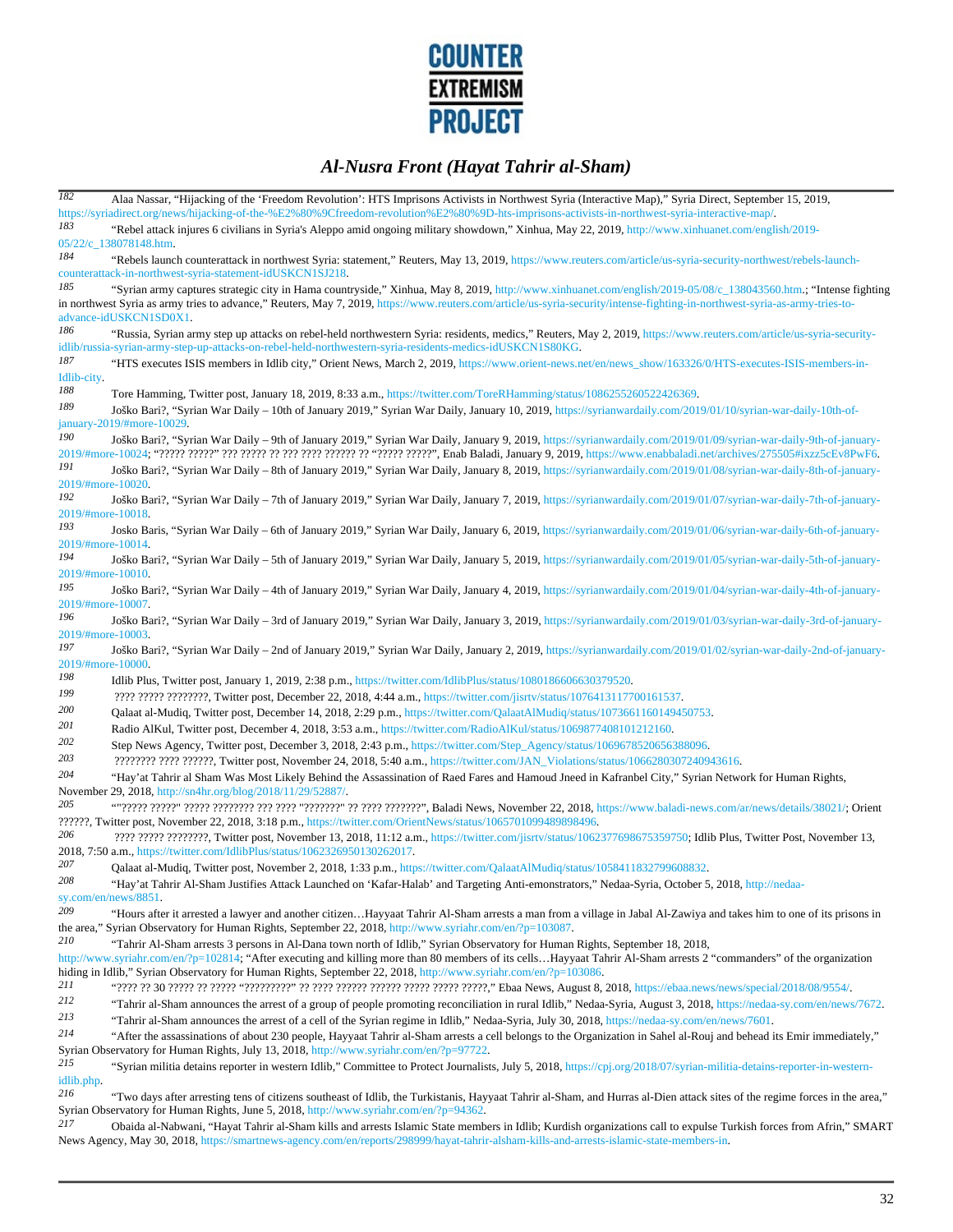

| $\overline{218}$                                                                                                                                                                                                                |                                                                                                                                                                                                                                                                                                                                                                                                                                                    |  |
|---------------------------------------------------------------------------------------------------------------------------------------------------------------------------------------------------------------------------------|----------------------------------------------------------------------------------------------------------------------------------------------------------------------------------------------------------------------------------------------------------------------------------------------------------------------------------------------------------------------------------------------------------------------------------------------------|--|
|                                                                                                                                                                                                                                 | "After the death of hundreds of citizens and fighters Hayyaat Tahrir al-Sham continues its new round within the abolition war and takes the control of a crossing<br>connected to the regime's controlled areas," Syrian Observatory for Human Rights, April 15, 2018, http://www.syriahr.com/en/?p=89536.                                                                                                                                         |  |
| 219                                                                                                                                                                                                                             | Mais Noor Aldeen, "Hayat Tahrir al-Sham and Syrian Liberation Front reach ceasefire agreement, Northern Syria," SMART News Agency, April 7, 2018,<br>https://smartnews-agency.com/en/wires/282882/hayat-tahrir-alsham-and-syrian-liberation-front-reach-ceasefire-agreement.                                                                                                                                                                       |  |
| 220                                                                                                                                                                                                                             | Mohammad al-Haj, "Hayat Tahrir al-Sham clashes with Syrian Liberation Front in Northern Syria, and Jayroud committee withdraws from negotiations with Russia,"                                                                                                                                                                                                                                                                                     |  |
|                                                                                                                                                                                                                                 | SMART News Agency, April 6, 2018, https://smartnews-agency.com/en/reports/282744/hayat-tahrir-alsham-clashes-with-syrian-liberation-front-in-northern.                                                                                                                                                                                                                                                                                             |  |
| 221                                                                                                                                                                                                                             | "Tahrir al-Sham holds negotiating delegation representing JTS & Soqour al-Sham," Nedaa-Syria, April 1, 2018, https://www.nedaa-sy.com/en/news/5216.                                                                                                                                                                                                                                                                                                |  |
| 222                                                                                                                                                                                                                             | "Hayyet Tahrir al-Sham is Massing Troops in West Aleppo amid Renewed Clashes with "Tahrir Syria"," NSO-Sy, March 22, 2018,                                                                                                                                                                                                                                                                                                                         |  |
| 223                                                                                                                                                                                                                             | https://nso.news/Details/1016/Hayyet-Tahrir-al-Sham-is-Massing-Troops-in-West-Aleppo-amid-Renewed-Clashes-with-"Tahrir-Syria"/en<br>"The Dispute of Tahrir al-Sham and Tahrir Syria to square one," Nedaa-Sy, March 22, 2018, https://nedaa-sy.com/en/week_issues/28.                                                                                                                                                                              |  |
| 224                                                                                                                                                                                                                             | "Hayat Tahrir al-Sham announces control of Maarat Misrin, Northern Idlib, and killing of Syrian Liberation Front fighters," SMART News Agency, March 1, 2018,                                                                                                                                                                                                                                                                                      |  |
|                                                                                                                                                                                                                                 | https://smartnews-agency.com/en/breakingNews/269930/hayat-tahrir-alsham-announces-control-of-maarat-misrin-northern-idlib.                                                                                                                                                                                                                                                                                                                         |  |
| 225                                                                                                                                                                                                                             | Tamer Osman, "Syrian Islamist factions join forces against Hayat Tahrir al-Sham," al-Monitor, February 28, 2018, https://www.al-<br>monitor.com/pulse/originals/2018/02/syria-liberation-front-battes-against-hayat-ahrar-al-sham.html.                                                                                                                                                                                                            |  |
| 226                                                                                                                                                                                                                             | Suleiman Al-Khalidi and Polina Devitt, "Syrian rebels down Russian plane, kill pilot," Reuters, February 3, 2018, https://www.reuters.com/article/us-mideast-crisis-                                                                                                                                                                                                                                                                               |  |
| 227                                                                                                                                                                                                                             | syria-airplane/syrian-rebels-down-russian-plane-kill-pilot-idUSKBN1FN0IU<br>"Civilian casualties in airstrike on Idlib countryside and Binnish locals attack Salvation Government ?Police Station," Northern Syria Observer, Febraury 2, 2018,                                                                                                                                                                                                     |  |
|                                                                                                                                                                                                                                 | https://www.nso-sy.com/Details/899/Civilian-casualties-in-airstrike-on-Idlib-countryside-and-Binnish-locals-attack-Salvation-Government-%E2%80%8EPolice-Station/en;                                                                                                                                                                                                                                                                                |  |
|                                                                                                                                                                                                                                 | "SyrialIdlib rif Funeral of the demonstrator killed by HTS in Binnish (video)," Yalla Souriya, February 3, 2018, https://yallasouriya.wordpress.com/2018/02/04/syriaidlib-                                                                                                                                                                                                                                                                         |  |
| 228                                                                                                                                                                                                                             | riffuneral-of-the-demonstrator-killed-by-hts-in-binnish-video/.                                                                                                                                                                                                                                                                                                                                                                                    |  |
| 229                                                                                                                                                                                                                             | Aleppo 24 News, Twitter post, January 31, 2018, 6:22 a.m., https://twitter.com/24Aleppo/status/958661848114630656.                                                                                                                                                                                                                                                                                                                                 |  |
|                                                                                                                                                                                                                                 | Alaa Nassar, "Hijacking of the "freedom revolution": HTS imprisons activists in northwest Syria (interactive map)," Syria Direct, September 15, 2019,<br>https://syriadirect.org/news/hijacking-of-the-%E2%80%9Cfreedom-revolution%E2%80%9D-hts-imprisons-activists-in-northwest-syria-interactive-map/                                                                                                                                            |  |
| 230                                                                                                                                                                                                                             | "Conflict Summary December 21, 2017-January 10, 2018," Carter Center, January 10, 2018,                                                                                                                                                                                                                                                                                                                                                            |  |
|                                                                                                                                                                                                                                 | https://www.cartercenter.org/resources/pdfs/peace/conflict_resolution/syria-conflict/weekly-conflict-summary-2017.12.21-2018.01.10.pdf.                                                                                                                                                                                                                                                                                                            |  |
| 231                                                                                                                                                                                                                             | Enab Baladi, "Hay'at Tahrir al-Sham Kills Activist Samer al-Saloum," Syrian Observer, August 14, 2019, https://syrianobserver.com/EN/news/52303/hayat-tahrir-al-                                                                                                                                                                                                                                                                                   |  |
|                                                                                                                                                                                                                                 | sham-kills-activist-samer-al-saloum.html.                                                                                                                                                                                                                                                                                                                                                                                                          |  |
| 232                                                                                                                                                                                                                             | "Weekly Conflict Summary November 2-8, 2017," Carter Center, November 8, 2017, https://www.cartercenter.org/resources/pdfs/peace/conflict_resolution/syria-                                                                                                                                                                                                                                                                                        |  |
| 233                                                                                                                                                                                                                             | conflict/weekly-conflict-summary-2017.11.02-08.pdf.<br>"Weekly Conflict Summary November 9-15, 2017," Carter Center, November 15, 2017, https://www.cartercenter.org/resources/pdfs/peace/conflict_resolution/syria-                                                                                                                                                                                                                               |  |
|                                                                                                                                                                                                                                 | conflict/weekly-conflict-summary-2017.11.09-15.pdf.                                                                                                                                                                                                                                                                                                                                                                                                |  |
| 234                                                                                                                                                                                                                             | "Weekly Conflict Summary November 23-29, 2017," Carter Center, November 29, 2017, https://www.cartercenter.org/resources/pdfs/peace/conflict_resolution/syria-<br>conflict/weekly-conflict-summary-2017.11.23-29.pdf.                                                                                                                                                                                                                              |  |
| 235                                                                                                                                                                                                                             | "Weekly Conflict Summary November 30-December 6, 2017," Carter Center, December 6, 2017,                                                                                                                                                                                                                                                                                                                                                           |  |
|                                                                                                                                                                                                                                 | https://www.cartercenter.org/resources/pdfs/peace/conflict_resolution/syria-conflict/weekly-conflict-summary-2017.11.30-12.05.pdf.                                                                                                                                                                                                                                                                                                                 |  |
| 236                                                                                                                                                                                                                             | "Weekly Conflict Summary October 12-18, 2017," Carter Center, October 18, 2017, https://www.cartercenter.org/resources/pdfs/peace/conflict_resolution/syria-                                                                                                                                                                                                                                                                                       |  |
| 237                                                                                                                                                                                                                             | conflict/weekly-conflict-summary-2017.10.12-18.pdf.                                                                                                                                                                                                                                                                                                                                                                                                |  |
|                                                                                                                                                                                                                                 | Weekly Conflict Summary October 19-25, 2017," Carter Center, October 25, 2017, https://www.cartercenter.org/resources/pdfs/peace/conflict_resolution/syria-<br>conflict/weekly-conflict-summary-2017.10.19-25.pdf; "Weekly Conflict Summary October 26 - November 1, 2017," Carter Center, November 1, 2017,<br>https://www.cartercenter.org/resources/pdfs/peace/conflict_resolution/syria-conflict/weekly-conflict-summary-2017.10.26-11.01.pdf. |  |
| 238                                                                                                                                                                                                                             | "Weekly Conflict Summary September 14-20, 2017," Carter Center, September 20, 2017, https://www.cartercenter.org/resources/pdfs/peace/conflict_resolution/syria-                                                                                                                                                                                                                                                                                   |  |
|                                                                                                                                                                                                                                 | conflict/weeklyconflictsummary2017.09.14-20.pdf.                                                                                                                                                                                                                                                                                                                                                                                                   |  |
| 239                                                                                                                                                                                                                             | "Weekly Conflict Summary August 31-September 06, 2017," Carter Center, September 6, 2017,                                                                                                                                                                                                                                                                                                                                                          |  |
| 240                                                                                                                                                                                                                             | https://www.cartercenter.org/resources/pdfs/peace/conflict_resolution/syria-conflict/weeklyconflictsummaryfinal2017.08.31-09.06.pdf.                                                                                                                                                                                                                                                                                                               |  |
|                                                                                                                                                                                                                                 | "Weekly Conflict Summary August 31-September 06, 2017," Carter Center, September 6, 2017,<br>https://www.cartercenter.org/resources/pdfs/peace/conflict_resolution/syria-conflict/weeklyconflictsummaryfinal2017.08.31-09.06.pdf.                                                                                                                                                                                                                  |  |
| 241                                                                                                                                                                                                                             | "Exclusive: A written sheet of the new agreement held between Ahrar al-Sham and Hay'at Tahrir al-Sham," el-Dorar al-Shamia, July 23, 2017, https://www.nedaa-                                                                                                                                                                                                                                                                                      |  |
| sy.com/en/news/779.                                                                                                                                                                                                             |                                                                                                                                                                                                                                                                                                                                                                                                                                                    |  |
| 242                                                                                                                                                                                                                             | Qalaat al Mudiq, Twitter post, July 14, 2017, 12:57pm, https://twitter.com/QalaatAlMudiq/status/885951443106226176;                                                                                                                                                                                                                                                                                                                                |  |
| 243                                                                                                                                                                                                                             | Aleppo 24, Twitter post, July 14, 2017, 10:42 am, https://twitter.com/24Aleppo/status/885917512600346624.                                                                                                                                                                                                                                                                                                                                          |  |
|                                                                                                                                                                                                                                 | "Syria says Israel strike kills civilians," Reuters, June 24, 2017, http://www.reuters.com/article/us-mideast-crisis-syria-israel-idUSKBN19F0O4;<br>"Fighting intensifies in Syrian Golan Heights," Al-Jazeera June 26, 2017, http://www.aljazeera.com/news/2017/06/fighting-intensifies-syrian-golan-heights-                                                                                                                                     |  |
|                                                                                                                                                                                                                                 | 170626033648183.html.                                                                                                                                                                                                                                                                                                                                                                                                                              |  |
| 244                                                                                                                                                                                                                             | "Two Hezbollah fighters dead in militant ambush," Daily Star (Lebanon), June 23, 2017, http://www.dailystar.com.lb/News/Lebanon-News/2017/Jun-23/410618-<br>two-hezbollah-fighters-dead-in-militant-ambush.ashx;                                                                                                                                                                                                                                   |  |
|                                                                                                                                                                                                                                 | Qalaat al-Mudiq, Twitter post, June 23, 2017, 4:33am, https://twitter.com/QalaatAlMudiq/status/878214409973374976.                                                                                                                                                                                                                                                                                                                                 |  |
| 245                                                                                                                                                                                                                             | "Pro-Assad Militia Commander Killed in Quneitra Suicide Blast," Syrian Observer, June 21, 2017, http://syrianobserver.com/EN/News/32921.                                                                                                                                                                                                                                                                                                           |  |
| 246                                                                                                                                                                                                                             |                                                                                                                                                                                                                                                                                                                                                                                                                                                    |  |
|                                                                                                                                                                                                                                 | http://www.akhbaralaan.net/news/exclusive/2017/6/14/%D9%87%D9%8A%D8%A6%D8%A9-%D8%AA%D8%AD%D8%B1%D9%8A%D8%B1-                                                                                                                                                                                                                                                                                                                                       |  |
| %D8%A7%D9%84%D8%B4%D8%A7%D9%85-%D8%AA%D8%AE%D8%AA%D8%B7%D9%81-%D8%B9%D8%AF%D8%AF%D8%A7%D9%8B-%D9%85%D9%86-                                                                                                                      |                                                                                                                                                                                                                                                                                                                                                                                                                                                    |  |
| %D9%82%D8%A7%D8%AF%D8%A9-%D8%A5%D8%AF%D9%84%D8%A8-%D8%A7%D9%84%D8%B9%D8%B3%D9%83%D8%B1%D9%8A%D9%8A%D9%86;<br>Charles Lister, Twitter post, June 14, 2017, 12:58pm, https://twitter.com/Charles_Lister/status/875079990043435009 |                                                                                                                                                                                                                                                                                                                                                                                                                                                    |  |

247 Mat Nasheed, "Militants stifle civil society in Syria's Idlib," Al-Monitor, July 26, 2017, http://www.al-monitor.com/pulse/ru/contents/articles/originals/2017/07/syriaidlib-militants-civil-society.html;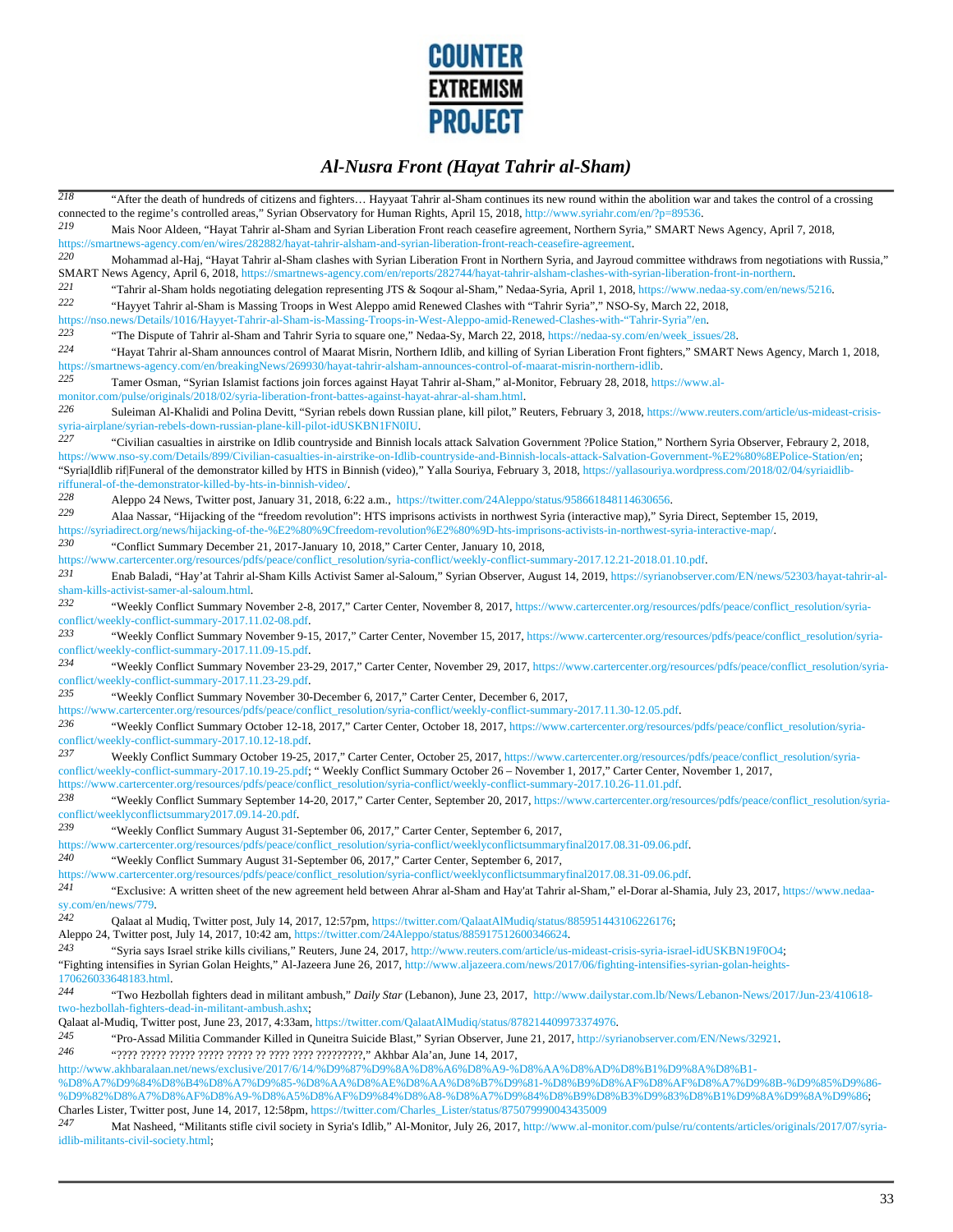

|                            | Charles Lister, Twitter post, June 8, 2017, 11:44 a.m., https://twitter.com/Charles_Lister/status/872887156683018240.                                                                                                                                                                  |
|----------------------------|----------------------------------------------------------------------------------------------------------------------------------------------------------------------------------------------------------------------------------------------------------------------------------------|
| 248                        | Thomas Joscelyn, "Analysis: Insurgents launch major offensive against Assad regime in Hama province," Long War Journal, March 24, 2017,<br>http://www.longwarjournal.org/archives/2017/03/analysis-insurgents-launch-major-offensive-against-assad-regime-in-hama-province.php.        |
| 249                        | Ebaa Agency, YouTube video, March 23, 2017, https://www.youtube.com/watch?v=y_z8woU_amo; Ebaa Agency, YouTube video, March 24, 2017,<br>https://www.youtube.com/watch?v=5S3sBMEPwAM.                                                                                                   |
| 250<br>$17-2017.html?m=1.$ | "Syria Situation Report: March 9 - 17, 2017," Institute for the Study of War, March 17, 2017, http://iswresearch.blogspot.com/2017/03/syria-situation-report-march-9-                                                                                                                  |
| 251                        | "Syria Conflict: Weekly Conflict Summary," Carter Center, March 3, 2017, https://www.cartercenter.org/resources/pdfs/peace/conflict_resolution/syria-                                                                                                                                  |
| 252                        | conflict/weekly-conflict-summary-2017.02.23-03.01.pdf.<br>Thomas Joscelyn, "Jihadists and other rebels assault Syrian regime positions in southern city," Long War Journal, February 1, 2017,                                                                                          |
| 253                        | http://www.longwarjournal.org/archives/2017/02/jihadists-and-other-rebels-assault-syrian-regime-positions-in-southern-city.php.<br>"Former Nusra Front says it carried out Damascus bombing," Reuters, January 18, 2017, http://www.reuters.com/article/us-mideast-crisis-syria-nusra- |
| idUSKBN1522WI.<br>254      | Tom Perry, "Jihadists crush Syria rebel group, in a blow to diplomacy," Reuters, January 25, 2017, http://www.reuters.com/article/us-mideast-crisis-syria-group-                                                                                                                       |
| idUSKBN1591AF.<br>255      | "Hezbollah says Golan explosions caused by Nusra Front rocket fire," Reuters, July 20, 2016, http://www.reuters.com/article/us-mideast-crisis-syria-israel-hezbollah-                                                                                                                  |
| idUSKCN10019L.<br>256      | "Nusra captures leader, fighters of Western-backed rebels in northern Syria," Reuters, July 3, 2016, http://www.reuters.com/article/us-mideast-crisis-syria-nusra-                                                                                                                     |
| idUSKCN0ZJ0F3.<br>257      | "Russia says Al Nusra shelling military, civilian areas in Aleppo," Reuters, June 10, 2016, http://www.reuters.com/article/us-mideast-crisis-syria-russia-aleppo-                                                                                                                      |
| 258                        | idUSKCN0YW0FR.<br>"UPDATE 1-Russia blames Nusra Front for wrecking planned truce in Syria's Aleppo," Reuters, May 4, 2016, http://www.reuters.com/article/mideast-crisis-russia-                                                                                                       |
| 259                        | syria-aleppo-idUSL5N1814MD.<br>"Rebels shoot down second Syrian jet in a month," Reuters, April 5, 2016, http://www.reuters.com/article/us-mideast-crisis-syria-jet-idUSKCN0X214E.                                                                                                     |
| 260                        | "Nusra Front, Syrian rebels attack government forces near Aleppo, gain ground," Reuters, April 2, 2016, http://www.reuters.com/article/us-mideast-crisis-syria-<br>aleppo-idUSKCN0WZ0O5.                                                                                               |
| 261<br>idUSKCN0W80RU.      | "At least 9 dead, dozens injured in attacks against Kurdish quarter in Aleppo," Reuters, March 6, 2016, http://www.reuters.com/article/mideast-crisis-syria-aleppo-                                                                                                                    |
| 262                        | "Islamist fighters attack Syrian government forces south of Aleppo: Syrian Observatory," Reuters, March 7, 2016, http://www.reuters.com/article/us-mideast-crisis-<br>syria-aleppo-nusra-idUSKCN0W91Y8.                                                                                |
| 263                        | "Syrian rebel commander says Nusra Front seized 'light weapons and ammunition," Reuters, March 14, 2016, http://www.reuters.com/article/us-mideast-crisis-syria-<br>rebels-idUSKCN0WG17D.                                                                                              |
| 264<br>idUSKCN0VZ1ZZ.      | "Nusra Front rejects Syria truce, urges stronger attacks: audio statement," Reuters, February 26, 2016, http://www.reuters.com/article/us-mideast-crisis-syria-nusra-                                                                                                                  |
| 265                        | "Nusra Front says kills Islamic State-linked Syrian rebel leaders," Reuters, November 16, 2015, http://www.reuters.com/article/us-mideast-crisis-syria-south-<br>idUSKCN0T517K20151116.                                                                                                |
| 266                        | Suleiman al-Khaldi and Ahmed Tolba, "Nusra Front urges attacks on Syria's Alawites to avenge Russian bombings," Reuters, October 12, 2015,<br>http://www.reuters.com/article/us-mideast-crisis-nusra-idUSKCN0S625220151013.                                                            |
| 267                        | "Syria conflict: Rebels seize key Idlib airbase," BBC News, September 9, 2015, http://www.bbc.com/news/world-middle-east-34196438.                                                                                                                                                     |
| 268                        | Associated Press, "Syrian Rebel Group Leaves Their HQ After Clash With Al-Qaida," Military Times, August 1, 2015, https://www.militarytimes.com/news/your-<br>military/2015/08/01/syrian-rebel-group-leaves-their-hq-after-clash-with-al-qaida/                                        |
| 269                        | Agence France Presse, "Qaeda-led court executes 10 in Syria's Aleppo: monitor," Yahoo News, August 1, 2015, http://news.yahoo.com/qaeda-led-court-executes-10-<br>syrias-aleppo-monitor-164224807.html.                                                                                |
| 270                        | Anne Barnard and Eric Schmitt, "Rivals of ISIS Attack U.S.-Backed Syrian Rebel Group," New York Times, July 31, 2015,<br>http://www.nytimes.com/2015/08/01/world/middleeast/nusra-front-attacks-us-backed-syrian-rebel-group.html;                                                     |
|                            | Associated Press, "Syrian Rebel Group Leaves Their HQ After Clash With Al-Qaida," Associated Press Military Times, August 1, 2015,<br>https://www.militarytimes.com/news/your-military/2015/08/01/syrian-rebel-group-leaves-their-hq-after-clash-with-al-qaida/                        |
| 271                        | McClatchyitchell Prothero, "Syrian rebels: Turkey tipped al Qaida group to U.S.-trained fighters," Miami Herald, August 24, 2015,<br>https://www.miamiherald.com/news/nation-world/world/article32176596.html.                                                                         |
| 272                        | Agence France-Presse, "Qaeda, allies attack Shiite villages in northwest Syria," Yahoo News, July 15, 2015, http://news.yahoo.com/qaeda-allies-attack-shiite-villages-<br>northwest-syria-155644254.html.                                                                              |
| 273                        | Agence France-Presse, "Kidnapped Franciscan priest released in Syria," Yahoo News, July 10, 2015, http://news.yahoo.com/kidnapped-franciscan-priest-released-<br>syria-195928867.html.                                                                                                 |
| 274                        | Anne Barnard and Maher Samaan, "Aleppo Fighting Flares as Syria Insurgents Attack," New York Times, July 3, 2015,<br>http://www.nytimes.com/2015/07/04/world/middleeast/aleppo-fighting-flares-up-as-syria-rebels-renew-attacks.html                                                   |
| 275                        | Reuters, "Syrian Islamist Insurgents Launch Battle to Seize Government-Held Aleppo," Newsweek, July 2, 2015, http://www.newsweek.com/syrian-islamist-<br>insurgents-launch-battle-seize-government-held-aleppo-349792.                                                                 |
| 276                        | Anne Barnard, "Syrian Druse Reconsider Alliances After Deadly Attack," New York Times, June 11, 2015,<br>http://www.nytimes.com/2015/06/12/world/middleeast/nusra-front-druse-syria-attack.html.                                                                                       |
| 277                        | Agence France-Presse, "Al-Qaeda Syria branch tries to reassure Druze after shoot-out," Yahoo News, June 13, 2015, http://news.yahoo.com/al-qaeda-syria-branch-<br>tries-reassure-druze-shoot-193647656.html.                                                                           |
| 278                        | "Nusra Front attacks Hezbollah outposts near Arsal," Daily Star (Beirut), June 2, 2015, http://www.dailystar.com.lb/News/Lebanon-News/2015/Jun-02/300248-nusra-                                                                                                                        |
|                            | front-attacks-hezbollah-outposts-near-arsal.ashx.                                                                                                                                                                                                                                      |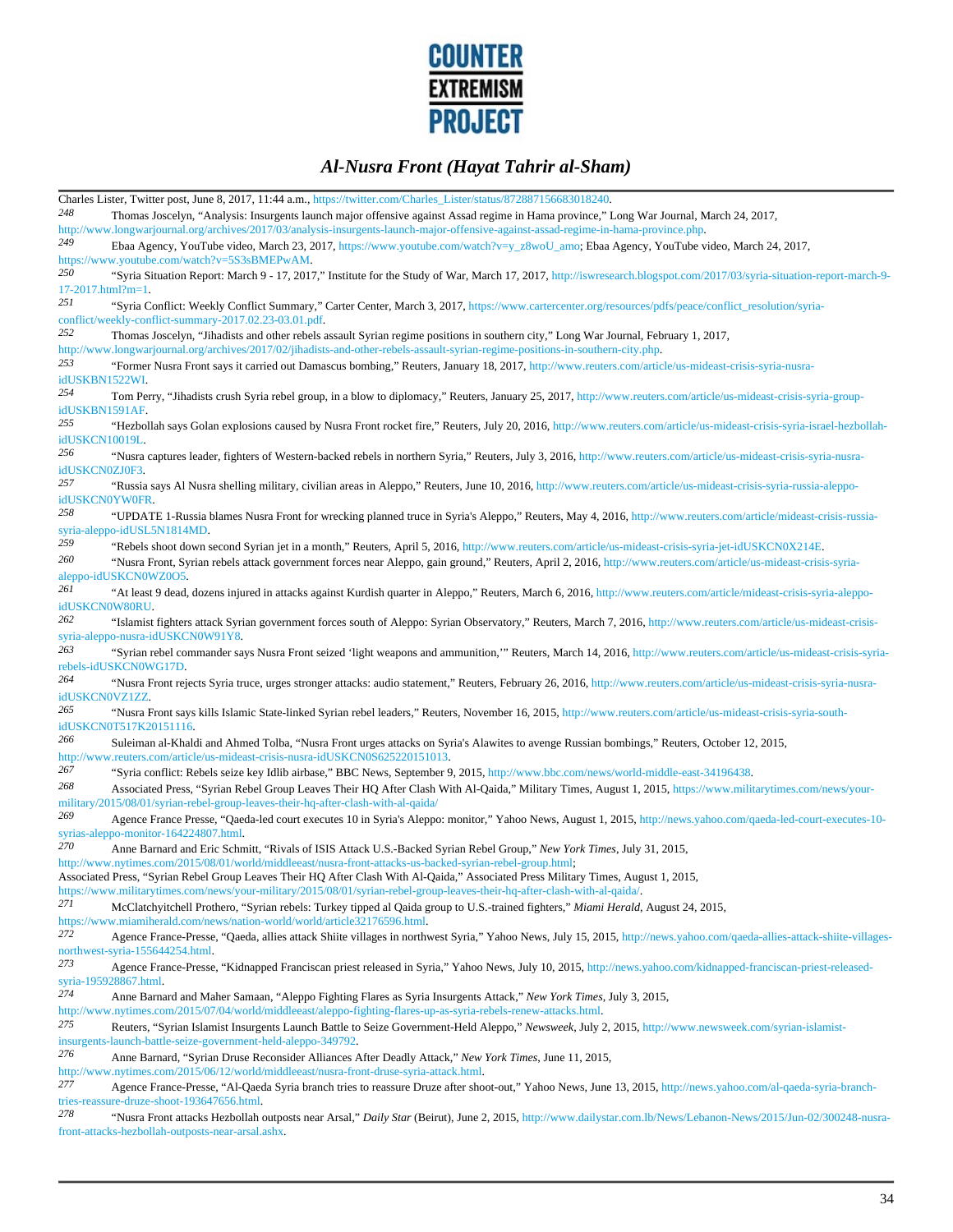

| 279                       | "Insurgents in Syria seize hospital from army - monitor," Reuters UK, May 22, 2015, http://uk.reuters.com/article/2015/05/22/uk-mideast-crisis-syria-<br>idUKKBN0O70QK20150522.                                                                                                                       |
|---------------------------|-------------------------------------------------------------------------------------------------------------------------------------------------------------------------------------------------------------------------------------------------------------------------------------------------------|
| 280                       | "Rebels take largest remaining army base in Syria's Idlib: monitor," i24 News, May 19, 2015, http://www.i24news.tv/en/news/international/middle-east/71756-<br>150519-rebels-take-largest-remaining-army-base-in-syria-s-idlib-monitor.<                                                              |
| 281                       | Associated Press, "Nusra-linked Insurgents, Including Suicide Bomber, Strike Syrian Capital," Haaretz (Tel Aviv), May 4, 2015,                                                                                                                                                                        |
| 282                       | http://www.haaretz.com/news/middle-east/1.654916.<br>Agence France-Presse, "Qaeda, allies advance on Syrian regime bastion: monitor," Yahoo News, April 24, 2015, http://news.yahoo.com/qaeda-fighters-advance-                                                                                       |
| 283                       | regime-northwest-syria-105824749.html.                                                                                                                                                                                                                                                                |
|                           | Agence France-Presse, "Rebels seize Syria-Jordan border as IS storms Damascus," Yahoo News, April 1, 2015, http://news.yahoo.com/militants-seize-most-yarmuk-<br>refugee-camp-damascus-001902378.html;                                                                                                |
|                           | Associated Press, "Syrian Rebels Capture Border Crossing With Jordan," Voice of America, April 2, 2015, https://www.voanews.com/world-news/middle-east-dont-use/syrian-<br>rebels-capture-border-crossing-jordan.                                                                                     |
| 284                       | Agence France-Presse, "Islamists advance in fierce clashes for Syria's Idlib: monitor," Daily Mail (London), March 27, 2015,<br>http://www.dailymail.co.uk/wires/afp/article-3014799/Islamists-advance-fierce-clashes-Syrias-Idlib-monitor.html                                                       |
| 285                       | Associated Press, "Islamic fighters led by al-Qaida in Syria seize major city," Yahoo News, March 28, 2015, http://news.yahoo.com/al-qaida-syria-seizes-large-parts-                                                                                                                                  |
| 286                       | northern-city-102702400.html.<br>Agence France-Presse, "Clashes between Assad and Nusra forces kill 50," Al Arabiya, March 12, 2015, http://english.alarabiya.net/en/News/middle-                                                                                                                     |
| 287                       | east/2015/09/09/Security-forces-lock-down-Beirut-ahead-of-meeting-protest.html.                                                                                                                                                                                                                       |
|                           | Agence France-Presse, "Dozens dead as Nusra takes US-backed Syria rebel base: activists," Daily Star (Beirut), February 28, 2015,<br>http://www.dailystar.com.lb/News/Middle-East/2015/Feb-28/289135-dozens-dead-as-nusra-takes-us-backed-syria-rebel-base-activists.ashx.                            |
| 288                       | Anne Barnard and Hwaida Saad, "Explosion Kills at Least 6 on Bus of Lebanese Pilgrims Visiting Shrines in Syria," New York Times, February 1, 2015,<br>http://www.nytimes.com/2015/02/02/world/middleeast/explosion-kills-at-least-6-on-bus-of-lebanese-pilgrims-visiting-shrines-in-syria.html?_r=0. |
| 289                       | Tom Perry, "Al Qaeda in Syria attacks Western-backed rebels," Reuters, January 29, 2015, https://www.reuters.com/article/us-mideast-crisis-syria/al-qaeda-in-syria-<br>attacks-western-backed-rebels-idUSKBN0L21ZF20150129.                                                                           |
| 290                       | "Al Qaeda says downs Syrian cargo plane, army says fog causes crash," Reuters, January 18, 2015, http://www.reuters.com/article/2015/01/18/mideast-crisis-syria-<br>plane-idUSL6N0UX05G20150118.                                                                                                      |
| 291                       | "Lebanese soldiers after prison raid: Twitter account," Reuters, January 12, 2015, http://www.reuters.com/article/2015/01/12/us-mideast-crisis-lebanon-nusra-<br>idUSKBN0KL0LJ20150112.                                                                                                               |
| 292                       | "Syria's al Qaeda wing claims Lebanon attack: Twitter account," Reuters, January 10, 2015, http://www.reuters.com/article/2015/01/10/us-lebanon-attack-claim-<br>idUSKBN0KJ0OL20150110,                                                                                                               |
|                           | Nazih Siddiq, "Suicide attack at Lebanese cafe kills at least seven," Reuters, January 11, 2015, http://www.reuters.com/article/2015/01/11/us-lebanon-attack-<br>idUSKBN0KJ0ML20150111,                                                                                                               |
|                           | Tom Perry, "Islamic State carried out Lebanon cafe attack - minister," Reuters, January 11, 2015, http://www.reuters.com/article/2015/01/11/us-lebanon-attack-<br>idUSKBN0KK0KS20150111.                                                                                                              |
| 293                       | "Syria's al Qaeda attacks besieged Shi'ite villages," Reuters, January 9, 2015, http://www.reuters.com/article/2015/01/09/us-mideast-crisis-villages-<br>idUSKBN0KI0KI20150109.                                                                                                                       |
| 294                       | Laila Bassam, "Syria's Al Qaeda Offshoot Nusra Says It Killed Lebanese Soldier," Reuters, December 5, 2014, http://www.reuters.com/article/2014/12/05/us-mideast-<br>crisis-syria-idUSKCN0JJ28N20141205.                                                                                              |
| 295                       | Mariam Karouny, "Hezbollah Loses 10 Fighters in Sunday Clashes with Nusra: Source," Reuters, October 6, 2014, http://www.reuters.com/article/2014/10/06/us-<br>lebanon-security-idUSKCN0HV12920141006.                                                                                                |
| 296                       | "Syria's Nusra Front 'Kills Lebanese Soldier," Al Jazeera, September 19, 2014, http://www.aljazeera.com/news/middleeast/2014/09/syria-nusra-front-kills-lebanese-<br>soldier-2014919193711483251.html.                                                                                                |
| 297                       | Ben Hubbard, "Affiliate of Al Qaeda Confirms Capture of U.N. Peacekeepers in Syria," The New York Times, August 31, 2014,<br>http://www.nytimes.com/2014/09/01/world/middleeast/un-peacekeepers-captured-in-syria.html.                                                                               |
| 298                       | "Militants Seize Golan Heights Crossing," Reuters, August 27, 2014, http://www.reuters.com/article/2014/08/27/pictures-report-idUSRTR4406T.                                                                                                                                                           |
| 299                       | "UPDATE 5-Kidnappers Free American Missing in Syria Since 2012," Reuters, August 24, 2014, http://www.reuters.com/article/2014/08/25/syria-crisis-usa-hostage-<br>idUSL5N0QU12620140825.                                                                                                              |
| 300                       | "Nusra Front Claims Deadly Blast in Syria's Hama," Al Arabiya, June 20, 2014, http://english.alarabiya.net/en/News/2014/06/20/Nusra-Front-claims-deadly-blast-in-                                                                                                                                     |
| Syria-s-Hama.html.<br>301 | "Nusra Front Kills 14-Year-Old Syrian in East Lebanon," Daily Star, June 5, 2014, http://www.dailystar.com.lb/News/Lebanon-News/2014/Jun-05/259007-nusra-                                                                                                                                             |
| 302                       | front-kills-14-year-old-syrian-in-east-lebanon.ashx.<br>"Nusra Front Kills 14-Year-Old Syrian in East Lebanon," Daily Star, June 5, 2014, http://www.dailystar.com.lb/News/Lebanon-News/2014/Jun-05/259007-nusra-                                                                                     |
| 303                       | front-kills-14-year-old-syrian-in-east-lebanon.ashx.                                                                                                                                                                                                                                                  |
|                           | Mark Hosenball, "U.S. Investigates Reports of American Suicide Bomber in Syria," Reuters, May 28, 2014, http://www.reuters.com/article/2014/05/28/us-syria-usa-<br>bomber-idUSKBN0E824S20140528,                                                                                                      |
|                           | "State Department Says U.S. Citizen Was Suicide Bomber in Syria," Reuters, May 30, 2014, http://www.reuters.com/article/2014/05/31/us-syria-usa-bomber-<br>idUSKBN0EA2BO20140531.                                                                                                                     |
| 304                       | "Bomb in Syria's Idlib Kills 30 Government Fighters: Monitoring Group," Reuters, May 6, 2014, http://www.reuters.com/article/2014/05/06/us-syria-crisis-blast-<br>idUSBREA4505X20140506.                                                                                                              |
| 305                       | "Video Shows Syria's al-Nusra Front preparing to execute Saudis," Al Arabiya, March 27, 2014, http://english.alarabiya.net/en/News/middle-east/2014/03/27/ISIS-<br>kill-two-Saudis.html.                                                                                                              |
| 306<br>suicide-car-bomb/. | Susanna Capelouto and Hamdi Alkhshali, "Suicide Car Bomb Kills Two in Lebanon," CNN, March 16, 2014, http://www.cnn.com/2014/03/16/world/meast/lebanon-                                                                                                                                               |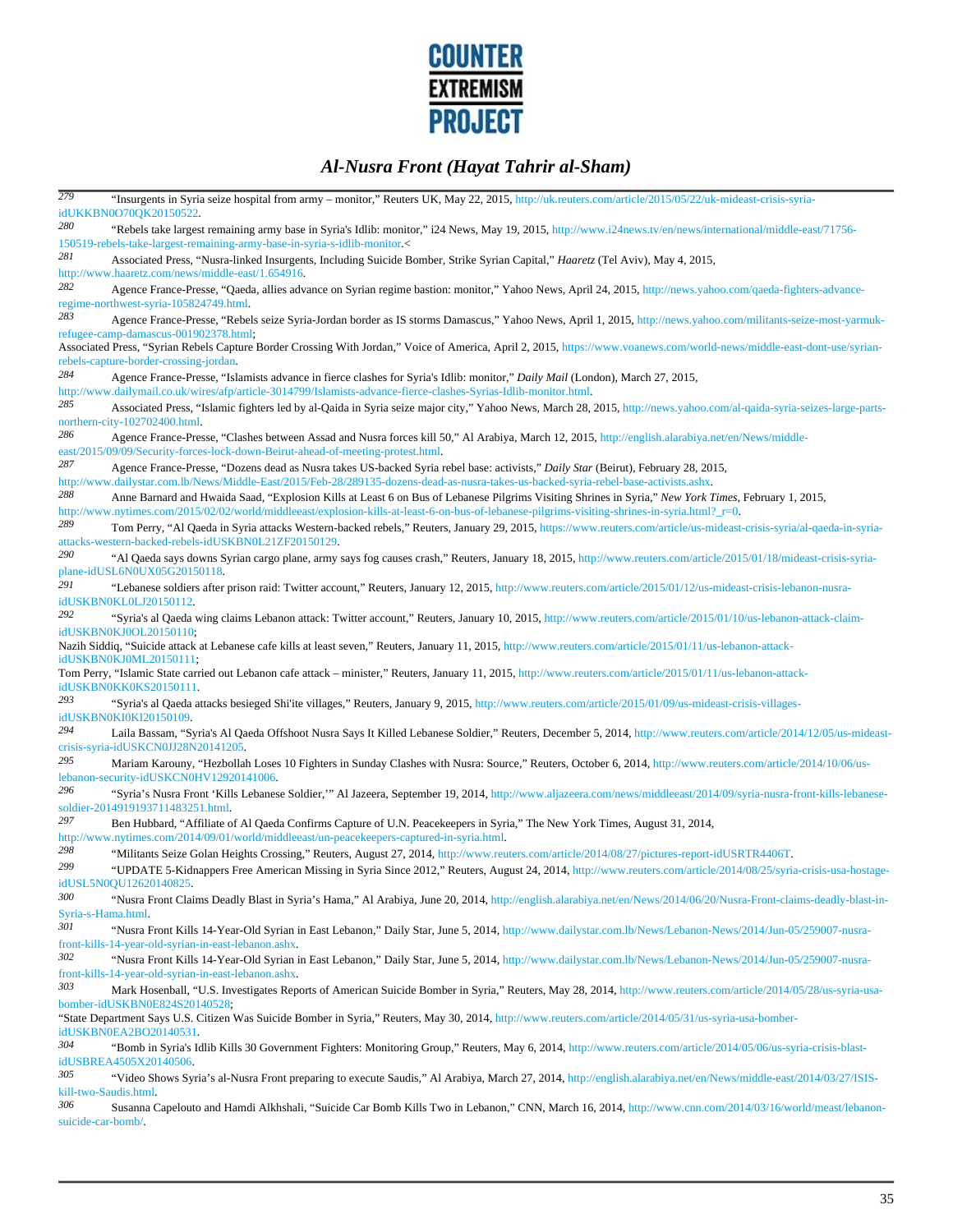

| 307                   | Stephen Kalin, "Syrian Forces Enter Last Rebel Bastion Near Lebanese Border," Reuters, March 15, 2014, http://www.reuters.com/article/2014/03/15/us-syria-crisis-<br>town-idUSBREA2E06P20140315.                                                                                                                                                                |
|-----------------------|-----------------------------------------------------------------------------------------------------------------------------------------------------------------------------------------------------------------------------------------------------------------------------------------------------------------------------------------------------------------|
| 308                   | "Syrian Rebels Release Group of Nuns from Greek Orthodox Convent Held Captive since December," Associated Press, March 10, 2014,<br>http://www.foxnews.com/world/2014/03/10/syrian-rebels-release-group-nuns-from-greek-orthodox-convent-held-captive-since/                                                                                                    |
| 309                   | Stephanie Nebehay, "World Powers Responsible for Failing to Stop Syria War Crimes -UN," Reuters March 5, 2014,<br>http://www.reuters.com/article/2014/03/05/syria-crisis-warcrimes-idUSL6N0M13U320140305.                                                                                                                                                       |
| 310                   | "Nusra Front in Lebanon Claims Rocket Attack," Daily Star, March 5, 2014, http://www.dailystar.com.lb/News/Lebanon-News/2014/Mar-05/249354-nusra-front-in-<br>lebanon-claims-rocket-attack.ashx.                                                                                                                                                                |
| 311                   | "Suicide Bomber Kills Three in Lebanon: Security Sources," Reuters, February 22, 2014, http://www.reuters.com/article/2014/02/23/us-lebanon-blast-<br>idUSBREA1L0U620140223.                                                                                                                                                                                    |
| 312                   | "Islamist Fighters Seize Alawite Village in Central Syria," Reuters, February 9, 2014, http://www.reuters.com/article/2014/02/09/us-syria-crisis-hama-<br>idUSBREA180WN20140209.                                                                                                                                                                                |
| 313                   | "Deadly Car Bomb Strikes Eastern Lebanon," Al Jazeera America, February 1, 2014, http://america.aljazeera.com/articles/2014/2/1/deadly-car-bomb-<br>strikeseasternlebanon.html;                                                                                                                                                                                 |
|                       | Rakan al-Fakih and Thomas El-Basha, "Suicide Car Bomb Kills at Least Four in Lebanon's Hermel," Daily Star, February 1, 2014, http://www.dailystar.com.lb/News/Lebanon-<br>News/2014/Feb-01/246080-sound-of-explosion-in-lebanons-hermel-al-manar.ashx.                                                                                                         |
| 314                   | "U.N. Delivers Food to Residents of Besieged Damascus Suburb," Reuters, January 30, 2014, http://www.reuters.com/article/2014/01/31/us-syria-crisis-un-<br>idUSBREA0T12U20140131.                                                                                                                                                                               |
| 315                   | "Al Qaeda-Linked Rebels Bomb Syrian Defense Minister's Town," Reuters, January 28, 2014, http://www.reuters.com/article/2014/01/28/us-syria-crisis-qaeda-<br>idUSBREA0R0EB20140128.                                                                                                                                                                             |
| 316                   | "Nusra Front Lebanon Branch Claims Beirut Bombing," Daily Star, January 21, 2014, http://www.dailystar.com.lb/News/Lebanon-News/2014/Jan-21/244798-nusra-<br>front-lebanon-branch-claims-latest-beirut-bombing.ashx.                                                                                                                                            |
| 317                   | Remi Bleibel, "Rocket Fired from Syria Kills Seven in Lebanese Border Town," Reuters, January 17, 2014, http://www.reuters.com/article/2014/01/17/us-lebanon-<br>syria-rocket-idUSBREA0G0IX20140117                                                                                                                                                             |
| 318                   | "Nusra Branch Says Hermel Blast Response to Hezbollah in Syria," Daily Star (Beirut), January 17, 2014, http://www.dailystar.com.lb/News/Lebanon-<br>News/2014/Jan-17/244320-nusra-branch-says-hermel-blast-response-to-hezbollah-in-syria.ashx.                                                                                                                |
| 319                   | "Islamists Kill 15 Alawite and Druze Civilians in Syria-Activists," Reuters, December 12, 2013, http://in.reuters.com/article/2013/12/12/syria-crisis-adra-<br>idINDEE9BB0AR20131212.                                                                                                                                                                           |
| 320                   | Independent International Commission of Inquiry on the Syrian Arab Republic, "Human rights abuses and international humanitarian law violations in the Syrian Arab<br>Republic, 21 July 2016-28 February 2017," U.N. Human Rights Council, March 10, 2017, 17,<br>http://www.ohchr.org/EN/HRBodies/HRC/IICISyria/Pages/IndependentInternationalCommission.aspx. |
| 321                   | "Nusra Front Executes Members of FSA for Raping, Killing Activists," Daily Star, December 10, 2013, http://www.dailystar.com.lb/News/Middle-East/2013/Dec-<br>11/240642-nusra-front-executes-members-of-fsa-for-raping-killing-activists.ashx.                                                                                                                  |
| 322                   | Alexander Dziadosz and Dasha Afanasieva, "Syrian Islamists Seize Western-Backed Rebel Bases: Monitoring Group," Reuters, December 7, 2013,<br>http://www.reuters.com/article/2013/12/07/us-syria-crisis-fsa-idUSBRE9B607S20131207.                                                                                                                              |
| 323                   | "Islamists Take Syrian Christian Town, Monastery: State Media," Reuters, December 2, 2013, http://www.reuters.com/article/2013/12/02/us-syria-crisis-maloula-<br>idUSBRE9B10LD20131202,                                                                                                                                                                         |
|                       | Marwan Makdesi and Khaled Yacoub Oweis, "Freed Nuns Reach Damascus as Prisoner Exchange Continues," Reuters, March 10, 2014,<br>http://www.reuters.com/article/2014/03/10/syria-crisis-nuns-idUSL6N0M71TK20140310.                                                                                                                                              |
| 324<br>325            | "Al-Nusra Front Executes Five Soldiers, 'Collaborators' in Syria," Agence France-Presse, November 26, 2013, http://english.al-akhbar.com/node/17711.<br>"Syria Opposition Forces Launch String of Suicide Attacks," Al Jazeera America, November 20, 2013, http://america.aljazeera.com/articles/2013/11/20/syria-rebels-<br>launchstringofsuicideattacks.html. |
| 326                   | "UPDATE 1-Jets Bomb Syrian City After Intelligence General Killed," Reuters, October 18, 2013, http://www.reuters.com/article/2013/10/18/syria-crisis-<br>idUSL6N0I826U20131018.                                                                                                                                                                                |
| 327<br>328            | "Militant Group Claims Killing of 13 in Syria," Reuters, June 5, 2012, http://www.reuters.com/article/2013/09/12/us-syria-crisis-alawites-idUSBRE98B0F420130912.<br>"Syria's al-Nusra Front Claims Assassination of Hama Governor," Al Arabiya, September 7, 2013, http://english.alarabiya.net/en/News/middle-east/2013/09/07/Syria-                           |
|                       | s-al-Nusra-Front-claims-assassination-of-Hama-governor.html,<br>"Syrian State TV: Hama Province Governor Assassinated in Car Bomb Blast," Al Arabiya, August 25, 2013, http://english.alarabiya.net/en/News/middle-east/2013/08/25/syria-                                                                                                                       |
| car-bomb.html.<br>329 | Oliver Holmes and Erika Solomon, "Syria Rebels Reinforce Key Suburb in Damascus Battle," Reuters, July 16, 2013, http://www.reuters.com/article/2013/07/16/us-                                                                                                                                                                                                  |
| 330                   | syria-crisis-idUSBRE96F0EK20130716.                                                                                                                                                                                                                                                                                                                             |
|                       | Dominic Evans, "Syrian Rebels, Hezbollah in Deadly Fight in Lebanon," Reuters, June 2, 2013, http://www.reuters.com/article/2013/06/02/us-syria-crisis-<br>idUSBRE95105O20130602.                                                                                                                                                                               |
| 331                   | Mitchell Prothero, "Al Qaida-Linked Nusra Front Rebels Blamed for Bloody Fight against Lebanese Army in Sidon," McClatchy DC, June 25, 2013,<br>https://www.mcclatchydc.com/news/nation-world/world/article24750418.html.                                                                                                                                       |
| 332                   | "Video Shows Islamist Rebels Executing 11 Syrian Soldiers," Reuters, May 16, 2013, http://www.reuters.com/article/2013/05/16/us-syria-crisis-executions-<br>idUSBRE94F0AM20130516.                                                                                                                                                                              |
| 333                   | Bill Roggio, "Al Nusrah Front claims joint operations, including a suicide assault, with Syrian rebel groups," Long War Journal, June 29, 2013,<br>http://www.longwarjournal.org/archives/2013/06/al_nusrah_front_clai_14.php#ixzz3MYf2OCrA.                                                                                                                    |
| 334                   | Erika Solomon, "Syria Rebels Seize Southern Base, Border Area," Reuters, March 23, 2013, http://www.reuters.com/article/2013/03/23/us-syria-crisis-<br>idUSBRE92M03K20130323.                                                                                                                                                                                   |
| 335                   | Dominic Evans, "Car Bomb Kills Over 50 Near Damascus Ruling Party Office," Reuters, February 21, 2013, http://www.reuters.com/article/2013/02/21/us-syria-<br>crisis-blast-idUSBRE91K09W20130221.                                                                                                                                                               |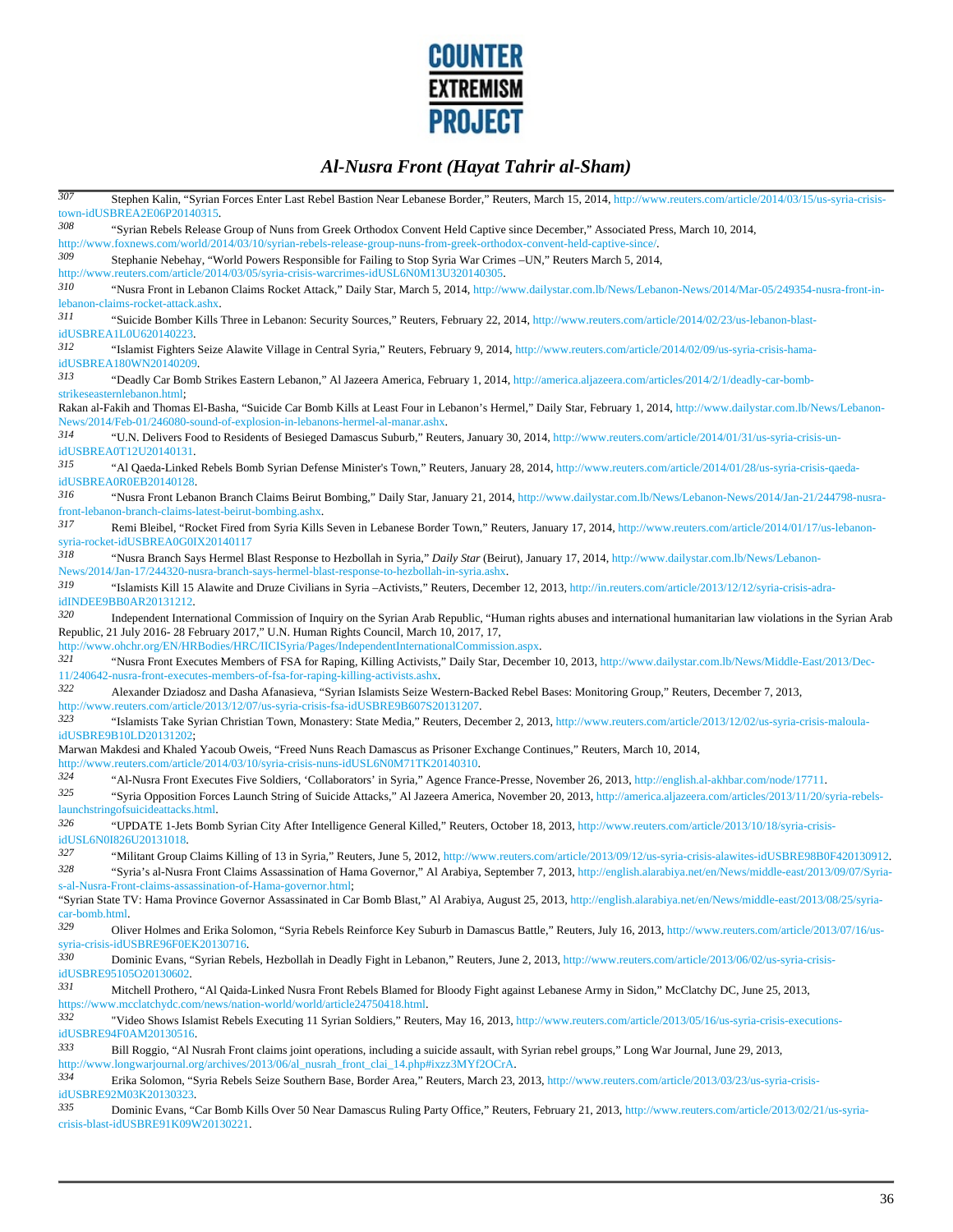

| 336 | Sylvia Westall, "UPDATE 5-Donors Meet Target of \$1.5 Bln Aid for Stricken Syrians -UN," Reuters, January 30, 2013,                                                                                                                                                                                             |
|-----|-----------------------------------------------------------------------------------------------------------------------------------------------------------------------------------------------------------------------------------------------------------------------------------------------------------------|
| 337 | http://www.reuters.com/article/2013/01/30/syria-crisis-aid-idUSL5N0AZFBU20130130.<br>Khaled Yacoub Oweis, "Syrian Troops and Militia Push to Take Sunni Homs Areas," Reuters, January 25, 2013, https://www.reuters.com/article/us-syria-                                                                       |
| 338 | crisis/syrian-troops-and-militia-push-to-take-sunni-homs-areas-idUSBRE90O0EY20130125<br>Hania Mourtada and Anne Barnard, "Jihadists and Secular Activists Clash in Syria," New York Times, January 26, 2013,                                                                                                    |
| 339 | http://www.nytimes.com/2013/01/27/world/middleeast/syria-war-developments.html.<br>Khaled Yacoub Oweis and Oliver Holmes, "Syrian Opposition Leaders Fail to Form Government," Reuters, January 21, 2013,                                                                                                       |
| 340 | http://www.reuters.com/article/2013/01/02/syria-crisis-idUSL5E9C21YA20130102.<br>Oliver Holmes, "Syrian Rebels Attack Military Airport in Northwest," Reuters, January 2, 2013, http://www.reuters.com/article/2013/01/02/syria-crisis-                                                                         |
| 341 | idUSL5E9C21YA20130102.<br>C. J. Chivers, "American Tells of Odyssey as Prisoner of Syrian Rebels," New York Times, August 22, 2013,                                                                                                                                                                             |
| 342 | http://www.nytimes.com/2013/08/23/world/middleeast/american-tells-of-odyssey-as-prisoner-of-syrian-rebels.html?pagewanted=all.<br>"WRAPUP 3-Syria to Discuss Brahimi Peace Proposals with Russia," Reuters, December 26, 2012, http://www.reuters.com/article/2012/12/26/syria-crisis-                          |
| 343 | idUSL5E8NQ3YS20121226.<br>"At Least Seven are Killed in Bombings outside Syrian Interior Ministry," Al Arabiya, December 12, 2012, https://english.alarabiya.net/en/News/2012/12/12/At-least-                                                                                                                   |
|     | seven-are-killed-in-bombings-outside-Syrian-Interior-Ministry.html;<br>"Syrian Interior Minister in Beirut Hospital," Syrian Observatory for Human Rights, December 20, 2012, http://www.syriahr.com/en/?p=3621.                                                                                                |
| 344 | "Bombardment and Clashes in Aleppo and Idllib," Syrian Observatory for Human Rights, December 12, 2012,                                                                                                                                                                                                         |
| 345 | http://syriahr.com/en/2012/12/bombardment_and_clashes_in_Aleppo_and_Idllib/.<br>"Rebels Seize Regiment Command Center in Northern Syria: Activists," Reuters, December 9, 2012, http://www.reuters.com/article/2012/12/09/us-syria-crisis-base-                                                                 |
|     | idUSBRE8B805S20121209,<br>Erika Solomon, "U.S. and Russia Still Back Syria Settlement: UN Envoy," Reuters, December 9, 2012, http://www.reuters.com/article/2012/12/09/us-syria-crisis-                                                                                                                         |
| 346 | idUSBRE8AJ1FK20121209.<br>Carol Morello, "Sectarian Fighting Related to Syria's Civil War Kills 4 in Lebanon," Washington Post, December 9, 2012,<br>https://www.washingtonpost.com/world/middle_east/syrian-sectarian-fighting-spills-into-lebanon/2012/12/09/5a863b98-4220-11e2-8061-253bccfc7532_story.html. |
| 347 | "UPDATE 1-Syrian Rebel Films Himself Shooting 10 Prisoners," Reuters, November 30, 2012, http://www.reuters.com/article/2012/11/30/syria-crisis-execution-                                                                                                                                                      |
| 348 | idUSL5E8MUD5920121130<br>"Suicide bomb kills 50 soldiers, Assad gunmen - Observatory," Reuters, November 5, 2012, http://www.reuters.com/article/2012/11/05/syria-crisis-carbomb-<br>idUSL5E8M58WV20121105.                                                                                                     |
| 349 | Oliver Holmes, "WRAPUP 1-Syrian rebels kill 28 soldiers, several executed," Reuters, November 1, 2012, http://www.reuters.com/article/2012/11/01/syria-crisis-                                                                                                                                                  |
| 350 | idUSL5E8M1BWH20121101.<br>Khaled Yacoub Oweis, "Al Qaeda Grows Powerful in Syria as Endgame Nears," Reuters, December 20, 2012, http://www.reuters.com/article/2012/12/20/us-syria-<br>crisis-qaeda-idUSBRE8BJ06B20121220                                                                                       |
| 351 | "Syrian Rebels Capture Government Missile Base, Activists Say," Los Angeles Times, October 12, 2012, http://latimesblogs.latimes.com/world_now/2012/10/syria-<br>rebels-seize-government-missile-defense-base-activists-say.html;                                                                               |
|     | "Militant Group Says was Behind Aleppo Air Defense Base Assault," Reuters, October 20, 2012, http://www.reuters.com/article/2012/10/20/us-syria-crisis-aleppo-<br>idUSBRE89J04720121020.                                                                                                                        |
| 352 | Anne Barnard and Christine Hauser, "Qaeda-Linked Group Claims Responsibility for Syrian Blasts," New York Times, October 9, 2012,<br>http://www.nytimes.com/2012/10/10/world/middleeast/qaeda-linked-group-says-it-struck-compound-on-edge-of-damascus.html.                                                    |
| 353 | Nic Robertson and Paul Cruickshank, "Sources: Pro Al Qaeda Group Steps Up Suicide Bombings in Syria," CNN, October 4, 2012,<br>http://security.blogs.cnn.com/2012/10/04/sources-pro-al-qaeda-group-steps-up-suicide-bombings-in-syria/.                                                                         |
| 354 | "WRAPUP 2-Syria Rebels Say Launch 'Decisive Battle' in Aleppo," Reuters, September 27, 2012, http://www.reuters.com/article/2012/09/27/syria-crisis-<br>idUSL5E8KREHA20120927.                                                                                                                                  |
| 355 | Bill Roggio, "Al Nusrah Front claims joint operations, including a suicide assault, with Syrian rebel groups," Long War Journal, June 29, 2013,                                                                                                                                                                 |
| 356 | http://www.longwarjournal.org/archives/2013/06/al_nusrah_front_clai_14.php#ixzz3MYf2OCrA.<br>"Militant Group Claims Kidnap, Killing of Syrian TV Presenter," Reuters, August 5, 2012, http://www.reuters.com/article/2012/08/05/us-syria-crisis-presenter-                                                      |
| 357 | idUSBRE87404Y20120805.<br>"Militant Group Claims Syrian TV Channel Attack," Reuters, July 4, 2012, http://www.reuters.com/article/2012/07/04/syria-crisis-militant-claim-                                                                                                                                       |
| 358 | idUSL6E8I40FX20120704<br>Khaled al-Hariri, "Syrian Town Deserted, Burnt after Clashes," Reuters, June 24, 2012, http://www.reuters.com/article/2012/06/14/us-syria-crisis-                                                                                                                                      |
| 359 | idUSBRE85D0IS20120614.<br>"Militant Group Claims Killing of 13 in Syria," Reuters, June 5, 2012, http://www.reuters.com/article/2012/06/05/us-syria-crisis-militant-claim-                                                                                                                                      |
| 360 | idUSBRE8540LB20120605.<br>"Militant Group Claim Damascus Army Command Bombing," Reuters, September 27, 2012, http://www.reuters.com/article/2012/09/27/us-syria-crisis-militants-                                                                                                                               |
| 361 | idUSBRE88Q12R20120927.<br>Ed Cropley, "Nine Dead in Suicide Bomb Near Damascus Mosque," Reuters, April 27, 2012, http://www.reuters.com/article/2012/04/27/us-syria-                                                                                                                                            |
|     | idUSBRE83O0OL20120427.<br>Dominic Evans, "Top U.N. Truce Monitor in Syria, Lull in Violence," Reuters, April 29, 2012, http://www.reuters.com/article/2012/04/29/us-syria-idUSBRE83S09R20120429.                                                                                                                |
| 362 | Nick Meo, "Bombings in Damascus Herald Beginnings of a Bloody New Stage of Syrian Insurgency," Telegraph (London), March 17, 2012,<br>http://www.telegraph.co.uk/news/worldnews/middleeast/syria/9150449/Bombings-in-Damascus-herald-beginnings-of-a-bloody-new-stage-of-Syrian-insurgency.html.                |
| 363 | Agence France-Presse, "Islamist Group Claims Syria Bombs 'to Avenge Sunnis," Telegraph (London), March 21, 2012,<br>https://www.telegraph.co.uk/news/worldnews/middleeast/syria/9157494/Islamists-claim-Syria-bombs-were-to-avenge-Sunnis.html.                                                                 |
| 364 | Neil MacFarquhar, "2 Security Complex Car Bombings Kill Dozens, Syria Says," New York Times, February 10, 2012,                                                                                                                                                                                                 |

http://www.nytimes.com/2012/02/11/world/middleeast/blasts-in-aleppo-syria-homs-violence-said-to-continue.html?pagewanted=all&\_r=0;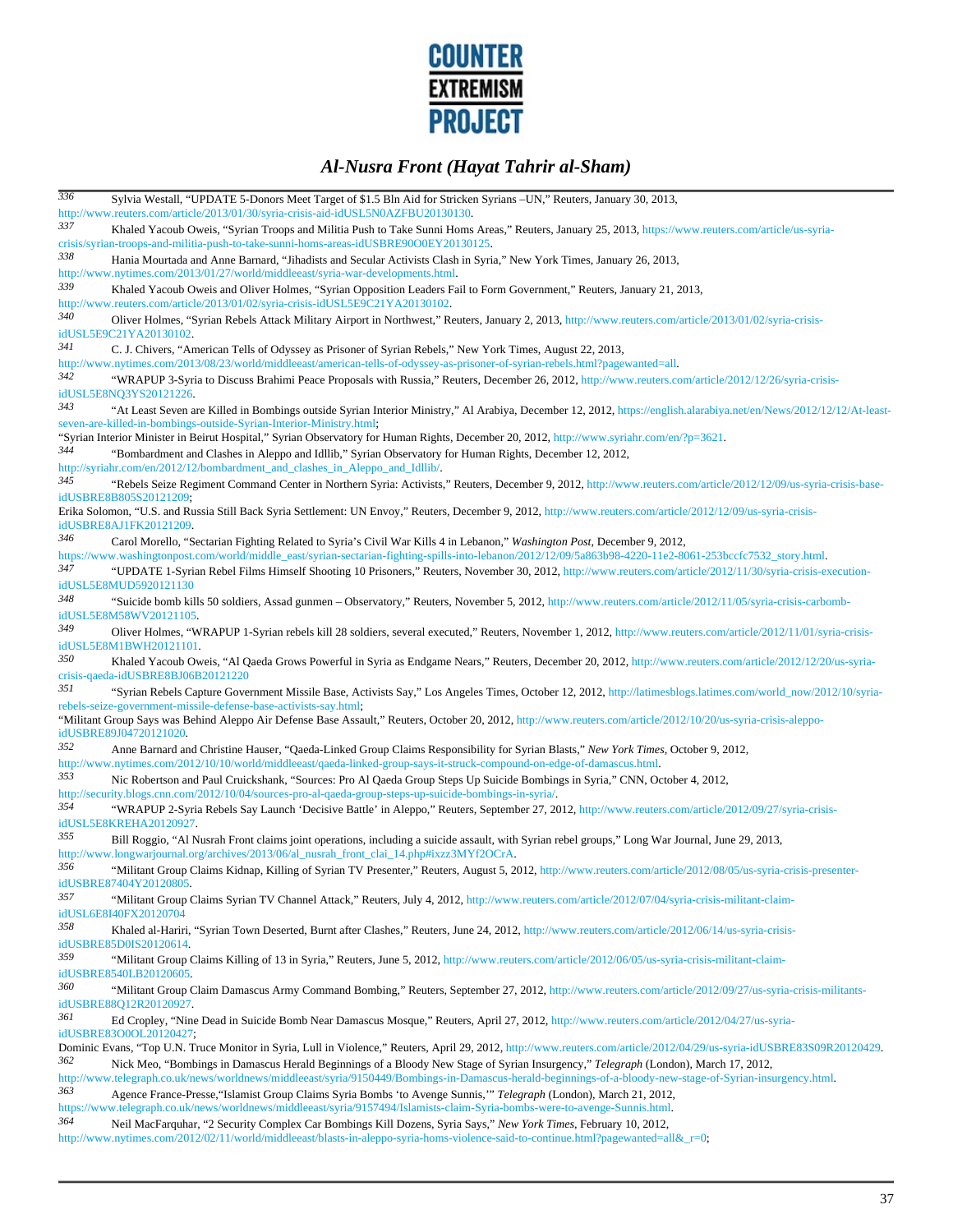

R. Green, "The Global Jihad Movement Versus the Assad Regime," MEMRI, March 16, 2012, http://www.memri.org/report/en/print6187.htm.<br>365 Fishe Seleman "Svieide Bomb Kille 26 in Suries Interior Minister" Bouters, January 6,

*365* Erika Solomon, "Suicide Bomb Kills 26 in Syria: Interior Minister," Reuters, January 6, 2012, http://www.reuters.com/article/2012/01/06/us-syriaidUSTRE8041A820120106;

R. Green, "The Global Jihad Movement Versus the Assad Regime," MEMRI, March 16, 2012, http://www.memri.org/report/en/print6187.htm.<br>366 Kareem Fahim "Svria Blames Al Qaeda After Bombs Kill Dozens in Damascus "New York Time

*366* Kareem Fahim, "Syria Blames Al Qaeda After Bombs Kill Dozens in Damascus," *New York Times*, December 23, 2011, http://www.nytimes.com/2011/12/24/world/middleeast/syria-says-suicide-bombers-attack-in-damascus.html;

Myra MacDonald, "Analysis: Egyptian Crackdown Hands Al Qaeda New Lease on Life," Reuters, August 19, 2013, http://www.reuters.com/article/2013/08/19/us-egypt-protestsqaeda-analysis-idUSBRE97I0I020130819.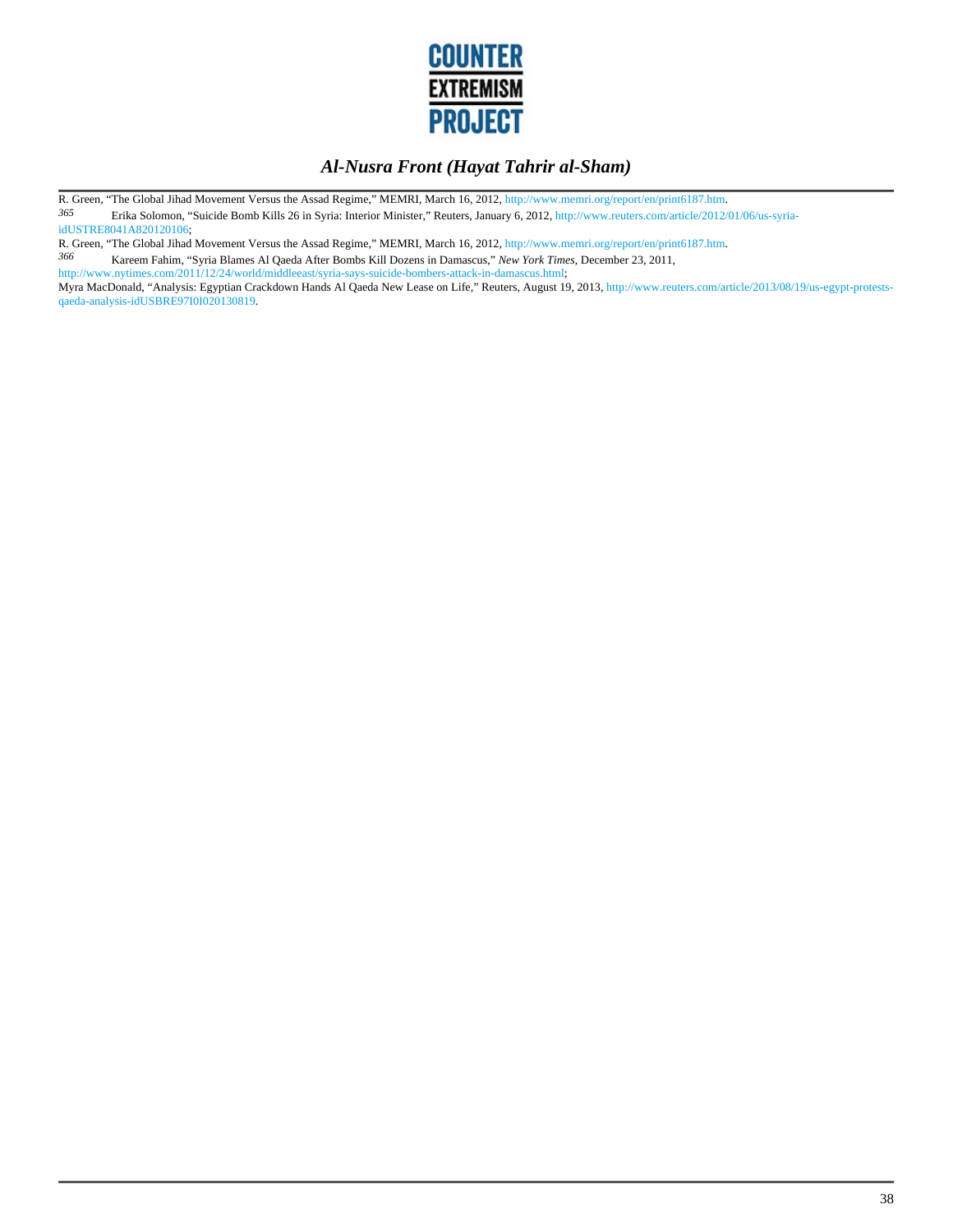

#### **Designations:**

*Designations by the U.S. Government:*

- **December 10, 2012:** The Department of State designates al-Nusra Front as a Foreign Terrorist Organization (under Executive Order 13224).*367* 
	- **May 14, 2014:** The Department of the Treasury designates al-Nusra Front as a Specially Designated National.*368*
	- **May 31, 2018:** The Department of State amends its listing of al-Nusra Front to include Hayat Tahrir al-Sham as an alias.*369*

#### *Designations by Foreign Governments and Organizations:*

- European Union—listed al-Nusra Front as a sanctioned group of persons, groups, and entities on May 28, 2014.*370*
- Australia—listed al-Nusra Front as a Foreign Terrorist Organization on June 23, 2013.*371*
- Canada—listed al-Nusra Front as a terrorist entity on November 7, 2013.*372*
- France—listed al-Nusra Front as a terrorist entity on May 30, 2013.*373*
- New Zealand—listed al-Nusra Front as an organization associated with Al-Qaeda on May 15, 2013.*374*
- Russia—listed al-Nusra Front as a terrorist group on December 29, 2014.*375*
- Saudi Arabia—listed al-Nusra Front as a terrorist group on March 7, 2014.*376*
- Turkey—listed al-Nusra Front as a terrorist organization on June 13, 2014.*377*
- The United Arab Emirates—listed al-Nusra Front as a terrorist organization on November 15, 2014.*378*
- United Nations—listed al-Nusra Front as an entity associated with Al-Qaeda on May 30, 2013.*379*
- The United Kingdom—listed al-Nusra Front as a foreign terrorist group on July 19, 2013.*380*

*367* Department of State, Public Notice, "In the Matter of Amendment of the Designation of al-Qa'ida in Iraq, aka Jam'at al Tawhid wa'al-Jihad, aka The Monotheism and Jihad Group, aka The al-Zarqawi Network, aka al-Tawhid, aka Tanzim Qa'idat al-Jihad fi Bilad alRafidayn, aka The Organization of alJihad's Base of Operations in Iraq, aka al-Qaida of Jihad in Iraq, aka al-Qaida in Iraq, aka al-Qaida in Mesopotamia, aka al-Qaida in the Land of the Two Rivers, aka al-Qaida of the Jihad in the Land of the Two Rivers, aka al-Qaida of Jihad Organization in the Land of the Two Rivers, aka al-Qaida Group of Jihad in Iraq, aka al-Qaida Group of Jihad in the Land of the Two Rivers, aka The Organization of Jihad's Base in the Country of the Two Rivers, aka The Organization Base of Jihad/ Country of the Two Rivers, aka The Organization of al-Jihad's Base in the Land of the Two Rivers, aka The Organization Base of Jihad/ Mesopotamia, aka The Organization of al-Jihad's Base of Operations in the Land of the Two Rivers, aka Tanzeem qa'idat al Jihad/Bildad al Raafidaini, as a Foreign Terrorist Organization pursuant to Section 219 of the Immigration and Nationality Act; To include the aliases Al-Nusrah Front, Jabhat al-Nusrah, Jabhet al-Nusra, The Victory Front, Al Nusrah Front for the People of the Levant, Public Notice 8104," *Federal Register* 77, no. 238 (December 11, 2012): 73732, http://www.gpo.gov/fdsys/pkg/FR-2012-12-11/pdf/2012-29870.pdf; Department of State, Public Notice, "In the Matter of the Amendment of the Designation of al-Qa'ida in Iraq, aka Jam'at al Tawhid wa'al-Jihad, aka The Monotheism and Jihad Group, aka The al-Zarqawi Network, aka al-Tawhid, aka Tanzim Qa'idat al-Jihad fi Bilad al-Rafidayn, aka The Organization of al-Jihad's Base of Operations in Iraq, aka al-Qaida of Jihad in Iraq, aka al-Qaida in Iraq, aka al-Qaida in Mesopotamia, aka al-Qaida in the Land of the Two Rivers, aka al-Qaida of the Jihad in the Land of the Two Rivers, aka al-Qaida of Jihad Organization in the Land of the Two Rivers, aka al-Qaida Group of Jihad in Iraq, aka al-Qaida Group of Jihad in the Land of the Two Rivers, aka The Organization of Jihad's Base in the Country of the Two Rivers, aka The Organization Base of Jihad/Country of the Two Rivers, aka The Organization of al-Jihad's Base in the Land of the Two Rivers, aka The Organization Base of Jihad/Mesopotamia, aka The Organization of al-Jihad's Base of Operations in the Land of the Two Rivers, aka Tanzeem qa'idat al Jihad/Bildad al Raafidaini, as a Specially Designated Global Terrorist entity pursuant to Executive Order 13224; To include the aliases Al-Nusrah Front, Jabhat al-Nusrah, Jabhet al-Nusra, The Victory Front, Al-Nusrah Front for the People of the Levant, Public Notice 8105," *Federal Register* 77, no. 238 (December 11, 2012): 73732, http://www.gpo.gov/fdsys/pkg/FR-2012-12-11/pdf/2012-29870.pdf.

*368* "Kingpin Act Designations and Updates; Counter Terrorism Designations and Updates; Kingpin Act Designations Removals – Special Designated Nationals Update," U.S. Department of the Treasury, Office of Foreign Assets Control, May 15, 2014, http://www.treasury.gov/resource-center/sanctions/OFAC-Enforcement/Pages/20140514.aspx.<br>369 <br>4 Amondments to the Terrerist Designations of al *369* "Amendments to the Terrorist Designations of al-Nusrah Front," U.S. Department of State, May 31, 2018, https://www.state.gov/amendments-to-the-terroristdesignations-of-al-nusrah-front/.

*370* "Commission Implementing Regulation (EU) No 583/2014 of 28 May 2014," Official Journal of the European Union, May 29, 2014, http://eur-lex.europa.eu/legalcontent/EN/TXT/PDF/?uri=CELEX:32014R0583&rid=2.

*371* "Jabhat al-Nusra," Australian National Security, accessed on January 29, 2015, http://www.nationalsecurity.gov.au/Listedterroristorganisations/Pages/Jabhatal-Nusra.aspx.

<sup>373</sup> "Liste Terroriste Unique au 23 Décembre 2014," Trésor Direction Générale, accessed on December 25, 2014, http://www.tresor.economie.gouv.fr/File/409144.<br><sup>374</sup> Pesignated Individuals and Organisations "Now Zoaland Pol

*374* "Designated Individuals and Organisations," New Zealand Policy, November 26, 2014, http://www.police.govt.nz/sites/default/files/publications/designated-entities-26-11-2014.pdf.

 $\frac{\text{tass.com}}{\text{cm}}$  (en/russia/769731. *376* "Saudi Arabia Designates Muslim Brotherhood Terrorist Group," Reuters, March 7, 2014, http://www.reuters.com/article/2014/03/07/us-saudi-securityidUSBREA260SM20140307.

*<sup>372</sup>* "Currently Listed Entities," Public Safety Canada, accessed December 21, 2014, http://www.publicsafety.gc.ca/cnt/ntnl-scrt/cntr-trrrsm/lstd-ntts/crrnt-lstd-nttseng.aspx#2049.

*<sup>375</sup>* "Supreme Court bans Islamic State and Jabhat al-Nusra in Russia as terrorist organizations," Tass Russian News Agency, December 29, 2014, http://itar-

*<sup>377</sup>* "Turkey lists al-Nusra Front as terrorist organization," Hurriyet Daily News, June 3, 2014, http://www.hurriyetdailynews.com/turkey-lists-al-nusra-front-as-terroristorganization.aspx?pageID=238&nID=67322&NewsCatID=359.

*<sup>378</sup>* "UAE Cabinet Approves List of Designated Terrorist Organisations, Groups," Emirates News Agency, November 16, 2014, http://wam.ae/en/details/1395272478814.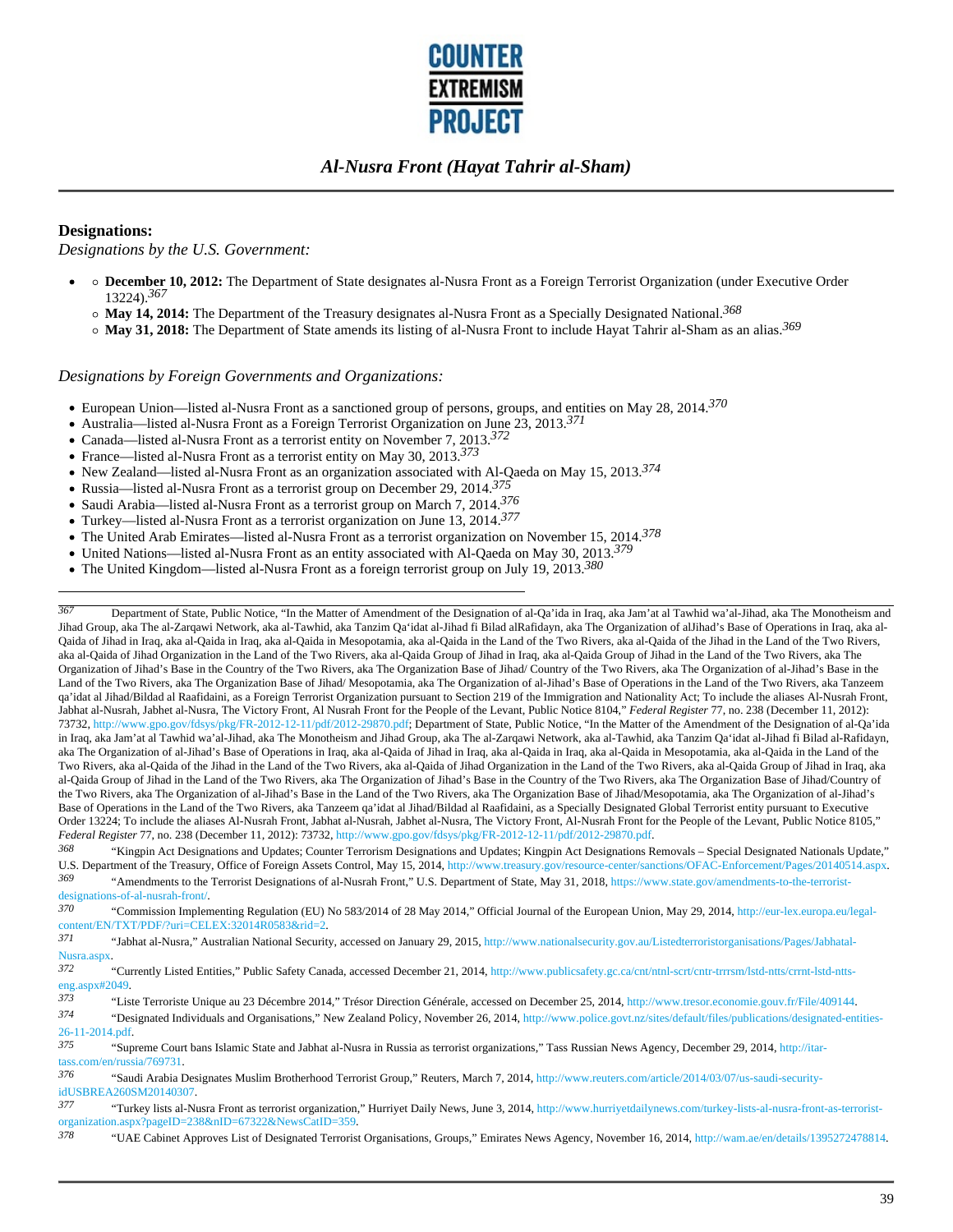

*379* "Security Council Al-Qaida Sanctions Committee Amends Entry of One Entity on Its Sanctions List," United Nations Security Council, May 30, 2013, http://www.un.org/press/en/2013/sc11019.doc.htm.<br>380 Associated Press. "Britain Bans Syria's

*380* Associated Press, "Britain Bans Syria's al-Qaida-Linked Nusra Front on Terrorism Grounds," Fox News, July 19, 2013, https://www.foxnews.com/world/britain-banssyrias-al-qaida-linked-nusra-front-on-terrorism-grounds; "Proscribed Terrorist Organisations," Britain's Home Office, last modified January 23, 2015, https://www.gov.uk/government/uploads/system/uploads/attachment\_data/file/380939/ProscribedOrganisations.pdf.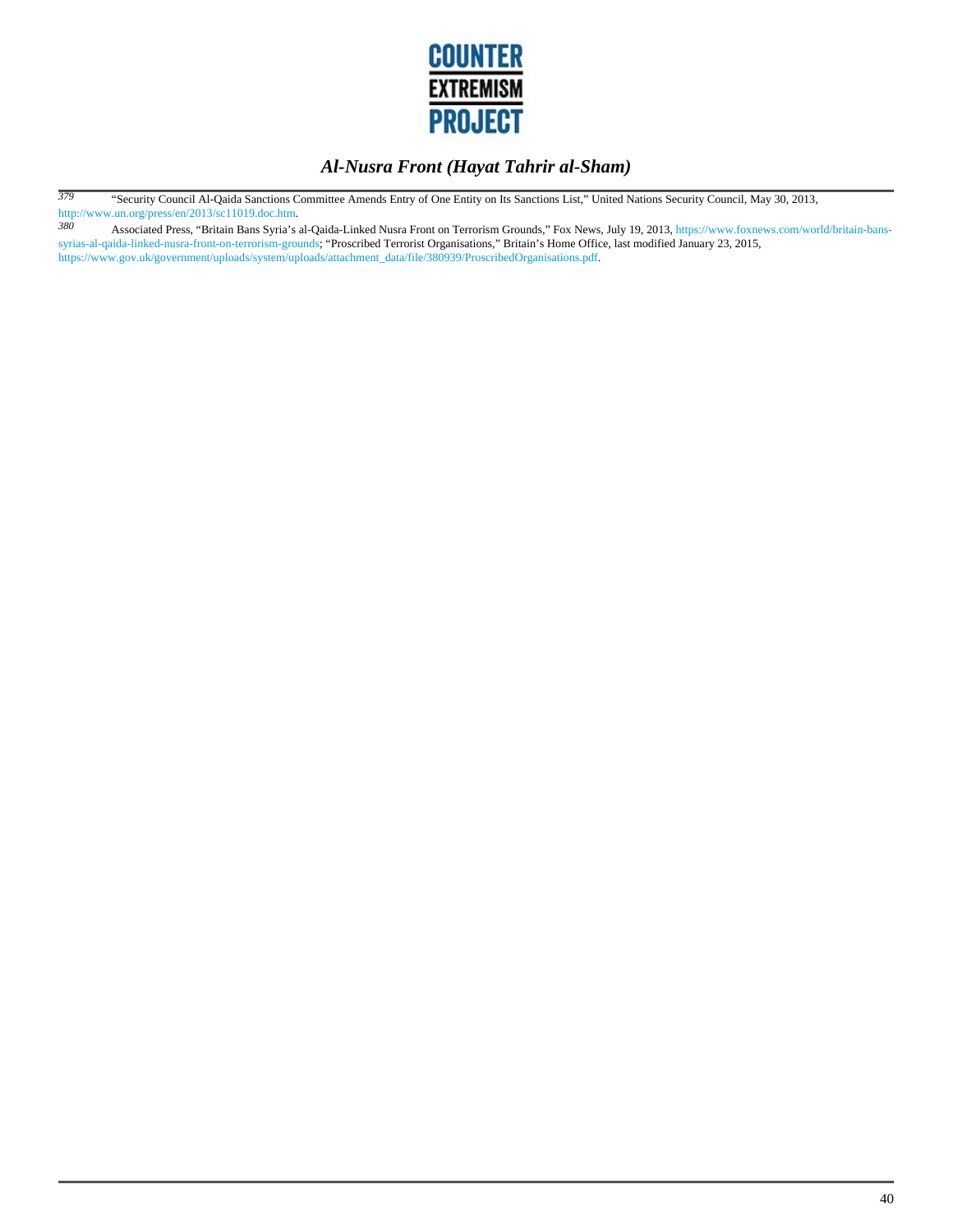

#### **Associations:**

*Ties to Extremist Entities:*

#### **Al-Qaeda**

Al-Nusra Front has a long and proven history of serving as al-Qaeda's loyal affiliate in Syria. In July 2016, however, al-Qaeda leader Ayman al-Zawahiri released an audio statement giving al-Nusra Front formal permission to break ties with al-Qaeda if the link was "conflicting with [al-Nusra Front's] unity and working as one body."<sup>381</sup> Hours later, al-Nusra Front leader Abu Muhammad al-Golani formally severed ties with al-Qaeda's central command.<sup>382</sup> Analysts have long surmised that a formal, or at lea Analysts have long surmised that a formal, or at least artificial, break from al-Qaeda could allow al-Nusra Front the opportunity to attract more funding from Gulf states, consolidate local support, and present itself as a legitimate insurgent group in Syria.<sup>383</sup> Even as al-Nusra Front formally declared its independence from al-Qaeda, the group thanked al-Qaeda's leadership for giving "priority to the interests of the people of Al-Sham, their Jihad, [and] their revolution."*384*

Yet recent insights have brought into question the artificiality of al-Nusra Front's break from al-Qaeda. According to al-Qaeda scholar Cole Bunzel, there has been a "profound controversy in jihadi circles surrounding the nature of [HTS], which some argue has lost its way."*385* Among the many critics of HTS is al-Qaeda propagandist Abu Muhammad al-Maqdisi. In November 2016, Maqdisi withdrew his support for al-Nusra Front's break from al-Qaeda, stating that his and Zawahiri's approval came only on the condition that any such break would be a "superficial step."*386* Instead, Maqdisi claimed that al-Nusra Front's leadership continued to deviate from al-Qaeda's central tenets, stating that they "stayed the course till they made it a real breaking of ties" from al-Qaeda.*387* Maqdisi and other al-Qaeda hardliners have denounced HTS's outreach to secular and moderate Islamist rebel factions.*388*

For years before the announcement, however, al-Nusra Front had reaffirmed its allegiance to Zawahiri, even in the face of competing claims to its leadership. In April 2013, after Baghdadi unilaterally claimed that al-Nusra Front answered to his al-Qaeda in Iraq group (now ISIS), Golani broke ties with ISIS and affirmed its allegiance to al-Qaeda central.*389*

**ISIS**

Al-Nusra Front was allegedly formed as an extension of al-Qaeda in Iraq (AQI, now ISIS), and received a monthly salary from AQI leader Abu Bakr al-Baghdadi.*390* The relationship between the groups deteriorated in April 2013, when Baghdadi unilaterally announced a merger between the two groups.*391* The two have since engaged in violent clashes, vying for control over rebel-held territory. **Hurras al-Din**

Hurras al-Din's (HaD) core leadership and fighters are comprised of defectors from the former Syrian al-Qaeda affiliate al-Nusra Front, now known as Hayat Tahrir al-Sham (HTS).*392* The two groups have a contentious relationship, often hurling accusations at one another while also cooperating on the battlefield. According to interviews carried out by Syria expert Aymenn al-Tamimi, HaD's disputes with HTS are largely at the leadership level and center on HTS's disavowal of al-Qaeda and HaD's loyalty to al-Qaeda.*393*

On November 27, 2017, Nusra Front leader Abu Mohammad al-Golani ordered the arrests of Sami al-Oraidi, the former head of the group's Sharia Council; Abu Julaibib al-Urduni, former Nusra Dara'a commander; Iyad Nazmi Salih Khalil, former Jabhat Fateh al-Sham commander; Abu Khadija al-Urduni; and Abu Mussaab al-Libi. All four were prominent Nusra leaders with strong ties to al-Qaeda.*394* Following these arrests, several members of HTS resigned, and several large factions threatened to break away, prompting Golani to renew negotiations with al-Qaeda that ultimately led nowhere.*395* On December 4, 2017, HTS released Urduni in a bid to ease tensions within the group. Urduni immediately renewed his pledge to al-Qaeda upon release.*396*

Subsequently, several subgroups of devoted al-Qaeda supporters defected from HTS. On December 5, 2017, HTS faction Jaish al-Badia defected, creating a new Telegram channel devoted to al-Qaeda. Jaish al-Malahem followed three weeks later, also indicating support for al-Qaeda in its new Telegram channel, while on February 7, 2018, a new al-Qaeda-supporting group, Jund al Shariah, announced its formation. On February 28, 2018, these three groups, along with three other small militant factions, announced a merger under the name Hurras al-Din, or Guardians of the Religion, and declared themselves an unofficial affiliate of al-Qaeda. Oraidi and Urduni both joined HaD's Shura council and reportedly begun talks with al-Qaeda leader Ayman al-Zawahiri to make HaD the official al-Qaeda affiliate in Syria. HaD remains at odds with HTS.*397*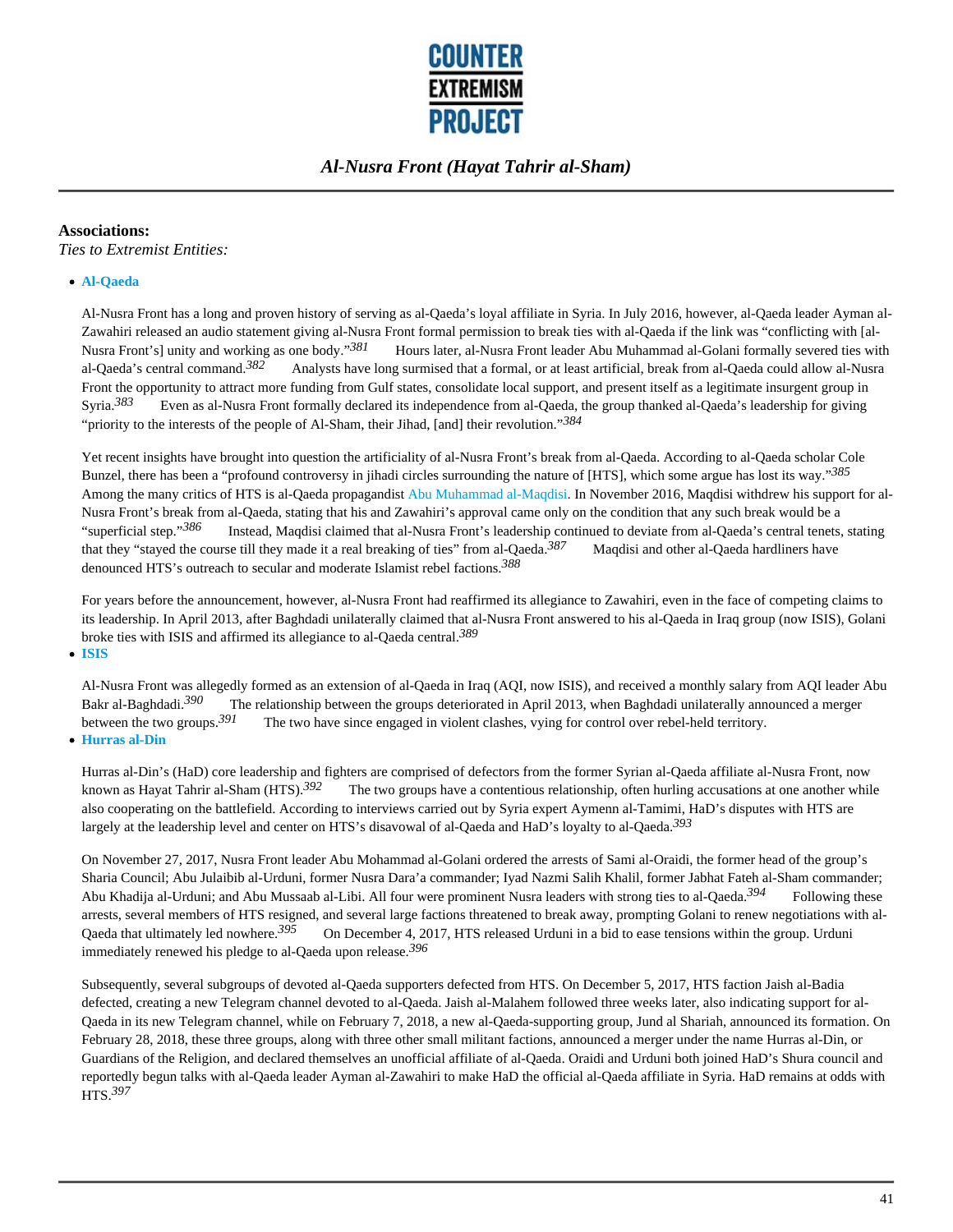

Despite this severe ideological divide, the two groups formed a joint operations room in October 2018.<sup>398</sup> HTS and HaD militants use this room to conduct offensive and defensive military actions against Syrian regime forces in Latakia, Idlib, Hama, and Aleppo.*399*

| 381                                                                                                                                                                           | "Al Qaeda tells Syrian branch Nusra Front it can drop links," Reuters, July 28, 2016, http://www.reuters.com/article/us-mideast-crisis-syria-nusra-front/al-qaeda-tells- |
|-------------------------------------------------------------------------------------------------------------------------------------------------------------------------------|--------------------------------------------------------------------------------------------------------------------------------------------------------------------------|
| syrian-branch-nusra-front-it-can-drop-links-idUSKCN10819R.                                                                                                                    |                                                                                                                                                                          |
| 382                                                                                                                                                                           | Dania Akkad, "Nusra confirms split with al-Qaeda 'to protect the Syrian revolution," Middle East Eye, July 28, 2016, http://www.middleeasteye.net/news/nusra-            |
| front-announces-official-split-al-qaeda-520293064.                                                                                                                            |                                                                                                                                                                          |
| 383<br>Bassem Mroue, "AP EXPLAINS: Why Syria's al-Qaida may be considering a split," Associated Press, July 27, 2016,                                                         |                                                                                                                                                                          |
| https://apnews.com/d10d759d35824b70b47501d85f0ff8c3; Reuters, "Al Qaeda tells Syrian branch Nusra Front it can drop links," Reuters, July 28, 2016,                           |                                                                                                                                                                          |
| http://news.trust.org/item/20160728110801-ogl17.                                                                                                                              |                                                                                                                                                                          |
| 384                                                                                                                                                                           | "Nusra Front, Abu Mohammed Joulani commander officially announced the disengagement from al-Qaeda and the establishment of a new entity," YouTube video,                 |
| postd by "Orient News," July 28, 2016, (video no longer available) https://www.youtube.com/watch?v=oossAtDYbrs.                                                               |                                                                                                                                                                          |
| 385                                                                                                                                                                           | Cole Bunzel, "Diluting Jihad: Tahrir al-Sham and the Concerns of Abu Muhammad al-Maqdisi," Jihadica, March 29, 2017, http://www.jihadica.com/diluting-jihad/.            |
| 386                                                                                                                                                                           | Cole Bunzel, "Diluting Jihad: Tahrir al-Sham and the Concerns of Abu Muhammad al-Maqdisi," Jihadica, March 29, 2017, http://www.jihadica.com/diluting-jihad/.            |
| 387                                                                                                                                                                           | Cole Bunzel, "Diluting Jihad: Tahrir al-Sham and the Concerns of Abu Muhammad al-Maqdisi," Jihadica, March 29, 2017, http://www.jihadica.com/diluting-jihad/.            |
| 388                                                                                                                                                                           | Cole Bunzel, "Diluting Jihad: Tahrir al-Sham and the Concerns of Abu Muhammad al-Magdisi," Jihadica, March 29, 2017, http://www.jihadica.com/diluting-jihad/;            |
| Cole Bunzel, "Abandoning al-Qaida: Tahrir al-Sham and the Concerns of Sami al-'Uraydi," Jihadica, May 12, 2017, http://www.jihadica.com/abandoning-al-qaida/.                 |                                                                                                                                                                          |
| 389<br>"Syria Crisis: Al-Nusra Pledges Allegiance to Al-Qaeda," BBC News, April 10, 2013, http://www.bbc.com/news/world-middle-east-22095099.                                 |                                                                                                                                                                          |
| 390<br>Thomas Joscelyn, "Al Qaeda in Iraq, Al Nusrah Front Emerge as Rebranded Single Entity," Long War Journal, April 9, 2013,                                               |                                                                                                                                                                          |
| http://www.longwarjournal.org/archives/2013/04/the_emir_of_al_qaeda.php#ixzz3Mw15S2jb.                                                                                        |                                                                                                                                                                          |
| 391<br>"Syria Crisis: Al-Nusra Pledges Allegiance to Al-Qaeda," BBC News, April 10, 2013, http://www.bbc.com/news/world-middle-east-22095099.                                 |                                                                                                                                                                          |
| 392                                                                                                                                                                           | The Best of Bad Options for Syria's Idlib, International Crisis Group, March 14, 2019, https://d2071andvip0wj.cloudfront.net/197-the-best-of-bad-options%20.pdf.         |
| 393                                                                                                                                                                           | Aymenn al-Tamimi, "Hurras al-Din: Interview," Aymenn Jawad Al-Tamimi's blog, July 11, 2019, http://www.aymennjawad.org/2019/07/hurras-al-din-interview.                  |
| 394<br>Mona Alami, "HTS Continues to Evolve," Syria Source, December 1, 2017, http://www.atlanticcouncil.org/blogs/syriasource/hts-continues-to-evolve.                       |                                                                                                                                                                          |
| 395<br>"Weekly Conflict Summary, November 30–December 6, 2017," Carter Center, December 6, 2017,                                                                              |                                                                                                                                                                          |
| https://www.cartercenter.org/resources/pdfs/peace/conflict_resolution/syria-conflict/weekly-conflict-summary-2017.11.30-12.05.pdf.                                            |                                                                                                                                                                          |
| 396<br>"Weekly Conflict Summary, November 30–December 6, 2017," Carter Center, December 6, 2017,                                                                              |                                                                                                                                                                          |
| https://www.cartercenter.org/resources/pdfs/peace/conflict_resolution/syria-conflict/weekly-conflict-summary-2017.11.30-12.05.pdf.                                            |                                                                                                                                                                          |
| 397<br>Tore Refslund Hamming and Pieter Van Ostaeven, "The True Story of al-Qaeda's Demise and Resurgence in Syria," Lawfare, April 8, 2018,                                  |                                                                                                                                                                          |
| https://lawfareblog.com/true-story-al-qaedas-demise-and-resurgence-syria.                                                                                                     |                                                                                                                                                                          |
| 398<br>Aaron Y. Zelin, "Huras al-Din: The Overlooked al-Qaeda Group in Syria," Washington Institute for Near East Policy, September 24, 2019,                                 |                                                                                                                                                                          |
| https://www.washingtoninstitute.org/policy-analysis/view/huras-al-din-the-overlooked-al-qaeda-group-in-syria; "Military Groups Calling Themselves 'the Finest Factions of the |                                                                                                                                                                          |
| Levant' Form Joint Operations Room," Syria Call, October 15, 2018, http://nedaa-sy.com/en/news/9078.                                                                          |                                                                                                                                                                          |

*399* Aymenn al-Tamimi, "Hurras al-Din: Interview," Aymenn Jawad Al-Tamimi's blog, July 11, 2019, http://www.aymennjawad.org/2019/07/hurras-al-din-interview; Thomas Joscelyn, "Al Qaeda-Linked Operations Room Continues to Attack Assad Regime," Long War Journal, November 19, 2018, https://www.longwarjournal.org/archives/2018/11/al-qaeda-linked-operations-room-continues-to-attack-assad-regime.php.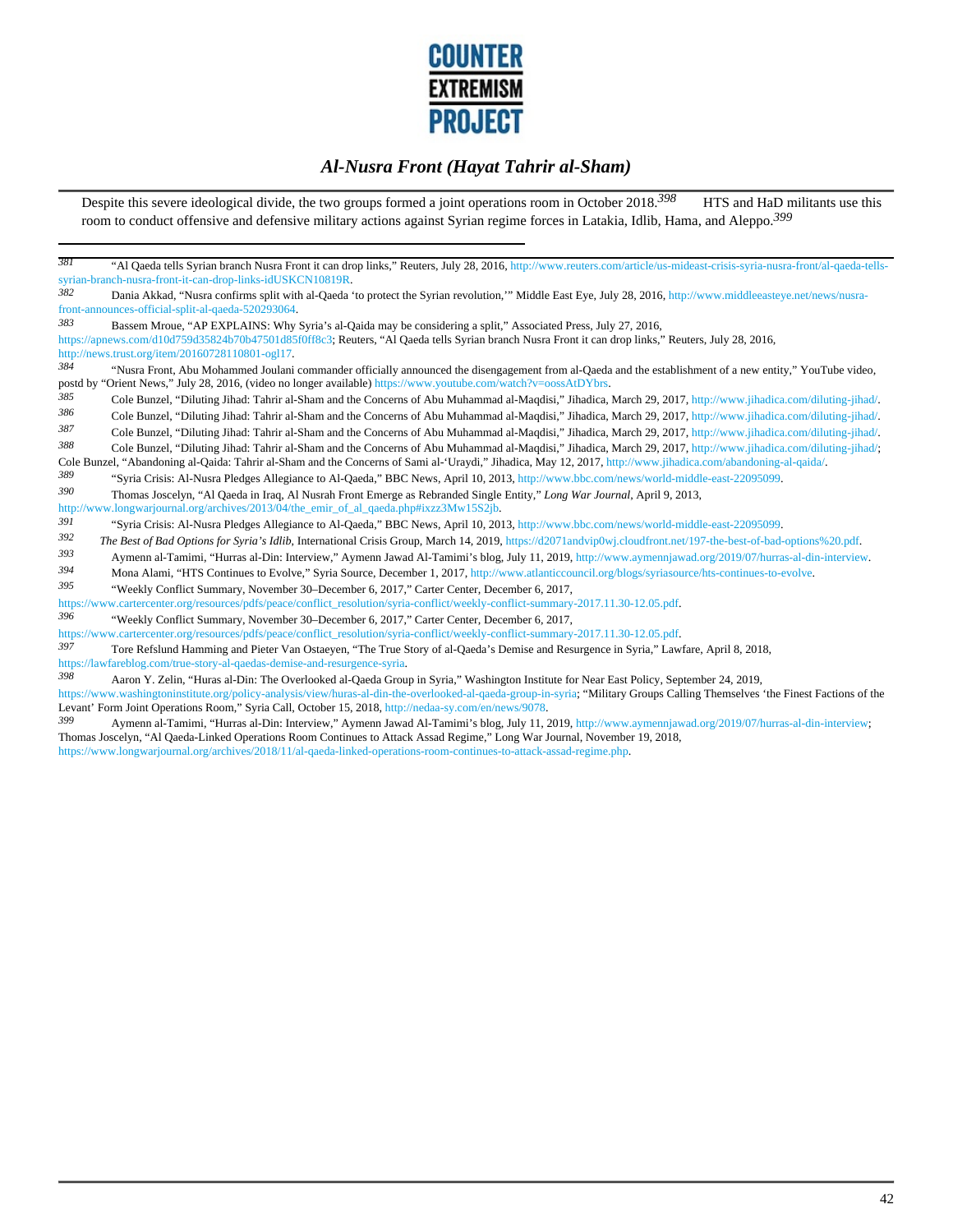

#### **Media Coverage:**

#### *Qatar and the Nusra Front*

Qatar stands accused of supporting and funding the Nusra Front.<sup>400</sup> The Qatari government helped broker the release of 13 nuns kidnapped by the group in December 2013. It brokered the August 2014 release of American hostage Peter Theo Curtis, as well as the September 2014 release of 45 U.N. peacekeepers.

On the release of the 45 U.N. peacekeepers, Qatar's state-owned Al Jazeera called the peacekeepers "Fijian soldiers" that were kidnapped and "held" for two weeks by the Nusra Front. The article emphasizes that the peacekeeprs were reportedly in good condition and notes, "A UN spokesman said in New York on Thursday no ransom had been requested for the Fijian peacekeepers and none was paid."*401* 

Nonetheless, rumors that Qatar paid the group a ransom fee soon circulated. Qatar's foreign minister denied the claims,*402* but Israel's Channel 2 news station released video footage allegedly showing that Qatar paid the group \$25 million in ransom.*403* 

Al Jazeera did not cover any follow-ups to the story, including the Channel 2 report and the foreign minister's statement. The Al Jazeera article regarding the release of the peacekeepers ends by highlighting Qatar's seemingly helpful role in the hostage release process: "US officials have said that Qatar played a critical role in persuading the Nusra Front to free American journalist Peter Theo Curtis last month, whom the front had been holding hostage since 2012.*404*

#### *The Syrian Observatory for Human Rights on the Nusra Front*

The Syrian Observatory for Human Rights (SOHR) is a pro-opposition monitoring group. A score of mainstream Western and Arabic media outlets rely on SOHR for on-site data. Although the monitoring group is pro-opposition, it tends to make a noticeable distinction between the Nusra Front and other rebel groups, and has acknowledged the group's links to al-Qaeda as far back as November 2012.*405* The group frequently uses descriptors like "radical"<sup>406</sup> and "extremist,"<sup>407</sup> in addition to "al-Qaeda-linked"<sup>408</sup> and "al-Qaeda loyalist," when describing the Nusra Front.*409* 

#### *The Nusra Front Pledges Allegiance to Al-Qaeda*

On April 10, 2013, Nusra Front leader Abu Mohammed al-Golani released a statement rejecting Abu Bakr al-Baghdadi's claim that al-Qaeda in Iraq and the Nusra Front had merged. In the statement, al-Golani pledged his allegiance to al-Qaeda's leader, Ayman al-Zawahri.

*The New York Times* covered al-Baghdadi's announcement, but did not immediately address al-Golani's response, including his public pledge of fealty to Ayman al-Zawahiri.*410 The Wall Street Journal* covered both al-Baghdadi's claim and al-Golani's response in one article titled, "Al Qaeda Declares Stake in Syrian Rebellion." Its author, Nour Malas, predicted that al-Qaeda's now-open involvement in Syria would bring a schism to the rebel movement.*411*

Al Jazeera reported on al-Baghdadi's April 9 declaration,*412* as well as al-Golani's pledge of allegiance to al-Qaeda leader Ayman al-Zawahri. *413* The article on al-Golani's response seemed to cover the announcement with a number of qualifiers: "A man claiming to be the head of a key group fighting the Syrian government has purportedly pledged allegiance to al-Qaeda…"*414* In covering the Nusra Front's declaration of allegiance to Ayman al-Zawahiri, CNN seemed to temper al-Golani's pledge of allegiance to al-Qaeda by emphasizing that al-Golani had rejected the merger with al-Qaeda in Iraq and stated his intention to continue cooperating with other rebel groups. The article opens: "A Syrian jihadist group appears to have pledged allegiance to al Qaeda's leader—but also stressed it can achieve a Syrian Islamic state only by working with other rebels, including secularists. The group, al-Nusra Front, also denies an earlier claim that it has merged with Iraq's al Qaeda affiliate, according to an audio message purported to be from al-Nusra general commander Abu Muhammad al-Joulani."*415*

*Responses to U.S. Designation of the Nusra Front*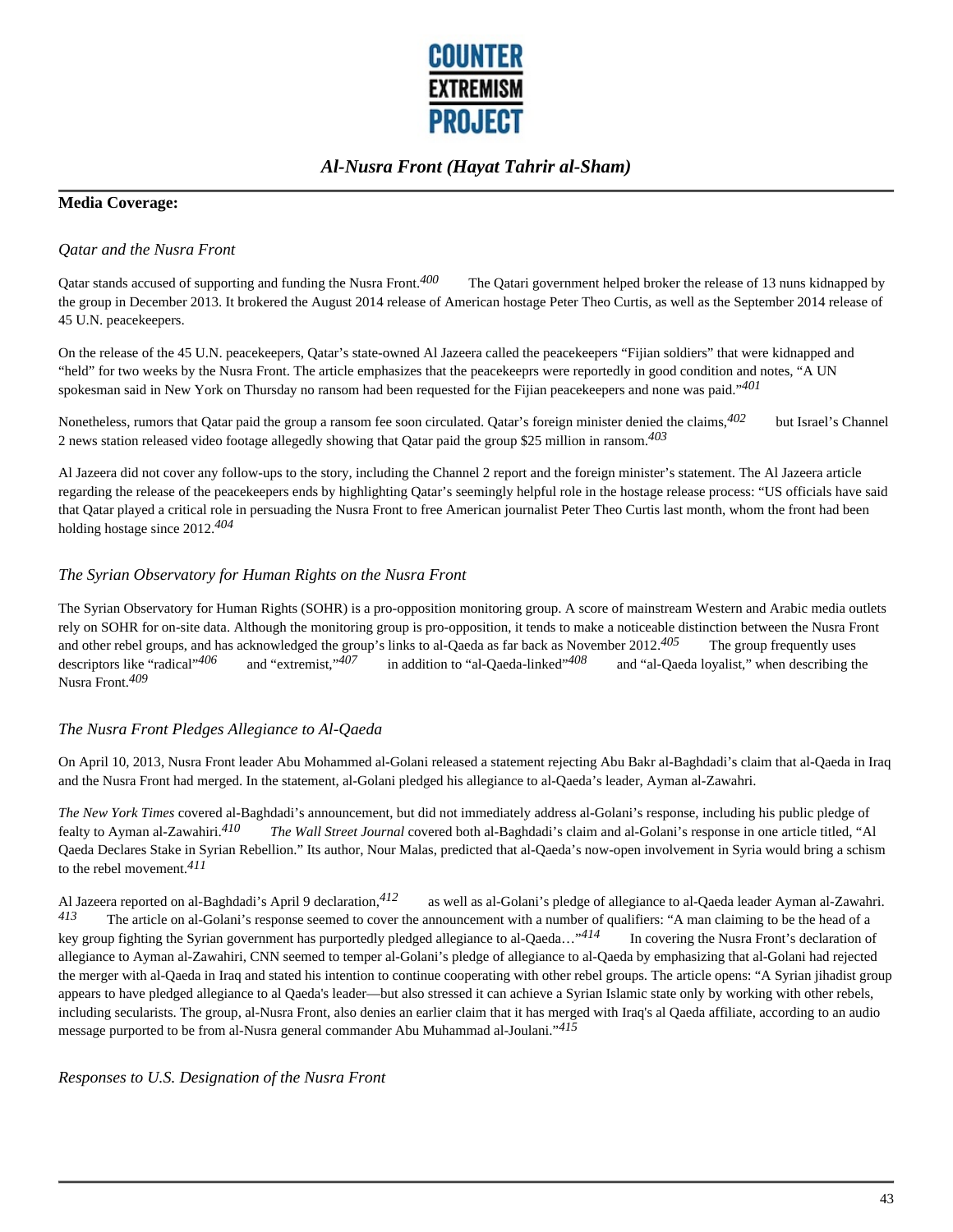

On December 10, 2012, the U.S. listed the Nusra Front as an alias for al-Qaeda in Iraq (now ISIS). The designation was met with a mixed response from Western and Arab media outlets. In the aftermath of the designation through December 2012, Al Jazeera published 14 articles that mentioned the Nusra Front. Seven of the articles qualified the U.S. designation by putting 'terrorist' or 'terrorist organization' in quotation marks.*416*  Three referenced the designation without the quotation marks, while the remaining four did not reference the designation at all.*417* In an op-ed titled "The 'War on Terror' and the Arab Spring," Al Jazeera correspondent Mark Perry claimed that the U.S. designation reflects "a profound misunderstanding" of current events in the Arab world. Perry recommends that "Instead of being afraid, we should be filled with pride: These people are so dedicated to the idea of liberty that they're actually fighting for it."*418 The New York Times* did not use quotation marks to describe the terrorist designation,<sup>419</sup> nor did *The Wall Street Journal* <sup>420</sup> or The Washington Post.<sup>421</sup>

In Time's first article covering the terrorist designation, the author put 'terrorist' in quotation marks while describing the designation.<sup>422</sup> The article's sub-headline states, "One of the most effective anti-Assad militias has just been designated a 'terrorist' organization by the U.S."<sup>423</sup><br><sup>400</sup> Tay Solomon "U.S. Ogtar Alliance Strains Coalition Against Islamic S

Jay Solomon, "U.S.-Qatar Alliance Strains Coalition Against Islamic State," Wall Street Journal, October 10, 2014, http://www.wsj.com/articles/u-s-qatar-alliancestrains-coalition-against-islamic-state-1412983181.

*401* "Syria Rebels Free UN Peacekeepers," Al Jazeera, September 11, 2014, http://www.aljazeera.com/news/middleeast/2014/09/syria-rebels-free-un-peacekeepers-201491175643793356.html.

*402* Daniel Bases, "Qatar's Foreign Minister Denies Paying Ransoms to Militant Groups," Reuters, September 29, 2014, http://www.reuters.com/article/2014/09/30/usmideast-crisis-qatar-idUSKCN0HP02720140930.

*403* "Report: UN Had Qatar Pay Off Al-Qaida Fighters for Release of Fiji Peacekeepers," Haaretz, October 11, 2014, http://www.haaretz.com/news/middle-east/1.620228. *404* "Syria Rebels Free UN Peacekeepers," Al Jazeera, September 11, 2014, http://www.aljazeera.com/news/middleeast/2014/09/syria-rebels-free-un-peacekeepers-201491175643793356.html<br>405 Syria Robels Tel

*405* Syria Rebels Take Swathe of East but Clash with Kurd Militia," Syrian Observatory for Human Rights, November 23, 2012, http://syriahr.com/en/2012/11/Syria\_rebels\_take\_swathe\_of\_east\_but\_clash\_with\_Kurd\_militia/.

*406* "Friends of Syria Heading to Morocco to Boost Opposition," Syrian Observatory for Human Rights, December 11, 2012, http://syriahr.com/en/2012/12/Friends\_of\_Syria\_heading\_to\_Morocco\_to\_boost\_opposition/.

*407* "Syrian Sectarian Fighting Spills into Lebanon," Syrian Observatory for Human Rights, December 11, 2012,

http://syriahr.com/en/2012/12/Syrian\_sectarian\_fighting\_spills\_into\_Lebanon/.

*408* "Syria Rebels Hope Arms Will Flow to New Fighter Command," Syrian Observatory for Human Rights, December 11, 2012, http://syriahr.com/en/2012/12/Syria\_rebels\_hope\_arms\_will\_flow\_to\_new\_fighter\_command/.

*409* "Syria Rebels Take Swathe of East but Clash with Kurd Militia," Syrian Observatory for Human Rights, November 23, 2012, http://syriahr.com/en/2012/11/Syria\_rebels\_take\_swathe\_of\_east\_but\_clash\_with\_Kurd\_militia/.

*410* Hania Mourtada and Rick Gladstone, "Iraq's Branch of Al Qaeda Merges With Syria Jihadists," New York Times, April 9, 2013,

http://www.nytimes.com/2013/04/10/world/middleeast/Iraq-and-Syria-jihadists-combine.html.

*411* Nour Malas, "Al Qaeda Declares Stake in Syrian Rebellion," Wall Street Journal, April 10, 2013,

http://www.wsj.com/news/articles/SB10001424127887323550604578412280884558740.

*412* "Iraqi al-Qaeda and Syrian group 'merge,'" Al Jazeera, April 9, 2013, http://www.aljazeera.com/news/middleeast/2013/04/201349194856244589.html.

*413* "Syria Group 'Pledges Allegiance' to Al-Qaeda," Al Jazeera, April 10, 2013, http://www.aljazeera.com/news/middleeast/2013/04/2013410114851988704.html.

<sup>414</sup> "Syria Group 'Pledges Allegiance' to Al-Qaeda," Al Jazeera, April 10, 2013, http://www.aljazeera.com/news/middleeast/2013/04/2013410114851988704.html.<br><sup>415</sup> Saed Abedina and Jason Hanna "Surian Libed Group Pledges Al

Saad Abedine and Jason Hanna, "Syrian Jihad Group Pledges Allegiance to Al Qaeda, Denies Merger," CNN, April 10, 2013,

http://www.cnn.com/2013/04/10/world/meast/syria-al-nusra-front/index.html.

*416* "Syria Rebels 'Seize Key Aleppo Army Base,'" Al Jazeera, December 11, 2012, http://www.aljazeera.com/news/middleeast/2012/12/20121210104312760502.html; "Scores Reportedly Killed in Syria's Hama," Al Jazeera, December 11, 2012, http://www.aljazeera.com/news/middleeast/2012/12/20121211102930540995.html; "'Friends of Syria' Recognise Opposition," Al Jazeera, December 12, 2012, http://www.aljazeera.com/news/middleeast/2012/12/201212124541767116.html; "Scores Reportedly Killed in Syria's Hama," Al Jazeera, December 11, 2012, http://www.aljazeera.com/news/middleeast/2012/12/201212124541767116.html; "Syrians Back Al-Nusra Despite 'Terrorist' Tag," Al Jazeera, December 14, 2012, http://www.aljazeera.com/video/middleeast/2012/12/20121214164411696160.html; "Syrians Decry US Blacklisting of Rebel Group," Al Jazeera, December 15, 2012, http://www.aljazeera.com/news/middleeast/2012/12/201212157416500378.html; Mark Perry, "The 'War on Terror' and the Arab Spring," Al Jazeera, December 17, 2012, http://www.aljazeera.com/indepth/opinion/2012/12/2012121674256897741.html; "Syria 'Secures Chemical Weapons Stockpile,'" Al Jazeera, December 23, 2012, http://www.aljazeera.com/news/middleeast/2012/12/201212221532021654.html.

*417* Zeina Khodr, "Stalemate Stokes Anger at Rebels in Aleppo," Al Jazeera, December 11, 2012,

http://www.aljazeera.com/indepth/features/2012/12/20121211125010153551.html; "UN Says Syria Conflict Is 'Overtly Sectarian,'" Al Jazeera, December 11, 2012, http://www.aljazeera.com/news/middleeast/2012/12/2012122015525051365.html; "Brahimi Meets Syria's Assad Amid Violence," Al Jazeera, December 24, 2012, http://www.aljazeera.com/news/middleeast/2012/12/20121224101635166809.html; "Children 'Killed' in Syria Army Tank Attack," Al Jazeera, December 26, 2012, http://www.aljazeera.com/news/middleeast/2012/12/20121226102221539127.html.

*418* Mark Perry, "The 'War on Terror' and the Arab Spring," Al Jazeera, December 17, 2012,

http://www.aljazeera.com/indepth/opinion/2012/12/2012121674256897741.html<br>419 Michael B. Gordon and Anne Bernard "U.S. Bloges Militart Swinn B

*419* Michael R. Gordon and Anne Barnard, "U.S. Places Militant Syrian Rebel Group on List of Terrorist Organizations," New York Times, December 10, 2012, http://www.nytimes.com/2012/12/11/world/middleeast/us-designates-syrian-al-nusra-front-as-terrorist-group.html; "Al Qaeda in Syria," New York Times, December 10, 2012, http://www.nytimes.com/2012/12/11/opinion/al-qaeda-in-syria.html; Mark Landler, Michael R. Gordon and Anne Barnard, "U.S. Will Grant Recognition to Syrian Rebels, Obama Says," New York Times, December 11, 2012, http://www.nytimes.com/2012/12/12/world/middleeast/united-states-involvement-in-syria.html; Mark Landler and Michael R. Gordon, "Obama Says U.S. Will Recognize Syrian Rebels," New York Times, December 11, 2012, http://www.nytimes.com/2012/12/12/us/obama-says-us-will-recognizesyrian-rebels.html; Michael R. Gordon and Eric Schmitt, "Syria Uses Scud Missiles in New Effort to Push Back Rebels," The New York Times, December 11, 2012,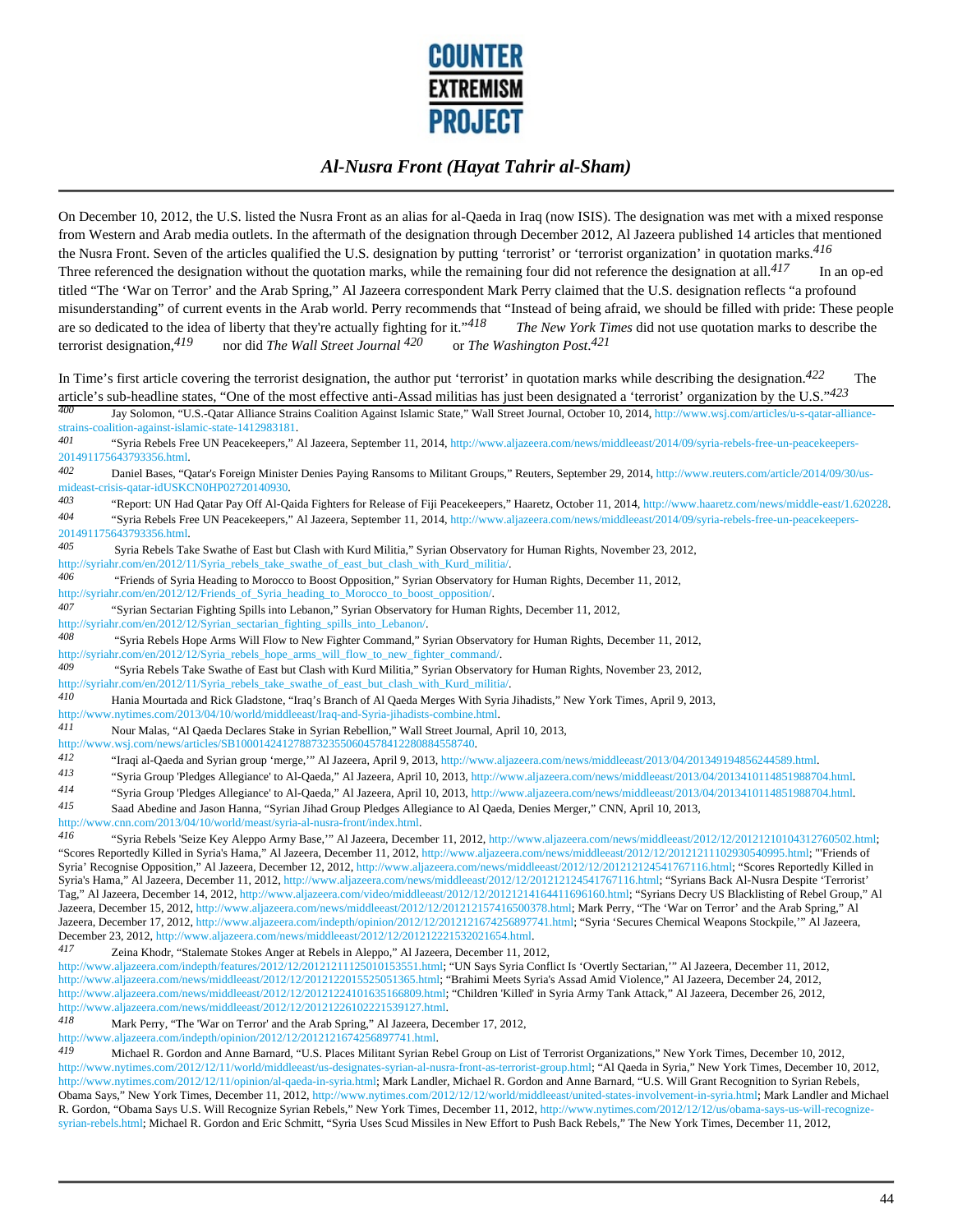

http://www.nytimes.com/2012/12/13/world/middleeast/syria-war-developments-assad.html.

*420* Nour Malas, "Syrian Rebels Win Broader Support," The Wall Street Journal, December 12, 2012,

http://www.wsj.com/news/articles/SB10001424127887324296604578175311307111792; Nour Malas and Jay Solomon, "U.S. Formally Recognizes Syria's Main Rebel Group," The Wall Street Journal, December 12, 2012, http://www.wsj.com/articles/SB10001424127887324339204578173272657834096; Samuel Rubenfeld, "US Lists Syrian Al-Qaeda Linked Group as Foreign Terror Organization," The Wall Street Journal, December 1, 2012, http://blogs.wsj.com/corruption-currents/2012/12/11/us-lists-syrian-al-qaeda-linkedgroup-as-foreign-terror-organization; Alan Cullison, Nour Malas and Jay Solomon, "Russia, in Shift, Sees Rebel Victory in Syria," The Wall Street Journal, December 13, 2012, http://www.wsj.com/news/articles/SB10001424127887323981504578176752775162778.

*421* Anne Gearan and Karen DeYoung, "U.S. Embracing New Syrian Opposition Group," Washington Post, December 10, 2012,

http://www.washingtonpost.com/world/national-security/us-designates-syrian-group-as-terrorist-organization/2012/12/10/6544b6d0-42e4-11e2-8061-253bccfc7532\_story.html; Jennifer Rubin, "No Good Options in Three Hot Spots," Washington Post, December 11, 2012, http://www.washingtonpost.com/blogs/right-turn/wp/2012/12/11/no-good-optionsin-three-hot-spots/; Karen DeYoung and Babak Dehghanpisheh, "Dozens Killed in Attack in Central Syria," Washington Post, December 11, 2012,

http://www.washingtonpost.com/world/middle\_east/dozens-killed-in-attack-in-central-syria/2012/12/11/021d3440-43d6-11e2-8061-253bccfc7532\_story.html; Jennifer Rubin, "Morning Bits," Washington Post, http://www.washingtonpost.com/blogs/right-turn/wp/2012/12/12/morning-bits-9/; Allen McDuffee, "Syria and Chemical Weapons: What Can the U.S. Do Now?" Washington Post, December 12, 2012, http://www.washingtonpost.com/blogs/thinktanked/wp/2012/12/12/syria-and-chemical-weapons-what-can-the-u-s-donow/; Karen DeYoung, "U.S., NATO: Syrian Forces Fired Short-Range Ballistic Missiles at Rebels," Washington Post, December 13, 2012,

http://www.washingtonpost.com/world/middle\_east/syrian-forces-fire-scud-missiles-at-rebels/2012/12/12/ee60e58a-448b-11e2-8061-253bccfc7532\_story.html; Walter Pincus, "Sorting the Terrorists," Washington Post, December 12, 2012, http://www.washingtonpost.com/world/national-security/sorting-the-terrorists/2012/12/12/38d06ede-4314-11e2- 9648-a2c323a991d6\_story.html; Max Fisher, "Qaeda-linked Syrian rebel group is feuding with WordPress on Twitter," Washington Post, December 13, 2012, http://www.washingtonpost.com/blogs/worldviews/wp/2012/12/13/qaeda-linked-syrian-rebel-group-is-feuding-with-wordpress-on-twitter/.

*422* Tony Karon, "While U.S. Recognizes Syrian Opposition, It Designates One Anti-Assad Group as 'Terrorist'," Time, December 11, 2012, http://world.time.com/2012/12/11/why-the-u-s-has-designated-one-anti-assad-group-as-terrorist/.

*423* Tony Karon, "While U.S. Recognizes Syrian Opposition, It Designates One Anti-Assad Group as 'Terrorist'," Time, December 11, 2012, http://world.time.com/2012/12/11/why-the-u-s-has-designated-one-anti-assad-group-as-terrorist/.